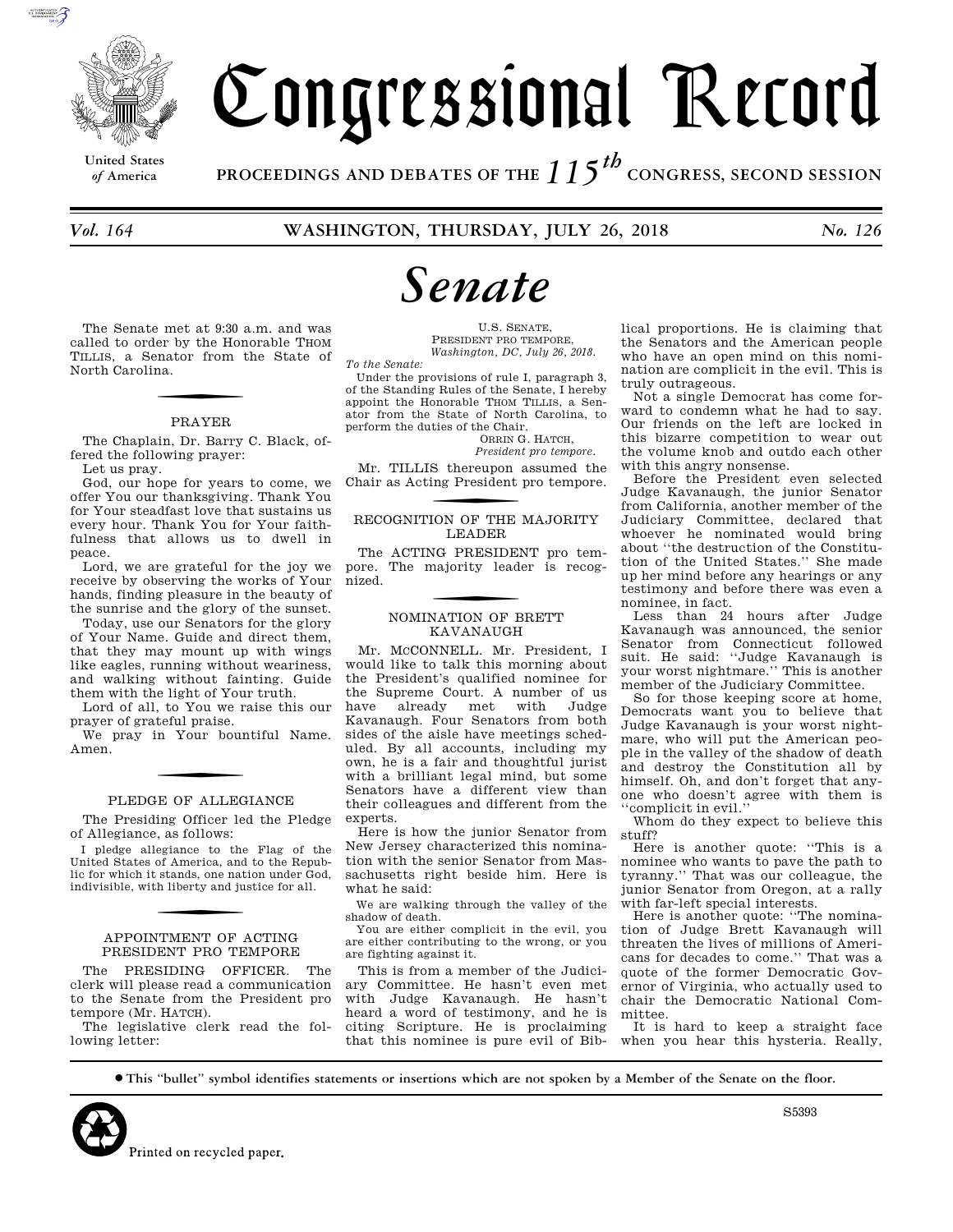you can't keep a straight face at all when our Democratic colleagues say these things and then turn around and insist they need extra time, extra information, and extra documents in order to make up their minds.

Do the people making these comments sound like they are openminded? Do they sound persuadable?

The Democratic leader has insisted that Judge Kavanaugh's long and extensive judicial record isn't enough and that Democrats need to see practically every scrap of paper from the Bush White House before they can decide. But about 2 weeks ago, when the ink was barely dry on Judge Kavanaugh's nomination, he himself told a national television audience—this is the Democratic leader—that he will ''oppose him with everything I've got.'' That doesn't sound undecided to me. It doesn't sound like a guy who needs documents to make up his mind.

Let's be clear about what this is all about. Judge Kavanaugh has been a judge for over a decade. He has written over 300 opinions. He just produced over 6,000 pages of documents as part of his questionnaire, and many more documents will be produced in the coming weeks. In fact, it is likely that more documents will be produced with respect to his nomination than for any Supreme Court nomination in our entire history.

But it is becoming pretty clear that none of this will really matter. I am sorry to say that for most Senate Democrats, I am afraid it would not matter if there were a million pages of documents or 10 million or 100 million. It wouldn't make any difference. No matter how many documents are produced, many of our Democratic colleagues are making it abundantly clear that they are never going to support this nominee.

The complaint about documents is not about assessing his record in an openminded, fair, and dispassionate way. It is all about the desire to obstruct and delay. The American people will give this demagoguery and these delaying tactics the short shrift they deserve.

# f ECONOMIC GROWTH

Mr. MCCONNELL. Mr. President, on another matter, later today Vice President PENCE will visit Wheeling, WV, to discuss Republicans' pro-growth agenda. For the better part of a decade, the people of West Virginia heard a lot of talk from Washington.

During the 2008 Presidential campaign, then-Senator Biden told a crowd in Charleston, WV, that he supported the coal industry and that the Democrats' policies would help West Virginia's economy. ''This is about jobs,'' he said.

But the Obama-Biden administration turned out to be a crash course in the difference between rhetoric and results. Across the entire private sector, fewer Virginians were employed the day

President Obama left office than on the day he was sworn in. According to the Bureau of Labor Statistics, the State's manufacturing workforce shrunk by more than 13 percent from 2009 through 2016, and its mining and logging workforce collapsed by 37 percent.

Let's be clear. Public policy is not the only factor at work in our economy, but there is no denying that Washington can make life harder for job creators or make it easier. The Obama economy was a tough pill to swallow—tax hikes and burdensome regulations. Their policies cut against the rhetoric, and the outcome was disappointing.

That was then. This is now. When Vice President PENCE lands in West Virginia today, he will be able to share a different story. He will be able to say that, thanks in part to regulatory relief and generational tax reform, the number of Americans saying that now is a good time to find a quality job hit a 17-year high just 2 months ago.

He will be able to say that West Virginia's unemployment rate has been lower in every month of this unified Republican government than it was during any month of the Obama Presidency.

It is the American people who are achieving all of this. Republicans are just happy that our policies are helping to create conditions for workers and job creators to thrive.

# f APPROPRIATIONS

Mr. MCCONNELL. Mr. President, this week, the Senate has continued our regular appropriations process. We are considering four important funding measures that will account for about an eighth of discretionary spending.

This bill will keep resources flowing to a long list of key government functions. We are talking about everything from food safety inspections to antidrug enforcement, to child nutrition, to the Forest Service. It attends to a number of specific policy priorities that we all hold in common, like providing major resources to rebuild America's infrastructure and to fight against opioid abuse.

My constituents in Kentucky will benefit from new funding for rural development grants and loans and more resources to fight everything from illegal drugs to invasive species like Asian carp. Communities in every single State will win because of this work.

I want to express gratitude to Members on both sides of the aisle: our subcommittee chairs, who helped to shape the bills in this minibus, Senators MURKOWSKI, COLLINS, HOEVEN, and LANKFORD; all of our colleagues on the Appropriations Committee and their fearless leaders, Chairman SHELBY and Vice Chairman LEAHY, for keeping this process bipartisan and for keeping it moving; and Senator MURKOWSKI, once more, for her work in managing this legislation here on the floor.

I am proud of the regular appropriations process we are rebuilding to-

gether. I am proud that we have been able to process several amendments and hope we can continue to process even more. But I am especially proud of the good things this legislation will do for families and communities nationwide.

### f MEASURES PLACED ON THE CALENDAR—H.R. 184 AND H.R. 1201

Mr. MCCONNELL. Mr. President, I understand that there are two bills at the desk that are due for a second reading en bloc.

The ACTING PRESIDENT pro tempore. The clerk will read the bills by title for the second time.

The legislative clerk read as follows: A bill (H.R. 184) to amend the Internal Revenue Code of 1986 to repeal the excise tax on medical devices.

A bill (H.R. 1201) to amend section 5000A of the Internal Revenue Code of 1986 to provide an additional religious exemption from the individual health coverage mandate, and for other purposes.

Mr. MCCONNELL. Mr. President, in order to place the bills on the calendar under the provisions of rule XIV, I object to further proceedings en bloc.

The ACTING PRESIDENT pro tempore. Objection having been heard, the bills will be placed on the calendar.

Mr. MCCONNELL. Mr. President, I suggest the absence of a quorum.

The ACTING PRESIDENT pro tempore. The clerk will call the roll.

The legislative clerk proceeded to call the roll.

Mr. CASEY. Madam President, I ask unanimous consent that the order for the quorum call be rescinded.

The PRESIDING OFFICER (Mrs. HYDE-SMITH). Without objection, it is so ordered.

# RESERVATION OF LEADER TIME

The PRESIDING OFFICER. Under the previous order, the leadership time is reserved.

### CONCLUSION OF MORNING BUSINESS

The PRESIDING OFFICER. Morning business is closed.

f INTERIOR, ENVIRONMENT, FINAN-CIAL SERVICES, AND GENERAL GOVERNMENT APPROPRIATIONS ACT, 2019

The PRESIDING OFFICER. Under the previous order, the Senate will resume consideration of H.R. 6147, which the clerk will report.

The senior assistant legislative clerk read as follows:

A bill (H.R. 6147) making appropriations for the Department of the Interior, environment, and related agencies for the fiscal year ending September 30, 2019, and for other purposes.

### Pending:

Shelby amendment No. 3399, in the nature of a substitute.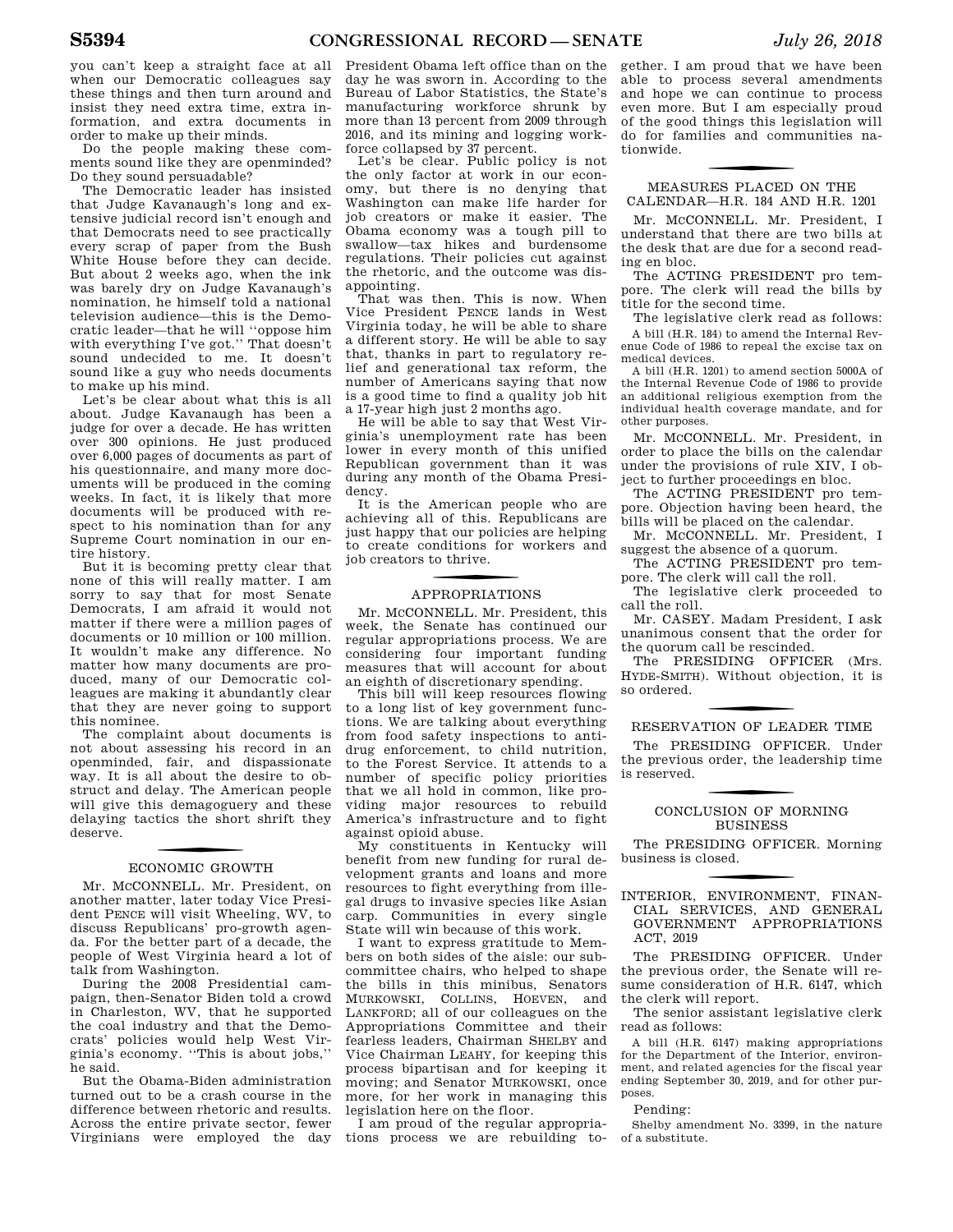Murkowski amendment No. 3400 (to amendment No. 3399), of a perfecting nature.

The PRESIDING OFFICER. The Senator from Pennsylvania.

CARL D. PERKINS CAREER AND TECHNICAL EDUCATION ACT REAUTHORIZATION

Mr. CASEY. Madam President, I am proud to be here this morning to talk about a legislative matter that has taken many years to come to fruition. We were able to work together in a bipartisan manner to reauthorize the Carl D. Perkins Career and Technical Education Act and make important updates that will support high-quality programs, foster innovation, and improve access for all students. I am very proud to be joined by Senator ENZI, who worked for years on this issue. I will say more about Senator ENZI in a moment.

Perkins CTE—''CTE'' standing for ''career and technical education''—is critical to creating jobs and growing wages and ensuring our workers have the tools to outcompete wth anyone in the world. This legislation will empower States and local districts to create programs that provide better outcomes for all students, educators, and our economy.

Since the last reauthorization in 2006—you heard that right, 2006—there have been significant changes to both technology and our economy, and we have a growing skills gap. In Pennsylvania, for example, jobs requiring some postsecondary education and training but not a B.A. account for 54 percent of Pennsylvania's labor market; however, only 43 percent of workers in the State are trained to fill these jobs. This bipartisan legislation will help to close the skills gap by allowing programs to better align with industry needs, ensuring that programs serve as a pipeline to the high-skill, high-wage, or indemand jobs of today as well as the jobs of tomorrow.

In addition, this legislation creates more alignment with Federal laws, such as the Workforce Innovation and Opportunity Act—known around here by the acronym WIOA—which deals with our workforce, and better alignment with the Higher Education Act, as well as better alignment with the Every Student Succeeds Act, which was the elementary and secondary education law passed in 2015. All of that will help to ensure that our education and workforce programs indeed work together.

Similarly, this legislation improves collaboration between secondary schools, institutions of higher education, employers, and other community partners. It increases stakeholder engagement and ensures we have a workforce to support high-quality programs by increasing recruitment of and improving professional development for CTE—career and technical education—educators.

I am particularly proud of provisions in this bill that will promote equity and ensure that all students, including students with disabilities, have access to high-quality programs.

I am also pleased that provisions in the bill will allow for more career and technical education exploration in both middle and secondary grades. Exposing students to different career and academic pathways early gives them more options and opportunities to succeed.

We have come together and passed a strong bill that is responsive to the needs of our communities and will help students, programs, and industries across Pennsylvania and across our Nation to thrive. I look forward to continuing to work on these issues. Now that the House has also passed this legislation, we are looking forward to having the President sign it into law.

I want to say how much I appreciate the work that was done over many years by Senator ENZI and his staff, working with my staff and working with me, and the direct involvement of both the chairman of the Health, Education, Labor and Pensions Committee, Chairman ALEXANDER, and Ranking Member PATTY MURRAY. We are grateful for their direct help in getting this legislation through the Senate.

With that, I yield the floor to my colleague from Wyoming.

The PRESIDING OFFICER. The Senator from Wyoming.

Mr. ENZI. Madam President, I want to begin by thanking my friend from Pennsylvania, Senator CASEY, for his commitment to the students who will benefit from the reauthorization of the Carl D. Perkins Career and Technical Education Act and for the bipartisanship that helped us to reach this point. I also want to thank Chairman ALEX-ANDER and Ranking Member MURRAY for prioritizing the effort to reauthorize Perkins CTE. Their recognition of the importance of this work was key to getting past an impasse that only a few months ago looked unlikely to break.

Senator CASEY and I have had a lot of hours of working together to come up with a bill that would make a difference for people who want to work with their hands. I have a favorite book that talks about this, and part of the title is ''From Coal Miners to Cowboys,'' referring to the people who get their hands dirty every day to provide what we need. This is a segment of the economy we really need. I know that if you need an electrician or a plumber, you want them right away, and you want them trained. That is what this bill emphasizes and provides for.

I do need to thank the administration, and Ivanka Trump Kushner, in particular, for putting the spotlight on the reauthorization of Perkins CTE and workforce development generally. With a laser-like focus on strengthening the economy, the President and his administration have rightly recognized that a strong and prosperous economy requires a skilled and ready workforce. This combined, bipartisan effort resulted in the Senate unanimously passing its amendment to the House's own bipartisan bill. We did it by voice vote, and that is as bipartisan as it gets around here.

Now the House has taken that bill and approved of the changes that were made, which we coordinated with them during the time that we were negotiating, and they have taken the same action. So that bill is now on the way to the President, who emphasized that we need to do it.

Passing this reauthorization is particularly important to Wyoming, where one-sixth of school districts have chosen not to participate in Perkins CTE because the compliance and reporting burdens were too heavy to justify the funds they would receive. That changes with this bill.

For years, States have been leading the effort to tackle the national workforce skills gap and ensure that they, and our country at large, have a workforce that is capable of meeting the challenges of an increasingly dynamic, competitive, and global economy. Unfortunately, States have been meeting these challenges under a program that was last authorized in 2006.

By modernizing Perkins CTE, we are taking the important step of better aligning the primary Federal career and technical education program with the Workforce Innovation and Opportunity Act and the Every Student Succeeds Act. We like these all to work together—and these are all achievements that have been done in recent years because, far from working independently, these programs are all pieces of the larger workforce development puzzle.

Because it can be hard to know what programs to provide when you don't know which ones are needed, this legislation also promotes collaboration between the stakeholders so that local businesses are brought to the table to communicate their needs to States and local educators as strategies and programs are developed. We want people hired after they get training. So the training needs to be for the jobs that are going to be available.

Crucially, by enabling the limited funds provided by this program to be more effectively spent on education and less on complying with Federal reporting requirements, this legislation will better reflect that the investment made by the Federal Government in career and technical education represents pennies on the dollar when compared to the investment of money and effort made at the State and local levels. This bill takes the important step of providing States with greater authority to determine the levels at which they will be held accountable under this program.

However, as States continue to compete for investment, accountability will ultimately come in the form of employers who will vote with their feet and their capital, hiring people. Ask any businessperson what their biggest challenge is, and they will likely tell you it is finding workers with the right skills and knowledge to fill their open jobs. States and communities that recognize this need and rise to the challenge of preparing their residents for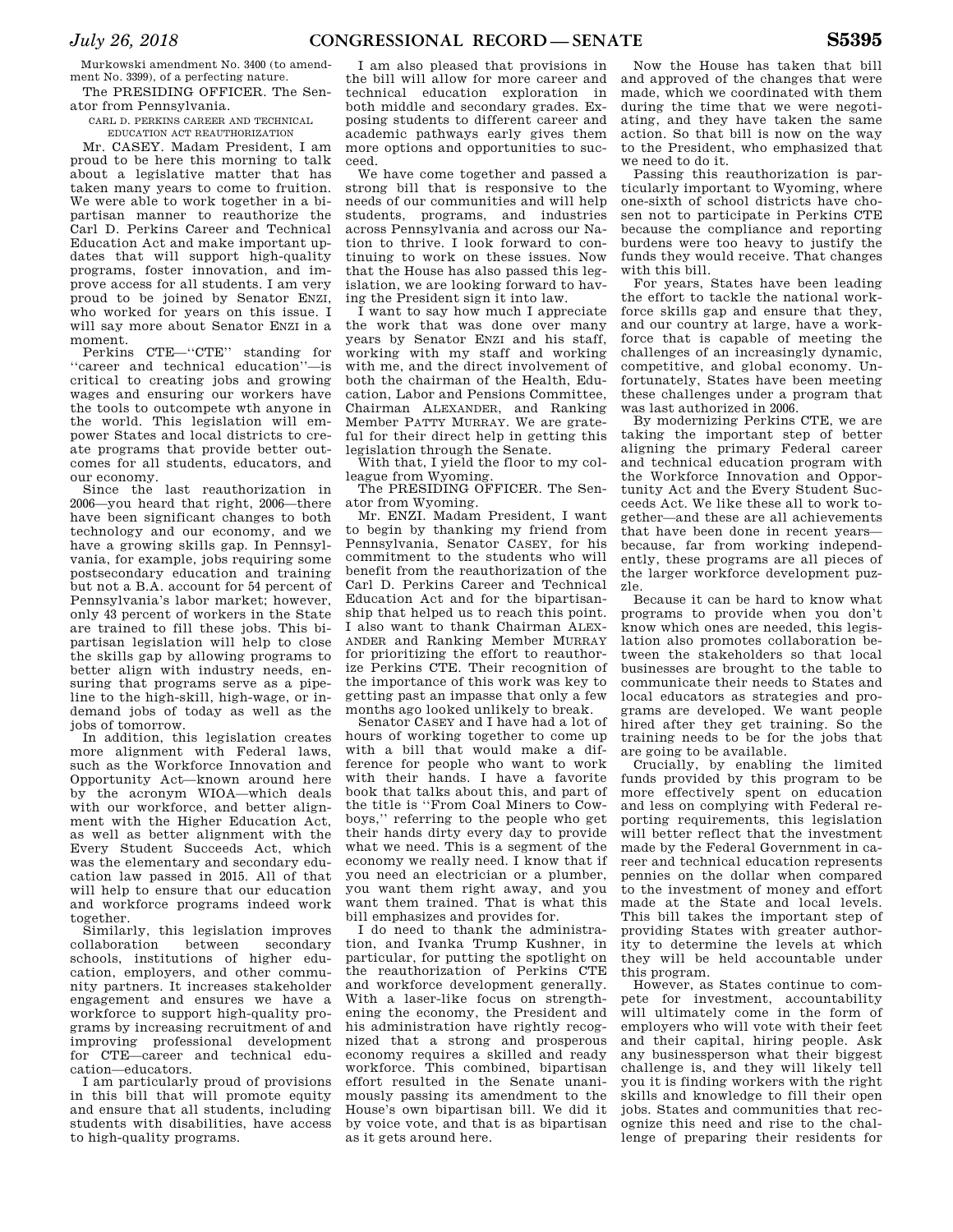those jobs are the ones that will succeed in this economy.

These improvements, along with many others included in this bill, underscore why passage of this legislation has long been a priority for so many people, and it is only appropriate that one of the clearest displays of bipartisanship in the 115th Congress would be in support of our workforce and the students preparing to join it.

I once again thank my friend Senator CASEY for his support in this effort, and I will also express my disappointment in how little publicity there has been. If there is a controversy, if people are cursing each other or making unusual comments, that makes the paper. But to actually do something—to actually get something done and to get it done in a bipartisan way with people working together virtually unanimously well, that must have been too easy. If it were easy, we wouldn't have been working on it for three years, but we got it done. It is on its way to the President, and I am proud of it. Again, I thank Senator CASEY for his superb effort in reaching agreement on this.

I yield the floor.

I suggest the absence of a quorum.

The PRESIDING OFFICER. The clerk will call the roll.

The senior assistant legislative clerk proceeded to call the roll.

Mr. COONS. Madam President, I ask unanimous consent that the order for the quorum call be rescinded.

The PRESIDING OFFICER. Without objection, it is so ordered.

Mr. COONS. Madam President, I want to briefly add my personal thanks to the Senators from Wyoming and Pennsylvania, who just spoke. Their work on getting this bipartisan solution to the Perkins CTE reauthorization is nothing short of admirable. I have worked with the Senator from Florida, Mr. RUBIO, for 7 years on an education demonstration program called the American Dream Accounts. Both of these terrific Senators were gracious in including it in this bill.

This is a bill that is going to make possible programs all over this country that will smooth and clear the pathway toward meaningful employment for young Americans. I wish more people knew about this kind of work, this kind of effort that these two Senators have made to move forward the sort of bipartisan, responsible solutions to the real problems facing Americans, which we need, and I just wanted to take one moment and thank them both for their tireless work to achieve this good result today.

I yield the floor.

I suggest the absence of a quorum.

The PRESIDING OFFICER. The clerk will call the roll.

The senior assistant legislative clerk proceeded to call the roll.

Mr. SCHUMER. Madam President, I ask unanimous consent that the order for the quorum call be rescinded.

The PRESIDING OFFICER. Without objection, it is so ordered.

RECOGNITION OF THE MINORITY LEADER The Democratic leader is recognized. NOMINATION OF BRETT KAVANAUGH

Mr. SCHUMER. Madam President, both parties used to agree that the thorough review of a Supreme Court nominee's record was essential to fulfilling our constitutional advice and consent obligations as Senators.

When Elena Kagan was nominated 8 years ago, even though Democrats were in the majority and Republicans were in the minority, Chairman LEAHY joined with Republicans to request all of Elena Kagan's records from her time in the White House. Now the shoe is on the other foot. We are in the minority; they are in the majority. But rather than applying the previous, bipartisan standard, the Republican majority is refusing to join with Democrats in requesting Brett Kavanaugh's complete record.

At issue is Brett Kavanaugh's time as Staff Secretary in the Bush White House. Republicans argue we don't need to see papers from that part of his career; Democrats argue we most certainly do. Republicans are being hypocritical and sophistic.

In both cases, we said that we needed all of the papers. Why? Because this is such an important job, and we ought to see the complete record of whoever the nominee is.

Now they are saying: Well, counsel is OK, but Staff Secretary isn't, and Kagan wasn't a Staff Secretary. So what? So what?

The relevant standard is all of the records, no matter what jobs they had, and Republicans are trying to come up with a difference for reasons that people are asking why. Are they hiding something? Is Kavanaugh hiding something? What did he do when he was Staff Secretary that he doesn't want the American public to see?

The Republicans say that the job of Staff Secretary wasn't so important, merely a paper pusher. Bull. The Senate doesn't need to see anything from that period, they say, because the job was unimportant. Second, they say that his years as a judge should preclude him from having to provide paperwork from his earlier work as a top White House official.

The Republicans keep moving the goalposts. They keep changing the standards to suit their needs to accomplish their goal—a hard-right, antimiddle-class, anti-choice, antihealthcare Supreme Court. That is their goal. They can't accomplish it here; they can't accomplish it in the House; they can't even accomplish it with President Trump because those are elected branches of government, and the public pushes back. But with judges, they can, so they keep moving the goalposts and changing the rules time and again.

Their arguments don't withstand scrutiny. Let's take the first one: The job of Staff Secretary wasn't so important. That is a laugher. Brett Kavanaugh himself has said that ''my

three years as Staff Secretary for President Bush—were the most interesting and in many ways among the most instructive.'' If he feels they were most instructive, why shouldn't the American people see what instructed him? By his own account, during his time in the White House and as Staff Secretary, Judge Kavanaugh attended meetings with world leaders from the Pope to Vladimir Putin. He participated ''in the process of putting legislation together,'' and he talked to the President of the United States about how he should pick someone for the Supreme Court. In fact, Judge Kavanaugh said his time as Staff Secretary made

him a "better interpreter of statutes."<br>Over and over again Judge and over again, Judge Kavanaugh has said that this was an important position and it critically informed who he is as a judge and who he will be, should he be confirmed—I hope he isn't—to the Supreme Court. So the argument the Republicans have made that Staff Secretary isn't an important job is virtually laughable and a coverup for their fear of letting all the records out.

The second argument we are hearing is that it is gratuitous and unreasonable to ask for documents from Brett Kavanaugh's career before he became a judge. Well, they have amnesia on the other side. Nine years ago, when this body was considering the nomination of Sonia Sotomayor to the Supreme Court, Senate Republicans on the Judiciary Committee requested all of the paperwork from her tenure at the Puerto Rican Legal Defense and Education Fund.

Sotomayor was a judge for 15 years— 3 longer than Judge Kavanaugh—and still Republicans, just 9 years ago, said they needed ''minutes from the board meetings'' that Justice Sotomayor attended as far back as 29 years before her confirmation hearings. Here is what Senator Sessions said in 2009:

The [Puerto Rican legal defense fund] documents may provide insight into [Sotomayor's] judicial approach. . . . The American people have a right to know this important information about President Obama's nominee.

Guess what. Senator LEAHY, then chairman, joined Sessions in requesting those documents. Democrats have been very open about their nominees our nominees—and we have let the full records come out. We are not afraid of who they are. But when the Republicans are in charge, they come up with all of these elliptical, sophistic, and fundamentally hypocritical arguments about why that record shouldn't be made available. We have never heard those from Democrats. It is just unfair.

So when my friends from the other side say that we don't need all of Kavanaugh's documents because White House Staff Secretary isn't an important job, we ask: Isn't it a more important job than being part of the Puerto Rican Legal Defense and Education Fund, from which you demanded records? Of course it is.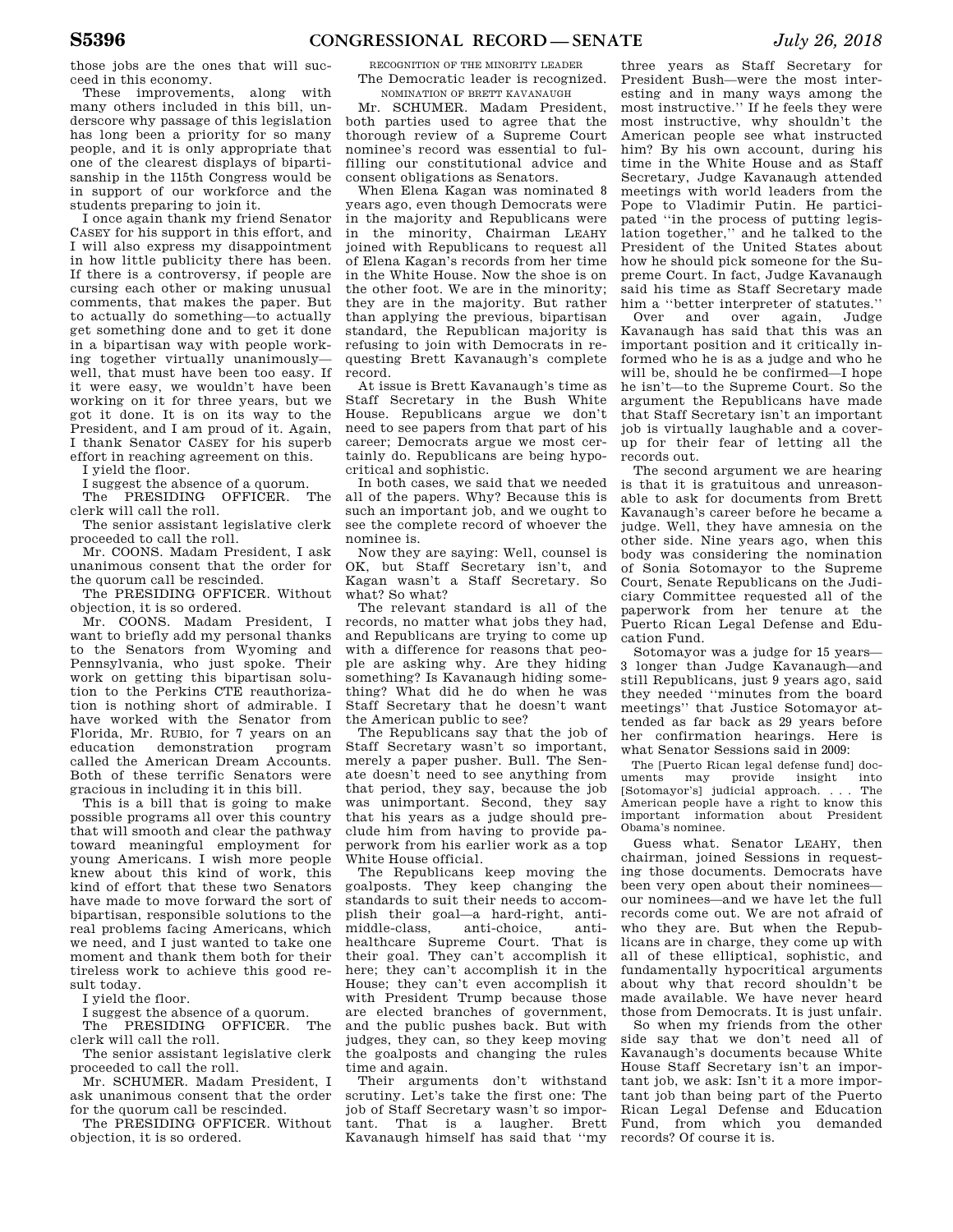It seems each time Democrats demonstrate that our request is 100 percent consistent with the Senate's bipartisan precedents, we hear some new, strained, contorted rationalization from Senate Republicans as to why a new, partisan approach is called for now and why the Senate should avert its gaze from Judge Kavanaugh's work as one of the most senior officials in the White House. Republicans keep moving the goalposts in what I can only characterize as a flimsy and transparent attempt to mask their own hypocrisy.

Again, there is an obvious, looming question: What are Republicans trying to hide in Judge Kavanaugh's record? What don't they want the public to see? Why are they making such hypocrites of themselves in coming up with these solipsistic arguments that when they were in the minority and President Obama nominated people, they should get all the records, but not now?

If there is nothing to hide for Judge Kavanaugh, then let the sunlight shine. Let the records come out.

My Republican friends seem to think that some Democrats have announced their opposition to Judge Kavanaugh, and that means the full Senate doesn't deserve to have access to his records. Frankly, it is rich to hear this from the Republican leader. People are rolling their eyes. He refused to consider any nominee by President Obama—it didn't matter who it was—mere hours after we received the news of Justice Scalia's death. It was one of the most shameful chapters in the Senate. I know there is gloating on the hard right: Wasn't that a brilliant move?

It is going to go down in history as one of the low points of the Senate, and Senator MCCONNELL will have to bear that on his shoulders. I say that even though he is my friend.

I say to my Republican colleagues: This is not about Democrats. This is not about individual Senators and how they might vote. It is about the American people. We have an open government. The American people deserve a chance to hear the full record, make their judgments, and let their elected representatives know now, before the nominee is voted on and in November.

When Elena Kagan's documents were requested by the Senate, they were almost immediately posted online for everyone to see, and they are still there. You can look them up. This isn't about how some of my Democratic colleagues may vote on Judge Kavanaugh; this is about hiding critical information about a Supreme Court nominee from the American people.

This is simple. Senate Democrats are following a bipartisan precedent; Senate Republicans are not. Republicans are playing a partisan game in hopes of withholding and hiding relevant information from the Senate and the public.

I will make one final plea to my colleagues on the other side, who seem to think the whole thing is just a political game and that there is nothing deep or

sincere about the foundation of this Republic. This is not a game. This is a nomination for a lifetime appointment to a seat on the Supreme Court of the United States. It is one of the most important votes any of us will ever cast. The American people expect and deserve that the Senate take its constitutional duty seriously. I hope our Republican colleagues will stop their partisan, self-serving games and let the Senate do its job.

### **HEALTHCARE**

Madam President, on healthcare, a year ago this week, the Senate defeated a partisan attempt by President Trump and Senate Republicans to repeal the healthcare law. Since that ignominious defeat, where JOHN MCCAIN showed such courage and looked so much better than so many of my other colleagues across the aisle in what they are doing now, the Trump administration and congressional Republicans have sabotaged our healthcare system, raising costs on American families, driving up premiums, reducing the quality of care. For what reason? There seems to be hardly any reason, other than political spite.

President Trump is an expert on political spite. We all know that. Our Republican colleagues just march blithely behind him. They hate the Affordable Care Act so much that they are willing to take a torch to our healthcare system, even though it hurts millions of average Americans.

The Trump administration is trying to gut protections for Americans with preexisting conditions through the courts. The administration has directed the Justice Department not to defend the constitutionality of preexisting conditions and at the same time is pushing Judge Kavanaugh onto the Bench.

Remember, President Trump said that his ''judicial appointments would do the right thing, unlike Judge Roberts on health care.'' Make no mistake about it, America, Judge Kavanaugh's nomination to the Supreme Court puts the future of protections for preexisting conditions in the spotlight.

I would like every Republican Senator to go home and defend that. Go home and defend that they want to repeal protections for preexisting conditions; go home and defend that they want to put on the Bench a nominee who is likely to do so because President Trump said so.

In a recent Kaiser poll, voters ranked continuing preexisting conditions as the most important healthcare issue in the upcoming campaign. By 58 to 27, voters said that since President Trump and congressional Republicans have made changes in the law, they are now responsible for any problems with our healthcare system moving forward.

Almost a year after the Republican healthcare bill went down, those numbers should be a stark warning to my Republican colleagues. The American people do not want endless political sabotage. They want lower costs, bet-

ter quality, more stability, and, above all, they want to keep the protections for Americans with preexisting conditions.

Republicans go down the road of sabotage at their own peril. I urge my colleagues, instead, to join Democrats in defending preexisting conditions in court, as Senator MANCHIN, Senator CASEY—who has been such a leader on healthcare, whom we will hear from in a minute—and other Democrats have asked us to do.

I yield the floor.

The PRESIDING OFFICER. The Senator from Pennsylvania.

28TH ANNIVERSARY OF THE AMERICANS WITH DISABILITIES ACT

Mr. CASEY. Madam President, I rise for two purposes today, and I will start with the anniversary of the Americans with Disabilities Act. This is the 28th anniversary of that landmark legislation.

Former Senator Tom Harkin served the people of Iowa for more than three decades, if you include House and Senate service. He was a champion for people with disabilities, and I think that is an understatement. For many years, he was the champion. Senator Harkin used to say that the Americans with Disabilities Act was the last great civil rights law of the 20th century.

The passage of what we know as the ADA helped to bring into focus a picture that started to develop 150 years ago with the ratification of the 14th Amendment. That great amendment guaranteed equal protection under the law for all.

The passage of the Americans with Disabilities Act confirmed that people with disabilities are included in that guarantee of the 14th Amendment. I think it is important to review the goals of the ADA. We have probably lost track of those goals with the passage of time. They need to be repeated.

The first goal is equal opportunity. The second goal is independent living. The third goal is full participation. The fourth goal is economic self-sufficiency. That is what we want to achieve for people with disabilities: equal opportunity, independent living, full participation, and economic selfsufficiency.

The goals are not achievable, of course, without great support. To achieve those goals, we need actions from governments, actions from businesses, actions from schools and universities, and, indeed, actions from every sector of our society. We need actions to promote and protect the dream that is at the core of the ADA.

The ADA affirmed rights outlined in the 14th Amendment. Despite those guarantees, this past year we have seen substantial and, I would argue in many instances, very cruel efforts that threaten equality for people with disabilities.

Earlier this year, we saw that the House of Representatives passed a bill that would have gutted title III of the ADA, making public access an afterthought for people with disabilities. In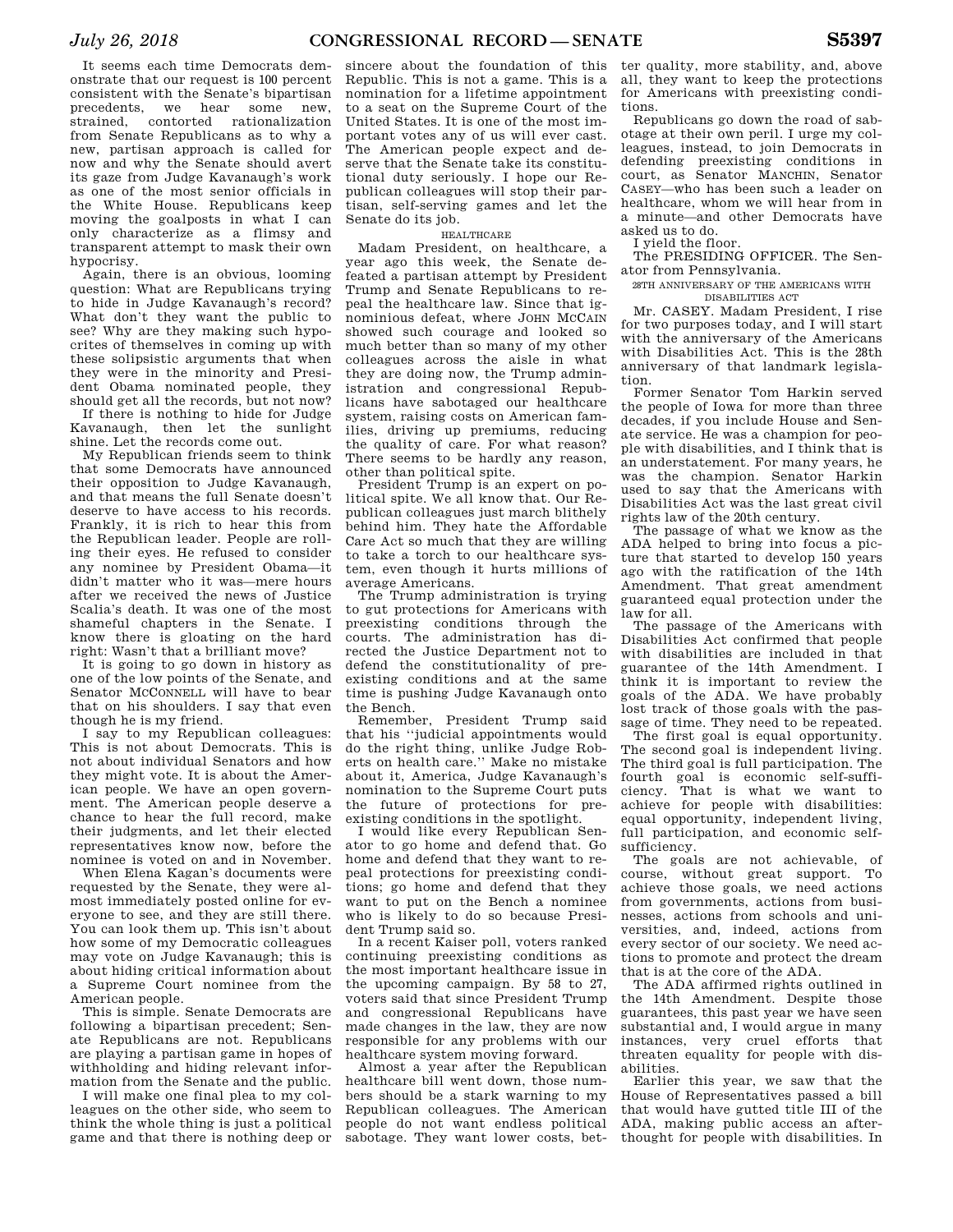the Senate, with many of our colleagues joined together, we stopped that effort. If they try it again, we will have to stop them from doing it. These threats continue.

In the past couple of weeks, we heard officials of this administration claim that segregation and institutionalization with regard to those who have a disability should be acceptable for these Americans with disabilities.

The law of our land, the Americans with Disabilities Act, and the 1999 Supreme Court Olmstead decision say otherwise. They say that the values and policy of the United States are for the inclusion—the inclusion—of people with disabilities. That statute and that Supreme Court decision do not say that the United States supports segregation, isolation, and institutionalization of people with disabilities.

I hope the administration will further clarify what their position is because it is contrary to law, but it is also an insult to our values. It seems that on many days in the last year and a half, if not longer, the Republican majority, both here in the Senate and in the House, has been focused on three objectives when it comes to healthcare: rip away, decimate, and sabotage. Ripping away protections like those for preexisting conditions in the Affordable Care Act, decimating the Medicaid Program, and sabotaging our healthcare system are actions by the administration that some Republicans have not interfered with. You have an administration that on a daily and weekly basis over many months now has sabotaged our system—sabotaged the individual market and sabotaged people's ability to get healthcare.

We are going to continue to fight against that. One of the biggest fights we are going to have is on Medicaid. Medicaid in Pennsylvania affects more than 2 million people. It has an impact because of the healthcare benefit it provides on 40 percent of the children of my State, 50 percent of the people with disabilities, and more than 60 percent of folks trying get into nursing homes.

When it comes to Medicaid, I am going to fight to the end of the Earth to protect it, not to sit down and have a nice discussion about it but to protect it. If they want to take it on, we are going to continue to fight against them as long as it takes. No matter how hard or how long that fight is, we are going to fight it.

Despite the progress we have made with the Americans with Disabilities Act and a lot of other progress in the interim, we still have a ways to go for the promise and the dream that many Americans with disabilities have had. We need further action, further legislation, further work in a bipartisan manner. I hope that will be the case on two of my bills.

Let me outline them quickly. No. 1, I just introduced a Disability Employment Incentive Act, which encourages businesses to hire more people with

disabilities. The disability workforce is robust, creative, reliable, loyal, and productive. We need more people with disabilities in competitive, integrated employment to strengthen our economy and to enhance the capacity of our businesses.

The second bill I have is to protect people with disabilities and their families, so we have introduced the Office of Disability Policy Act.

As sabotage continues to occur by the administration, we need accurate, nonpartisan information about proposals that could harm people with disabilities and the infrastructure that makes it possible for them to participate in our society.

We have a responsibility to know when a law that is being proposed—or an action by an administration—will benefit or adversely affect 56 million Americans with disabilities. During this month, when we celebrate the 150th anniversary of the ratification of the 14th Amendment and the 28th anniversary of the signing of the ADA, we need to remember we all have a responsibility to complete the picture and to help Americans with disabilities to realize the dream.

As a nation, our duty now is to take the actions that protect and enhance the rights of all Americans, including those with disabilities, and to make equality for all a reality.

HEALTHCARE

Let me conclude with some thoughts about the recent debate about protections for preexisting conditions. As I said before, it seems that Republicans in Washington have a maniacal obsession with decimating Medicaid, wiping out the ACA protections, including protections for preexisting conditions.

Now that we have changed the law, we said: ''If you have cancer, you can still get coverage or treatment.'' Now I guess some here want to take us back.

We have 5.3 million people in Pennsylvania with preexisting conditions; 643,000 of them are children. We are not going back. We are not going back to those days when those 5.3 million people in Pennsylvania don't have protection. We are not going back. If they want to have a fight about it, we will fight about it.

Last year, I heard from Liz from West Chester, PA—suburban Philadelphia—who was diagnosed with cancer at the age of 26. Here is what she told me:

For years I worried about losing my job and with it my insurance because I have costly preexisting conditions. This stress added to the stress of my diagnosis, treatments, and work/life balance.

Then she goes on to say:

Weight lifted off my shoulders when the preexisting condition protections became law. Now those protections are threatened.

So a weight was lifted off her shoulders because of an advancement in law because we protected people with preexisting conditions. Now some people here want to add that weight back onto her shoulders. That has to be stopped at all costs, and we will stop it.

This latest scheme, this court case trying to overturn preexisting conditions protections, is why Senator MANCHIN and I are leading the effort on a resolution to authorize the Senate legal counsel to intervene in the case of Texas v. The United States.

This would be devastating for millions of people across the country. I mentioned 5.3 million in Pennsylvania with preexisting conditions—133 million across the country. Any of us—all of us—are vulnerable when the preexisting conditions protections are targeted. It is outrageous—outrageous that the Department of Justice is weighing in against the law of the land and arguing that these protections for individuals with preexisting conditions should be struck down. We must defeat—defeat—this cruel attempt to rip away these protections. I will fight every day to make sure every American—no matter where they live or what their health status is—has access to the healthcare they need.

It is good that we are celebrating the 28th anniversary of the Americans with Disabilities Act. We are happy about that, but at the same time, we need to be vigilant against attempts to undermine progress we have made since the ADA and progress we have made more recently.

I yield the floor.

The PRESIDING OFFICER. The Senator from Arizona.

Mr. FLAKE. Madam President, who wants to eat bugs for lunch? I am hearing crickets, even among the pages here.

Now, there is a reason for that, but the National Institute of Food and Agriculture at the USDA is spending more than \$1.3 million to support cricket farming in the development of bug-based foods for human consumption. This sounds like a headline straight out of The Onion, but it is not. It is your hard-earned taxpayer dollars being used to try to develop a taste for crickets and other bugs.

This initiative is trying to determine which bugs taste best, which bugs are most nutritious, and the best methods for farming bigger, tastier crickets.

Now, while the USDA has no plans to inspect cricket farms and the FDA has ''no special rules for edible insects'' at this time, multiple bug-based companies have received Federal funds to research and develop techniques to put bugs in your food.

For example, Bugeater Labs—I am not joking here—Bugeater Labs of Nebraska has received \$100,000 of taxpayer money—this is a grant—to identify the most edible insects. With support from the USDA, Bugeater is testing bugbased pasta, ramen, and macaroni noodles.

Now, to get bugs into the food, the crickets are ground into a powder and mixed into pasta dough. Bugeater hopes to secure another \$600,000 in Federal funds to cover the cost of developing and manufacturing a commercial-ready product made from bugs.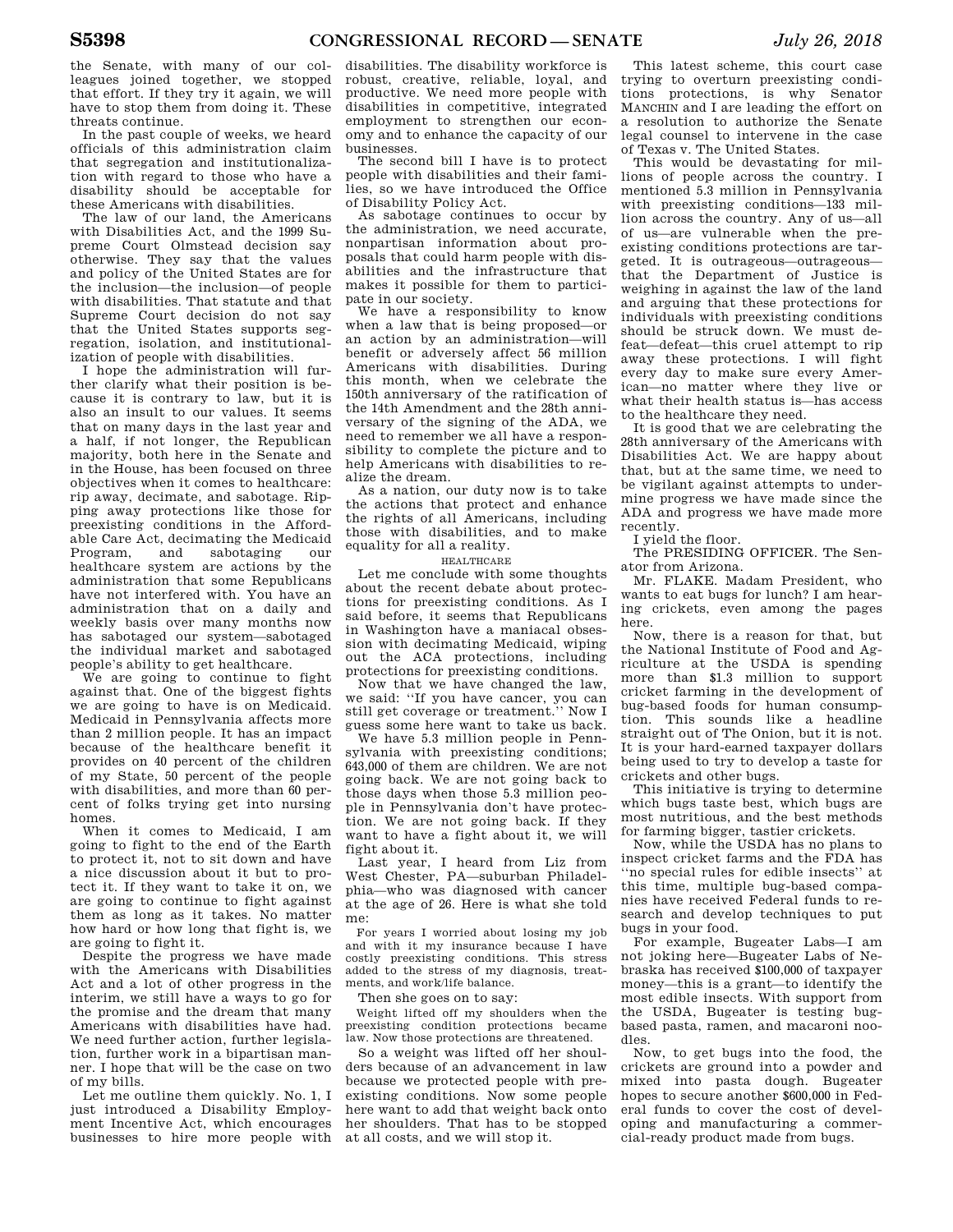Now, separately, All Things Bugs of Georgia—I am not kidding. Again, that is a real company—has received nearly \$1.3 million for reducing the cost and improving the efficiency of farming crickets as food ingredients. They currently produce and sell cricket powder with ''mild aroma, neutral flavor, and minute particle size that can be added to recipes.'' Four pounds of crickets are required to produce 1 pound of powder. A pound of cricket powder produced by All Things Bugs, which boasts ''the most affordable wholesale price,''

sells for about \$35 a pound. By comparison, the average retail price for 100 percent ground beef is about \$3.80 a pound. The United States has more than 2.5 billion pounds of beef, pork, poultry, and turkey being stockpiled. This is a record level. Clearly, a new source of protein is not needed and, in this case,

likely not wanted. In fact, the CEO of one of these cricket cuisine companies said yesterday:

Realistically, as much as we wish people would behave differently, Americans won't buy significant amounts of insect protein. If most were asked to volunteer to eat a bug, the response would be—

As we heard here—

crickets.

With, I should note, the annual commemoration of Pioneer Day in Utah, I think I can speak for many of my own ancestors, who nearly starved thanks to swarms of crop-destroying crickets, when I say inspect-based food development will not be stomached well by taxpayers.

Today I am proposing an amendment to end the Federal agriculture subsidies for farming of insects and to prohibit spending taxpayer dollars to develop bug-based food for human consumption. I can't believe it takes an amendment to do this kind of thing. It is my understanding it is being included in the manager's amendment and will likely succeed if it is.

I would just say this is not going to balance the Federal budget, but at a time when the Office of Management and Budget is projecting trillion-dollar deficits in 2019 and beyond, how can we pay money and have grants of over \$1 million to pay companies to try to get people to eat bugs? It doesn't pass the laugh test, and people simply have to have more faith in their government than that.

I hope this amendment will pass. I hope we aren't forced to eat crickets. That doesn't seem like anything anybody wants to do, and we shouldn't be forcing taxpayers to pay for it.

I yield the floor.

I suggest the absence of a quorum. The PRESIDING OFFICER. The

clerk will call the roll. The bill clerk proceeded to call the

roll. Mr. LEAHY. Mr. President, I ask unanimous consent that the order for the quorum call be rescinded.

The PRESIDING OFFICER (Mr. SUL-LIVAN). Without objection, it is so ordered.

Mr. LEAHY. Mr. President, I see nobody seeking the floor. I will speak briefly, but I would urge the Congress both bodies—to heed the clear warnings of our intelligence community, and I urge them to take a meaningful step, an important step, toward defending our democracy.

If we do nothing, we leave our elections vulnerable to an aggressive foreign adversary fully intent on destabilizing our country. To this Vermonter, and many of the Senators in the Chamber, it is a simple choice. It is a solemn responsibility.

Today, the Senate should vote on my amendment to provide \$250 million in grants to the States to help secure their election systems. We have to send a clear message to Russia and other foreign adversaries that tampering in our elections will not be tolerated. Simply giving a speech about it is not enough. We should vote on this.

If there was a missile attack against any of our States, we would respond immediately. Our democracy is a sacred part of what we cherish as Americans—all of us, Republicans and Democrats alike—and our States are under attack.

In fiscal year 2018, Congress came together—Republicans and Democrats, the House and the Senate—and we appropriated \$380 million for State election security grants in response to our intelligence community's assessment that Russia interfered in the 2016 election.

In just a few months since then, States and territories—55 in all—have requested funding, and 100 percent of these funds have been committed; 90 percent of them having been disbursed to the States.

The need is clear, and we have only scratched the surface. This week, 21 State attorneys general signed a letter pleading with Congress to appropriate more money to address this imminent threat. Experts agree that aside from our appropriation last year, Congress has not provided any new spending on election security grants in years. By not providing these funds, Congress has allowed our election infrastructure to lag behind the times and the threat. We are leaving our country vulnerable to a clear threat to the foundation of this very institution and the other institutions of American Government.

We spend hundreds of billions of dollars in defending against missile threats, as we should, or threats from the sea, the air, and the land, as we should. But here is a very direct threat we can begin to address with a tiny fraction of what we spend on these other threats.

My amendment will provide the funding needed to help protect our elections. Our intelligence community has warned us publicly that we are, once again, being targeted. The Senate should not allow that. We should vote to defend this institution, the U.S. Senate, and our own democracy.

In a world where the President of the United States stood shoulder to shoul-

der with Vladimir Putin and refused to condemn Russia's attack on our election and attacked our own law enforcement intelligence agencies, my amendment is a necessary first step.

I believe in America first, not Russia first. I believe in protecting America. Our State works very hard to protect our elections. We elect Republicans and Democrats in our State. In the last election, Republicans elected a Governor, and I was reelected as a Senator. It is obvious we split votes, but we count our votes, and we do not have interference from another country.

Vermont is a small State, and we go under their radar, but anybody who reads the intelligence knows there is no question Russia has attacked us before, Russia is continuing to attack this country today, and Russia will attack this country in November. We must protect it.

I don't believe anybody is seeking recognition.

I yield the floor.

I suggest the absence of a quorum.<br>The PRESIDING OFFICER. The The PRESIDING OFFICER. clerk will call the roll.

The bill clerk proceeded to call the roll.

Mr. TESTER. Mr. President, I ask unanimous consent that the order for the quorum call be rescinded.

The PRESIDING OFFICER. Without objection, it is so ordered.

### TARIFFS

Mr. TESTER. Mr. President, over the years I have been on the Senate floor many times bringing up the challenges of rural America, whether it is delivering quality healthcare or investing in vital infrastructure that supports our businesses or connecting our schools to the 21st century. I have worked hard to make sure that rural States like Montana have a voice in the Senate.

That is why I am so frustrated by the recent comments made by National Trade Council Director Peter Navarro. Mr. Navarro last week characterized the economic uncertainty that tariffs are causing to the American farmer and rancher as nothing more than a ''rounding error.''

Mr. Navarro has an important position. He is a trade adviser, and he is a strategist for the President of the United States. He believes the tariffs that are harming Montana producers equate to nothing more than a ''rounding error.'' This statement is inaccurate, it is insulting, and it is dismissive of rural America. If Mr. Navarro truly believes that his comments are true, he has a lot to learn about what is going on across this country.

I am willing to bet that he hasn't been to a farm, a ranch, a stockyard, or a grain elevator facility recently maybe ever—and I am sure he hasn't picked rock in North Central Montana. I don't think he would call the administration's trade war a ''rounding error'' if he met with Montana's homebuilders, construction workers, small business owners, farmers, and ranchers,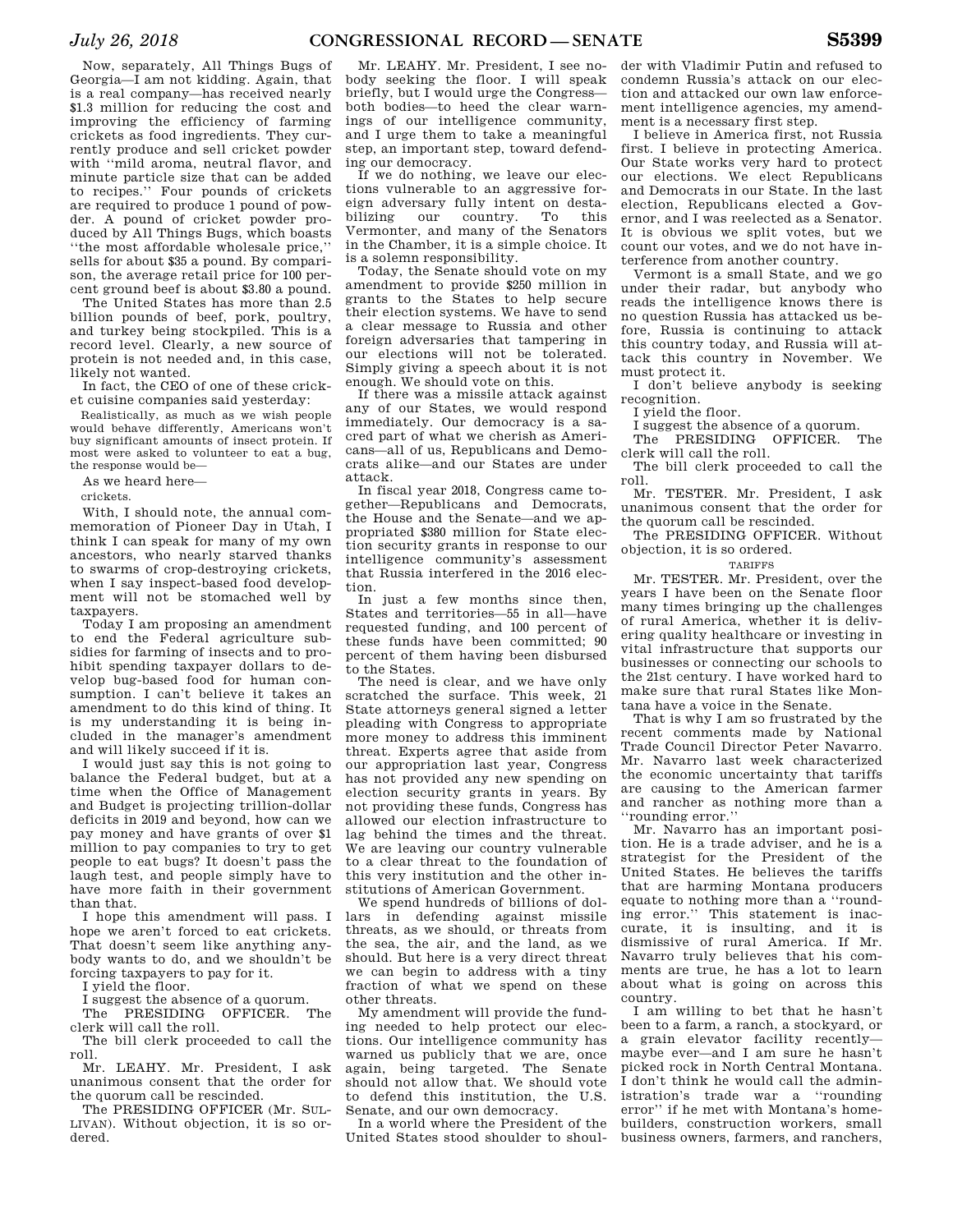who are being squeezed by the rise of the cost of doing business now because of these tariffs.

I urge Mr. Navarro to leave the swamp, and come to Billings, Fort Benton, or Dutton, MT, and get an accurate perspective of how these tariffs are impacting family farms, ranches, and businesses across my great State. If he or anyone else in Washington were to speak with the folks who are most impacted by their trade policies, here is what they will hear. In ag country, they will say: Do you know what? Our commodity prices weren't that cherry to begin with, and now we are seeing them drop even more. We are seeing our input costs go up.

The head of the Montana grain growers, a lady by the name of Michelle Erickson Jones, testified recently that they didn't buy a grain bin. A grain bin is a facility that is made out of steel that stores grain. The costs went up on that very simple structure by 20 percent over the last year.

Forterra, in Billings, MT, builds bridges and has seen bridge component structures such as I-beams and rebar go up double digits just recently. In fact, in Missoula, MT, where they are building a new library to export information out of—a very good thing for that community, and for any community, as far as that goes—they passed a bond issue. Their costs went up more than \$700,000 just because of the increased cost of steel. Those are the input costs.

We have been working for generations and generations to develop markets all around the world, as we live in a world that is getting smaller every day, and we are losing those export markets. We are losing certainty, and without certainty you cannot plan for the future.

Many of these agricultural farms and ranches have been in the family for generations, as mine has been. We hope to pass it along to the next generation, but if you create enough uncertainty, that will simply be impossible. That is exactly what is going on in this country today.

In the 1980s, we saw family farm after family farm go broke. That started, by the way, with a grain embargo. We will see that same scenario being repeated today if we don't change the way we are doing business.

So I ask: What is the endgame? I don't know that what is going on in the White House right now gives me any sort of hope that there is an endgame.

Here are the facts. According to the U.S. Chamber of Commerce, the ongoing trade war will threaten \$20 million in Montana exports alone—just Montana exports—and, in fact, 140,000 Montana jobs. We have just over 1 million people living in Montana, and 140,000 jobs is a lot of jobs.

Only in Washington, DC, is a \$20 million drop in Montana's exports and the potential impact of 140,000 jobs considered a rounding error.

Just 5 days ago, after he called the impact of the tariffs a ''rounding

error,'' the administration announced that taxpayers are going to have to pay \$12 billion to offset the financial impacts of these trade policies. Unlike drought, hail, floods, insects, or disease and other challenges that farmers and ranchers must deal with each year, this disaster is man-made. It is government-made. Make no mistake, this is a self-inflicted problem, and it is a financial problem that is a direct result of tariffs and irresponsible policy.

Now in order to try to ease the pain caused by these reckless tariffs, the administration has decided to further rattle the marketplace with an infusion of \$12 billion of taxpayer money.

I will state that folks in production agriculture want to sell their products, not depend upon undependable erratic payments from the government. I never, ever met a farmer who wanted to receive their paycheck from the government. They want to earn their paycheck. They want to earn it from the free market. They want a free market. They want places where they can sell their products. They want to raise the products—and in my case and Montana's case, some of the finest agricultural products in the world—and they want to sell them to customers both at home and in markets around the world.

They don't want to collect cash payments from the government. That is not why they got into business. They want to get it from the marketplace. They want to get their living from the marketplace.

These dollars are being used as a bandaid to stop the bleeding that is being felt by America's farmers and ranchers as a direct result of these trade policies. This \$12 billion is not going to help hold on to any markets. It will simply be a patchwork to get through the problems that the government—this administration—has created. It will not provide them longterm certainty. It will not provide them the ability to make long-term investments. It will not provide them the opportunity to pass the farm on to their children.

It will provide temporary relief, and because of these trade policies, that temporary relief is important, but it is far from a real solution for the folks who give us food security and the folks who feed the world—our family farms and ranchers.

I will just say this. I have had conversations across the State of Montana over my tenure in the Senate. I can tell you that folks work hard. They work hard for their money, and they expect to be given a level playing field, but what we are seeing right now are markets that we have worked a generation to create and to mold being given away to other countries. We are seeing infrastructure in other countries that is not being focused on the United States and the products we produce, but it is being developed to do trade with other countries, in their markets. They produce sometimes the very same products that we produce.

I was at a meeting the other night and talked about the fact that in regards to Mexico, which buys more barley from Montana than any other nation in the world, and Canada, our No. 1 trading partner, Mexico is sitting down and they are negotiating and Canada isn't. It is interesting because we have heard this before. As Mexico negotiates, they also have signed a trade agreement with Argentina. To my knowledge, this is the first one ever to be able to supply their people with food. That is a market that we need.

As far as Canada goes, I have had plenty of issues with Canada—the Canadian Government knows that whether it is softwood lumber, grain grading for our products going north, or whether it is issues that revolve around the Columbia River Treaty. The fact is that this is our best friend in the world. We need to treat them fairly and, in the process, make sure we have markets for the people in the United States.

With that, I yield the floor.

I suggest the absence of a quorum.<br>The PRESIDING OFFICER. The PRESIDING OFFICER.

clerk will call the roll. The bill clerk proceeded to call the roll.

Mr. GARDNER. Mr. President, I ask unanimous consent that the order for the quorum call be rescinded.

The PRESIDING OFFICER. Without objection, it is so ordered.

Mr. GARDNER. Mr. President, the Land and Water Conservation Fund is one of the Nation's premier conservation programs. In fact, I believe it is the crown jewel of our conservation programs. The Land and Water Conservation Fund has been an incredible program across the country, saving land for future generations to enjoy, saving land that otherwise might be lost and neglected for future generations—parts of our park systems, our trail systems, parts of our communities.

The Land and Water Conservation Fund has been around for many years. Yet it is set to expire on September 30.

The challenge we have in this Chamber is that it never seems to be the right time to debate permanent authorization of the Land and Water Conservation Fund. Again, it is a program that has incredible bipartisan support. The Land and Water Conservation Fund expires September 30. We need to not only reauthorize the program but to permanently authorize the Land and Water Conservation Fund. Yet it is still not the right time to debate it. It is not the right issue, not the right bill, not the right moment.

I hope we can find a way to do exactly what we need to for our great outdoors, for our economy, and for our environment to continue the incredible work of this crown jewel of conservation programs. That is why I have authored a bill with a number of my colleagues around the country, including Senator BURR, who has been a longtime champion of the Land and Water Conservation Fund—permanent authorization, full funding for the Land and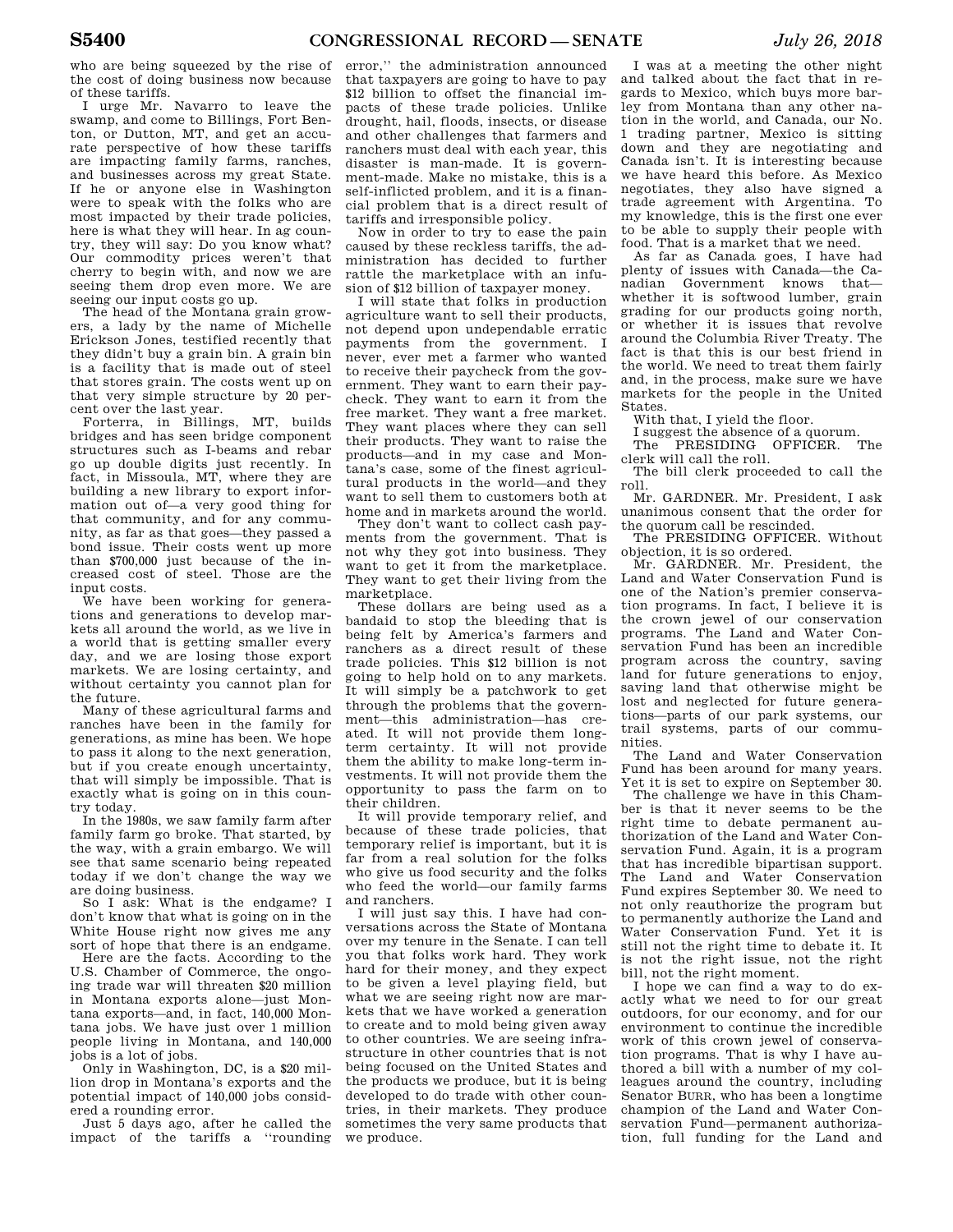Water Conservation Fund. That is why we put together an amendment to do exactly what the American people want us to do, and that is permanent authorization of the Land and Water Conservation Fund.

I would ask unanimous consent to set aside the pending amendment and call up my amendment No. 3424. I further ask that there be up to 1 hour of debate equally divided in the usual form on the amendment and that following the use or yielding back of that time, the Senate vote on the amendment with no intervening action or debate.

Before I enter that request formally, I would like to yield to Senator BURR for a few comments.

The PRESIDING OFFICER. The Senator from North Carolina.

Mr. BURR. Mr. President, I thank my colleague, and I rise in support of his amendment.

The Land and Water Conservation Fund—you may remember, last month when I tried to get a vote on its reauthorization, I had just come from a press conference marking 100 days until it expires. We have been here before. I am sort of shocked sometimes how hardheaded we are in this institution.

This program has now reached a point where it is 66 days away from expiration. In the 115th Congress, we actually let it expire. The reason Congress passed legislation to reauthorize it was the pressure of the American people.

Let me say at the start that I have unbelievable respect for the chairmen of the committees whose bills make up this package, and I have deep respect for the ranking members. I hold in high esteem the chairman and the ranking member of the full committee. This is no beef with them. This is a beef with what we have set up as the process for the very choreographed movement of a piece of legislation—in this particular case, the appropriations bill.

Some have told me this is just not germane to this bill. The only way it wouldn't be germane, in my book, is that we are debating legislation on the use of taxpayer money to fund government, and the Land and Water Conservation Fund uses zero dollars of taxpayer money. You see, it was created to take a percentage off the royalties of exploration by visionaries who said: We want a perpetual fund that taxpayers aren't obligated to—that is selfgenerating off of the resources we take out of the land—to be pumped back in to protect the treasures for generations yet to come. Masterful. Absolutely masterful. As a matter of fact, it was so smart that over 60 Members of the Senate—if we called for a vote right now, up or down, with nobody objecting or making a motion, it would pass. It would meet the highest threshold in the Senate to actually move out of this body. With over 240 cosponsors in the House of Representatives, it would pass in the House. The President would sign it into law, and this would be behind us.

We would set the example for the next generation, as parents and as leaders, that there are some things you have to save for generations who need an opportunity to be exposed to them. It is not as much about what we get out of it; it is about the example we set on how we get there. That is why it troubles me.

I look at this as a tremendous opportunity. Although by standards, it is not germane, it is germane because we are not using taxpayer money. We are actually protecting treasures for generations to come, which is our responsibility as adults.

As I said, it is likely that there will be an objection. I hold no personal disrespect for those who are forced to object to it. If we were to table this amendment—I have already conceded to the chairman that they would probably win, not because a majority of the body isn't for it but because of the pressures that come with that vote; that actual sponsors of the legislation—people who would vote for it might actually vote to table this for another day.

I have tried since the beginning of this Congress to bring up this legislation. I only ask for an up-or-down vote at a 60-vote threshold. I am not trying to short the process in the Senate by one vote. I am not trying to piggyback and hide behind something. I just want the Members of the Senate to actually have an opportunity to debate this and to have a vote.

At the end of the day, I think what we would find is that a majority of Senators—I think over 60—would support it and a majority of House Members would support it.

There is one assurance I can give my colleagues: A majority of America agrees with us. They believe we should pass this. We can have a debate as to whether we change it. We are the U.S. Congress; we can change a program at any time. But why would we not provide the certainty that the program is going to be extended?

Many that remember the creation of the Land and Water Conservation Fund—it was authorized and capped at \$900 million a year. It has never received \$900 million a year because every dime that we get off of royalties is funneled through the same appropriations process in which we are currently engaged.

Another reason I would claim that common sense would say this is germane to what we are doing is because it is money that is controlled by the Appropriations Committee, and for whatever reason—and I am not questioning it—they never appropriated it at \$900 million. No administration ever requested \$900 million. But nobody can prove to me that there is not \$900 million worth of worthy projects out there.

Much of this land ends up back in the inventory of States' parks, and the residents of those States get to enjoy hunting, fishing, and recreation on

that land. They are not relying on their ability to buy a piece of property that they can do it on; they share it with others in their State.

In my State of North Carolina, we have some national treasures that, thank goodness, founders before me recognized and protected. One of them is called the Blue Ridge Parkway, the most traveled piece of Federal road structure that we have in this country. When we cut it through the mountains from Virginia to North Carolina in the 1950s—and we created the greatest jobs program at the time; that is what it was designed for—there were private landowners who had property adjacent to that road. What is the prudent thing? The prudent thing is to occasionally buy a piece of property that is not adjacent to the road and trade with the landowner who is on the road so that we can protect the roadway. That is the type of project that Land and Water Conservation Fund money goes to. It is not to create a bigger Great Smoky Mountains National Park, which is also in my State. It is the most visited park in the United States. I am not asking to enlarge it. I am asking for us to provide these funds so that great decisions can be made in coordination with local officials about what treasures should exist down the road for our children and our grandchildren.

We are not going to have an opportunity to acknowledge today that we are going to move this legislation. I believe that is incredibly unfortunate. I think it is tough because I think there are a lot of people who would be supportive who sound a little bit like crickets today.

Here is the only promise I can make to my colleagues today: You are going to have an opportunity to vote on this time and again. As long as the Senate goes into session, if we intend to move legislation, you will have an opportunity to vote on the Land and Water Conservation Fund reauthorization. When this floor opens in the morning, on a regular basis, I will come down here, and I will not encumber the Appropriations chairman in every case; I will probably pull every chairman into this. And I won't just rely on chairmen's vehicles of legislation that they are very passionate on. I have an Intel authorization bill that I can't even get to the floor for authorization, and I can't think of anything that is more important. I think the chair and the ranking member of the full Appropriations Committee both served on the committee in the past, and they know the importance of the Intel authorization bill. I can't get it up because sometimes we get more hung up on the power of one person in this institution than we do on the importance of what it is we are doing.

Well, if that is what we want to do, I will come down as one person, and I will ask unanimous consent that we consider the reauthorization. I am sure somebody will stand up and object.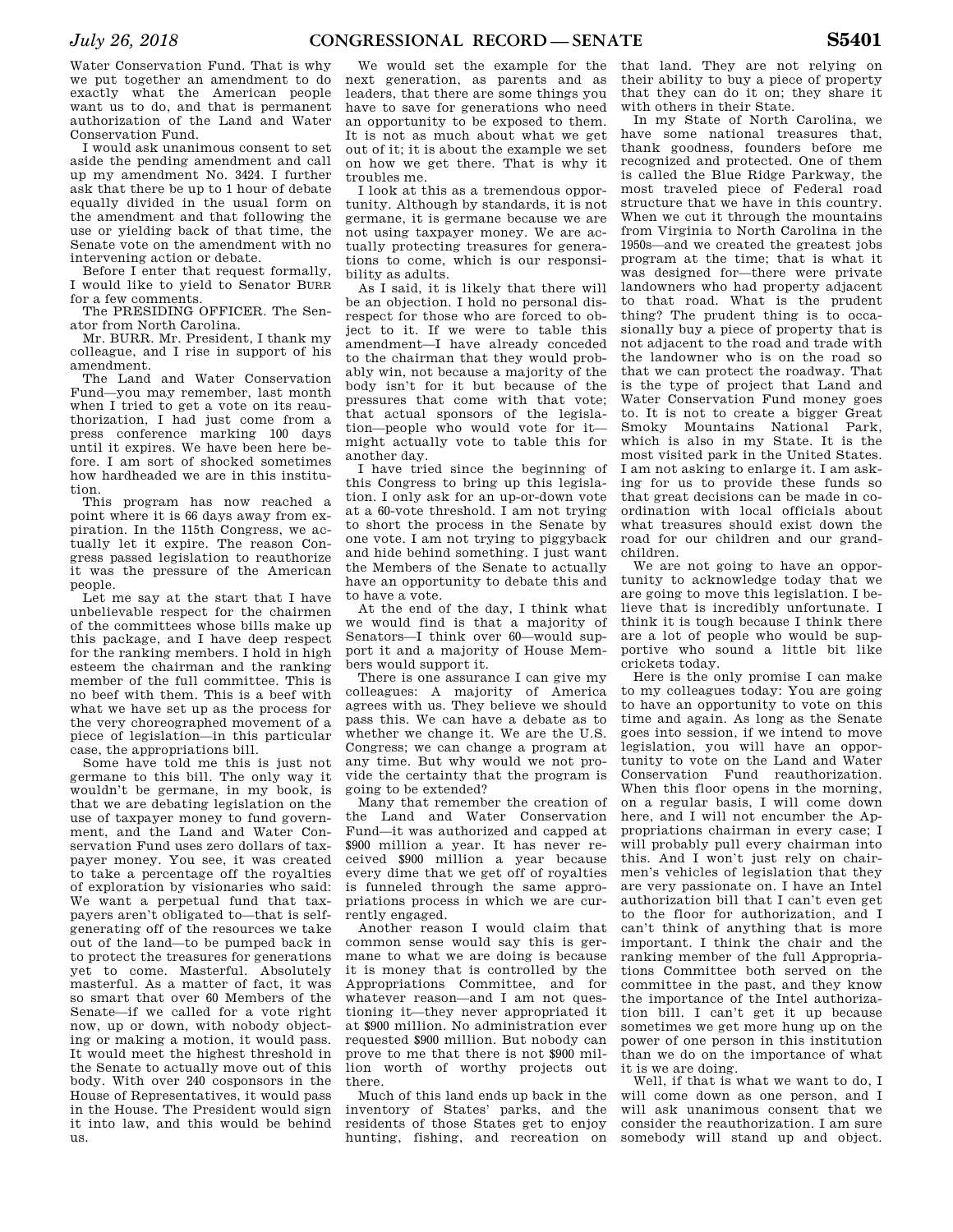They always do. They are objecting to what the American people want us to do. They are objecting to a program that has a proven track record of success and requires zero—nada, not a dime—of taxpayer money. If there has ever been a thing that we have presented to the American people that we should be applauded on—and that doesn't happen often—this has been one of them.

Yet, because we have chosen convenience over debate, because we are trying to fit this in a really small box, let me suggest to my colleagues that we are making a foolish mistake for the long term in this institution. This is an institution that was created for this moment. It is an institution that was created so that we could come to this floor and debate, so that we could come in and believe one thing, hear the debate, and actually go out and say: It changed my mind.

Maybe some people will listen who are now supporters, and maybe some supporters will listen to what I have said and will now vote against me. Here is the troubling thing: They will not have the opportunity. With the promise I will make to them, they will get that opportunity. So watch what you say because before I leave this institution, you will be given the opportunity to vote time and time and again if, in fact, procedurally, we are blocked from letting the American people's voices be heard with a vote in the Senate.

I yield back to my colleague.

The PRESIDING OFFICER. The Senator from Colorado.

Mr. GARDNER. Mr. President, I thank my colleague from North Carolina, who has been a true champion of the Land and Water Conservation Fund for years. You can hear his passion, and you can sense the passion, and you absolutely have an idea of his commitment. I am right along with him in this effort to make sure that we do our job here and let the American people's voices be heard for their support of this program and through our action, which is moving forward with the permanent authorization of the Land and Water Conservation Fund.

Every corner of this country has benefited from the Land and Water Conservation Fund. There were 330 million park visits in 2017. Every State and many countries around the world have benefited from this conservation program—from what this means to our country, what this means to our economy, and what this means to conservation and to the protection of our environment.

I look forward to fighting alongside Senator BURR as we move this most important piece of conservation programs forward in the permanent authorization and funding of the Land and Water Conservation Fund.

Mr. President, I ask unanimous consent to set aside the pending amendment and call up my amendment No. 3424. I further ask that on the amend-

ment there be up to 1 hour of debate, equally divided in the usual form, and that following the use or yielding back of that time the Senate vote on the amendment with no intervening action or debate.

The PRESIDING OFFICER. Is there objection?

The Senator from the great State of Alaska.

Ms. MURKOWSKI. Mr. President, I rise to reluctantly reserve the right to object. I will object to amendment No. 3424, which would permanently authorize the revenue collection and deposit functions of the Land and Water Conservation Fund.

I thank my colleague from North Carolina, and I thank my colleague from Colorado. I, too, know, hear, and understand the passion that they have expressed not only at this time but that they have expressed for quite some time in their support for this important conservation program. It is something about which we, as Americans, have much to be proud.

I have expressed some of my concerns about how, historically, certain aspects of the Land and Water Conservation Fund have shifted from there being less for stateside acquisition and more for Federal acquisition. I would like to see some of that reallocated and rebalanced. In concept, what we have designed with the LWCF is something that has brought strong and good benefit to our States and, really, to conservation efforts throughout the country.

When the Senators speak about the merits of the program, I find nothing that I can disagree with in terms of the benefits that we see. Why I rise to express my objection in advancing the amendment is that the issue they have raised is to permanently seek to authorize this program. The collection and deposit provisions within LWCF are currently authorized, and, as they have pointed out, they are authorized through September 30 of this year. The measure they bring before us would be to permanently authorize those expiring provisions. It is, in its very nature, authorizing on an appropriations bill. We have an annual spending bill that basically directs that spending for 1 year. This measure would be significant in the extent of its authorization.

We have sought to advance the 12 appropriations bills through to the floor in a manner that we have not seen in years. I mentioned, when we started this debate on Monday night, that we haven't had an Interior appropriations bill on the Senate floor since 2010. That is not the Senators' fault. That is a failure of our process. One can assign a lot of blame, and one can point a lot of fingers. The fact of the matter is that we had moved from that responsibility of ''What are the annual spending priorities that the appropriating committees are tasked to do every year?'' to, effectively, bringing in a lot of the authorizing that the authorizing committees themselves needed to do, and it

was not working. We stalled ourselves out. We had big omnibus bills that nobody liked. So we are trying to get back to a process that we can stand behind, that really defines what the appropriations process is designed to do.

At the direction of Chairman SHELBY and Vice Chairman LEAHY, we have agreed to really try to come together to work to restore what we fondly refer to as ''regular order'' and what some don't even know to be regular order because they have never really experienced it. Because we made that commitment, we were actually able to move an Interior Appropriations Subcommittee bill through the full committee by 31 to 0—unanimous. I don't know if there has ever been a unanimous vote on an Interior appropriations bill out of the subcommittee, much less being able to bring it to the floor.

So much of this objection is due to the fact that the Senator's amendment would seek to permanently authorize on an appropriation's 1-year annual spending bill. I think it is also important to point out to colleagues that while the current authorization does extend through September 30, the authority to collect and deposit revenues in the funds is what expires on September 30. The ability and the authority to appropriate money continues indefinitely.

For those who may be concerned that if we fail to authorize this before September 30 the sky is going to fall on the LWCF and that all the good that is in the works will stop, that is not accurate. Within this year's spending bill, we have authorized the LWCF to the 2018 level of \$425 million. Within this amount, the stateside assistance programs are about 50 percent of the funding. There was \$124 million in 2015 for NPS stateside and also additional funding for the American Battlefield Protection Program—an increase this year to the highest level ever within this account.

I want to make sure that my colleagues do know that my commitment here and the commitment of many in this body is to work with our colleagues—to work with the Senator from North Carolina, to work with the Senator from Colorado, and with the many others who care deeply and rightly about the future of the Land and Water Conservation Fund—to ensure that it is able to continue the good work that it does.

I remind my friends that it was just about a year and a half ago when we moved an energy bill out of the authorizing committee, the Energy and Natural Resources Committee. Included as part of that measure was a permanent authorization of the Land and Water Conservation Fund. This is something that the Senator from Colorado had worked on with us, and Senator CANT-WELL, the ranking member on the committee, made sure that it was a priority. Now, that measure has not seen floor time this year. We were able to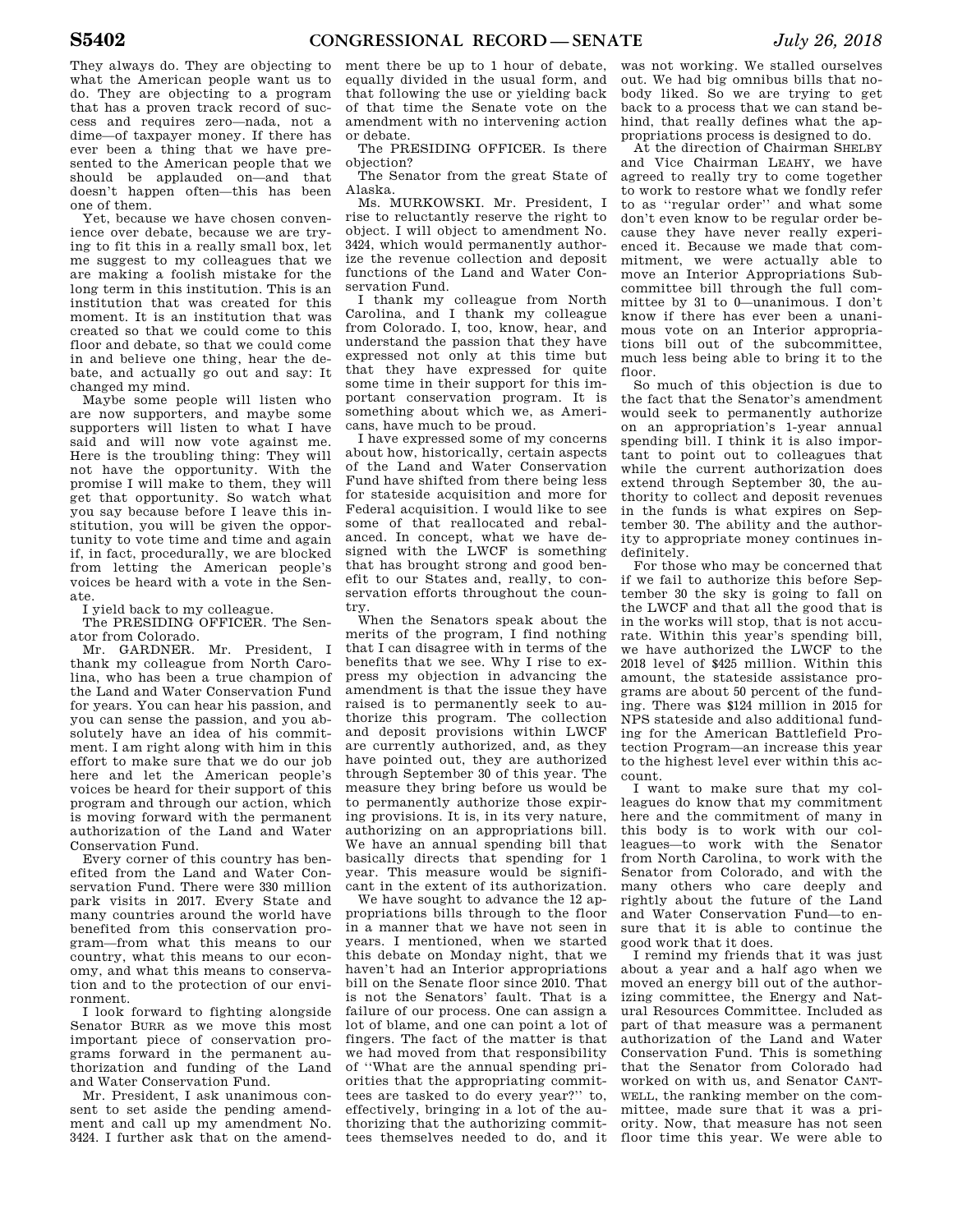move it out in the last Congress. We were able to move that bill out by 85 to 12.

When the Senator from North Carolina says that there is good support for the LWCF within this body, we have demonstrated it. We have demonstrated it through votes on the floor, and we have demonstrated it through the support in the authorizing committee.

I do think there is a path forward, but I ask my colleagues to honor the commitment we have made to try to advance our appropriations bills in an order that respects the authority that we have as appropriators, which is to appropriate these dollars to the designated priorities and to stand down when it comes to authorizing on these appropriating bills.

The Senators have my commitment, most certainly, to continue to work on a positive path forward—a path that is not months in delay. I absolutely believe that the Senator from North Carolina is very serious in his commitment and his resolve that we will see this issue before us on every vehicle out there. It is in my best interest—I think it is in our best interests—to figure out how we are able to come to an agreement to support a program that most of us can get behind, to do so in a manner that allows us to do our legislative business, and to do so with the level of comity and civility that this process demands.

With that, again, I reluctantly and respectfully object.

The PRESIDING OFFICER. Objection is heard.

### The majority whip.

ECONOMIC GROWTH

Mr. CORNYN. Mr. President, yesterday, during the lunch hour, Kevin Hassett, Chairman of the President's Council of Economic Advisers, brought a number of charts and a very welcomed message, which was that the American economy is very strong and that many of the predictions that have been made during the course of the Tax Cuts and Jobs Act debate have proven to be true—the positive comments. The negative comments have proven to be false in terms of what the Tax Cuts and Jobs Act would do to restart this great economic engine known as the American economy.

Back home in Texas, we issued our monthly employment report, and it included good news, which I would also like to share. First, Texas created 27,000 new jobs in June. That is a whole lot of people who are moving up, pursuing new opportunities, and moving into our State from places in which they don't have those opportunities. A single new job can mean a lot of things in a person's life, but at the very least, it means a fresh start, a chance to be challenged, to grow, and to put a few extra dollars in the bank. Now multiply the 27,000 new jobs by 12, and you can see that the impact on workers, families, and our entire State is huge.

I am glad to say that this is the 24th consecutive month of job growth in

Texas, and the folks I have talked to around the State in places like College Station, Austin, and Amarillo, just to name a few, are pretty excited. They are also relieved. They are relieved that the Texas unemployment rate continues to decline and are excited that once again we have been called the top State for business. All told, Texas has added 360,000 new jobs over the last 12 months. That is 360,000 new jobs in Texas over the last 12 months.

Mayor Jerry Morales of Midland, TX, who is also the owner of several restaurants there, said recently: ''This economy is on fire.'' Apparently the fire has reached as far as his kitchen because he is having trouble retaining cooks at his restaurant. In other words, the economy is running strong, unemployment is low, and the labor participation rate continues to go up, but employers are having a hard time finding qualified workers to perform the good, well-paying jobs that do exist. That is exactly what a competitive labor market looks like. Other employers in the Permian Basin around Midland have doubled the previous pay of new employees because of the competitive labor market there. Those are just a couple of stories in one area of my State. There are many more.

I continue to hear from my constituents about the positive impacts of the Tax Cuts and Jobs Act—landmark legislation we enacted at the end of last year. Just to remind everybody, we cut tax rates; we doubled the standard deduction, meaning that fewer people will actually have to fill out the longform tax return; and we doubled the child tax credit. What is more, we encouraged companies that had billions of dollars in cash parked overseas that they didn't want to see taxed twice to bring that money back home, and they have been bringing hundreds of billions of dollars of money previously parked overseas back here to the United States and putting it to work.

Earlier this summer, we hit the 6 month anniversary of the passage of the Tax Cuts and Jobs Act. During that time, I have heard from men and women—William Alderman, for example. Mr. Alderman is a retired, disabled soldier who said that the new tax law increased his monthly income enough to ease the rising cost of his living expenses. Maybe that will not make headlines in the New York Times or the Washington Post, but that is a big deal to Mr. Alderman. I heard from Kim Ewing in Mesquite, who hadn't seen a pay raise in 7 years. Now she has one, and you can imagine she is grateful for it. She wrote that she is glad her Federal Government is finally getting what she calls a little ''common sense.''

The good news is not limited to Texas. We have seen the country on fire when it comes to our economy. We have seen newfound optimism and confidence in the future. That is a good thing because during the preceding 8 years, before the current administra-

tion, before we had done this, we had been told that we have to accept slow growth and stagnant wages as the new normal. We know that is not true because people can hope for and aspire and work for better, and with the right policies in place, they can be rewarded more generously for their hard work and their diligence and their self-discipline.

We have also heard from large companies in large cities. We have heard from small businesses in small cities. We have heard that some of the big businesses are handing out bonuses and raises and 401(k) increases. We have heard about the effects in some of our rural areas and the effects on people who sometimes get overlooked in the national conversation.

The U.S. Department of Agriculture has issued a report showing that the estimated effective tax rates declined for all farms of all sizes and that farm households could pay close to 20 percent less in taxes. During a time of tough commodity prices, that is welcome news, that their bill to the Federal Government—Uncle Sam—is going to go down by 20 percent.

Unsurprisingly, most Americans now believe that economic conditions are good or excellent and that the economy is improving. As I said, optimism is high. To be specific, it is at a 14-year high.

After years of stagnant wage growth, after the previous administration ignored the plight of the average American worker and paid short shrift to his or her real circumstances—the bills they had to pay, the salary they earned each month—it is about time somebody got the message that Kim Ewing was talking about. In her words, this Congress got a little bit of ''common sense'' and passed the first major overhaul of the Tax Code in 30 years. Was it perfect? Well, of course, not. Are we still working to make those reforms bigger and better? Absolutely. But the main point is that we knew that American workers elected us to actually do something, not to just talk about it, and we sure weren't going to turn our backs on their everyday concerns, things they talk about around the kitchen table.

What are the results 6 months later? The United States as a whole added 213,000 jobs in June—more than expected. Average hourly earnings are up close to 3 percent. Manufacturers are more optimistic than at any other time in modern history. It is not just me saying it; it is the chief economist of the National Association of Manufacturers.

This week, Leader MCCONNELL has been talking a lot about the difference between rhetoric—what President Obama offered—and the results we have been able to deliver. I agree with that contrast. As the majority leader put it, all of us agree with the rhetoric about creating jobs, ''[b]ut not everybody supported the policy agenda that's helped deliver results for the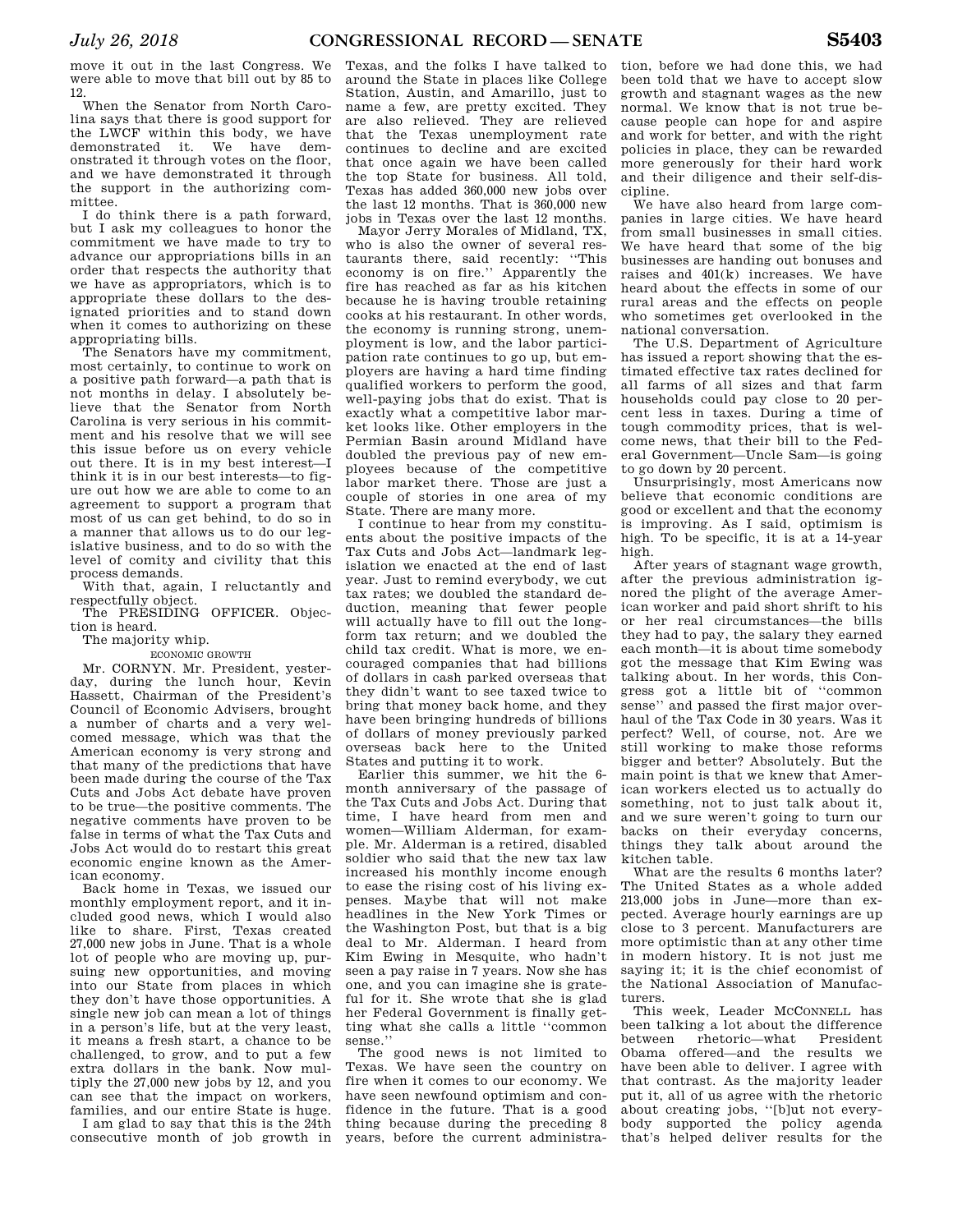American people.'' That is a chronic problem here in Washington, DC—saying one thing and doing another. So we not only tried to say the right thing, we tried to do the right thing by the American people, and I think we have succeeded.

Unfortunately, like so much of what happens here in Washington, DC, even creating this newfound optimism, this confidence in the future, more takehome pay, and a lower tax burden—in spite of those benefits, it still surprises me that not a single Democrat voted for tax reform. It was a party-line vote. Every single Democrat in the Senate voted against tax reform. I bet the commonsense men and women, such as Kim Ewing, the lady from Mesquite, TX, whom I mentioned, are taking note.

(Mrs. FISCHER assumed the Chair.)

NOMINATION OF BRETT KAVANAUGH Madam President, on to one more topic, earlier this month, I was privileged to be at the White House when President Trump announced whom he would nominate to serve in the seat being vacated by Anthony Kennedy on the U.S. Supreme Court. The President had a great roster of judges to choose from, but he settled on Brett Kavanaugh, who I have been here on the floor saying I believe is a stellar pick.

His nomination continues what we in the Senate have been doing in the last 18 months—voting on well-qualified nominees to fill the Federal bench, and we have been confirming them at a record pace. These are people who, by definition, will serve for a lifetime. That is what Federal judges do in our country. They have life tenure. They are not subject to election, and they get the independence that goes along with it and a unique job in our system of government of calling balls and strikes, applying the law to the facts of an individual case. It is an incredibly important role to play.

Sadly, during the discussion about Judge Kavanaugh that we will take up here soon—it increasingly appears that some of our Democratic colleagues aren't particularly interested in the qualifications of the nominee. They don't seem particularly interested in whether they will or will not rule in accordance with the law and the Constitution as written. Instead, they have made very clear that they are looking for judges whose views line up with the political opinions and views of the Democratic Party.

I am glad to see that a few of them are breaking rank. The minority leader has issued an edict to his Members saying: Don't meet with the judge until we work out something on the documents that we want to see from his time working at the White House Counsel's Office, as Staff Secretary, or as a member of the DC Circuit Court of Appeals. But fortunately some of the Democrats have broken rank and decided that they want to visit with the judge, which I think is entirely appropriate.

As I said, the minority leader wants to get into a contest over how many documents are going to be produced. Well, let me put this in context. Our Democratic colleagues have requested at least 1 million pages of documents on Judge Kavanaugh. How many were produced for Justice Kagan, who sits on the Supreme Court? Well, it is about 173,000 pages versus 1 million. Like Brett Kavanaugh, Justice Kagan actually worked at the White House, at the White House Counsel's Office.

But what strikes me as so ironic and maybe just a little bit hypocritical is that when Judge Kavanaugh was confirmed to the DC Circuit Court of Appeals in 2006, they didn't want to see any of those documents. They couldn't have cared less. Now, all of a sudden, they have become the most important things in the world they could get their hands on during this confirmation process. That ought to tell us something.

As I mentioned, the minority leader has told his colleagues to stop meeting with the judge, but a few have broken rank, and I know Judge Kavanaugh is grateful for their political courage.

Our colleague from Indiana, the senior Senator, said that he ''always'' planned to meet with Judge Kavanaugh. The junior Senator from Delaware said that ''of course'' he will meet with the nominee. And the senior Senators from West Virginia and North Dakota have said they will too. Good for them. I hope this means that the dam of resistance is finally breaking and that more of our colleagues across the aisle will follow suit. I am sure they will learn something by visiting with Judge Kavanaugh, and I am sure they will be impressed, as I was when I met with the nominee and heard more of his story, because the truth is, Judge Kavanaugh is eminently qualified and well respected by everybody who knows him.

I look forward to voting both in the Judiciary Committee and then on the floor of the U.S. Senate early this fall and confirming him for the vacancy left by Justice Kennedy's retirement.

I yield the floor.

The PRESIDING OFFICER. The Senator from Indiana.

CAREER AND TECHNICAL EDUCATION ACT REAUTHORIZATION

Mr. YOUNG. Madam President, I rise today to speak in support of career and technical education, also known as CTE.

As cochair of the Senate CTE Caucus, along with Senators BALDWIN, KAINE, and PORTMAN, I am very proud of the work we have done in the Senate to advance CTE and to ensure that our students have the training and the skills needed to succeed in today's everchanging workforce.

The career and technical education statute was last updated in 2006—over a decade ago—and it was due for reauthorization 6 years ago. Earlier this week, the Senate passed a historic agreement to update the law and to

make a number of important changes. I was proud to help pass this legislation out of the HELP Committee and through the full Senate. Yesterday, the House also passed this reauthorization, sending it to the President's desk.

Here are just a few reasons why investing in CTE is so critical to our country. By 2020, 30 percent of job openings will require some college or a 2-year degree. In the next 10 years, 3 million workers will be required for the Nation's infrastructure needs. We know that high school students who take CTE classes have higher graduation rates, and they are more likely to find employment or attain higher education. Postsecondary CTE programs are also a proven, cost-effective means to obtain a credential or other form of degree.

So it is worth noting that this reauthorization of our Nation's career and technical education law includes important components from legislation introduced by our Senate CTE Caucus.

The Educating Tomorrow's Workforce Act and the Perkins Fund for Equity and Excellence Act are just two key bills that help align CTE programs with the jobs of tomorrow and ensure that quality is maintained and strengthened in our CTE programs.

The reauthorization also includes provisions from a bill I helped introduce with Senator PETERS to support training for career guidance and academic counselors so they can help inform students of opportunities in the workforce, and it includes a measure Senator GILLIBRAND and I worked on to encourage professional development change and hands-on learning approaches like makerspaces, which provide students the tools and space needed to build, create, and learn critical skills.

In conclusion, we critically need to update the law to reflect the current and future workforce. I am pleased the House overwhelmingly passed the Senate CTE bill, and I look forward to it becoming law very soon.

Thank you.

I yield the floor.

The PRESIDING OFFICER. The Senator from Maine.

Mr. KING. Madam President, I wish to commend the Senator from Indiana for bringing our attention to this important subject. It is important in all of our States. Career technical education is an incredibly important part of helping to grow our economy, so I wish to express my appreciation to the Senator from Indiana for his leadership on this issue.

### HEALTHCARE

Madam President, I rise to speak about a different issue; that is, healthcare and what is happening to the Affordable Care Act and to the availability of healthcare and health insurance in our society.

I rise genuinely puzzled about what appears to be an obsession or a mania with removing health insurance from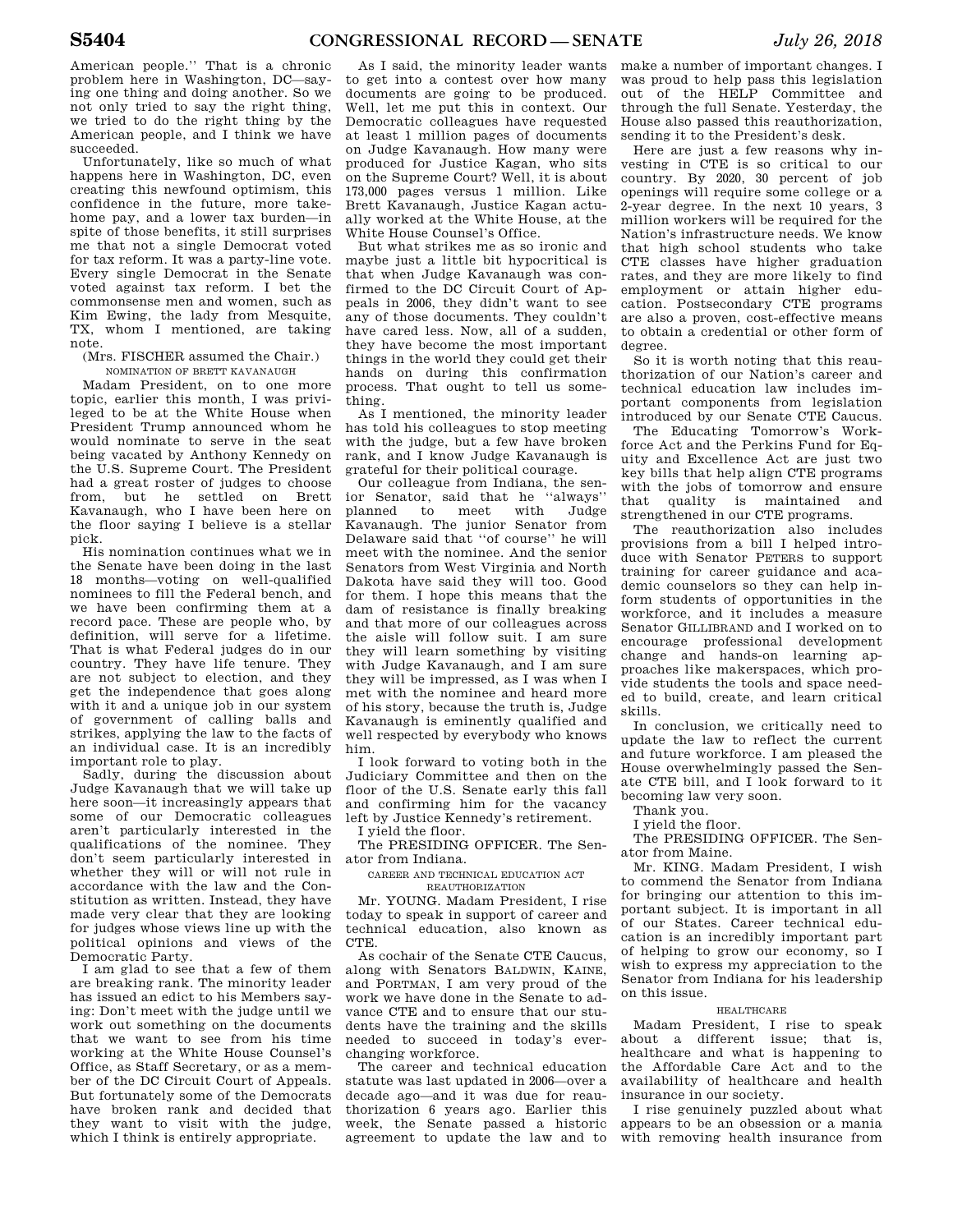people, with keeping people from having health insurance. I just don't get it.

The data is very clear over the years that having health insurance saves lives. There can be debate about exactly how many, but the reality is and it is perfectly logical—if you have health insurance, you are more likely to be treated, you are more likely to be treated earlier, and you are more likely to survive, particularly with regard to diseases like cancer, where early detection and treatment is the best defense against this dread disease.

I just don't understand why we cannot face the reality that health insurance or health coverage or access to healthcare is a fundamental right. It is a fundamental part of being a human. The idea of rationing healthcare by wealth just doesn't make sense, particularly in a country committed, as we are, to equality and equal justice under law.

The other reason I am surprised at this continuing effort to undermine the Affordable Care Act is that its eventual sabotage will only lead to greater demands for some kind of more intrusive change to our healthcare system—a single-payer system or healthcare for all. There are already millions of people in this country building a political movement to support Medicare for all, which is essentially a single-payer system. So those who are trying to cripple the Affordable Care Act, which really was a conservative proposal from the 1980s and 1990s, are only paving the way for a much more radical transformation of our healthcare system than they would ever desire.

The ACA simply builds upon the current system we have of private health insurance and provides health insurance to those who aren't fortunate enough to work for a company that provides a subsidy for health insurance or provides health insurance to its employees. That is all it is. It is really an effort to fill the gap in this country between those who have insurance through their employer or through Medicare or through Medicaid and those who have no insurance.

The ACA was a remarkable success for a period of years because it vastly cut the number of uninsured people in this country. So why we are trying to kill it, to strangle it, to mug it, to sabotage it just doesn't make sense from any point of view—either from the point of view of providing healthcare and health insurance to people, which saves lives, or the point of view of trying to maintain the semblance of the current system.

So here we are in the midst of an ongoing attempt to basically sabotage this system. Back in October of 2017, the administration said they are no longer going to make cost-sharing reduction payments to help insurance companies provide lower copays and deductibles to low-income individuals. Premium increases. I sat on this floor and listened to Members decry pre-

mium increases because of the Affordable Care Act. This is an action which is sure to provide premium increases, and it was a voluntary action of the administration taken last fall.

Back in January of 2017, within weeks of taking office, one of the first things the new administration did was cut advertising to notify people of the availability of reasonably priced insurance under the Affordable Care Act—an initial step to cut access.

Of course, leading up to the tax filing deadline in 2016, for 2016 returns back last year, the administration said the IRS was no longer going to enforce the individual mandate.

Then, of course, this body, in a provision which I can only deem as cruel because of the effect on insurance premiums and the effect on the insurance market, generally, eliminated the individual mandate as part of the tax bill last December.

In 2018, the open enrollment period was reduced from 12 weeks to 6—cut in half. No reason was given. Let's cut it in half so fewer people can sign up. Interestingly, almost the same number of people signed up because they realized how important this is.

Then, last winter, during the open enrollment season, HHS, on Sundays, shut down the website where people can sign up, ostensibly for maintenance. It happened to be the 12 hours on a Sunday when most people would have an opportunity to navigate the website.

Speaking of navigation, in, I think, what is one of the most blatant attempts to sabotage and undermine people's ability to gain this most basic and important health insurance—to provide them with healthy lives—CMS recently announced they are cutting grant funding for navigators, the people who help people get the coverage. They cut it dramatically. It has gone from \$62.5 million to \$36 million, to \$10 million.

This is complicated stuff. I have gone on the website myself in order to get my coverage. As the Presiding Officer knows, we are in the Affordable Care Act. We have to go on the website. We have to get our care through it. If you have done it, you know it is hard. It is complicated. You are comparing policies. You are comparing deductibles. You are comparing premiums. It is a difficult, complicated process. The navigators I know in Maine have been enormously helpful in just guiding people through the process so they don't give up, and they end up getting healthcare and health insurance for the first time in their lives. The amount of funding available in Maine has been reduced from \$550,000 to \$100,000. It was cut by 80 percent. This is just arbitrary and cruel because the result is—which is, I guess, what they want—that fewer people will be able to access coverage.

It also said the navigators no longer need to be based in the State where they are working. That means you can't go to on-the-ground efforts or face-to-face efforts, and that is what often makes the difference.

The Department of Justice last month said they are not going to defend the patient protections in the Affordable Care Act—particularly preexisting conditions. This has enormous ramifications for the people of this country. About half the people in the country have preexisting conditions. Under the old law—not in Maine, I might add; Maine dealt with this issue years ago. Under the old law, in most of the country, an insurance company could either deny you outright for a preexisting condition—which is basically any time you had been sick previously in your life—they could either deny you coverage or charge you an outrageous rate, which is, in effect, a denial of coverage for so many people.

Finally, the administration is now pressing what they are calling shortterm association plans, which are really largely junk insurance—insurance that is hardly useful, doesn't cover everything, has very high deductibles, and really gives people a feeling that they have insurance, but when it comes time to use it, it will not really provide coverage.

I would like to conclude with this picture of these wonderful people from Maine whom I was with last week. I don't know who this guy in the middle is, but these are the people who staff something called the Leavitt's Mill Free Health Plan. Every single person in this picture, with the exception of one part-time administrator, are volunteers. These are people coming in and volunteering. They are nurse practitioners, physicians who come in and volunteer for a couple of hours a week to provide healthcare to people who don't have insurance.

I just talked to the director, Patsy Levin. She repeated what she said to me when I was there last week: They want to go out of business. We can't provide healthcare to the millions of uninsured people of this country by volunteers. It is wonderful, what they are doing, but it is impossible. This is like having bake sales to support the Air Force.

We have to provide health insurance to people. We will have a healthier country. We will have a more productive country. We will have a more economically successful country. We will have a more humane country.

These people are fantastic. I spent time there. I visited with one of their clients. He has to go to town assistance to buy his insulin. That is wrong. He needs it. He is a diabetic. It is part of what he has to have to survive, and he is having to go for general assistance to the town to provide the lifesaving insulin that he needs.

These are wonderful people. They are doing great work, but we shouldn't have to rely on people taking their own time, their own energy voluntarily, to come in. It is wonderful for this region where it exists. There are several of these around Maine and they are terrific, but they can't fill the need. They can't fill the need for the millions of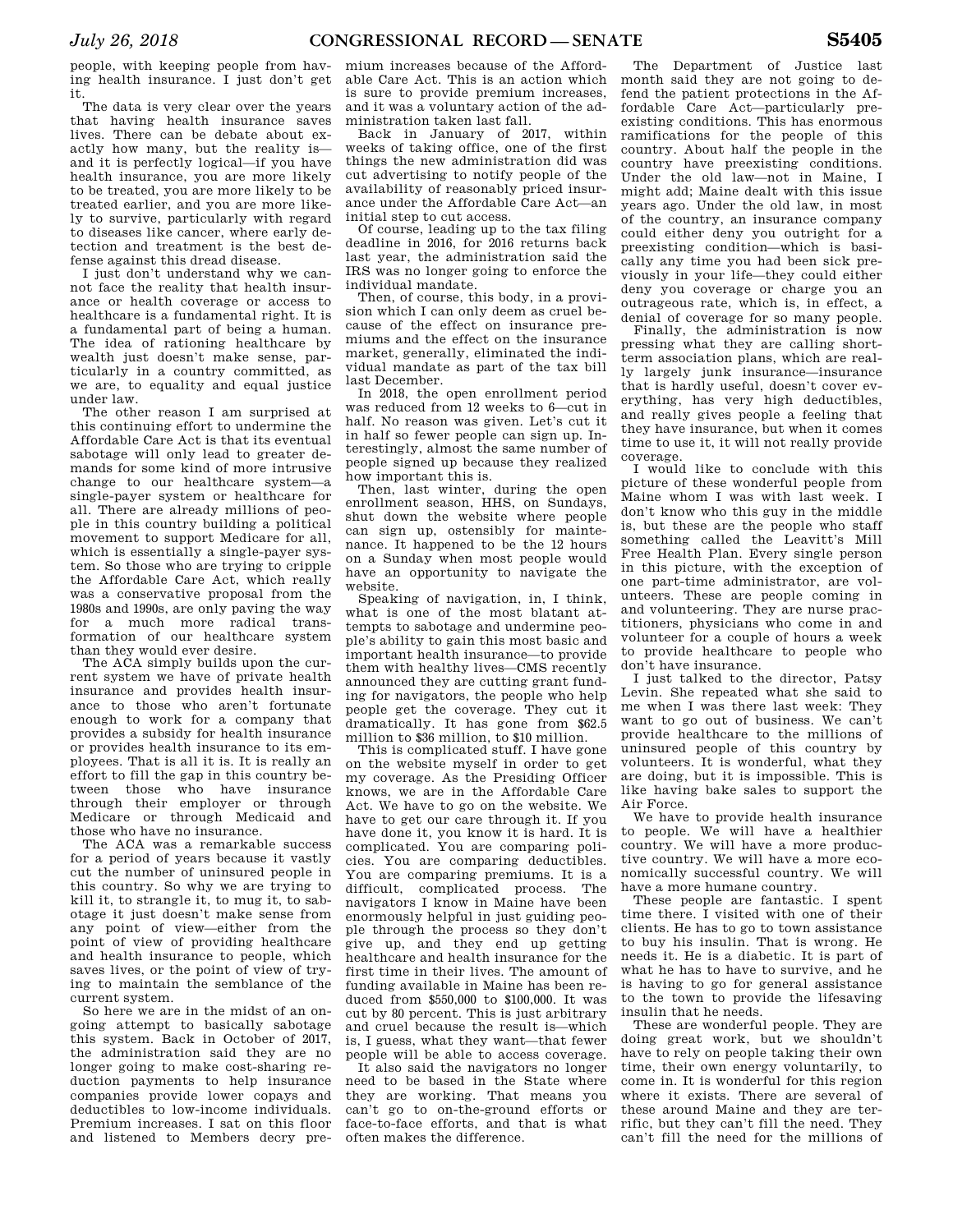people who are uninsured in this country.

We have a responsibility. We have a responsibility when we see a problem to fix it. I know the Affordable Care Act is not perfect. I know it has problems. I know it has limitations. We should be fixing it, not sabotaging it.

As I said at the beginning, if the sabotage is ultimately successful, the result will be heightened demand for more radical restructuring of our healthcare system in this country because, ultimately, people are going to rightfully demand that they have a right to health insurance and to healthcare coverage and access to healthcare that is not dependent upon their income.

So I call on the administration to stop these petty efforts to undermine this law that has done so much good, and let's come together and talk about what the problems are. I know Members on this side are absolutely ready to do so.

Let's talk about fixing it, not continue to undermine it—to what purpose? To a purpose of diminishing healthcare access to millions and millions of Americans, not only those at the low end of the income spectrum but particularly those in the middle income who aren't fortunate enough to have coverage through where they work.

We can do better. I believe we will. I hope the administration will join us in this effort instead of continuing its efforts to systematically undermine the law that is working for the American people.

I yield the floor.

The PRESIDING OFFICER. The Democratic whip.

Mr. DURBIN. Madam President, first let me thank my colleague and friend from Maine. If you ask the American people from one corner of this country to the other, what are they worried about, what are they concerned about, what you have just talked about is the top 1, 2, 3 issue: the accessibility and affordability of health insurance, time and again.

Some of us have been in a predicament in life when someone we love was very sick and had no health insurance. People never forget it as long as they live—people who live every single day with that prospect of not having health insurance or it is so darned expensive they can't pay for it.

I thank the Senator from Maine for the comments he made regarding the efforts by this administration to undermine and sabotage health insurance. It is one thing to say you are against ObamaCare, you are against the Affordable Care Act; the obvious question is, What would you replace it with? When given a chance, the other side of the aisle had nothing. That is why, thankfully, we stopped their efforts to repeal it.

You and I, and everyone on this side of the aisle, is open to talking about making it better, make it work more

efficiently, and reach more people in a more efficient way. But just saying we are going to get rid of it and then we will talk about it later is not an answer. I thank the Senator for the comments that he made.

Madam President, I am going to address the second issue that comes up when you talk to people across America who are concerned with it, and I will start with a question: Have you ever, ever, in your whole life, seen an ad on television for prescription drugs—ever? If the answer is no, I know one thing for sure: You don't own a television because the average American sees nine—nine—television prescription drug ads every single day. They see nine every day.

You know what I am talking about; they mumble as fast as they can: If you take this you may die; don't take it if you are allergic to it. All of those ads, all of those names of all those drugs it took about 20 times for me to watch the XARELTO ad to get to the point where I could spell XARELTO. I am not sure I have it right still.

But here is what it is all about. Why does pharma—pharmaceutical companies—spend so much money on television advertising? What is this all about? You can't buy most of these drugs over the counter; you need a doctor. Here is why they do it: They believe, if they keep suggesting to you that this is a drug that might help you, when you go to the doctor you will ask him or her: Doctor, should I be taking XARELTO?

Well, the doctor may say to you that you don't need it—or may say to you that you can take a generic that is a lot cheaper and does the same thing. But in many, many cases, the doctor says ''Let me write a prescription for XARELTO for you,'' and what we have happening across the United States is the increasing cost of healthcare for everyone, which is being driven by the increasing costs of prescription drug prices.

You see, in the United States of America, there is no control over the increases in prescription drug pricing. So these companies that spend billions of dollars advertising on television end up getting more of their drugs prescribed, making more money, raising their prices, and it goes on and on, and we see the cost of healthcare increasing.

How many countries in the world today allow drug companies to advertise on television the way they do in the United States? There are two—the United States and New Zealand. That is it. What does the American Medical Association—the doctors of America have to say about this television advertising of prescription drugs? They say it is a bad idea because what it does is incentivize first the patients and then the doctors to prescribe more expensive drugs than are necessary, and that drives up the cost of healthcare. So I decided to try to address this.

There are lots of ways you could address it. I decided one of the things we might do is simply do something that is fair and open and honest: Ask the drug companies in their ads to disclose the price of the drug. Simply that: How much does it cost? Put it in the ad. Well, you might be surprised.

Here is one for you. Have you seen the ads for the drug HUMIRA? HUMIRA. I bet you have. I have—plenty. It was a drug originally designed to treat rheumatoid arthritis, but then they found that it also could impact psoriasis. Most of us know, psoriasis is a skin problem. For many of us, it is just a tiny little patch on the elbow; for some people, it is more serious. But they now advertise that HUMIRA could be used for psoriasis. That is good to know.

Here is what they don't tell you. Do you know what HUMIRA costs? Do you know how much it costs each month for HUMIRA? \$5,500. They don't advertise that because, for \$5,000 a month, I think I can live with that patch on my elbow.

What I think, and many agree, is that we ought to move to the point where the pharmaceutical companies tell us the cost of the drug in their advertisement. That is not unreasonable, is it? In fact, it is so reasonable that hang onto your hats—President Donald Trump and this Senator happen to agree on it.

The President, at a press conference a couple months ago, said: Let's have pharma advertise in their advertising the cost of the drug.

I thought to myself, Well, that is an issue that I have been working on for a while. I agree with the administration. Maybe we can do it together.

So I went to my colleague and friend, Senator CHUCK GRASSLEY of Iowa, and I asked him: Will you cosponsor an amendment to the bill on the floor today that gives appropriations to the Food and Drug Administration to support asking pharma to disclose their prices on their advertising?

We introduced this amendment, and, frankly, with 76 percent of the American people supporting the idea, we have an interesting coalition: DURBIN, Democrat of Illinois; GRASSLEY, Republican of Iowa; President Donald Trump; and—I came to learn last night—the Secretary of the Department of Health and Human Services, Mr. Azar. He called me. I don't know him. I have never met him. But he said: I want to tell you that we support your amendment, the Durbin-Grassley amendment for the disclosure of the cost of drugs. We think it is a good thing. We think it will start to bring down the cost of prescription drugs. That is a great thing. It turns out the Commissioner of the Food and Drug Administration also supports it.

So now we have kind of an amazing coalition: Democrats and Republicans—here in the Senate, as well as in the White House, the administration coming together. How often does that happen around here? Not that often. Sadly, it doesn't. So let's seize this opportunity.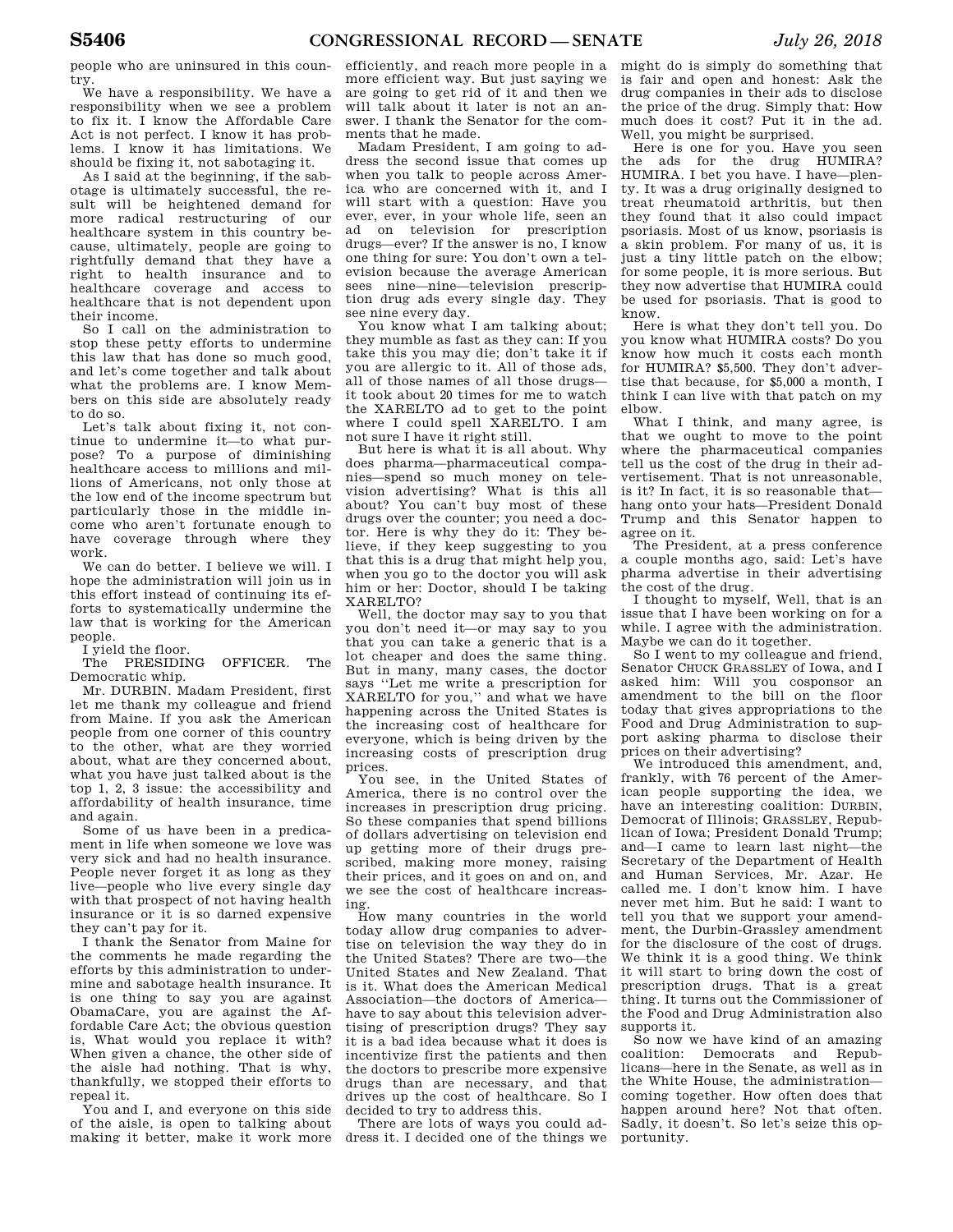I am asking those who are managing this bill to include this language—this appropriations language in this amendment in the bill as a step toward giving us some control over the increasing cost of prescription drugs.

Pharma hates this amendment like the devil hates holy water. They don't want to tell people that HUMIRA costs \$5,500 a month. It kind of spoils your ad when you are talking about psoriasis, and it comes out to be over \$5,000 a month for their drug. So they don't want to tell you. They hope it gets lost in the system. I think it is better for Americans to know what they are getting into.

Why is pharma afraid to tell the consumers how much their drugs cost? We shouldn't wait to be surprised when we go to the pharmacy, when we stand by the register to pay for what we are buying. People have a right to know. You know the price of a car before you buy it. Don't you? How about the price of that washer and dryer? I looked at those over the weekend with my wife. We know those prices right now. Why shouldn't we know the price of those drugs?

So I am calling on my colleagues—we have amendments Nos. 3611 and 3612. Let's put them on this bill. Let's do something. Let's do the first thing we have done this year—the very first thing we have done this year to address the serious concern which Americans have on the cost of prescription drugs.

I see my colleague and friend, Senator GRASSLEY, is here. I thank him for joining me on this amendment.

I yield the floor.

The PRESIDING OFFICER. The Senator from North Carolina.

REMEMBERING CLEMMIE DIXON SPANGLER, JR.

Mr. BURR. Madam President, I rise today to honor and celebrate the life of C.D. ''Dick'' Spangler, a great North Carolinian who passed away earlier this week.

The true mark of a great man, a great contributor to our society is the fact that there are several acts in that individual's life, there is no one single attribute to which to ascribe that contribution, and Dick Spangler was such a man.

In that first act, Dick built an impressive wealth, at the time making him one of the wealthiest individuals in this country in the family construction and real estate business. The son of a Charlotte contractor and real estate investor, Dick attended Woodberry Forest School, then the University of North Carolina at Chapel Hill and Harvard Business School. After serving 2 years in the Army, he moved back to his native North Carolina to work in the family business, C.D. Spangler Construction.

In 1973, while continuing to serve in the family's construction company, Dick became chairman of a little bank at the time, the Bank of North Carolina, and was subsequently elected director of NCNB, which would eventually be sold to Bank of America.

Although he was a brilliant businessman, in my mind Dick Spangler will best be remembered in our State for his commitment to education and what it means for lifting individuals out of poverty, giving them a path for learning, and expressing their individuality. He did this by advocating for a return to an emphasis on teaching the basics, higher salaries for teachers, and programs for training high school principals for a very challenging job. That second act and the energies and personal contributions he made to it are what made Dick the remarkable man he was.

During his time as president of the University of North Carolina System, a position he held for over a decade, Dick was laser-focused on keeping North Carolina's public university system affordable and low-cost for all seeking postsecondary education. It is because of his dedication so many years ago to low-cost tuition in the UNC System—a mission he pursued without a paycheck during his time as president—that current North Carolinians today receive an affordable, great university education. Dick Spangler once said:

Low tuition is not a gift. It's an investment in these students. They go to work and pay that back over a lifetime.

The number of individuals who have chosen to do just that by making North Carolina their home after graduating from one of the UNC System's great schools is a testament to that effort.

He viewed leading the UNC System as one of the truly great jobs anyone could have. On the eve of his departure, he said, when talking about the UNC System:

We're on the side of angels. Spending time with our students—to be with them is one of the great joys a person could experience. . . . I live in a community that is vibrant—not asleep. It's wide awake and there's always turmoil because people are bright with viewpoints sometimes in conflict.

But for those who know the Spangler family and Dick's commitment to the State, I will always remember Dick for his philanthropy and the commitment to bettering our State through his personal efforts and his personal giving.

The C.D. Spangler Foundation dedicated hundreds of millions of dollars over the past several decades to better public education in our State. Through this work, over 120 distinguished professorships, purposed toward improving instruction in our public education, were funded, providing generations of North Carolinians with the benefits of a quality education.

For those unfamiliar with the racial history of North Carolina's schools, Dick Spangler was prompted by Swann v. Charlotte-Mecklenburg Board of Education, that seminal Supreme Court decision which said it wasn't enough to simply say desegregation of public schools was the law of the land; towns needed to commit to it and follow through on educating minorities next to their White peers. It is no exaggeration to say that without Dick's

leadership in Charlotte during the 1970s and 1980s, racial desegregation of Charlotte's schools might not have happened the way it did, serving as a national model for other communities grappling with racial tensions in their schools.

Dick was so adamant about this fact, he decided not just to put his tremendous personal wealth to work, but to put his time on Earth to work as well. So he ran to become vice chairman of the Charlotte-Mecklenburg Schools in an effort to ease the racial tensions that existed at the time in Charlotte, NC. Although he could have afforded to send his children to private school, he chose to lead by example, and he sent them to the Charlotte public schools to prove what is obvious to us now but was seemingly so controversial at the time.

When I hear Dick Spangler's name, there are words I think of:

''Honest.'' He was never questioned about his honesty.<br>
"Passionate."

Dick Spangler was committed to every effort that he joined into, and he never sold it short.

''Opinionated.'' He made you listen, whether you wanted to hear it or not.

''Fair.'' He never let his wealth influence his outcome.

''Daring.'' He took on things that other people ran the opposite way from.

''Demanding.'' I am not sure I have been in many meetings with an individual who controlled attention the way Dick Spangler did. He saw time as a precious thing, and he knew we were limited on the amount that we would be here to use it. Dick Spangler used every minute of his life to make our State and this country better.

Last one, Dick Spangler was committed. He was committed to this country. He was committed to this State. He loved his UNC Tar Heels. More importantly, he loved his family.

His leading by example rather than simply words will remain in my mind as we mourn and we celebrate the loss of a great man. Today, I wish to extend my condolences and deep appreciation to his wife of 58 years, Meredith, to Abigail, to Hannah, to Tom, and to the extended family. Their loss is not only our State's loss but our country's loss.

I can feel confident, as I think Dick Spangler does today in Heaven, that Dick did everything he could to set the example for every generation to come; that you have to invest something to get something. I, for one, am moved, inspired, and committed to live on that commitment.

I yield to my good friend from North Carolina.

The PRESIDING OFFICER. The junior Senator from North Carolina.

Mr. TILLIS. Madam President, I also rise to make some comments about C.D., or as we all know him, Dick Spangler. I met him about 11 years ago—when I first got into the State legislature—in his office, which is just outside of downtown in Charlotte.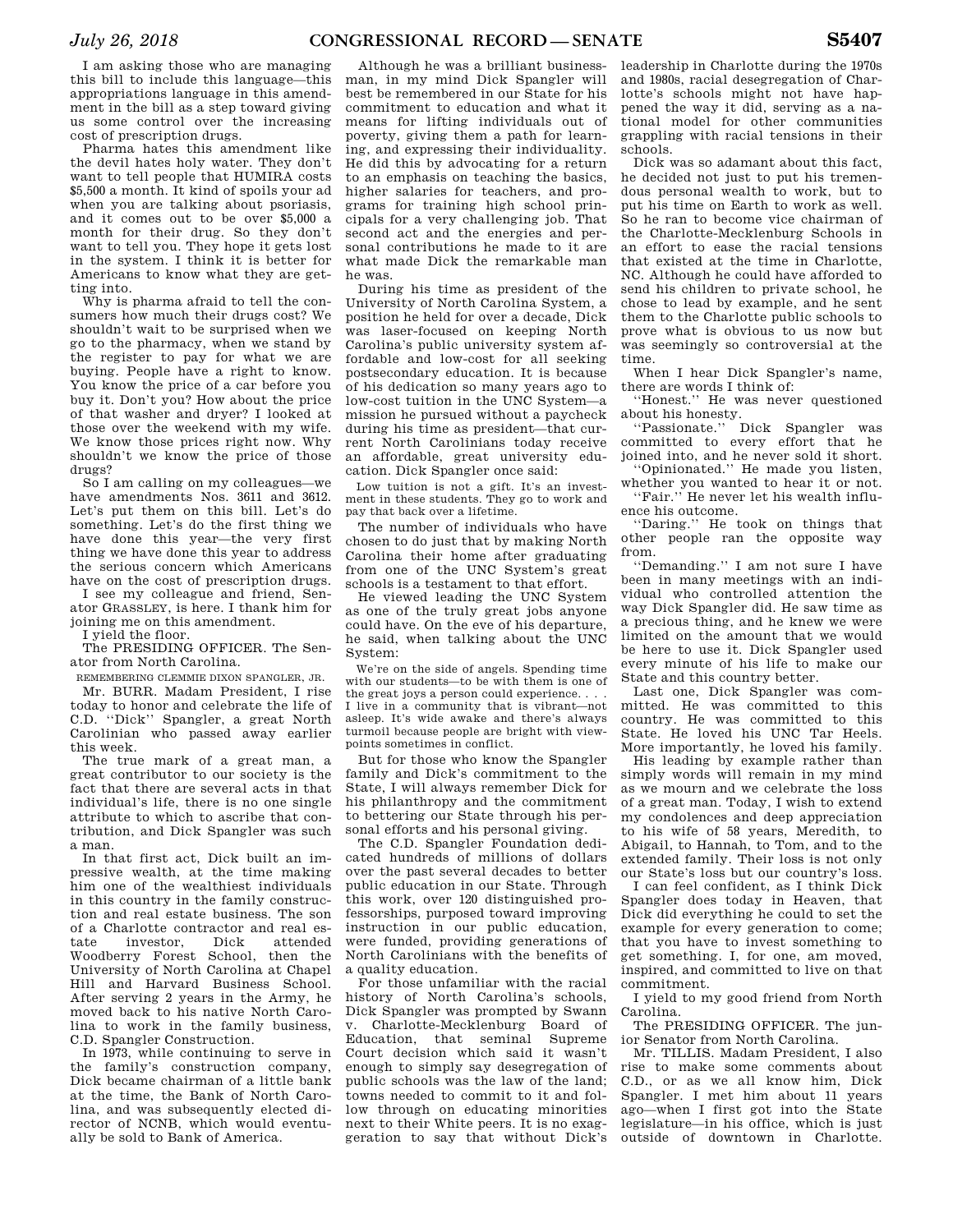From every encounter from that point forward, I never left without learning something more. It could be on any number of topics.

I appreciate Senator BURR and all the comments about his legacy. He was amazing. He transformed the university system, made it one of the greatest in the Nation. He was a huge Tar Heels fan. I remember when we had a memorial service for a former University president, and C.D.—or Dick Spangler—spoke. Everybody had been saying this is a celebration, this is a celebration.

He got up and said: Folks, this is a very important memorial service, but a celebration is what you do just after the Tar Heels beat the tar out of Duke.

He loved the Tar Heels, and he loved the university system. He loved a modern North Carolina, an inclusive North Carolina, a North Carolina as a leader, leading on the integration of schools. I think what I remember most about Dick were those experiences I had in his office. It was easy for me to get to. Oftentimes, I would go there on a Monday before I would go to the airport to come here.

Every Monday for about 30 years, he had lunch for all of his employees, and he would be there. He would serve them lunch, and they would spend time together. I had the opportunity to do that on a few occasions. There were a couple of special times, after, we met in the conference room, and he would coach me on how I should present myself or on issues that were important for education and any number of things. He was truly a mentor.

He said: Would you like to see my shop?

This office out on Morehead Street is an unassuming office, just as humble as the off-the-rack suits this man wore all of his life or the old beat-up station wagon he would drive to the office. This was an amazing experience. You go into this office in the back, and it is nothing but a workshop. He loved fabricating metals, fixing the clockworks on grandfather clocks. He loved creating tools to teach kids how to learn. In fact, he gave me a homework assignment, which was basically a pyramid of ping-pong balls, and I had to use geometry to figure out the dimensions of the pyramid. He was always trying to get people to learn and get people to engage.

He engaged politically all of his life. Senator BURR said that you knew what was on his mind. If you were doing something in the legislature that was at odds with what he thought was in the best interest of the university system, I guarantee you, you were going to spend quality time with Dick Spangler, and you were more than likely going to embrace his opinion or his position because, in reality, he always made the university system better.

There is one quote I want to read. I think this was during an inaugural address. This is classic Dick Spangler: ''Some unpopular ideas, of course,

don't deserve to be popular, ever, but they deserve to be aired.''

He believed universities were a place where all ideas should be considered, not because they have merit but because someone has a deeply held belief and should hear about them, and you should have discourse. That is something we can continue to learn from to this day.

I join Senator BURR and offer my condolences to Meredith, Anna and her husband Tom, and their other daughter, Abigail. He has left a great impression. His earthly presence is no longer here, but his legacy and impact in North Carolina will live for decades to come.

He has a daughter who has clearly been raised right because Anna serves on the board of governors, has served on the board of governors in the university system. She is actively involved in education pursuits in North Carolina.

Dick Spangler is still living among us, and his works will continue under his family's leadership and their belief in North Carolina.

Thank you for the opportunity to speak today.

To Meredith, to Anna, Abigail, and Tom, our thoughts and prayers are with you. Thank you for blessing us and having some time to share with Dick Spangler.

I yield the floor.

The PRESIDING OFFICER. The Senator from Iowa.

HEALTHCARE

Mr. GRASSLEY. Madam President, I want to visit with my colleagues for the same reason Senator DURBIN, about 15 minutes ago, spoke to my colleagues about the high price of pharmaceutical drugs and maybe at least one little thing we can do to help moderate that price or at least inform the public, accordingly, in a better way than we have so far.

Every American within earshot of a television has heard ads for prescription drugs. Almost every night, as I watch television, I see something along that line. These ads promise patient relief from nearly every medical problem, and informing the public is important for us to do in many areas.

The pharmaceutical companies want you to know that their drug is on the market to help you. They want you to talk to your doctor about the newest drugs.

As many of my colleagues know, I am an outspoken supporter for transparency. I hope it is one of my attributes I bring to the U.S. Senate. From the Physician Payments Sunshine Act to whistleblower protections, I am a strong believer that transparency keeps citizens informed, and, for sure, transparency in government brings accountability from those of us in government.

Senator DURBIN and I have amendments to the current funding bill which would shine transparency light on prescription drug prices. These amend-

ments would allow patients and their doctors to make informed decisions. Drug advertisers want to tell consumers all the benefits of the drugs. At the same time, drug advertisers are required to tell you about the side effects. In fact, half of an ad has something about side effects. That is usually in the small print and when somebody is babbling something very rapidly about the side effects, but they aren't as gung-ho to show how much that particular drug would cost. I believe it is something the public would like to be well-informed on when they are considering the advertisement and the purposes of the drug.

Six billion dollars is what pharmaceutical companies spent on direct-toconsumer advertising last year. Why would they spend that amount of money on TV commercials? Because it works. By bypassing the trusted physician and the ability of patients to decide for themselves, TV ads increase prescription drug utilization and, with it, drug spending. This increases drug costs to patients and taxpayers. In one case, a single drug in Medicaid costs the taxpayers an additional \$207 million just because of ads.

The President's blueprint to lower drug costs includes a provision for FDA to require the inclusion of the list price in these drugs. Senator DURBIN and I agree on that. I hope, since it is in the President's blueprint as one step to bring the high cost of drugs, it would be easy to get bipartisan support for the Grassley-Durbin amendment. This is a very simple, commonsense step to get drug prices down for consumers.

I have to confess to you, it is not the only answer, but it is a concrete first step. If you want to know other steps to get drug prices down, I would point out enacting the CREATES legislation, introduced by Senators LEAHY, LEE, KLOBUCHAR, and this Senator; or we could enact Pay for Delay, introduced by Senator KLOBUCHAR and this Senator; or Commissioner Gottlieb of FDA could come up with a plan for the importation of safe prescription drugs from Canada and other trusted countries.

Consumers today are promised the Sun, the Moon, and the stars if they will simply get a prescription filled. Senator DURBIN and I want to improve transparency and prescription drug advertising so consumers can decide for themselves. Our amendments would simply clarify that the Secretary of HHS has the authority to require drug companies to report the list price on advertisements.

I had a telephone conversation this morning with that Secretary of HHS, at his instigation, and he suggested that this would be very helpful, not only for him to accomplish the goals he wants to but to carry out the President's blueprint. One of several steps in that blueprint is to get the price of pharmaceuticals down for the consumer.

Consumers know the price of every other item they purchase before they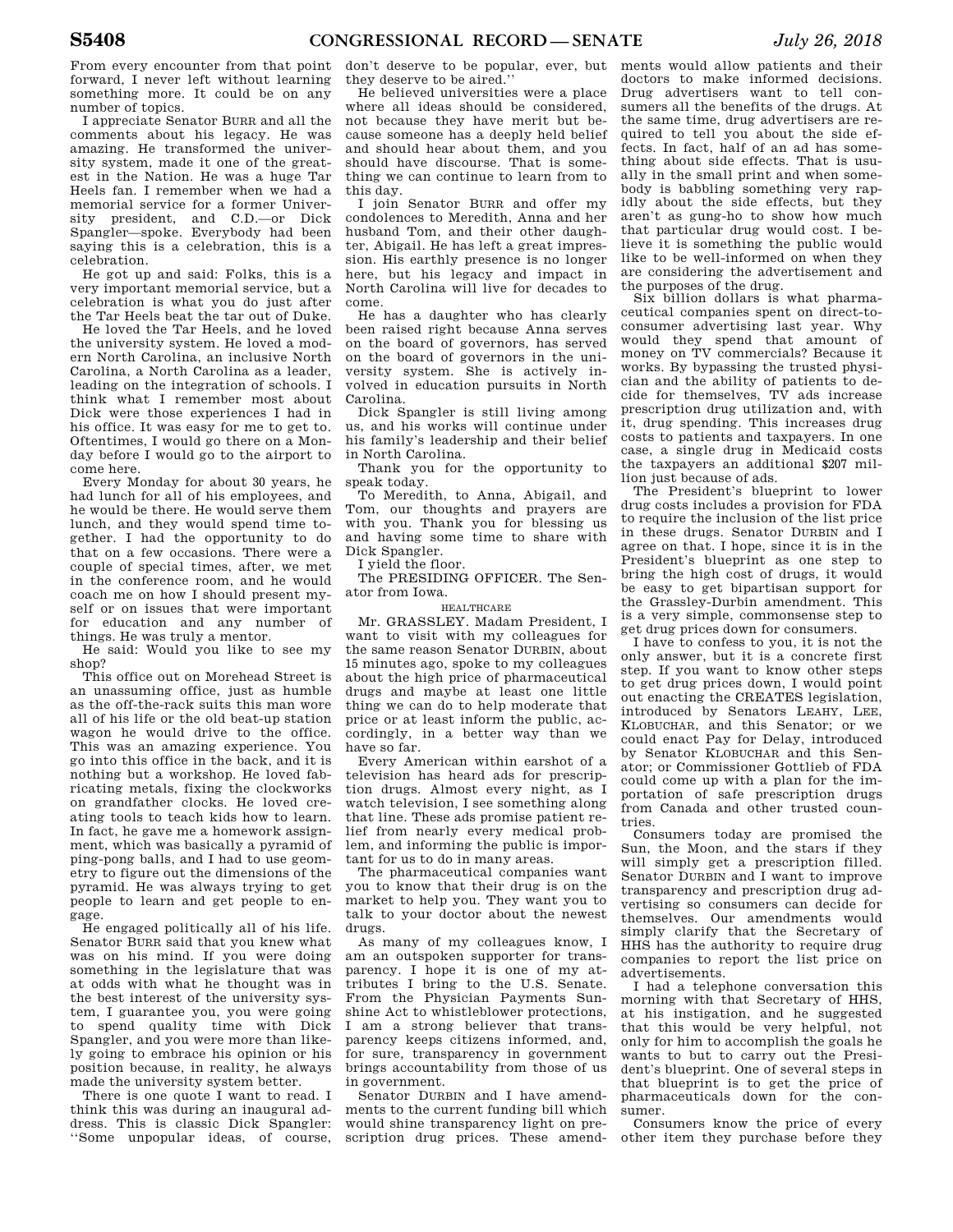make their decision. Just think what a benefit it was to the consumers of this country when, maybe four decades ago, the Congress decided that we ought to have on the windows of a car what the cost of that car was so everybody had to play by the same rules of the game. This is a very simple free-market principle. I urge all of my colleagues to support this effort that will lower drug prices for all Americans.

Thank you.

The PRESIDING OFFICER. The Senator from West Virginia.

Mr. MANCHIN. Madam President, I rise again to read letters from West Virginians about the concerns and fears they have over the ongoing lawsuit being led by 20 U.S. attorneys general, including West Virginia's own attorney general, that threatens to once again allow insurance companies to deny coverage to West Virginians with preexisting conditions.

In my State, 800,000 West Virginians, including 90,600 children, have a preexisting condition. Let me go over some of the things that qualify as a preexisting condition and insurance companies can rate you on: organ transplant, anxiety, cancer, heart disease, Alzheimer's disease, Crohn's disease, Parkinson's disease, cystic fibrosis, pneumonia, epilepsy, anemia, depression, lupus, obsessive compulsive disorder, pregnancy, anorexia, diabetes, kidney disease, sleep apnea, obesity, bipolar disease, multiple sclerosis, cerebral palsy, stroke, bulimia, asthma, and tuberculosis.

I have always said that our Nation's current healthcare system is in need of repair, but every West Virginian deserves access to quality, affordable healthcare, and I am very concerned that our country is at risk of moving backward instead of forward.

When people ask why I voted against repealing the healthcare law, I always say that it is because we need to make sure that those with preexisting conditions don't go bankrupt paying for basic healthcare.

What is happening today is an unfortunate political move. The only reason this lawsuit is moving forward is because they have failed to repeal the law through this process here in the Senate. Congress has voted more than 50 times to repeal, and it has not passed. So what you are telling us loud and clear is to fix it, repair it. It can be fixed and made better for everybody.

What makes this worse is that we do have this bipartisan compromise led by Senator LAMAR ALEXANDER, a Republican from Tennessee, and Senator PATTY MURRAY, a Democrat from the State of Washington, with 12 Republicans and 12 Democrats. I am proud to say that I am one them.

This bill includes important steps that will help to reduce healthcare costs for West Virginia families, and this agreement shows what is possible when we put people before politics. Shame on us for not voting on that.

This is impacting real people. Last week I asked West Virginians to share

their stories with me, and my office has been flooded with stories. I am going to share just a few of these stories with you today.

This is Whitney from Morgantown, WV:

Dear Senator Manchin,

Please protect our pre-existing conditions. In August 2016, my then 15 year old child suffered a stroke as a result of a brain AVM. He had to have emergency brain surgery which left him in a medically induced coma for several months.

When he woke up, he was unable to walk or talk. He had to have continuous medical care including expensive MRI's and angiograms.

This doesn't include his multiple therapies. If we did not have insurance coverage I do not know what we would do.

I cannot afford all these medical bills without the help of insurance. Due to the extensive medical needs I know if his pre-existing condition is not protected he will eventually lose benefits.

I beg you to stand up for my child and all those who deserve a right to ongoing medical care. Please feel free to contact [me] with any questions or follow up [concerning our needs].

This is William from Martinsburg, WV:

Dear Senator Manchin,

It was imperative that insurance companies are not allowed to screen members for pre-existing conditions.

I am a 20+year Type 2 Diabetic. I am currently taking five medications for my diabetes. If I did not have coverage I would be paying over \$1000 a month, OUT OF POCK-ET, for just my diabetes meds.

If insurance companies are allowed to start screening for and disallowing pre-existing conditions I would not be able to afford my medications and my diabetes would not be controlled which could possibly lead to loss of limbs, loss of vision and I could die.

How much would I cost the government if I was disabled? How much would I cost an insurance company then if I had to have feet, arms, and legs amputated because of my condition?

Bottom line, I cost my insurance company a lot less money when they help me to keep my diabetes under control.

Thank you for taking a stand for those of us with pre-existing conditions.

The final letter is from Kevin from Hinton:

Dear Senator Manchin,

I have lived with Crohn's Disease, a severe chronic illness of the immune system that attacks the digestive system. The condition is painful and treatments are expensive.

Like many West Virginians, I have dealt with insurance gaps and few jobs with good pay and benefits.

Though many Americans struggle with the expenses of healthcare, we remember the unfair practices before ACA [the Affordable Care Act] was passed and improved the healthcare system by ridding us of pre-existing conditions clauses, which allowed insurance companies to overcharge sick people for care or block them completely from getting coverage.

Please work for us to make sure that the steps taken in the ACA are improved upon instead of allowing such beneficial measures to be cut.

Those are just a few of the letters I have received, and I know we all have these preexisting conditions with people that are scared to death all over our country.

I hope that we can come together for the sake of America and maybe get off of this political roller coaster where we are blaming everybody and trying to find out who we can blame, especially when we can fix it.

What I am asking for is for all of us to work together as Americans, to forget whether you are a Democrat or a Republican, and to just help the people you represent.

These diseases don't have a home. They are not just because of a Democrat or a Republican. That is who they attack. They attack all of us.

So this needs, basically, the help and the cure from all of us also.

I yield the floor.

I suggest the absence of a quorum.

The PRESIDING OFFICER (Mr.

SASSE). The clerk will call the roll. The senior assistant legislative clerk

proceeded to call the roll. Mr. RUBIO. Mr. President, I ask

unanimous consent that the order for the quorum call be rescinded.

The PRESIDING OFFICER. Without objection, it is so ordered.

Mr. RUBIO. Mr. President, in my home State of Florida, we have a rich history in manufacturing hand-rolled premium cigars. For those who aren't familiar with them, a hand-rolled premium cigar is not the same thing as a cigarette.

Number one, premium cigars are an expense product, and they are consumed very differently from a cigarette or some other tobacco product. I would say that they are more like wine than they would be like a cigarette, for sure.

The interesting thing about the cigar industry and its history—not just in Florida but in this country—is that, almost exclusively, the manufacturers of premium hand-rolled cigars are small family-run businesses. By the way, so too are the retailers that sell them. This is not the kind of thing you go and buy at 7–Eleven. There are stores that specialize in the sale of premium cigars. They cater to a clientele that can afford to buy these things. They are significantly older than someone who would walk into a convenience store and buy a pack of cigarettes from behind the counter.

The companies that are involved in this endeavor are not the big companies that we see involved, generally, in the tobacco industry. They are familyowned business, both at the retail level and also at the manufacturing level.

In addition to all of this, they represent a rich part of the cultural history of the Cuban community in Florida. Ybor City in Tampa is an example of it. It was an area that was settled over 100 years ago by Cubans that came to Tampa to start a very vibrant handrolling cigar industry. Again, these are hand-rolled premium cigars. These are people literally sitting down and rolling the leaves, and these are high-end products.

This industry is on the verge of extinction, and I will tell you why. In 2016, the previous administration finalized a rule based on a 2009 law, and, by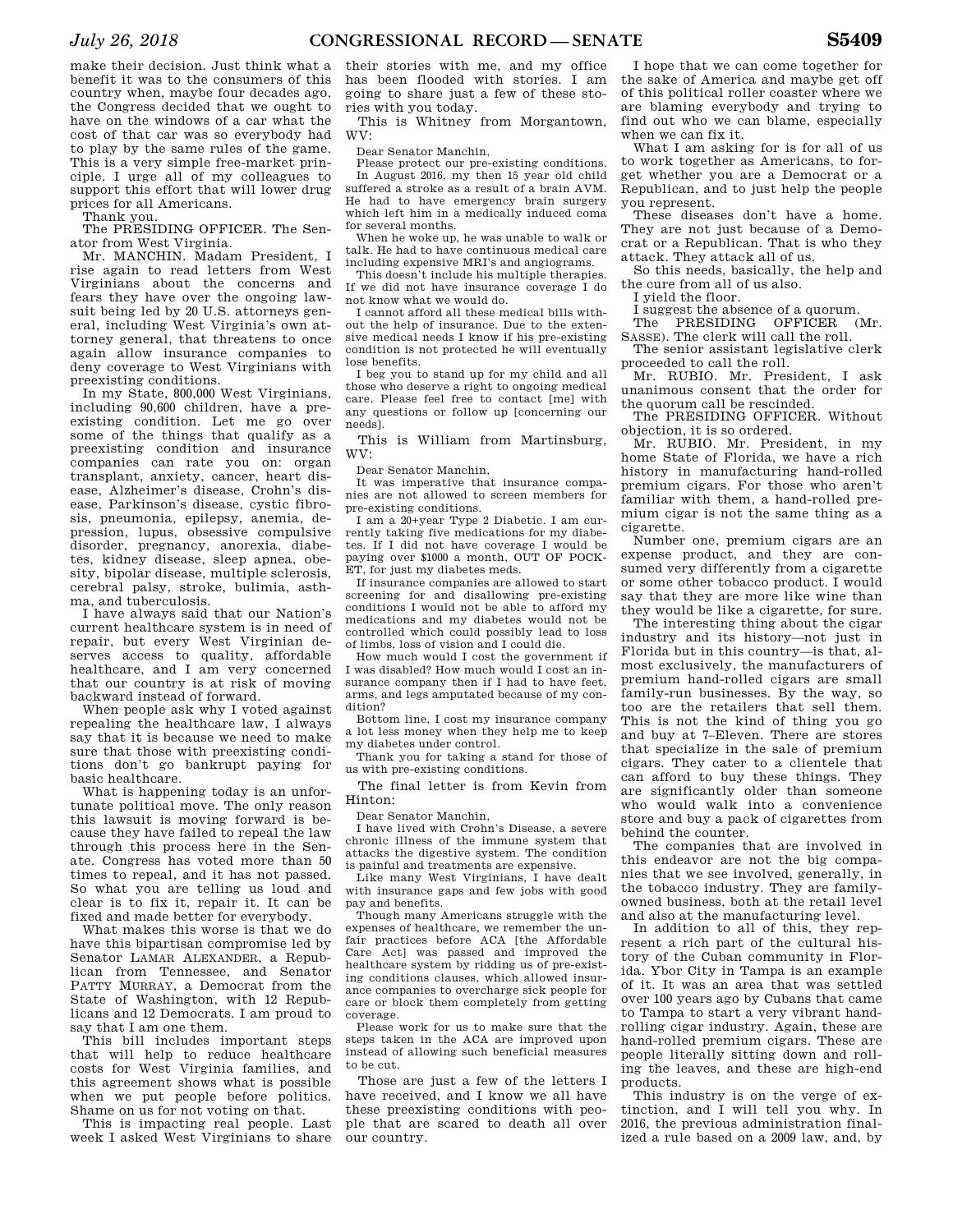the way, its intended target was not premium cigars. They meant to go after tobacco products that we mass marketed and mass produced.

This 2009 law was interpreted in a way in the rule that would require premium cigars to regulate the manufacture, the import, the packaging, the labeling, the advertisement, the promotion, the sale, and the distribution of their products. With each new product, they would have to do it over again.

From year to year, the premium cigar industry may change the blend inside the hand-rolled cigar. They come in boxes of 8 or 12, and every time that one of these things is changed you would have to redo the labels, redo the packaging, and everything would have to be completely redone, which is simply cost prohibitive because these blends change constantly, especially as you bring new markets.

I have offered an amendment to the minibus that is before us that would exempt premium hand-rolled cigars from the FDA regulations, not just so that the industry can survive but so that it can thrive and also to free up the FDA to go after what it is intended to go after—what everybody thought this was about—which is common tobacco products, like cigarettes and some of the others things that we are aware of.

Now, anytime you talk about this, it gets a little tricky because people talk about tobacco use causing cancer. I am as sensitive to that as everyone. My father was a lifelong smoker. He lost his life in his early eighties because of cigarette smoking.

I think we need to do everything we can to discourage people from smoking and consuming tobacco, especially cigarettes that are consumed in mass quantity and are cheap to buy in large quantities.

I would note that it is already illegal to sell tobacco products to anyone who is under the age of 18.

I would also tell you that beyond that, the numbers have continued to decline in tobacco use. So we know that the laws that are in place and the programs have worked, but one of the things that we have focused on is that tobacco is a legal product and small manufacturers of premium cigars are being harmed by this, but the regulations were not intended for them. The regulations were designed to target cigarettes. They were designed for flavored fat cigarettes and other commonly used tobacco products, the kinds that could potentially be marketed to young people and that are not like a premium cigar—at \$5, \$8, \$10 for each one, or \$80, \$90 a box—but the sort of flavored fat cigarettes and all the new stuff that is coming out that you can buy from behind the counter. They are very cheap to buy, and they are mass manufactured. That is what the rule was about. It was never intended to apply to premium cigars, but the way it is written and the way the rule is in-

terpreted, that is what it is now doing. It is putting the same requirement on a completely different product, and it is a requirement they simply can't meet.

The irony is that all of the things that are targeted under this new rule are going to survive. They are still going to be around. They may be a little bit more expensive, a little harder to bring to market, but they are still going to survive. All the mass-produced tobacco products will survive and continue to be more accessible to young people. They will be able to stay in business, but the premium cigar manufacturers are going to get wiped out.

One more irony in all this: It is still illegal to mass-import Cuban cigars, but you can bring them in in individual quantities. Those are not impacted by these regulations at all—none whatsoever. Think about that for a moment. A product made in another country doesn't have to meet the same guidelines but has all the same attributes.

I talked a moment ago about Tampa and in particular Ybor City, and today in Ybor City, after all this time, there is only one factory left, a company called J.C. Newman. It is within Ybor City, and it is known as Cigar City. They have been making premium cigars—not cigarettes, not flavored cigarettes, not JUULs so people can vape; I am talking about premium, expensive, hand-rolled cigars. They have been making them since 1895, and that is all going to come to an end in the near future if this rule goes through. They are a profitable company. They sell about \$10 million worth of products annually. That sounds like a lot of money, but it is nothing compared to mass-produced products. It is going to cost them three times that amount just to comply with the FDA regulations—three times as much—upwards of \$30 million to comply with this rule, the way this rule has been interpreted.

The sad part about it is that everyone knows this. You go to the FDA, and they say: Look, we get it. The law wasn't supposed to go after these guys. But that is the way it is written, and that is how we are going to have to apply it.

It was never meant to be about them. Everyone admits it. Yet that is the way it is going to be, and that is going put not just J.C. Newman but also other companies out of business. The retailers, the specialty cigar stores, those that sell premium cigars that are contained in a humidor—that is going to put them out of business very soon all because of a stupid regulation that was written as a result of a law that was not properly drafted and was interpreted inappropriately.

The Federal Government is going to put these guys out of business. The irony is that the people they were trying to impact with the regulation are going to survive and remain in business and be as accessible as ever, and the people no one meant to harm are going to get wiped out. This is the epitome of government overreach and abuse.

Regardless of whether the business is 10 years or 100 years old, this industry represents the livelihood of hundreds of American families. There are people who work in those factories. There are people who own those retail stores. They are going to be out of work, not because the market shifted, not because Americans no longer want to smoke premium cigars, they are going to be out of business because no one can stay in business if the cost to follow the law is three times as much as what you make. You can't do it.

This is a legal product made by hardworking Americans who have been doing this for a very long time. They are not the intended target of this rule. It is unjust for these small businesses to be singled out. It is unjust, unfair, and it is wrong.

The worst part about this rule is that it is written retroactively. So not only will they have to start complying moving forward—because you could argue, well, just change your blend in the future—it goes all the way back to 2007. They are going to have to go back and relabel and repackage everything they have been making for the last 11 years. That explains a little bit about the \$30 million cost for just this one business.

By the way, they have broken no laws. Yet they have been singled out, and this threatens their livelihood.

This is a bipartisan, bicameral issue. A number of Members in the Senate from across the aisle agree with this. I have been working with Senator NEL-SON on this for a long time. This is not a partisan issue, not a Big Tobacco issue; this is a premium cigar issue. These are consumed differently than cigarettes by different groups of people in different ways. You don't smoke 10 cigars a day. We just know this. It is common sense. But this is what is going to happen. We are going to wipe these guys out because of a government rule and the way it was interpreted even though it was never meant to be about them.

We have an amendment. We have a law that fixes all this. I am not going to offer it on this bill because it is already part of the House package that lines up with the appropriations bills that are before us, but I wanted to point this out because I know that people in Ybor City and people around the country who care about this issue are watching, and I want them to know that when this issue gets conferenced with the House, we are going to be fighting for this. This needs to get fixed.

This is the last chance. That is the other point. This rule is about to kick in. The comment period is about to end, and the rule is going to kick in. This is our last chance. If we don't get it right here when we work this out, this is going to happen. You are going to be reading about it. Maybe it doesn't matter in some places. It matters a lot to Florida, and it matters a lot to this company in Ybor City in Tampa. It matters a lot to hundreds of thousands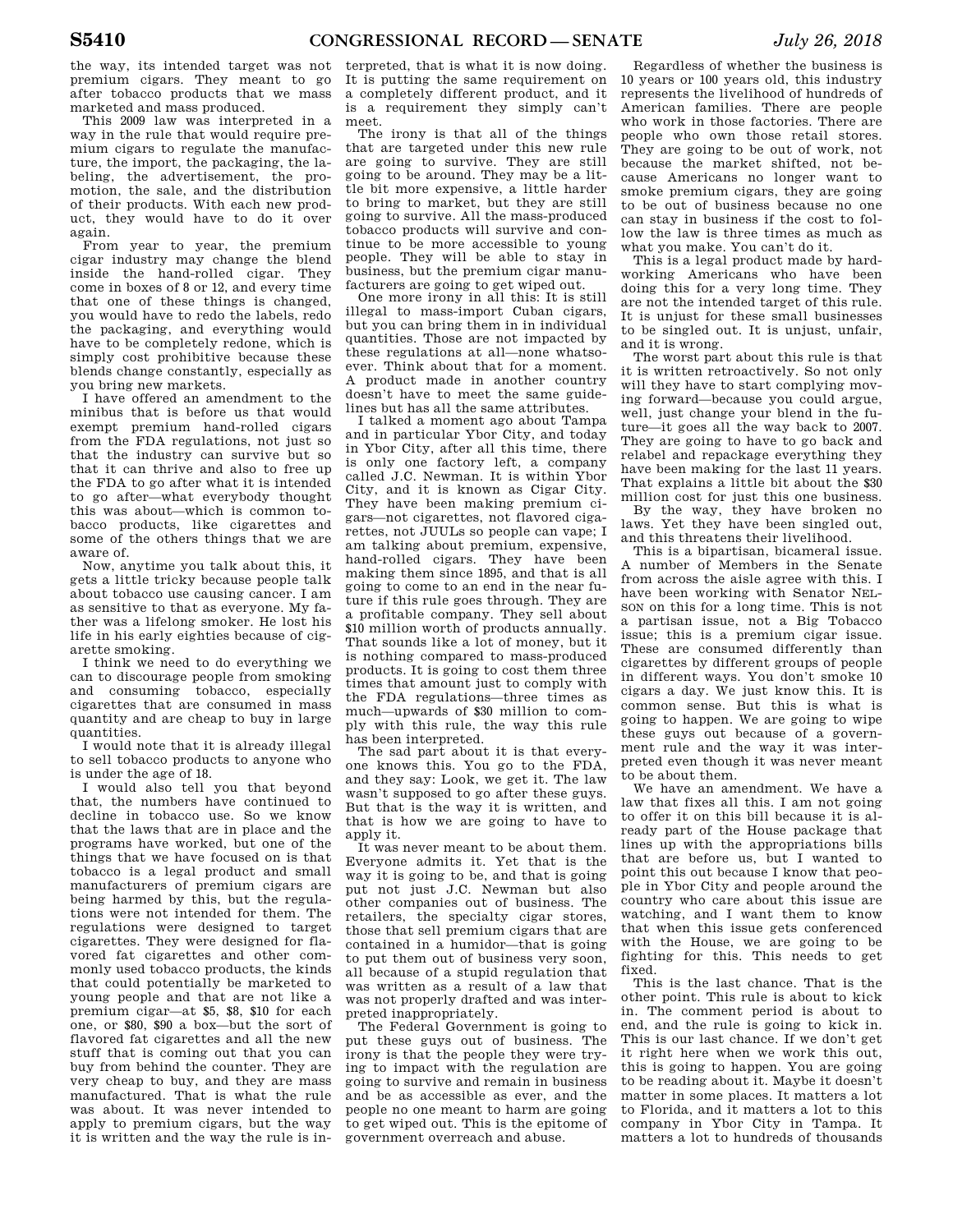of people across the country who work in the retail shops that sell them and who work in the places hand-rolling and making them.

This is wrong, and we should do everything we can to stop it from happening. I hope we will deal with this issue in conference. I am glad it is in the House version. I wish we could get it in the Senate version. We are going to fight to include it in the final version. We are not going to watch as J.C. Newman and small businesses like it are put out of business by a rule that was never supposed to apply to them.

Mr. President, I yield the floor and suggest the absence of a quorum.

The PRESIDING OFFICER. The clerk will call the roll.

The senior assistant legislative clerk proceeded to call the roll.

Mr. MCCONNELL. Mr. President, I ask unanimous consent that the order for the quorum call be rescinded.

The PRESIDING OFFICER (Mr. PORTMAN). Without objection, it is so ordered.

### EXECUTIVE SESSION

### EXECUTIVE CALENDAR

Mr. McCONNELL. Mr. President. I move to proceed to executive session to consider Calendar No. 1006.

The PRESIDING OFFICER. The question is on agreeing to the motion. The motion was agreed to.

The PRESIDING OFFICER. The clerk will report the nomination.

The assistant bill clerk read the nomination of Britt Cagle Grant, of Georgia, to be United States Circuit Judge for the Eleventh Circuit.

### CLOTURE MOTION

Mr. MCCONNELL. Mr. President, I send a cloture motion to the desk.

The PRESIDING OFFICER (Mr. PORTMAN). The cloture motion having been presented under rule XXII, the Chair directs the clerk to read the motion.

The assistant bill clerk read as follows:

### CLOTURE MOTION

We, the undersigned Senators, in accordance with the provisions of rule XXII of the Standing Rules of the Senate, do hereby move to bring to a close debate on the nomination of Britt Cagle Grant, of Georgia, to be United States Circuit Judge for the Eleventh Circuit.

Mitch McConnell, Cindy Hyde-Smith, David Perdue, Mike Crapo, Mike Rounds, John Boozman, Ron Johnson, John Barrasso, Steve Daines, John Cornyn, Johnny Isakson, John Thune, James E. Risch, Richard Burr, Lindsey Graham, Thom Tillis, Roy Blunt.

### LEGISLATIVE SESSION

Mr. MCCONNELL. Mr. President, I move to proceed to legislative session. The PRESIDING OFFICER. The

question is on agreeing to the motion. The motion was agreed to.

### INTERIOR, ENVIRONMENT, FINAN-CIAL SERVICES, AND GENERAL GOVERNMENT APPROPRIATIONS ACT, 2019—Continued

### CLOTURE MOTION

Mr. MCCONNELL. Mr. President, I send a cloture motion to the desk for Senate amendment No. 3399.

The PRESIDING OFFICER. The cloture motion having been presented under rule XXII, the Chair directs the clerk to read the motion.

The assistant bill clerk read as follows:

### CLOTURE MOTION

We, the undersigned Senators, in accordance with the provisions of rule XXII of the Standing Rules of the Senate, do hereby move to bring to a close debate on Senate amendment No. 3399 to H.R. 6147, an act making appropriations for the Department of the Interior, environment, and related agencies for the fiscal year ending September 30, 2019, and for other purposes.

Mitch McConnell, Thom Tillis, Johnny Isakson, Orrin G. Hatch, John Hoeven, Bob Corker, James Lankford, Lindsey Graham, Mike Crapo, David Perdue, Mike Rounds, Steve Daines, Roger F. Wicker, John Boozman, James M. Inhofe, Roy Blunt, Jerry Moran.

### CLOTURE MOTION

Mr. MCCONNELL. Mr. President, I send a cloture motion to the desk for H.R. 6147.

The PRESIDING OFFICER. The cloture motion having been presented under rule XXII, the Chair directs the clerk to read the motion.

The assistant bill clerk read as follows:

### CLOTURE MOTION

We, the undersigned Senators, in accordance with the provisions of rule XXII of the Standing Rules of the Senate, do hereby move to bring to a close debate on the H.R. 6147, an act making appropriations for the Department of the Interior, environment, and related agencies for the fiscal year ending September 30, 2019, and for other purposes.

Mitch McConnell, Thom Tillis, Johnny Isakson, Orrin G. Hatch, John Hoeven, Bob Corker, James Lankford, Lindsey Graham, David Perdue, Mike Crapo, Mike Rounds, Steve Daines, Roger F. Wicker, John Boozman, James M. Inhofe, Roy Blunt, Jerry Moran.

### THE AMERICAN LEGION 100TH AN-NIVERSARY COMMEMORATIVE COIN ACT

Mr. MCCONNELL. Mr. President, I understand that the Senate has received a message from the House to accompany S. 1182.

The PRESIDING OFFICER. The Senator is correct.

Mr. McCONNELL. Mr. President. I ask that the Chair lay before the Senate the message to accompany S. 1182.

The Presiding Officer laid before the Senate the following message from the House of Representatives:

*Resolved,* That the bill from the Senate (S. 1182) entitled ''An Act to require the Secretary of the Treasury to mint commemorative coins in recognition of the 100th anniversary of The American Legion.'', do pass with amendments.

MOTION TO CONCUR

Mr. MCCONNELL. Mr. President, I move to concur in the House amendments to S. 1182.

### CLOTURE MOTION

Mr. President, I send a cloture motion to the desk on the motion to concur.

The PRESIDING OFFICER. The cloture motion having been presented under rule XXII, the Chair directs the clerk to read the motion.

The assistant bill clerk read as follows:

### CLOTURE MOTION

We, the undersigned Senators, in accordance with the provisions of rule XXII of the Standing Rules of the Senate, do hereby move to bring to a close debate on the motion to concur in the House amendments to S. 1182, a bill to require the Secretary of the Treasury to mint commemorative coins in recognition of the 100th anniversary of The American Legion.

Mitch McConnell, Thom Tillis, John Cornyn, John Kennedy, Bill Cassidy, Marco Rubio, Jerry Moran, Cindy Hyde-Smith, Pat Roberts, John Thune, Lisa Murkowski, Chuck Grassley, Johnny Isakson, Mike Rounds, John Hoeven, Richard Burr, Richard C. Shelby.

MOTION TO CONCUR WITH AMENDMENT NO. 3628

Mr. MCCONNELL. I move to concur in the House amendment to the text of S. 1182, with a further amendment.

The PRESIDING OFFICER. The clerk will report the motion.

The assistant bill clerk read as follows:

The Senator from Kentucky [Mr. McCoN-NELL] moves to concur in the House amendment to S. 1182, with an amendment numbered 3628.

Mr. MCCONNELL. I ask unanimous consent that the reading of the amendment be dispensed with.

The PRESIDING OFFICER. Without objection, it is so ordered.

The amendment is as follows:

At the end add the following.

''This Act shall take effect 1 day after the date of enactment.''

Mr. MCCONNELL. I ask for the yeas and nays on my motion to concur with amendment.

The PRESIDING OFFICER. Is there a sufficient second?

There appears to be a sufficient second.

The yeas and nays were ordered.

AMENDMENT NO. 3629 TO AMENDMENT NO. 3628

Mr. MCCONNELL. Mr. President, I have a second-degree amendment at the desk.

The PRESIDING OFFICER. The clerk will report.

The assistant bill clerk read as follows:

The Senator from Kentucky [Mr. McCoN-NELL] proposes an amendment numbered 3629 to amendment No. 3628.

Mr. MCCONNELL. Mr. President, I ask unanimous consent that the reading of the amendment be dispensed with.

The PRESIDING OFFICER. Without objection, it is so ordered.

The amendment is as follows: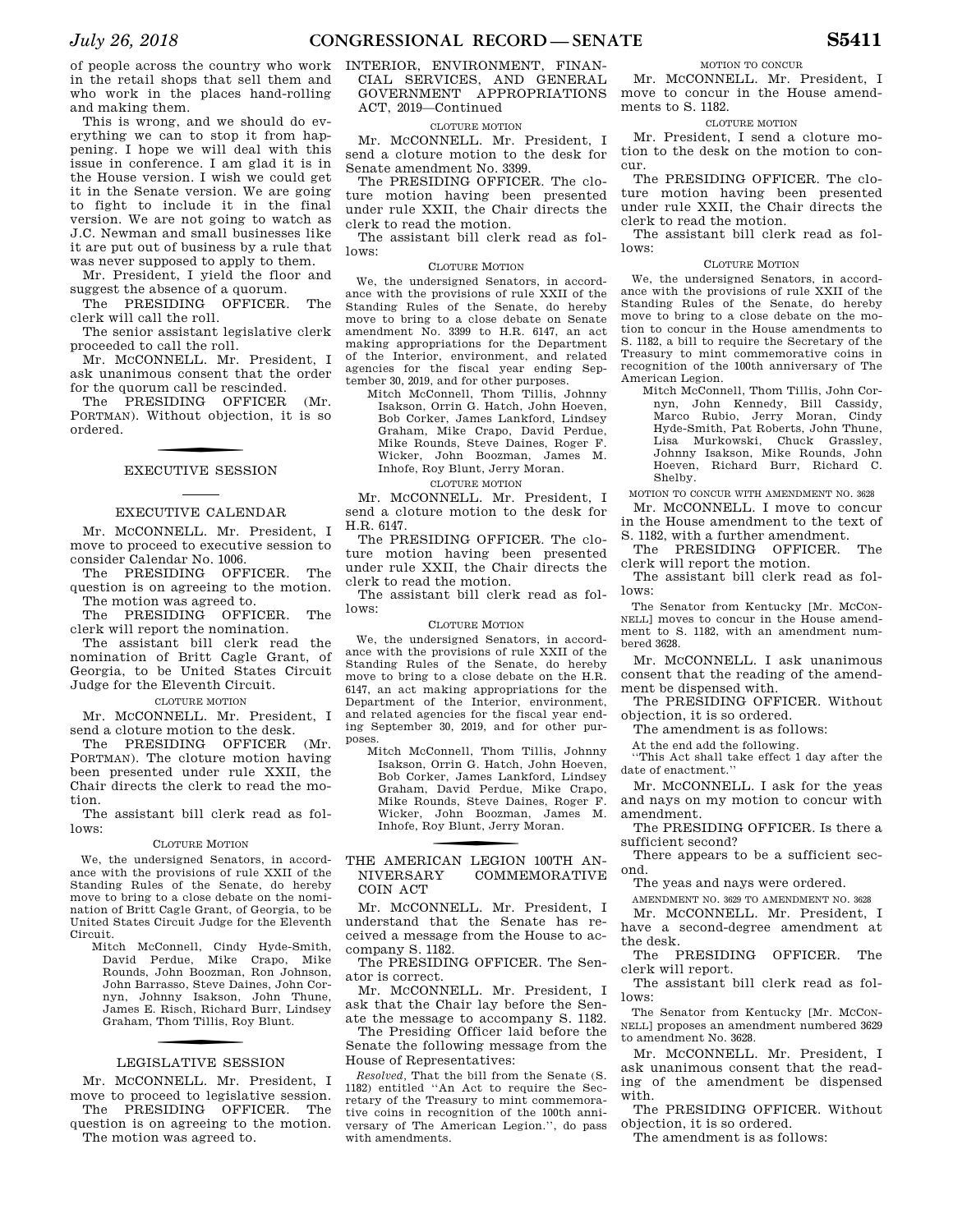Strike ''1 day'' and insert ''2 days''

MOTION TO REFER WITH AMENDMENT NO. 3630 Mr. MCCONNELL. Mr. President, I move to refer the House message on S. 1182 to the Committee on Banking, Housing, and Urban Affairs with instructions to report back forthwith.

The PRESIDING OFFICER. The clerk will report the motion.

The assistant bill clerk read as follows:

The Senator from Kentucky [Mr. MCCON-NELL] moves to refer the House message on S. 1182 to the Committee on Banking, Housing, and Urban Affairs to report back forthwith with instructions, being amendment numbered 3630.

The amendment is as follows:

At the end add the following.

''This act shall be effective 3 days after enactment.''

Mr. MCCONNELL. I ask for the yeas and nays on my motion.

The PRESIDING OFFICER. Is there a sufficient second?

There appears to be a sufficient second.

The yeas and nays were ordered.

AMENDMENT NO. 3631

Mr. MCCONNELL. Mr. President, I have an amendment to the instructions.

The PRESIDING OFFICER. The clerk will report.

The assistant bill clerk read as follows:

The Senator from Kentucky [Mr. McCoN-NELL] proposes an amendment numbered 3631 to the instructions of the motion to refer S. 1182 to the Committee on Banking, Housing, and Urban Affairs.

Mr. MCCONNELL. I ask unanimous consent that the reading of the amendment be dispensed with.

The PRESIDING OFFICER. Without objection, it is so ordered.

The amendment is as follows:

Strike ''3 days'' and insert ''4 days''

Mr. MCCONNELL. I ask for the yeas and nays on my amendment.

The PRESIDING OFFICER. Is there a sufficient second?

There appears to be a sufficient second.

The yeas and nays were ordered.

AMENDMENT NO. 3632 TO AMENDMENT NO. 3631 Mr. MCCONNELL. Mr. President, I have a second-degree amendment at

the desk. The PRESIDING OFFICER. The

clerk will report. The assistant bill clerk read as fol-

lows:

The Senator from Kentucky [Mr. MCCON-NELL] proposes an amendment numbered 3632 to amendment No. 3631.

The amendment is as follows: Strike "4" and insert "5"

f NATIONAL DEFENSE AUTHORIZA-TION ACT FOR FISCAL YEAR 2019—CONFERENCE REPORT

Mr. MCCONNELL. Mr. President, I ask the Chair to lay before the Senate the conference report to accompany H.R. 5515.

The PRESIDING OFFICER. The Chair lays before the Senate the conference report to accompany H.R. 5515, which will be stated by title.

The legislative clerk read as follows: The committee of conference on the disagreeing votes on the two Houses on the amendment of the Senate to the bill (H.R. 5515), to authorize appropriations for fiscal year 2019 for military activities of the Department of Defense, for military construction, and for defense activities of the Department of Energy, to prescribe military personnel strengths for such fiscal year, and for other purposes, having met, have agreed that the House recede from its disagreement to the amendment of the Senate and agree to the same with an amendment and the Senate agree to the same, signed by a majority of the conferees on the part of both Houses.

Thereupon, the Senate proceeded to consider the conference report.

(The conference report is printed in the House proceedings of the RECORD of July 25, 2018.)

CLOTURE MOTION

Mr. MCCONNELL. Mr. President, I send a cloture motion to the desk for the conference report.

The PRESIDING OFFICER. The cloture motion having been presented under rule XXII, the Chair directs the clerk to read the motion.

The legislative clerk read as follows: CLOTURE MOTION

We, the undersigned Senators, in accordance with the provisions of rule XXII of the Standing Rules of the Senate, do hereby move to bring to a close debate on the conference report to accompany H.R. 5515, an act to authorize appropriations for fiscal year 2019 for military activities of the Department of Defense, for military construction, and for defense activities of the Department of Energy, to prescribe military personnel strengths for such fiscal year, and for other purposes.

James M. Inhofe, Thom Tillis, Johnny Isakson, Orrin G. Hatch, John Hoeven, Bob Corker, James Lankford, Lindsey Graham, David Perdue, Mike Crapo, Mike Rounds, Steve Daines, Roger F. Wicker, John Boozman, Roy Blunt, John Thune, Mitch McConnell.

Mr. MCCONNELL. I ask unanimous consent that the mandatory quorum calls for the cloture motions be waived.

The PRESIDING OFFICER. Without objection, it is so ordered.

ORDER OF BUSINESS

Mr. MCCONNELL. Mr. President, for the information of all Senators, the next vote will be at 5:30 p.m. on Monday on cloture on the Grant nomination.

The PRESIDING OFFICER. The Senator from Maryland.

A FREE PRESS

Mr. CARDIN. Mr. President, I rise today to talk about the importance of a free press and its role since the founding of our Nation in protecting the civil rights and civil liberties of all Americans.

I was on the Senate floor on July 12 talking about a recent tragedy—a mass shooting at the Annapolis-based Capital Gazette. A man who had a longstanding grudge against the newspaper for accurately reporting news about

him shot his way into the newsroom and killed five good people. These five men and women died doing their jobs reporting the news and supporting a publication that is an important part of their community.

One victim in particular, Wendi Winters, fought back and worked to distract the gunman in such a way that those who bore witness to her bravery described her actions in this way:

Wendi died protecting her friends, but also in defense of her newsroom from a murderous assault. Wendi died protecting the freedom of the press.

Wendi died protecting the freedom of the press.

We think of violence against reporters as something that happens in other countries, in war zones and the like, but not here in the United States of America. All around the world, reporters work to gather facts, ask questions, and report the news in the spirit of the free, open, and transparent societies and governments that all people deserve. Too often, reporters are harassed, jailed, and even killed simply because of the nature of their work, which often exposes cronyism and corruption.

From this floor, I have stood in solidarity with the Reuter's reporters who were detained in Burma for shining a light on the horrific abuses that occurred in the Rakhine State.

I have stood in solidarity with the Ethiopian journalists and bloggers who are routinely arrested for criticizing the Ethiopian Government and exposing human rights abuses in that country.

I have talked frequently about China—a country that engages in routine censorship and online blocking, harassment, reprisals, detention of journalists, and visa delays or denials for journalists.

According to the Committee to Protect Journalists—an independent, nonprofit organization that promotes press freedom worldwide—more than 600 journalists and media workers have been killed in the last 10 years while doing their jobs.

Of the member states of the Organization for Security and Cooperation in Europe, Russia remains the deadliest country for journalists. Investigative journalist Maksim Borodin, who died in April, was the latest Russian reporter to be silenced by death.

Turkey is the largest jailer of journalists in the world, and scores of media outlets have been closed since the attempted coup there. The heavyhanded measures used against media freedom in Turkey both before and during recent elections illustrate the lengths to which the government went to control the information available to voters. They also serve as a reminder of the essential role of a pluralistic media for free and fair elections.

In May, a Helsinki Commission briefing on the murder of investigative journalists examined the unsolved murders of Daphne Caruana Galizia and Jan Kuciak.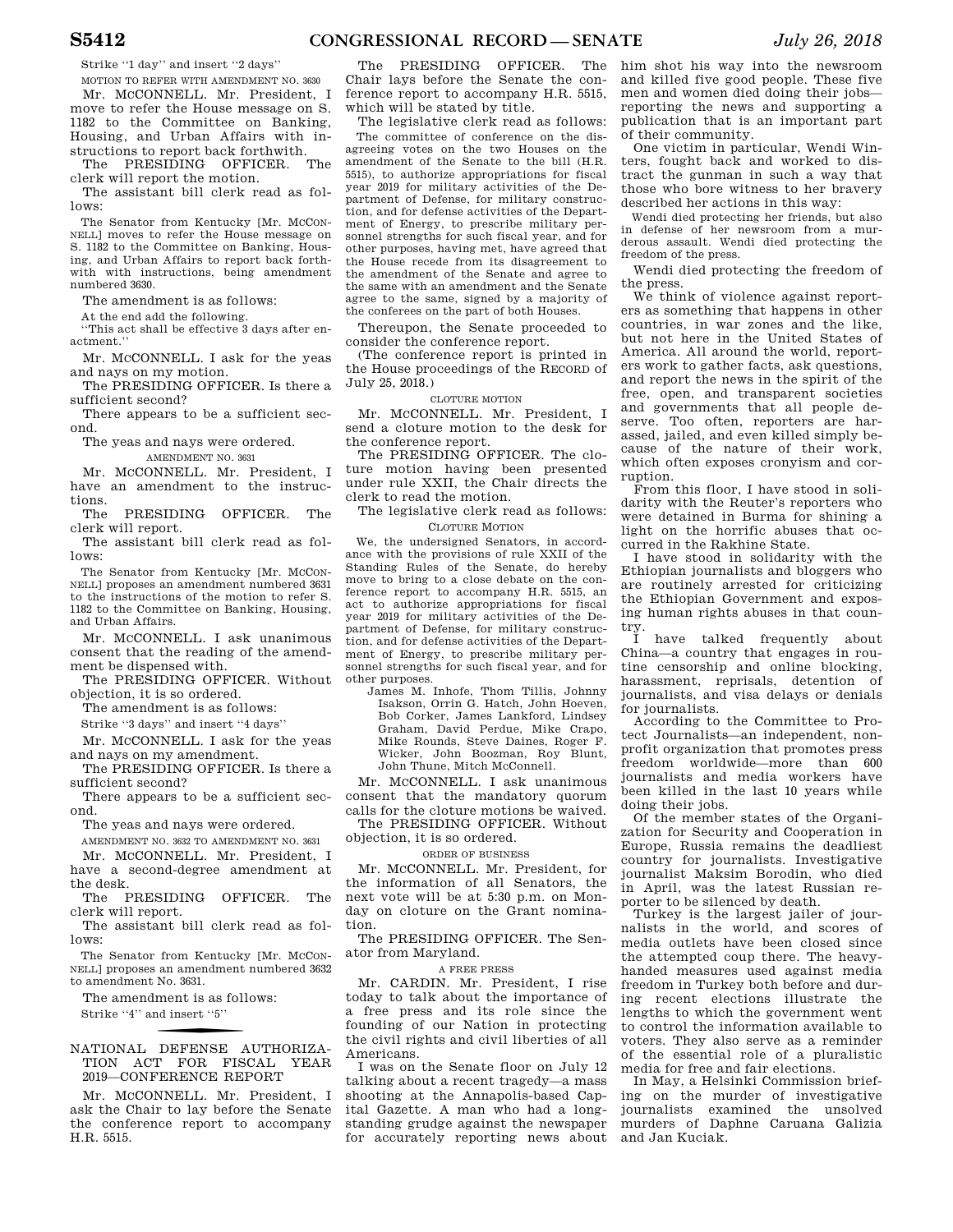Daphne Caruana Galizia was a Maltese journalist known for her investigations into international organized crime and its connection to the Government of Malta. She relentlessly probed Maltese citizenship sales, revealed money laundering, and exposed sanctions evasion. At the Commission's briefing, her son, Matthew, described the years of harassment, intimidation, and threats she faced by those who sought to silence her. ''Growing up,'' he said, ''I thought these things were normal.'' She was murdered on March 16, 2017, by a bomb planted under the seat of her rental car.

Jan Kuciak investigated financial crimes, organized crime, and high-level corruption in Slovakia. He was executed by gunshot in his home on February 25, 2018, along with his fiancee. On May 6, some 3,000 people attended a holy mass in the small village where the two 27-year-olds would have wed.

I am troubled that at a time when media freedom in Slovakia is already under a spotlight, a Slovak judge is suing journalist Peter Getting for writing about Communist-era judges who handed down sentences against people for attempting to emigrate. The crimes of communism should be reported, taught, and remembered. Somewhat ironically, a law reminiscent of the Communist past is being used to thwart scrutiny of the crimes of that very era.

Unfortunately, Slovakia is not the only country where defamation or insult laws are used to limit free speech. In addition to laws that criminalize libel and make insulting the President or other officials an offense, Belarus criminalizes providing media services without accreditation and has recently moved to limit access to the media on the internet.

Here at home, Donald Trump, as a candidate and as President, has mused about taking ''a strong look'' at our Nation's libel laws, calling them ''a sham and a disgrace.''

Jason Rezaian, a reporter for the Washington Post who was falsely imprisoned in Iran for doing his job as a journalist, had this to say recently. He was talking about the attack I referenced earlier in Annapolis.

Mostly I've covered attacks on the media taking place on the other side of the world, usually in countries where the flow of information is restricted, or conditions are such that a sense of desperation or political or tribal affiliation can compel individuals to take heinous action. . . . Writing about a deadly attack that happened less than 30 miles away, in an idyllic town that I re-cently visited with relatives from overseas, is a new experience for me. And I have to say I don't relish the task.

We Americans have certain rights and responsibilities granted to us through the Constitution, which established the rule of law in this country. Freedom of the press is one of those most basic rights, and it is central to the First Amendment of the Constitution.

''Congress shall make no law respecting an establishment of religion, or

prohibiting the free exercise thereof; or abridging the freedom of speech, or of the press.'' This precious freedom has often been under attack, figuratively speaking, since our Nation's founding.

Today, attacks on the American media have become more frequent and more literal, spurred on by dangerous rhetoric that has created an open season on harassing the media for doing its job—asking questions that need to be asked, investigating the stories that need to be uncovered, and bringing needed transparency to the halls of power, whether they are in Annapolis, Washington, DC, or elsewhere.

Then-candidate and now-President Donald Trump's rhetoric—calling the media ''a stain on America'' and ''the enemy of the people''—certainly has caused damage.

On July 13, while Donald Trump was in the United Kingdom, he continued his assault on the media, brushing off a reporter from CNN by saying ''CNN is fake news.''

This was underscored yesterday by a question being asked by a White House press corps pool reporter at his meeting with the European Commission President. That reporter asked a question the President didn't like. Because the President didn't like the question being asked by CNN's Kaitlin Collins in her role as a reporter, she was told that she will be banned from the next event that is open to the press or otherwise open to all credentialed media.

Then, Tuesday, at the Veterans of Foreign Affairs, the President said to the audience there to not believe what they see and hear. The President of the United States told a crowd of veterans: Stick with us. Don't believe the crap you see from these people, the fake news. What you are seeing and what you are reading is not happening.

That is the President of the United States saying those comments—again, demeaning the press and the importance of our free press. Why is the President doing this? Earlier this year, CBS ''60 Minutes'' correspondent Lesley Stahl, an icon in the news business, shared comments from Donald Trump from an interview she did with him soon after his 2016 election win. Stahl recalled that she said to Trump about his attacks on the media: ''Why are you doing this? You are doing it over and over. It's boring and it's time to end that.''

candidate's response was straightforward and shocking. He said: ''You know why I do it? I do it to discredit you all and demean you all so when you write negative stories about me, no one will believe you.''

Let that sink in for a moment. A man who was about to assume the position of President of the United States explicitly acknowledged that he was purposely working to diminish the integrity of the free press.

After the Capital Gazette shooting, Donald Trump said that ''journalists, like all Americans, should be free from the fear of being violently attacked

while doing their job.'' But how do we interpret his sincerity when more frequently he is calling the media ''fake news'' or ''totally unhinged'' and telling the American people and the world that reporters are ''truly bad people''?

Donald Trump's constant, dismal refrain needs to end. He needs to accept that one of the press's most important roles is to speak truth to power—especially his.

There is a reason why the leading newspaper in Helsinki bought 300 ads that said: ''Mr. President, Welcome to the land of free press.'' The message is clear. They put that ad up to let Mr. Trump and Mr. Putin understand that one of the basic tenets of a democratic society is to embrace and respect the freedom of the press.

In Russia, Putin routinely jails political opponents and journalists. Here at home, we are left to wonder whether Donald Trump is more inclined to agree with Mr. Putin's view of the press than that of Thomas Jefferson, who famously said: ''Were it left to me to decide whether we should have a government without newspapers or newspapers without government, I should not hesitate a moment to prefer the latter.''

Jason Rezaian wrote in the Washington Post that Donald Trump ''didn't create the problem of hostility to journalists, but he exploits it and exacerbates it. That's true, too, of the leaders in other countries who routinely call reporters enemies of the state, terrorists and national security threats. And we must be vigilant in standing up to these empty accusations.''

After the tragedy at the Capital Gazette, Annapolis and most of the country rallied in support of the survivors of the mass shooting. They received tremendous outpourings of support, including by this body, and I know it was heartfelt. Yet the paper has reported that it has received new death threats and emails celebrating the attack. This is sick, and it is dangerous. It shouldn't happen in Annapolis, it shouldn't happen in America, and it shouldn't happen anywhere else in the world.

Journalists, like all Americans, should be free from the fear of being violently attacked while doing their jobs, both figuratively and literally. The right of journalists to report the news is nothing less than the right of all of us to know. Media freedom and media pluralism are essential for the expression of or ensuring respect for other fundamental freedoms and safeguarding democracy, the rule of law, and a system of checks and balances.

Every one of us in this body, Democrats and Republicans, has sworn an oath to support and defend the Constitution of the United States of America. As leaders of this great Nation, we have a responsibility to defend the rights of our citizens, including the freedom of the press. It is enshrined in our Constitution: ''Congress shall make no law respecting an establishment of religion, or prohibiting the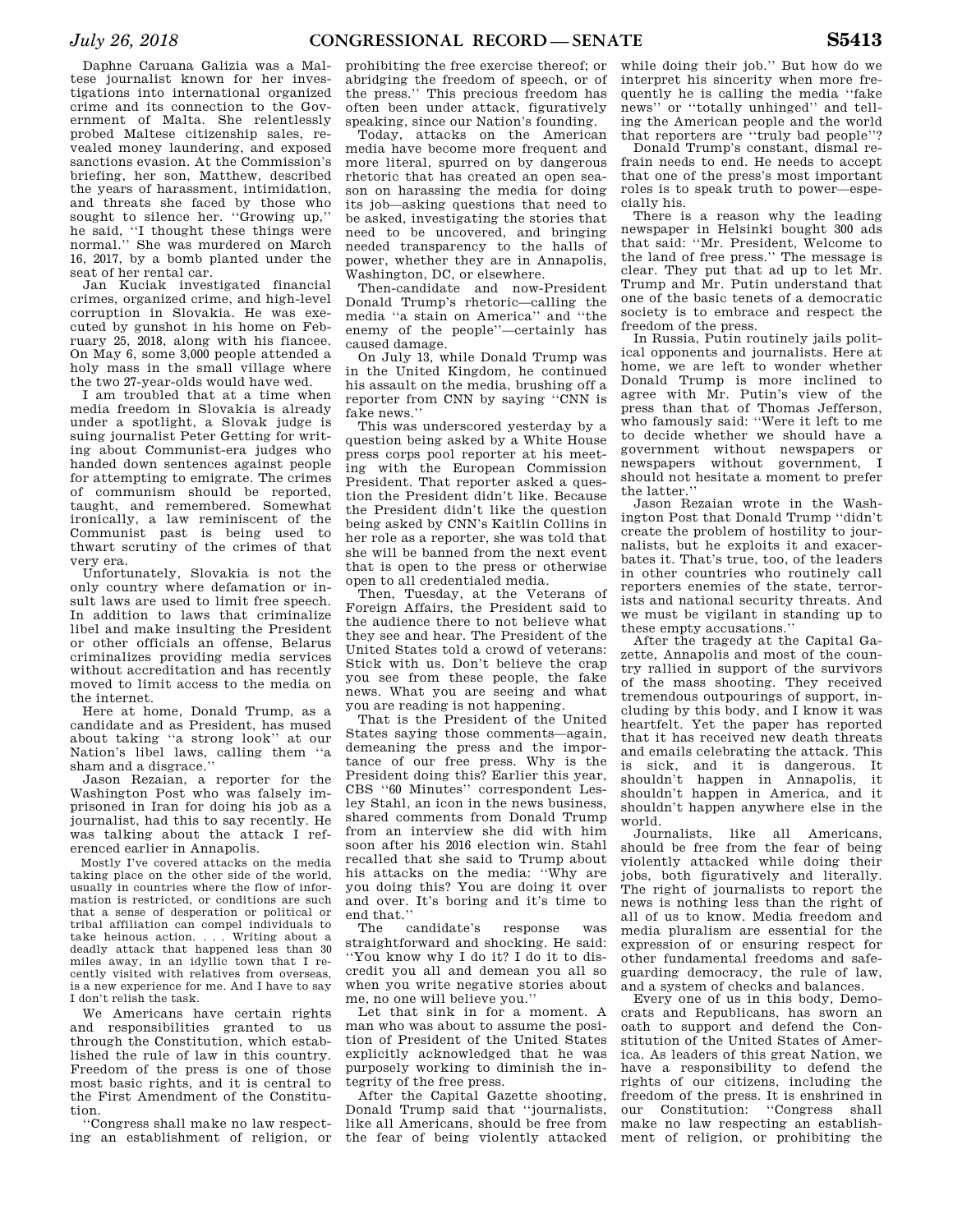free exercise thereof; or abridging the freedom of speech, or of the press.''

Just before the July 4 recess, I had the opportunity to discuss the state of media pluralism and the safety of journalists with the OSCE Representative on Freedom of the Media, Harlem Desir. The Representative plays a key role in calling out threats to and attacks on journalists, including murders and violent attacks. He also assists OSCE participating states in fulfilling their commitments by providing them with expert opinions on media regulation and legislation. Unfortunately, Mr. Desir has his work cut out for him.

In the aftermath of the tragic murders at the Capital Gazette headquarters in Annapolis, Mr. Desir sent his condolences and words of support.

That mass shooting and the other incidents I have just mentioned are all stark reminders of the incredible work journalists do every day in big cities and small towns around the world, reporting on all of the things that are important in our lives—and the dangers they face doing it.

I appreciated the sentiment from the OSCE Representative on Freedom of the Media. I am grateful to the other journalists at the Capital Gazette for carrying on their important mission even in the face of this tragic adversity. And I am grateful for journalists everywhere for their dogged pursuit of the truth.

I yield the floor.

The PRESIDING OFFICER. The Senator from Utah.

Mr. LEE. Mr. President, the National Flood Insurance Program is in trouble, and everyone in this building knows it. Everyone in Washington knows it. It is fiscally unsustainable because it is by its nature structurally unsound. Yet here we are again, for the seventh straight time in just 6 years, considering a so-called ''straight'' reauthorization. ''Straight''—yes, that is the word that Washington uses. That is the word that Washington uses when Republicans and Democrats, after burning the midday oil for 21⁄2 days a week for a few months, decide together that a dysfunctional program, \$20 billion in debt, is, in fact, perfect. So we are planning to rubberstamp a continuation of its dysfunctional status quo. Swamp talk aside here, this is the opposite of ''straight.'' This is the definition of ''crooked'' and ''swampy.''

Here are the facts. The National Flood Insurance Program creates a government monopoly that insures some of the most expensive real estate in the entire world. We are talking about homes and homeowners that the private sector would be falling all over itself to insure if given the opportunity to do so. The incentives are there for flood insurance to be a vast, profitable industry, one that creates jobs and opportunity for thousands of Americans. But, no, in our unearned but infinite confidence, Congress has assured the American people: We got this. We got this. We, as in Washington. Except the problem is, we don't.

Congress's answer to private insurance is \$20 billion in more debt, just a few months after receiving a \$16 billion taxpayer bailout.

Why is NFIP losing money faster than Congress can spend it? Well, because the program doesn't charge policyholders market rates for insurance. It offers them a special, below-market rate despite the fact that we know floodplains are dangerous. That is why we call them floodplains and not puppy dog and ice cream plains. We also know for a fact that the subsidized premiums will lead inevitably to shortfalls, debt, and taxpayer bailouts.

Here, one might recall the old quip: ''Insanity involves doing the same thing over and over and hoping for different results.'' But Congress isn't insane. We know exactly what we are doing and why. Recall the last time NFIP was reformed. It was about 6 years ago in its 2012 reauthorization. That bill, for the first time in a long time, reined in some of the program's worst distortions. For reformers on the left and right, it was a sign of hope. The problem was, the reforms worked. NFIP and its artificially low premiums actually started to climb toward reality-based levels, market-based levels. We of course couldn't have that, so in 2014, Congress stepped in and repealed many of those same reforms that were working—reforms that were put in place in 2012. That is the broken status quo we are being asked to perpetuate today. If this bill were any more serious, it would be written in crayon. The question is, why?

If the Flood Insurance Program is so obviously and terribly flawed, why is it so resistant to reform? Why are we so resistant to reforming it? The answer is that, like most inexplicably durable programs, this is a program that quietly serves the interests of the well-to-do at the expense of working and middleclass American families.

Proponents of the program would have us believe that the NFIP is essentially there to protect innocent victims who just happen to live in low-lying communities and they can't afford flood insurance. But this argument is absurd.

First of all, if homeowners can't afford to insure their homes, then in reality they can't afford those very same homes.

Second, many of the areas Washington calls flood plains are really just property near water. Residences there are expensive for lots of reasons, but as anyone who knows anything about real estate can tell you, the biggest reason is location, location, location. These homes are expensive because lots of people want to live there, among them wealthy people who bid up the price. ''Wealthy people'' is another way of saying people who can afford high-risk insurance premiums without taxpayer subsidies covered by Washington, DC, over and over and over again.

In fairness, other flood plains are not necessarily home to multimillion-dol-ther former President Obama nor King

lar beach houses, but simply normal neighborhoods in low-lying locales. But in either case, the potential for flooding makes living in these areas more dangerous and more expensive. So in both cases, it is unfair to ask taxpayers to make expensive, dangerous homes— 25 percent of which are vacation homes—artificially more affordable. It is unfair, and it is unsustainable for hard-working, poor, and middle-class American families.

The failure of the Flood Insurance Program is not an economic theory; it is not a matter of ideological speculation. It is, in fact, a fact. No amount of money will change that. The problem with NFIP, as with almost all wasteful Federal programs, is not the pricetag itself but the underlying policy. It doesn't work as currently structured because it can't. Yet, despite decades of failure and folly, NFIP remains unchanged as nothing more or less than a subsidy for people to live in places we know are probably going to get flooded.

It is tempting to call this a recipe for losing money. But as we know, Federal programs never actually lose money. Whether it is waste, fraud, or abuse, someone somewhere pockets that money, and in the case of the NFIP, as with so many other government programs, the winners are—well, see for yourself.

According to the Congressional Budget Office, the median value of an NFIPinsured home is about twice that of the average American home. A 2015 study by the University of Massachusetts Dartmouth found ''an inverse relationship between insurance premiums paid

. . . and total property value.'' In other words, ''The greater the average property value, the lower the average premium paid.''

Likewise, a 2016 study from the University of Michigan Law School found data ''suggesting that zip codes with higher-valued homes receive higher per-policy subsidies.''

We all know there are worthy and sympathetic beneficiaries of NFIP, as there are for every government program. But in the aggregate, in the big picture, the NFIP simply redistributes money from nonwealthy people to wealthy people, from less wealthy people to more wealthy people, and to believe otherwise is to indulge in what might be called an actuarial science denial.

This isn't alchemy. This isn't voodoo. Actuaries already know how much flood insurance should cost. Of course, they also know how much ObamaCare, Medicare, and Social Security are going to cost, and Congress is getting terrifyingly good at ignoring actuaries—and actuarial science in general. But as with our entitlement programs, politicians just want to pretend that NFIP can magically charge less, spend more, and not leave future taxpayers holding the bag.

It is long past time to set aside this farcical, magical type of thinking. Nei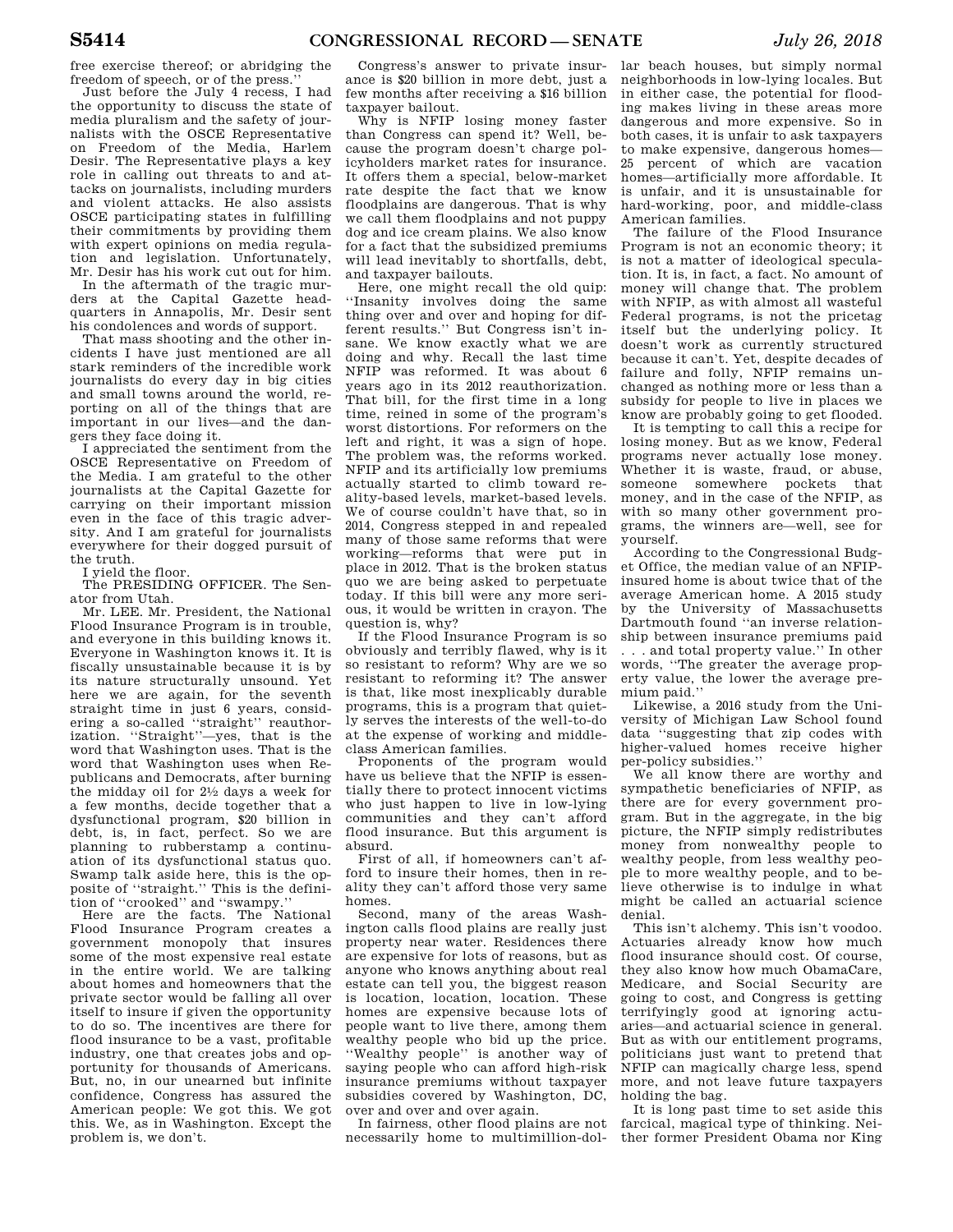Canute a thousand years ago nor the NFIP today has the power to stop the rise of the oceans. What we can do is prepare—through mitigation, through insurance, and through proven platforms of success.

Senators HELLER and TESTER have a bill that would allow private insurers to compete with NFIP. I wholeheartedly support their bill and can cite Utah's successful embrace of private flood insurance as strong evidence in favor of that approach. Senators CRAPO and BROWN have a bill that would improve flood mapping and insist on community preparation for flooding as a condition of eligibility for NFIP coverage. This is not too much for the American people to ask, either of their affluent, flood-prone neighbors or of their sworn representatives in Congress. Nor is the amendment I am offering.

My amendment would leave the program—broken as it is—exactly the same, only for today's purposes with one small change. It would cap eligibility for NFIP insurance at homes worth more than \$2.5 million. For anything under that, fine, they can enjoy the cut-rate premiums. But the taxpayers should not pay any amount of coverage for the top 1 percent, who can afford a new \$2.5 million beach home. All my amendment says is that people who can afford a multi million-dollar waterfront home should be able to afford to insure those homes on their own, without a government subsidy paid for by America's poor and middle class.

With the stock market near all-time highs, with a corporate tax cut driving up profits, I think it is eminently reasonable to ask multimillionaires to insure their beach houses without the welfare assistance of hard-working taxpayers who make a fraction of their income.

I urge my colleagues to support this amendment.

UNANIMOUS CONSENT REQUEST—S. 3128

Mr. President, I ask unanimous consent that it be in order for the Committee on Banking to be discharged from further consideration of S. 3128 and the Senate proceed to its immediate consideration; that the Lee amendment be agreed to; that the bill, as amended, be considered read a third time and passed; and that the motion to reconsider be considered made and laid upon the table.

The PRESIDING OFFICER. Is there objection?

The Senator from Louisiana.

Mr. KENNEDY. Mr. President, reserving the right to object, nobody nobody in this Chamber has more respect for the junior Senator from Utah than I do. He is whip-smart, he is honest, he is a good guy, and we almost always vote together. I have some problems I would like to point out to the Chamber with respect to the Senator's request for unanimous consent.

No. 1, it is a fact that 98.5 percent of all of the homes insured by the Na-

tional Flood Insurance Program are not owned by a bunch of rich people; 98.5 percent of those homes are located in counties with a median household income below \$100,000; and 62 percent of those homes are located in counties with a median household income below \$54,000, which is the national average. So I would respectfully disagree that the purpose and the effect of the NFIP are to help people with their expensive beach homes.

No. 2, if we adopt the motion by my distinguished colleague, the NFIP is dead on Tuesday. Let me say that again. If we do what the distinguished Senator would like us to do, on Tuesday, the 31st, the NFIP expires. The reason is that, even if I agreed with what my colleague wanted to do, we do not have time to pass this bill, get it to the House, and get it to the President in time to keep the program from expiring on July 31—and, by the way, the House has recessed.

No. 3, I agree with my colleague that this program needs to be reformed, and we all, including my distinguished colleague, have been working toward that end. We are not there yet, but we are working hard toward that end.

I slightly disagree with the proposition that we reformed the program in 2010. I think the last time we really, truly reformed the National Flood Insurance Program was never, and it is about time that we do it now.

The final point I would like to make is that the amendment my colleague is asking this house to adopt today is not just about vacation homes costing \$2.5 million. I have looked at the bill, and by my reading—and the reading of people a lot smarter than I—this bill would apply to any structure, period, that costs more than \$2.5 million. That structure would not be eligible to participate in the NFIP. It would prohibit assisted living centers, it would prohibit dormitories, it would prohibit hotels, it would prohibit apartment buildings from insurance coverage under the National Flood Insurance Program. If you can't get it from the private sector—and, in many cases, you will not be able to; that is why we have the NFIP—you are on your own. It would mean we couldn't have any more lowincome housing. Low-income housing projects are required to have flood insurance from HUD. We all know that. They would be barred from insurance coverage under this amendment.

Residents of Louisiana, Texas, Florida, and Puerto Rico also know that if one of their communities is not participating in the NFIP, then Federal assistance can't be used in any of those areas.

Finally, this amendment would jeopardize the ability of communities to receive community development block grants for disaster recovery.

Let me say again, the junior Senator from Utah is absolutely correct: We need to reform this program. But we need to keep it alive. It is not going to do anybody any good to let this pro-

gram expire on Tuesday and scare 5 million-plus Americans half to death. We don't have to do that.

There is an instrument coming to us from the House. It extends this program by 4 months. It passed the House overwhelmingly. The House vote was 366 to 52. I am strongly encouraging the majority leader to bring this extension. All it does is maintain status quo for 4 months to bring this extension to the floor. Let's pass it, and let's keep this program alive.

With all the due respect I can muster, I think the purpose of this amendment is to cause the NFIP to expire, and I just can't live with that. I couldn't sleep tonight if I did. For that reason, I object.

The PRESIDING OFFICER. Objection is heard.

The Senator from Utah.

Mr. LEE. Mr. President, I stand with enormous respect for my friend, my distinguished colleague, the Senator from Louisiana. I stand also with enormous respect for the amount of care and diligence he puts into each legislative effort that he addresses in this Chamber and in the committee on which we serve together.

I wish to respond to a couple of points. My colleague is absolutely correct. Most of the people—the overwhelming majority of people who get insurance under this program—are not wealthy. It is one of the reasons this is a limited-purpose amendment. This amendment would deal only with properties, new properties, to be insured worth more than \$2.5 million.

The idea is, if you can build this structure, a home, or otherwise worth more than \$2.5 million, there can and ought to be a way—there is a way for you to provide for the assurance in the event of a flood, for the addressing of whatever flood damage is done as a result of that. Anyone who has the ability to afford such a structure can address that structure without having to be subsidized by America's poor- and middle-class families.

Secondly, I would like to respond to the suggestion that the purpose of this amendment is somehow to kill the NFIP program. If that were the purpose of it, we wouldn't even be having this discussion. We would simply be entertaining means by which to block their reauthorization of that program. Yes, the House of Representatives has adjourned just moments ago, but, yes, the House of Representatives has a pro forma session scheduled for tomorrow, and there are means by which the House of Representatives could and, I believe, would pass this amendment, this reauthorization, with the amendment intact.

The House of Representatives has, in fact, in the very recent past, passed far more aggressive, far more significant reforms than this, and I believe they would do so in their pro forma session by their version of unanimous consent. This is not intended, nor would it have the effect of shutting down NFIP altogether.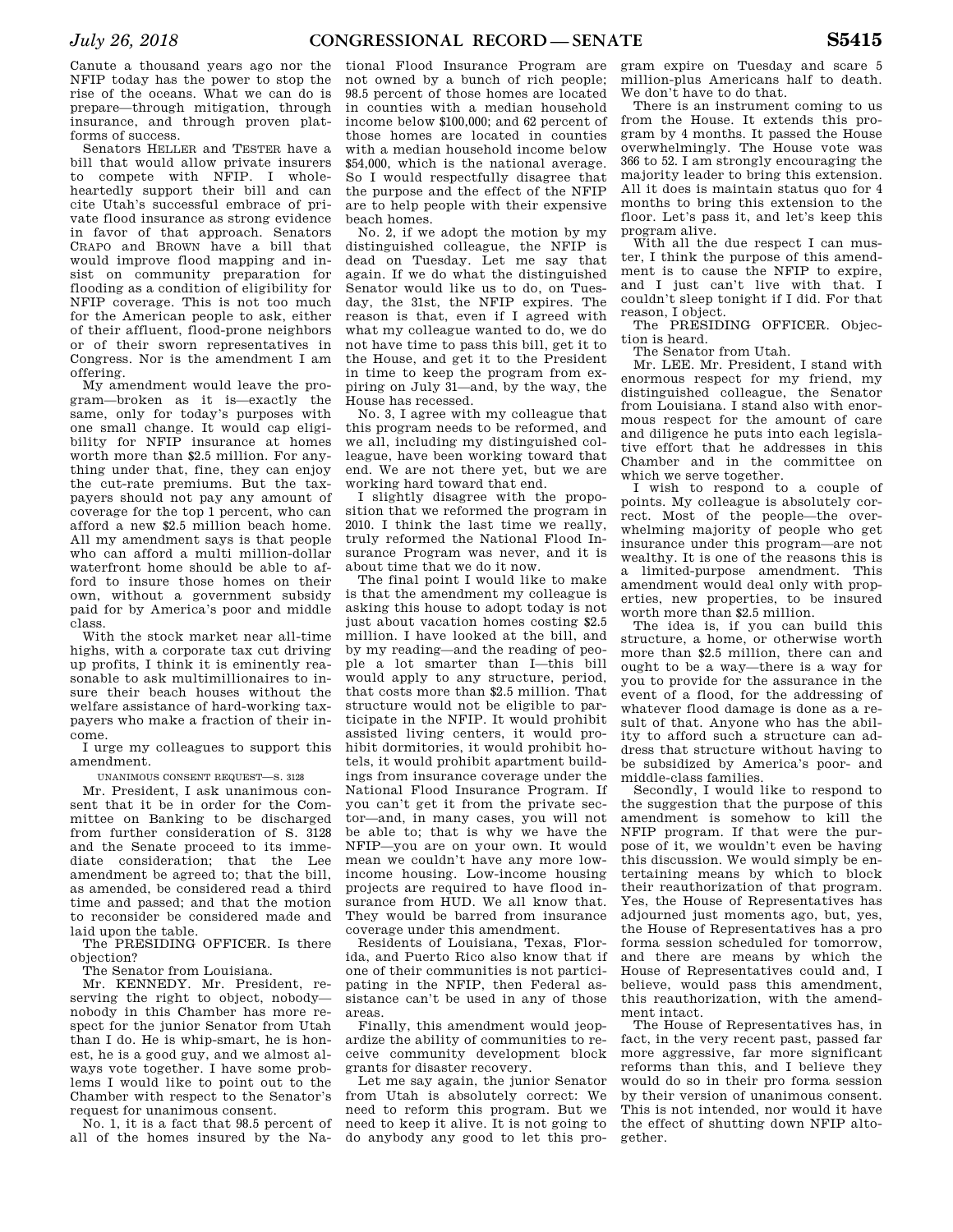Finally, let me say this. Ten months ago, when we were asked to give another so-called clean reauthorization of this program, we were promised—I was promised by many distinguished Members of this body there would be reforms that we would put in place before the next reauthorization. It hasn't happened, and, in fact, we haven't had significant reforms for 6 years.

It is, in fact, time to reform the program, and, on that point, I am very pleased that my friend and distinguished colleague from Louisiana and I agree on that point—reforms are needed.

We can't continue to kick the can in perpetuity. As St. Augustine is quoted as saying during his conversion to Christianity, ''Lord grant me chastity, but not yet.''

If we are always kicking the can, if we are always saying, yes, we need to be righteous; yes, we need do the right thing, but not yet, when will we ever get there? If not us, who? If not now, when? It saddens me that we can't pass even this minor reform today.

I yield the floor.

Mr. KENNEDY. Mr. President, with respect, I reassert my objection.

The PRESIDING OFFICER. The objection is noted.

The Senator from Hawaii.

### HEALTHCARE

Ms. HIRONO. Mr. President, last year, around this time, millions of Americans were mobilizing, marching, calling, and writing with a simple, straightforward demand. They demanded the U.S. Senate stand up to Donald Trump and protect the nearly 30 million Americans who were at risk because the Republican Party was hellbent on destroying the Affordable Care Act, the ACA.

With a vote on repealing the Affordable Care Act looming late in the evening, I came to the Senate floor that night intending to stand with the thousands of Hawaii residents who wrote or called my office with a sense of urgency to save their healthcare.

I wasn't scheduled to speak that evening. I had already spoken many times previously about the importance of healthcare. As the debate wore on, much of it focused on healthcare in the abstract. I felt compelled to talk about the immediacy of healthcare because of what I was experiencing.

Two months earlier, I had been diagnosed with kidney cancer during a routine examination. It is a moment everyone dreads, but it is also a moment nearly every family in this country has experienced at some point. Even as I reckoned with what came next—two surgeries and now ongoing immunotherapy—I knew I was fortunate. I had health insurance that allowed me to focus on my treatment rather than worrying about whether I could afford the care that would save my life.

Every American deserves the same peace of mind because healthcare is a right, not a privilege just for those who

can afford it. During my treatment, I was heartened by the kind words of support by my colleagues from both sides of the aisle. Many share stories about how cancer touched their lives. For some, it was a personal battle. For others, it was a child, a parent, or a spouse.

I was touched by their compassion. It meant a lot to me to know so many people were pulling for me. I was dismayed that evening on the Senate floor because the empathy my colleagues showed me did not extend to the millions of people who would lose their healthcare if the ACA was repealed that night.

I rose that night and implored my Republican colleagues to show the same compassion to the American people that they showed me by voting against the repeal of the Affordable Care Act.

In a dramatic late-night vote, we joined together across party lines to save healthcare for millions of Americans, but the fight was not over. There was the hope that we could come together to improve our Nation's healthcare system.

We got off to a good start, with Senators MURRAY and ALEXANDER'S goodfaith negotiations on a plan that would have helped stabilize insurance markets and provide a path forward to strengthening our country's healthcare system.

Instead of embracing this bipartisan effort and proposal, Donald Trump and Republican leaders doubled down on their efforts to destroy and dismantle the ACA, no matter the consequences.

Last October, Donald Trump announced he would halt all cost-sharing reduction payments that helped keep plans more affordable. In December, congressional Republicans eliminated the ACA's individual coverage requirement as part of a massive tax giveaway to the wealthiest 1 percent of the people and corporations in our country—a tax break, by the way, they didn't even ask for.

With that, 10 million Americans stand to lose their coverage, and millions more will see their premiums rise as a result. Earlier this year, the Trump administration made it easier for insurance companies to offer minimal—minimal—insurance plans to consumers. These plans are called junk plans for a good reason because they don't require insurers to cover some pretty basic essential health service benefits—things as basic as annual physicals, trips to the emergency room, or prescription drug coverage. In other words, your junk plan will not provide coverage if you really get sick.

Two weeks ago, the President announced a draconian cut to the ACA's navigator program—a program that helps people sign up for healthcare coverage. In Hawaii, funding for ACA navigators is a particularly critical tool for outreach to the COFA community, and these are citizens of the Republic of the Marshall Islands, the Federated States

of Micronesia, and the Republic of Palau living and working in the United States as part of our Compacts of Free Association with these countries.

COFA citizens live, work, and pay taxes in the United States but face significant health challenges and difficulty accessing healthcare.

Under current Federal law, COFA citizens are ineligible for Medicaid. They are, however, eligible for subsidized healthcare coverage under the ACA. This is where the navigator program comes in. This program helps our COFA citizens navigate the enrollment process in their own language and helps to ensure they have access to the healthcare they need. Without access to the navigator program, the already underserved COFA citizen community will face new challenges accessing the care they need.

Last month, the Trump administration joined Texas and 19 other States suing to invalidate the ACA's core protections for Americans with preexisting conditions—illnesses like diabetes, asthma, or cancer. If the President and Texas prevail in this lawsuit—which will end up before the Supreme Court—nearly one in four Americans with preexisting conditions will be at risk of either losing their healthcare coverage altogether or find it unaffordable.

Healthcare is one reason I have deep reservations about the nomination of Brett Kavanaugh to serve on the U.S. Supreme Court. Judge Kavanaugh was nominated by a President who has openly bragged about all the things he has done to gut the Affordable Care Act and who expects his judicial nominees to share his views.

In our democracy, every elected leader faces a reckoning with their voters. This year, the American people are sending us a clear message to protect their healthcare. They are standing up and speaking out because healthcare is not just some abstract concern for them. It is deeply personal for all of us. It is why healthcare is a top concern for our constituents all across the country—whether they are Republicans, Democrats, Independents, pro-Trump, or anti-Trump. Health insurance impacts every single one of us.

This is not a game. Lives are at stake. Our constituents are watching and demanding we listen and act to safeguard their healthcare, and they will hold us accountable if we do not.

I yield the floor.

The PRESIDING OFFICER (Mr. CAS-SIDY). The Senator from Massachusetts.

### FEDERAL WORKFORCE

Ms. WARREN. Mr. President, I want to start by thanking Senator BROWN for organizing time for our speeches today and, of course, for his tireless fight on behalf of working people in this country.

I rise today to join Senator BROWN and my other colleagues in standing with Federal workers in Massachusetts and all around the country—Federal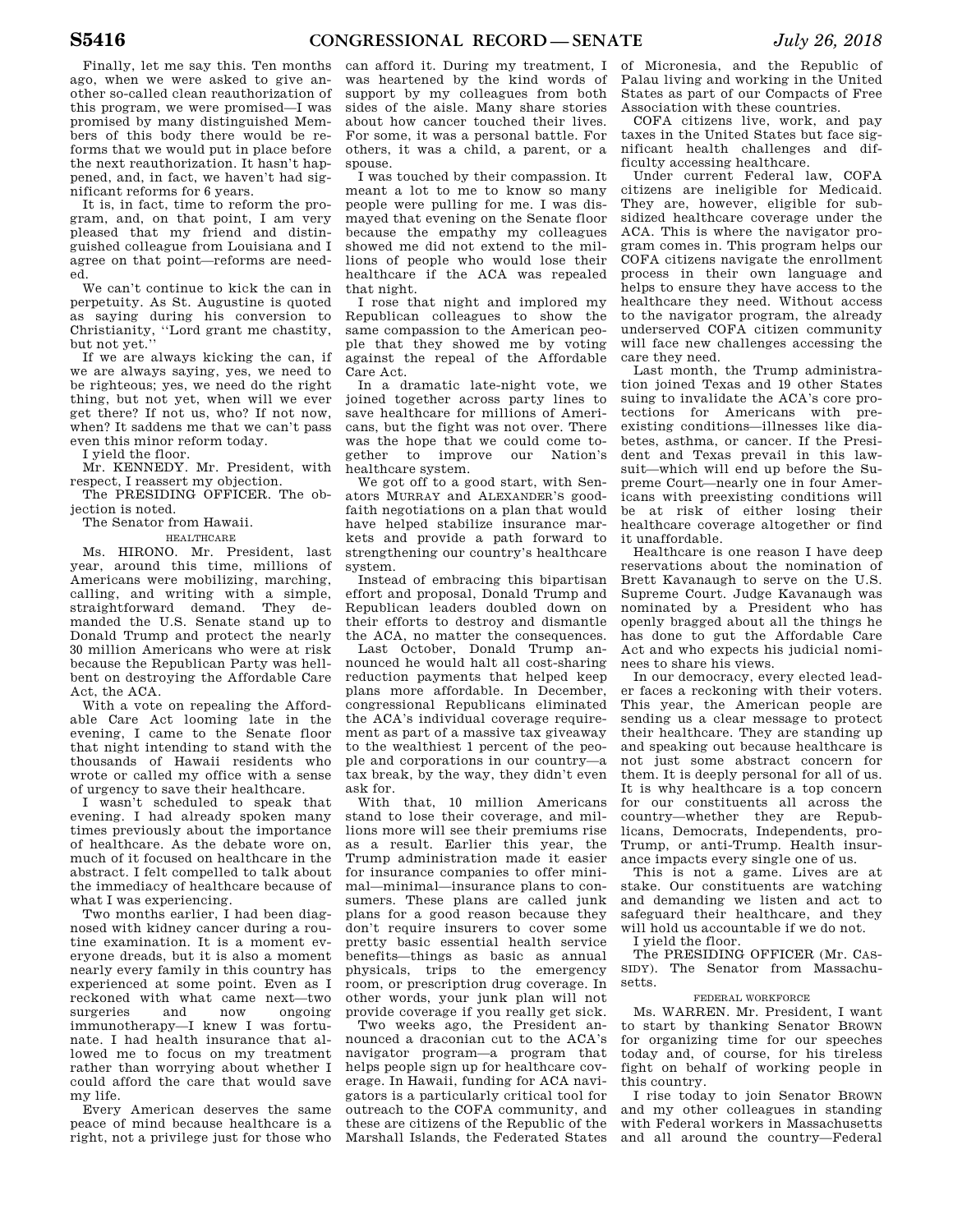workers who are under attack from all sides by the Trump administration.

There are nearly 30,000 Federal workers in Massachusetts alone, and almost a quarter of them are veterans—thousands of men and women who have put themselves in harm's way to protect us and then come home and continue serving their communities in the Federal workforce. These Americans work at agencies like the Social Security Administration, to help older Americans receive the benefits they have earned, and they work at the VA, where they help us fulfill the promises that we have made to our veterans. They help to keep our communities safe, and they help them recover after a disaster hits. They fight deadly diseases and work day in and day out to improve the health of our fellow citizens. Those are just a few examples.

But ever since taking office, President Trump has attacked these public servants, attacked their paychecks, attacked their working conditions, and attacked their retirement security in just about every way he could think of—freezing their pay and proposing draconian cuts to their wages and their hard-earned retirement benefits.

His latest assault, in the form of three Executive orders, undermines collective bargaining rights that have protected Federal workers' voices in their workplaces since the Civil Service Reform Act of 1978 passed this Senate 87 to 1. These orders disrupt the bargaining processes that Federal workers have used for decades, and they interfere with the ability of unions to represent their members. For example, one of President Trump's Executive orders severely cuts down on the time that unions can spend helping their workers navigate the process for filing a workplace sexual harassment claim or getting whistleblower protections in order to report fraud and corruption in the government.

President Trump's attacks on these public servants and their rights undermine important government services and the rights of all American workers, and they are part of a clear pattern. Despite his campaign rhetoric from 2 years ago, the President's track record on standing up for workers has been absolutely miserable. From the day he nominated Andrew Puzder, an executive who delighted in mocking and belittling his own low-wage workers, to run the Labor Department, this administration has delivered one gut punch after another to American workers.

But that was only the beginning. In the Trump administration, workers in all sectors and all industries and in all parts of the country are under repeated attack. President Trump has signed laws, ended commonsense protections, and nominated anti-union and antiworker judges—all of which undermine the rights of American workers in more ways than I can possibly count.

He has rolled back rules designed to make sure that Federal contractors don't cheat their workers out of hardearned wages. He has delayed safety standards that keep workers from being exposed to lethal carcinogenic materials, and he has made it easier for employers to hide injuries and deaths that their workers suffer on the job.

He has opened the door for shady financial advisers to cheat hard-working Americans out of billions of dollars in retirement savings.

He has put anti-worker corporate attorneys on the National Labor Relations Board, which has now mowed its way through a giant wish list of areas where giant companies were begging to be left off the hook for violating workers' rights.

For the Supreme Court, he nominated Neil Gorsuch, a union-busting judge who was the deciding vote in the 5-to-4 Janus case, which was also an attack on public servants, nurses, teachers, firefighters, and police—the culmination of a years-long campaign by rightwing billionaires to damage unions.

The list goes on. After a year and a half of corporate tax cuts and rolling back commonsense protections for workplace safety, collective bargaining, retirement security, and more, we know that President Trump's promises to fight for American workers aren't really worth much of anything.

Like all of the attacks on working families that we have seen from this administration, President Trump's rolling back the rights of Federal workers will lower wages, worsen conditions, hurt retirement security, and squeeze middle-class families all around the country even tighter than before. But that is not all. By attacking the Federal workforce, President Trump is making it harder for them to do their jobs. That means he is undermining services that our seniors, our veterans, and Americans from all backgrounds rely on every single day.

In Massachusetts and here in Washington, Federal workers are saying: Enough is enough. So they are joining together, standing up, speaking out, and they are refusing to back down. Like so many Americans, I am grateful for their service to our country and to our communities, and I am proud to stand and fight shoulder to shoulder with these dedicated public servants, with their families, and with their communities all around the country. I am proud to stand with them. Powerful interests have been trying to break the backs of working people and their unions for decades, but we are here to say: We are not going away. We are going to fight, and we are going to win.

I yield the floor.

### EXECUTIVE SESSION

THE TREATY WITH THE FED-ERATED STATES OF MICRONESIA ON THE DELIMITATION OF A MARITIME BOUNDARY

THE TREATY WITH THE REPUBLIC OF KIRIBATI ON THE DELIMITA-TION OF MARITIME BOUNDARIES

### EXTRADITION TREATY WITH THE REPUBLIC OF SERBIA

### EXTRADITION TREATY WITH THE REPUBLIC OF KOSOVO

Mr. MCCONNELL. Mr. President, I ask unanimous consent that the Senate proceed to executive session to consider the following treaties en bloc: Calendar Nos. 2, 3, 4, and 5. I further ask unanimous consent that the treaties be considered as having passed through their various parliamentary stages up to and including the presentation of the resolutions of ratification; that any committee-reported conditions, declarations, or reservations be agreed to as applicable; that any statements be printed in the RECORD; further, that when the resolutions of ratification are voted upon, the motions to reconsider be considered made and laid upon the table; that the President be notified of the Senate's action, all en bloc; and that following the disposition of the treaties, the Senate return to legislative session.

The PRESIDING OFFICER. Is there objection?

Without objection, it is so ordered.

The treaties will be stated.

The senior assistant legislative clerk read as follows:

Treaty document No. 114–13A, The Treaty with the Federated States of Micronesia on the Delimitation of a Maritime Boundary.

Treaty document No. 114–13B, The Treaty with the Republic of Kiribati on the Delimitation of Maritime Boundaries.

Treaty document No. 115–1, Extradition Treaty with the Republic of Serbia.

Treaty document No. 115–2, Extradition Treaty with the Republic of Kosovo.

Mr. McCONNELL. Mr. President, I ask for a division vote on the resolutions of ratification en bloc.

The PRESIDING OFFICER. A division vote has been requested.

On treaty document Nos. 114–13A, 114–13B, 115–1, and 115–2, Senators in favor of the resolutions of ratification will rise and stand until counted.

Those opposed will rise and stand until counted.

On a division vote, two-thirds of the Senators present having voted in the affirmative, the resolutions of ratification are agreed to en bloc.

The resolutions of ratification are as follows:

TREATY DOCUMENT NO. 114–13A *Resolved, (two-thirds of the Senators present concurring therein),*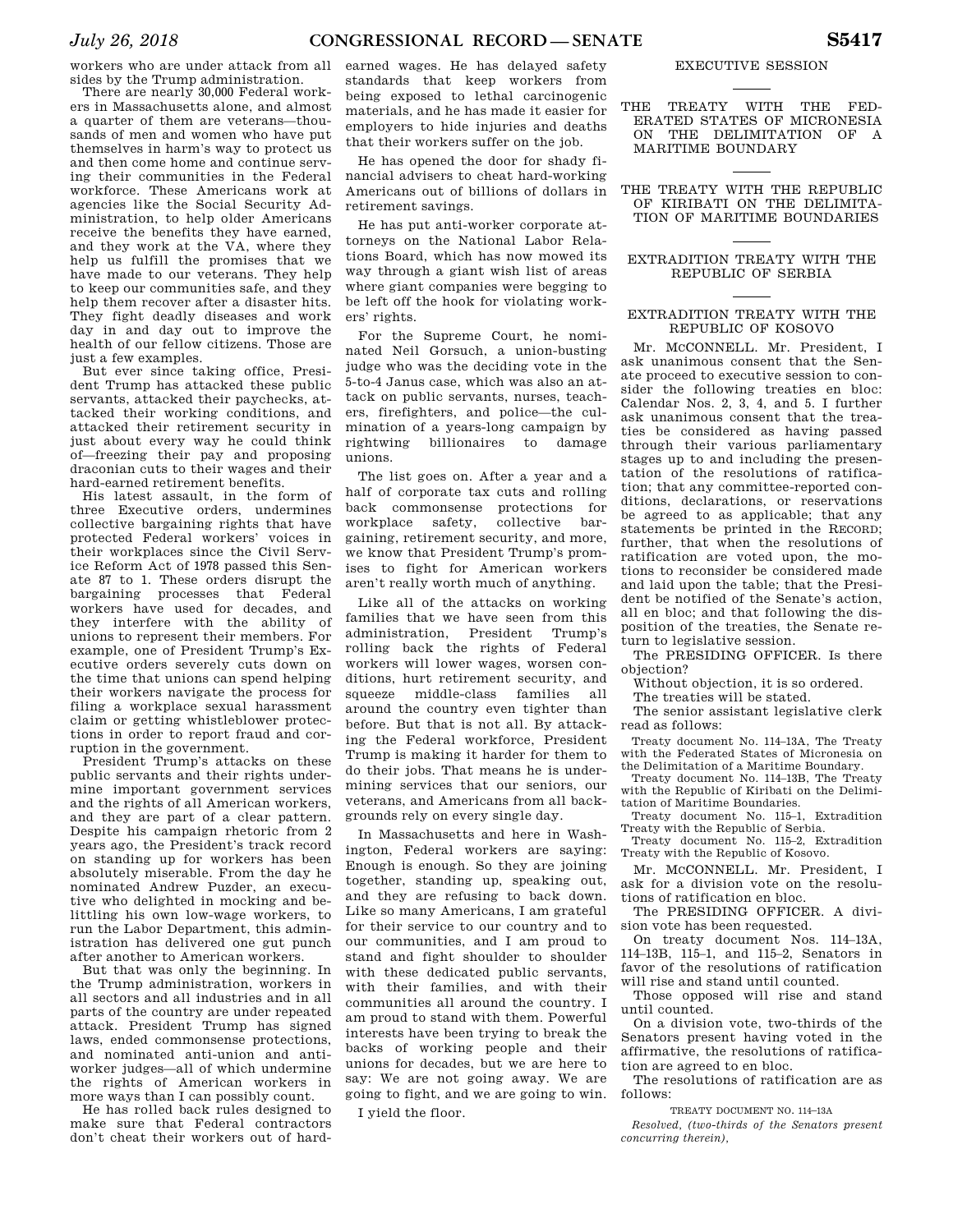### **SECTION 1. SENATE ADVICE AND CONSENT SUB-JECT TO A DECLARATION.**

The Senate advises and consents to the ratification of the Treaty between the Government of the United States of America and the Government of the Federated States of Micronesia on the Delimitation of a Maritime Boundary, signed at Koror on August 1, 2014 (the ''Treaty'') (Treaty Doc. 114–13A), subject to the declaration in section 2.

### **SEC. 2. DECLARATION.**

The Senate's advice and consent under section 1 is subject to the following declaration: The Treaty is self-executing.

### TREATY DOCUMENT NO. 114–13B

*Resolved, (two-thirds of the Senators present concurring therein),* 

### **SECTION 1. SENATE ADVICE AND CONSENT SUB-JECT TO A DECLARATION.**

The Senate advises and consents to the ratification of the Treaty between the Government of the United States of America and the Government of the Republic of Kiribati on the Delimitation of Maritime Boundaries, signed at Majuro on September 6, 2013 (the ''Treaty'') (Treaty Doc 114–13B), subject to the declaration in section 2.

### **SEC. 2. DECLARATION.**

The Senate's advice and consent under section 1 is subject to the following declaration: The Treaty is self-executing.

### TREATY DOCUMENT NO. 115–1

*Resolved, (two-thirds of the Senators present concurring therein),* 

### **SECTION 1. SENATE ADVICE AND CONSENT SUB-JECT TO A DECLARATION.**

The Senate advises and consents to the ratification of the Treaty Between the United States of America and the Republic of Serbia on Extradition, signed at Belgrade on August 15, 2016 (Treaty Doc. 115–1), subject to the declaration of section 2.

### **SEC. 2. DECLARATION.**

The Senate's advice and consent under section 1 is subject to the following declaration: The Treaty is self-executing.

### TREATY DOCUMENT NO. 115–2

*Resolved, (two-thirds of the Senators present concurring therein),* 

### **SECTION 1. SENATE ADVICE AND CONSENT SUB-JECT TO A DECLARATION.**

The Senate advises and consents to the ratification of the Extradition Treaty Between the Government of the United States of America and the Government of the Republic of Kosovo, signed at Pristina on March 29, 2016 (Treaty Doc. 115–2), subject to the declaration of section 2.

### **SEC. 2. DECLARATION.**

The Senate's advice and consent under section 1 is subject to the following declaration: The Treaty is self-executing.

# f LEGISLATIVE SESSION

The PRESIDING OFFICER. The Senate will now resume legislative session.

# f MORNING BUSINESS

Mr. MCCONNELL. Mr. President, I ask unanimous consent that the Senate be in a period of morning business, with Senators permitted to speak therein for up to 10 minutes each.

The PRESIDING OFFICER. Without objection, it is so ordered.

# f HONORING OUR ARMED FORCES

SERGEANT FIRST CLASS CHRISTOPHER A. CELIZ Mr. SCOTT. Mr. President, today I

Celiz, who was fatally wounded while conducting operations in support of a medical evacuation landing zone in Afghanistan last week. Sergeant First Class Celiz was a Summerville, SC, native and attended the Citadel before enlisting in the Army, where he subsequently served five deployments, including Operation Iraqi Freedom and Operation Enduring Freedom. Sergeant First Class Celiz was serving as a battalion mortar platoon sergeant and supporting Operation Freedom's Sentinel when he sustained fatal wounds and passed away on July 12.

Sergeant First Class Celiz served this country with the utmost courage and commitment, and his service and sacrifice will never be forgotten. I ask that he be honored today, and share my deepest condolences with all of those who knew and loved Sergeant First Class Celiz.

# f ADDITIONAL STATEMENTS

### TRIBUTE TO LIEUTENANT COLONEL PETE MCALEER

∑ Mr. BOOZMAN. Mr. President, as a member of the Senate Marine Corps Caucus, I rise to pay tribute to Lt. Col. Pete McAleer, who has selflessly served our great country as a U.S. marine. Lieutenant Colonel McAleer will retire on July 31, 2018, after a successful 24 year military career as an infantry officer.

Lieutenant Colonel McAleer's service was inspired by the example set by his family. His grandfathers both served in WWII, and his father, retired Marine Col. Rob McAleer, was a 30-year Marine infantry officer who served in Vietnam and Desert Storm. As a military child, Lieutenant Colonel McAleer learned firsthand what it meant to serve. Like most military children, he endured numerous relocations, which included Japan, Norway, and England, while experiencing the true meaning of service and sacrifice. These challenges developed his personal resilience and an undeniable sense of patriotism.

It was his experiences growing up that solidified his desire to serve in the Marine Corps. Lieutenant Colonel McAleer was commissioned in 1994 upon graduating from the University of Notre Dame and was then assigned to Company A, 1st Battalion, 4th executive officer for two WESTPAC and CENTCOM area deployments. In each of his following assignments, he not only excelled, but continued to pursue personal and professional development, earning masters degrees from both the U.S. Naval War College and the U.S. Army War College.

Throughout his career, Lieutenant Colonel McAleer served honorably in numerous assignments that took him to seven States, the Nation's Capital, and overseas, where he served in five combat deployments including tours in Iraq and Afghanistan.

During his career, Lieutenant Colo-

means to be a leader. A highly decorated marine, he earned several service awards, including the Bronze Star, for his heroic service.

As a testament to Lieutenant Colonel McAleer's exemplary service, he was selected to serve as the commandant of the Marine Corps' Senior Fellow at the Center for a New American Security.

He was also chosen to represent the U.S. Marine Corps as a military legislative fellow for Senator Judd Gregg R– NH. Following his successful year on Capitol Hill, he served as the deputy director for the Marine Senate Liaison Office.

As his final assignment in uniform, Lieutenant Colonel McAleer served as a strategic policy adviser to the Chief of Naval Operations.

Lieutenant Colonel McAleer faithfully served his country. He was motivated to join the Marines because of the example set by his father and the challenge of earning the title of marine. He was encouraged to continue his service because of the mission and the men and women he served alongside.

Lieutenant Colonel McAleer, congratulations on your successful career and well-deserved retirement. I join my colleagues in Congress and all Americans as we express our appreciation for your service, acknowledge your many accomplishments, and wish the very best for you, your wife, Laura, and your daughter Paige in the future. ∑

# f TRIBUTE TO SHERRY FUGERE

∑ Mr. DAINES. Mr. President, this week I have the honor of recognizing Sherry Fugere of Daniels County for her contribution to the Scobey community through her work at the Daniels County Fair.

Raised in Scobey, Sherry graduated from Scobey High School. After graduation, she attended Miles Community College and finished her degree at Northern Montana College in Havre. Following college, Sherry moved back home to Scobey where she has dedicated her time to the community serving as the Secretary of the Daniels County Fair Association, where her contributions have made the event a huge success.

Over the past 15 years, Sherry has gone above and beyond to ensure the success of the Daniels County Fair which has brought families and community together, and will be cherished for generations to come.

I congratulate Sherry on her significant role to Daniels County and the Daniels County Fair. I look forward to seeing that success continue to grow.●

# f TRIBUTE TO DR. JACK LAW

wish to honor SFC Christopher A. nel McAleer demonstrated what it fellow of the American Nuclear Society ∑ Mr. RISCH. Mr. President, I rise today to celebrate the career achievements of Dr. Jack Law of the Idaho National Laboratory who was named a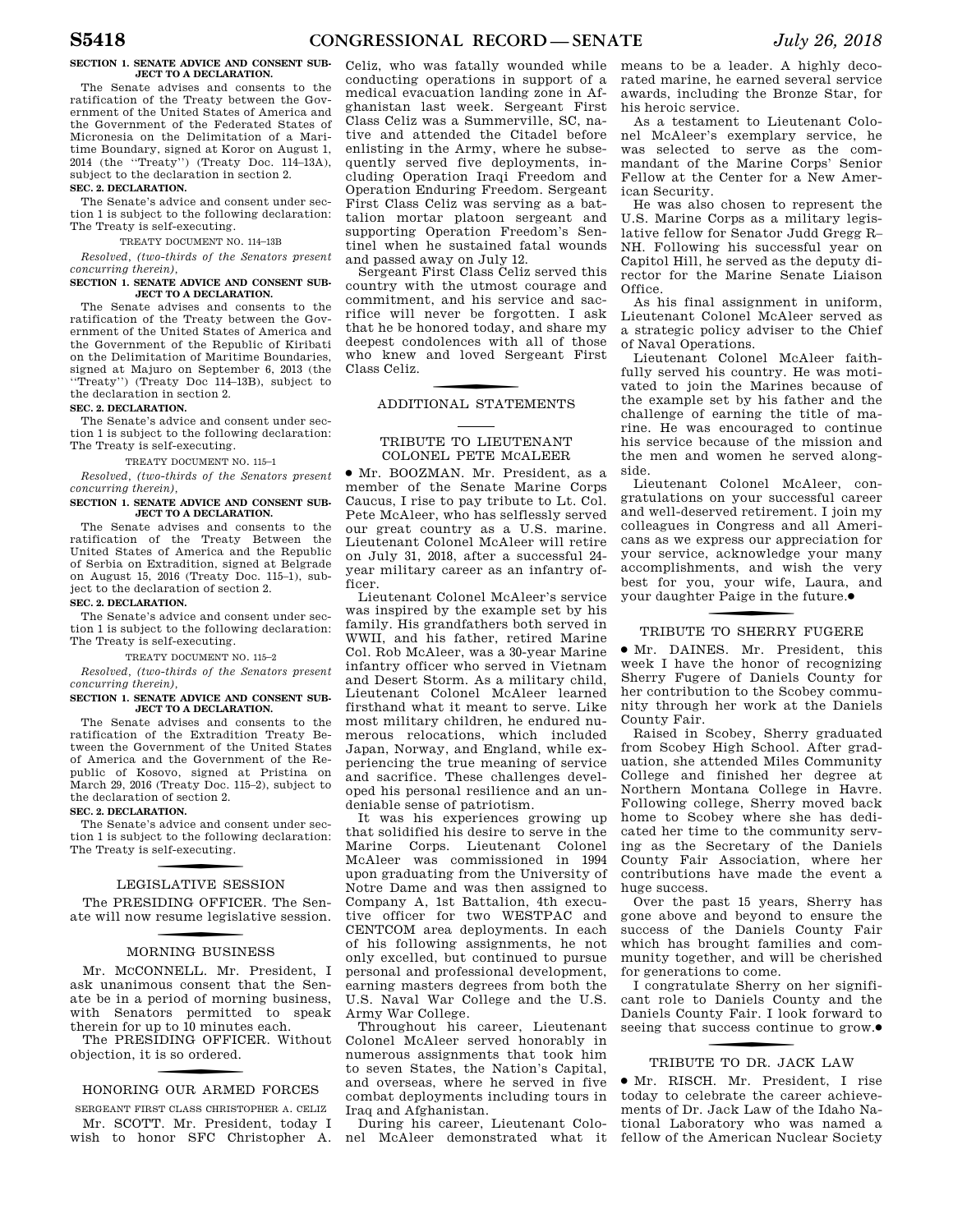and received the 2018 Glenn T. Seaborg Actinide Separations Award.

Fellow is the highest distinction conferred by the American Nuclear Society and was awarded to Jack for his original research and innovative leadership in chemical separation technologies, specifically in the spent nuclear fuel cycle and nuclear waste treatment.

The Glenn T. Seaborg Award recognizes U.S. scientists and engineers who have made outstanding and lasting contributions to the development and application of actinide separations processes and methodology.

Dr. Law has made impactful contributions during his over 30-year career at the Idaho National Laboratory, where he previously received the laboratory's Individual Lifetime Achievement in Science and Technology Award and the Department of Energy's Secretary's Achievement Award.

I congratulate Jack on these outstanding achievements. The Idaho National Lab has a truly outstanding scientist and leader in Dr. Jack Law, and we wish him and the lab continued success.∑

# f RECOGNIZING WRIGHT PHYSICAL **THERAPY**

∑ Mr. RISCH. Mr. President, the people of Idaho are hard workers who dedicate their time, skills, and energy into making Idaho the great State that it is. With such dedication sometimes comes the occasional injury in pursuit of a goal, and, luckily, that is where Bryan Wright, doctor of physical therapy and founder of Wright Physical Therapy, comes in.

No matter one's ailment, Wright Physical Therapy's goal is to provide inspiration and healing rehabilitation to their patients through expert-led sessions, creative treatment plans, and unparalleled service. As chairman of the Committee on Small Business and Entrepreneurship, it is my distinct privilege to recognize Wright Physical Therapy as the Small Business of the

Month for July 2018.<br>Before opening Wright Physical Therapy in Twin Falls ID, Bryan Wrightowned and operated a fitness center in nearby Pocatello with helpful guidance from the Idaho Small Business Development Center, better known as the Idaho SBDC. This marked the beginning of a relationship that would help propel Bryan's business career to new heights and enable him to pursue his passion of helping people. After the completion of his doctorate in physical therapy and a move to Twin Falls, Bryan started the process of opening his own practice. The SBDC's assistance throughout the process was instrumental in establishing Wright Physical Therapy. The SBDC provided Bryan with feasibility studies for new locations, paired him with universitystudents to conduct research on growth and progression, and talked to him about franchise opportu-

nities, organic partnerships, and licensing. The SBDC's assistance paired with Bryan's expertise in his field were key to Wright Physical Therapy's development as a member of the Twin Falls community. Bryan's entrepreneurial spirit spearheaded Wright Physical Therapy's expansion throughout Idaho into Kimberly, Jerome, Wendell, Burley, Idaho Falls, and Shelley, along with the addition of a second Twin Falls location.

Bryan has always been passionate about helping people, but his interest in physical therapy blossomed after his mother seriously injured her knee. His talent for physical therapy and knowledge of the musculoskeletal system was so apparent that, when Bryan accompanied his mother to her doctor's appointments, the physician mistook him for her physical therapist. Although he often works on the knee, he now specializes in the neck and spine. Bryan is the first physical therapist in the Twin Falls area to be become a mechanically certified back and neck specialist.

Bryan also has a strong commitment to family values, which is apparent at all of the Wright Physical Therapy locations. Whether it be celebrating a team member's new baby, balancing daddy-daughter day at work, or walking together in a local parade, a focus on family life and values is integral to Wright Physical Therapy's environment. This team-first, family-based mindset creates a welcoming community where patients feel safe and assured that they are in caring hands. This year marks the 10-year anniversary of Wright Physical Therapy's commitment to innovative treatment.

In addition to practicing physical therapy, Wright Physical Therapy operates three service divisions: WorkWright Industrial Solutions, the W Fitness, and SciAthlete. These service divisions guarantee a holistic approach to body care, including prevention and postcare programs. They strive to make the workplace safer for employees whose jobs require physical activity and optimize physical potential of local athletes. The team at Wright Physical Therapy not only helps patients alleviate their pain, but aim to prevent injuries before they happen.

Wright Physical Therapy's employees positively contribute to society through volunteer work in Idaho and throughout the world. For example, the Wright team volunteered at the 2015 Magic Valley Health Fair where they provided complimentary musculoskeletal screenings to members of the community. They have a unique social mission that involves donating resources, time, and expertise to better the lives of children worldwide.

I am proud to recognize a small business with a purposeful service-based mission. Wright Physical Therapy ensures that Idahoans can get back to work and do what they love. From sports injuries to preventative care,

they strive to help all who come through their doors. Once again, I am honored to recognize Wright Physical Therapy as July's Small Business of the Month, and I look forward to watching your continued growth and success.∑

# f TRIBUTE TO ERIN FOTH

∑ Mr. ROUNDS. Mr. President, today I recognize Erin Foth, an intern in my Washington, DC, office, for all the hard work she has done on behalf of myself, my staff, and the State of South Dakota.

Erin is a graduate of Sully Buttes High School in Onida, SD. Currently, she is attending SD State University in Brookings, SD, where she studies economics and accounting. Erin is a dedicated and diligent worker who has been devoted to getting the most out of her internship experience and who has been a true asset to the office.

I extend my sincere thanks and appreciation to Erin for all of the fine work she has done and wish her continued success in the years to come. ∑

# TRIBUTE TO THOMAS HARDCASTLE

∑ Mr. ROUNDS. Mr. President, today I recognize Thomas Hardcastle, an intern in my Washington, DC, office, for all the hard work he has done on behalf of myself, my staff, and the State of South Dakota.

Thomas is a graduate of Northern State University in Aberdeen, SD. Currently, he is pursuing his masters of public administration at the University of Colorado, Denver. Thomas is a dedicated and diligent worker who has been devoted to getting the most out of his internship experience and who has been a true asset to the office.

I extend my sincere thanks and appreciation to Thomas for all of the fine work he has done and wish him continued success in the years to come. ∑

# f TRIBUTE TO MARIA LEWIS

∑ Mr. ROUNDS. Mr. President, today I recognize Maria Lewis, an intern in my Washington, DC, office, for all the hard work she has done on behalf of myself, my staff, and the State of South Dakota.

Maria is a graduate of West Central High School in Hartford, SD. Currently, she is attending the University of South Dakota in Vermillion, SD, where she studies criminal justice and political science. Maria is a dedicated and diligent worker who has been devoted to getting the most out of her internship experience and who has been a true asset to the office.

I extend my sincere thanks and appreciation to Maria for all of the fine work she has done and wish her continued success in the years to come. ∑

# f TRIBUTE TO STEPHEN SISEL

∑ Mr. ROUNDS. Mr. President, today I recognize Stephen Sisel, an intern in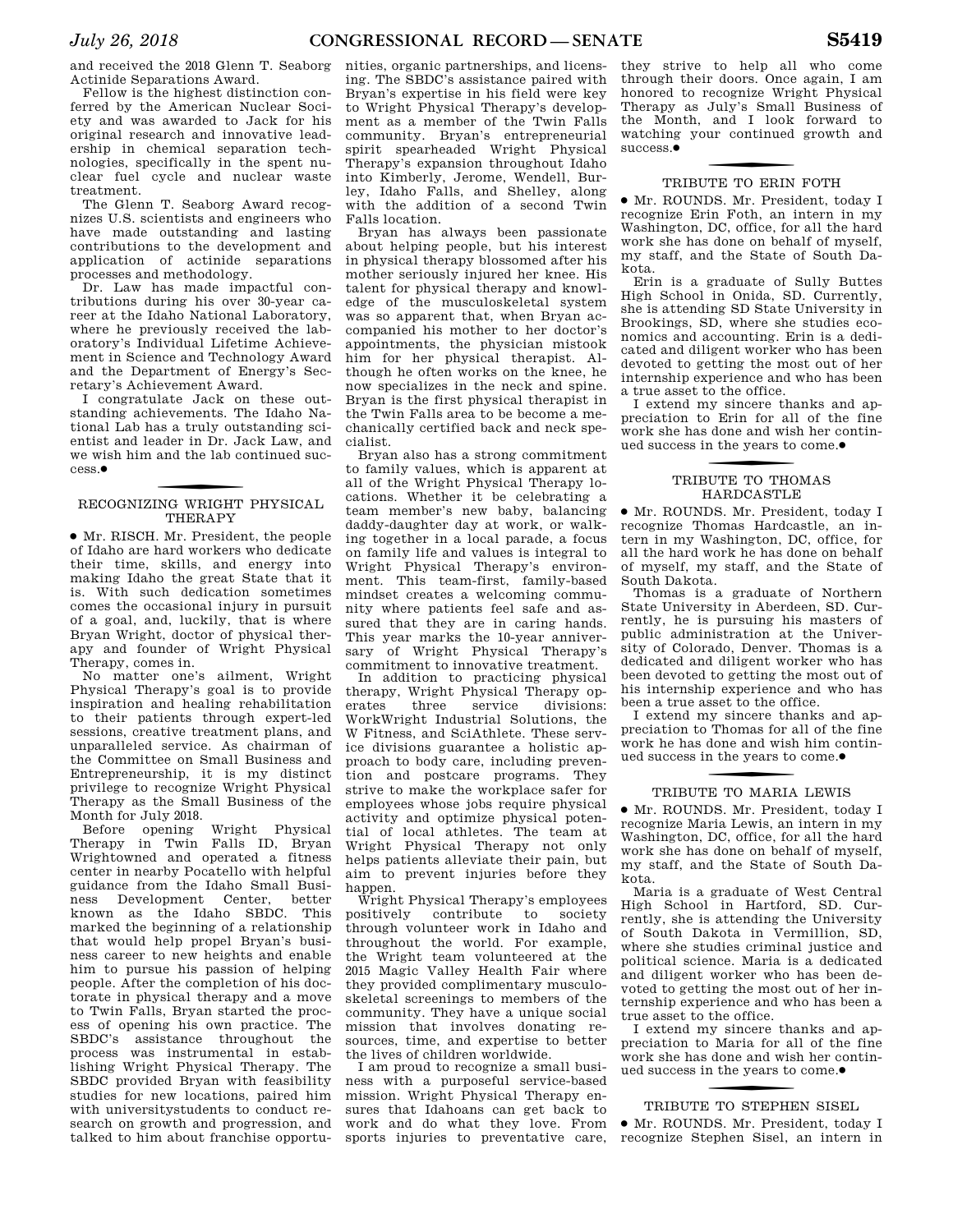my Washington, DC, office, for all the hard work he has done on behalf of myself, my staff, and the State of South Dakota.

Currently, Stephen is attending the University of St. Andrews in St. Andrews, Fife, Scotland, where he studies modern history. He is a dedicated and diligent worker who has been devoted to getting the most out of his internship experience and who has been a true asset to the office.

I extend my sincere thanks and appreciation to Stephen for all of the fine work he has done and wish him continued success in the years to come. ∑

# f TRIBUTE TO MAJOR CHARLES D. HODGES

∑ Mr. SCOTT. Mr. President, I would like to recognize South Carolina native, Maj. Charles D. Hodges for his exceptional service and bravery in his recent military support efforts in the Thailand cave rescues. Major Hodges is a U.S. mission commander for the Air Force's 353rd Special Operations unit and led his team of U.S. support in rescuing 12 young Thai boys and their coach trapped in a network of caves. With his support and the hard work and bravery of so many military personnel, all 13 were all rescued safely on Tuesday.

South Carolina and I are very proud to call Major Hodges one of our own. ∑

# f TRIBUTE TO DAN WALTERS

∑ Mr. SCOTT. Mr. President, I would like to acknowledge Mr. Dan Walters of Greenwood, SC, for his dedication and willingness to provide children without families a home of love and support for over 15 years and congratulate him on receiving the 2018 Angels in Adoption award.

Mr. Walters has truly opened up his heart and home through his exceptional service for children in the foster care system. Since entering the foster care program, Mr. Walters has fostered 15 children, provided long-term care for three children, and also adopted one child. I had the pleasure of working with one of those children through my internship program, and he credits Mr. Walters for giving him a ''second chance at life.'' He truly has made an incredible difference in the lives of many foster youth.

Aside from being a foster parent, Mr. Walters is also an engaged member of the community as a businessowner, active Rotarian, and deacon at Connie Maxwell Baptist Church.

Mr. Walters is an outstanding example of a foster parent, and I applaud him on his continued commitment and compassion towards helping foster care children. He truly has been an ''angel in adoption,'' and I congratulate him on this special recognition. ∑

# f TRIBUTE TO JOHN CESCHINI

∑ Mr. VAN HOLLEN. Mr. President, I wish to recognize an outstanding edu-

cator from the State of Maryland. John Ceschini has been an extraordinary leader in the area of arts education. His work has, in short, transformed this field and the lives of countless students.

For the last 4 years, Mr. Ceschini was the arts integration officer for Prince George's County schools. During that time, he played an integral role in the expansion of the arts integration program, which is now the largest in the country.

Previously, Mr. Ceschini was the executive director of education in the Maryland Schools Alliance. In 2011, he received the National Arts Education Association's Distinguished Service Award, and in 2010, he received the Innovator of the Year Award from the ''Daily Record'' for his efforts to support and expand the arts integration initiative across Maryland.

Mr. Ceschini served as principal of two elementary schools that developed nationally recognized arts integration programs under his leadership. One of those schools, Kensington Parkwood Elementary School in Kensington, MD, was the 2007 recipient of the Creative Ticket National Schools of Distinction Award. In 2006, the school received the New and Emerging Art School Award from the International Network of Schools for the Advancement of Arts Education. Before that, Mr. Ceschini served as principal of Rockledge Elementary School in Bowie, a Maryland Blue Ribbon school that received national recognition for its arts program. In fact, Harvard University included Rockledge in its ''Why Arts Survive'' research and named the program as one of eight promising arts schools in the Nation.

Mr. Ceschini was one of four educators across the Nation who received the BRAVO Network National Arts Education award for his commitment to arts education. His other awards included the Washington Post Outstanding Educational Leader Award, the Prince George's Arts Council ABE Award for outstanding elementary arts program, the Prince George's Chamber of Commerce Outstanding Administrator Award, and the Bowie Outstanding Citizen Award.

Mr. Ceschini has been an advocate for arts education across the world and has demonstrated how the arts can play an essential role in any school curriculum. There can be no doubt that he is one of our country's most effective leaders in arts education. Now, as he begins his well-earned retirement, I call upon my colleagues to join me in congratulating and expressing our appreciation to John Ceschini on his out--<br>standing service.●

# f MESSAGES FROM THE HOUSE

At 11:16 a.m., a message from the House of Representatives, delivered by Mrs. Cole, one of its reading clerks, announced that the House has passed the following bill, without amendment:

S. 2779. An act to amend the Zimbabwe Democracy and Economic Recovery Act of 2001.

The message also announced that the House has passed the following bills, in which it requests the concurrence of the Senate:

H.R. 5535. An act to amend the State Department Basic Authorities Act of 1956 regarding energy diplomacy and security within the Department of State, and for other purposes.

H.R. 5693. An act to amend title 38, United States Code, to authorize the Secretary of Veterans Affairs to enter into contracts and agreements for the placement of veterans in non-Department medical foster homes for certain veterans who are unable to live independently, to establish the Veterans Economic Opportunity and Transition Administration and the Under Secretary for Veterans Economic Opportunity and Transition of the Department of Veterans Affairs, to amend the interest rate for certain loans guaranteed under the home loan program of the Department of Veterans Affairs, and for other purposes.

H.R. 5754. An act to promote free and fair elections, political freedoms, and human rights in Cambodia, and for other purposes.

H.R. 5864. An act to direct the Secretary of Veterans Affairs to establish qualifications for the human resources positions within the Veterans Health Administration of the Department of Veterans Affairs, and for other purposes.

H.R. 6199. An act to amend the Internal Revenue Code of 1986 to include certain overthe-counter medical products as qualified medical expenses.

H.R. 6311. An act to amend the Internal Revenue Code of 1986 and the Patient Protection and Affordable Care Act to modify the definition of qualified health plan for purposes of the health insurance premium tax credit and to allow individuals purchasing health insurance in the individual market to purchase a lower premium copper plan.

H.R. 6414. An act to amend title 23, United States Code, to extend the deadline for promulgation of regulations under the tribal transportation self-governance program.

The message further announced that the House has passed the following bill, with an amendment, in which it requests the concurrence of the Senate:

S. 756. An act to reauthorize and amend the Marine Debris Act to promote international action to reduce marine debris, and for other purposes.

The message also announced that the House has passed the following bill, with amendments, in which it requests the concurrence of the Senate:

S. 770. An act to require the Director of the National Institute of Standards and Technology to disseminate resources to help reduce small business cybersecurity risks, and for other purposes.

At 12:35 p.m., a message from the House of Representatives, delivered by Mr. Novotny, one of its reading clerks, announced that the House agree to the report of the committee of conference on the disagreeing votes of the two Houses on the amendment of the Senate to the bill (H.R. 5515) to authorize appropriations for fiscal year 2019 for military activities of the Department of Defense, for military construction, and for defense activities of the Department of Energy, to prescribe military personnel strengths for such fiscal year, and for other purposes.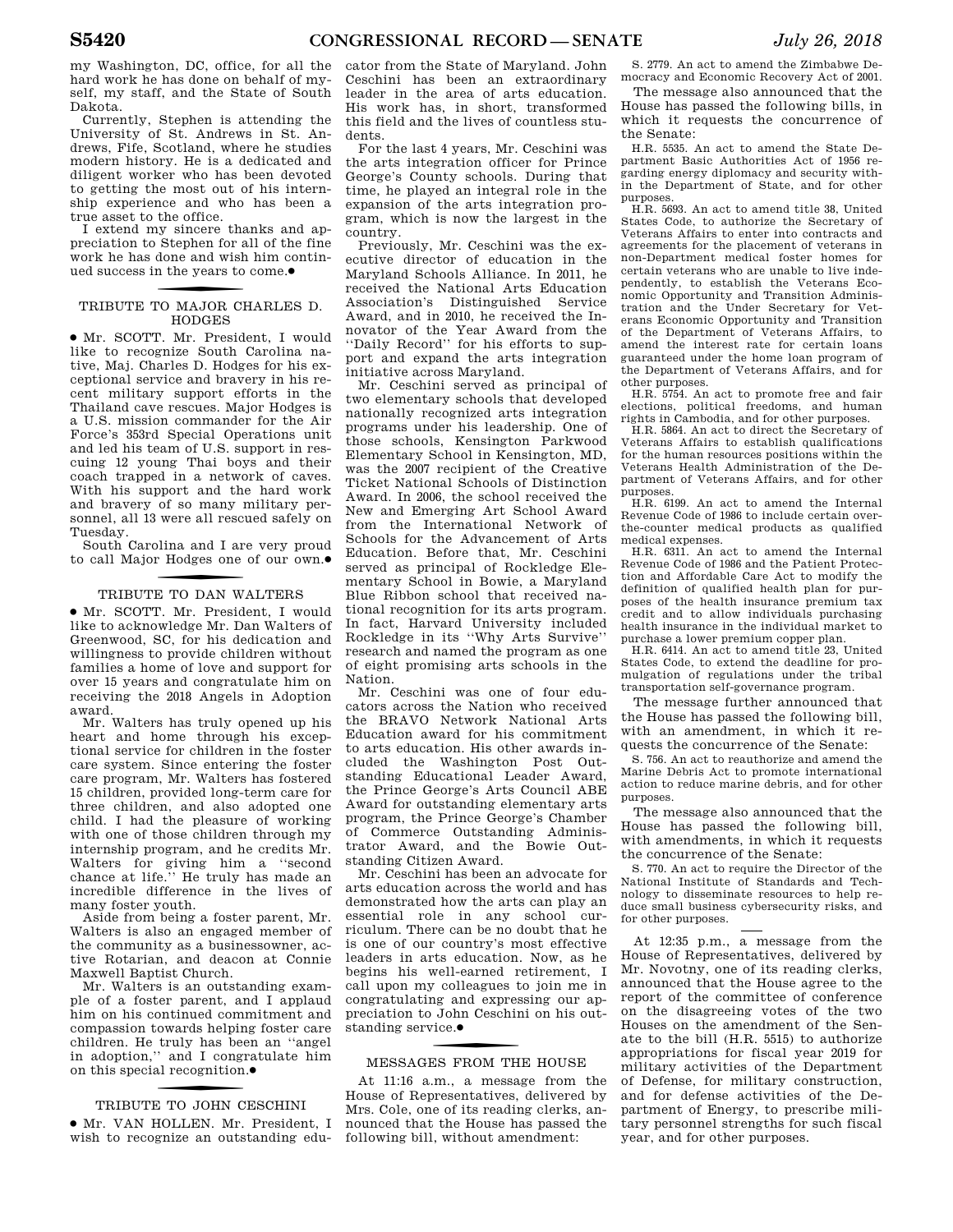At 12:49 p.m., a message from the House of Representatives, delivered by Mr. Novotny, one of its reading clerks, announced that the Speaker has signed the following enrolled bill:

H.R. 2353. An act to reauthorize the Carl D. Perkins Career and Technical Education Act of 2006.

The enrolled bill was subsequently signed by the President pro tempore (Mr. HATCH).

### ENROLLED BILLS SIGNED

The President pro tempore (Mr. HATCH) announced that on today, July 26, 2018, he has signed the following enrolled bills, which were previously signed by the Speaker pro tempore (Mr. SIMPSON):

S. 2245. An act to include New Zealand in the list of foreign states whose nationals are eligible for admission into the United States as E–1 and E–2 nonimmigrants if United States nationals are treated similarly by the Government of New Zealand.

S. 2850. An act to amend the White Mountain Apache Tribe Water Rights Quantification Act of 2010 to clarify the use of amounts in the WMAT Settlement Fund.

# f MEASURES REFERRED

The following bills were read the first and the second times by unanimous consent, and referred as indicated:

H.R. 5535. An act to amend the State Department Basic Authorities Act of 1956 regarding energy diplomacy and security within the Department of State, and for other purposes; to the Committee on Foreign Relations.

H.R. 5693. An act to amend title 38, United States Code, to authorize the Secretary of Veterans Affairs to enter into contracts and agreements for the placement of veterans in non-Department medical foster homes for certain veterans who are unable to live independently, to establish the Veterans Economic Opportunity and Transition Administration and the Under Secretary for Veterans Economic Opportunity and Transition of the Department of Veterans Affairs, to amend the interest rate for certain loans guaranteed under the home loan program of the Department of Veterans Affairs, and for other purposes; to the Committee on Veterans' Affairs.

H.R. 5754. An act to promote free and fair elections, political freedoms, and human rights in Cambodia, and for other purposes; to the Committee on Foreign Relations.

H.R. 5864. An act to direct the Secretary of Veterans Affairs to establish qualifications for the human resources positions within the Veterans Health Administration of the Department of Veterans Affairs, and for other purposes; to the Committee on Veterans' Affairs.

# f MEASURES PLACED ON THE CALENDAR

The following bills were read the second time, and placed on the calendar:

H.R. 184. An act to amend the Internal Revenue Code of 1986 to repeal the excise tax on medical devices.

H.R. 1201. An act to amend section 5000A of the Internal Revenue Code of 1986 to provide an additional religious exemption from the individual health coverage mandate, and for other purposes.

### ENROLLED BILLS PRESENTED

The Secretary of the Senate reported that on today, July 26, 2018, she had presented to the President of the United States the following enrolled bills:

S. 2245. An act to include New Zealand in the list of foreign states whose nationals are eligible for admission into the United States as E–1 and E–2 nonimmigrants if United States nationals are treated similarly by the Government of New Zealand.

S. 2850. An act to amend the White Mountain Apache Tribe Water Rights Quantification Act of 2010 to clarify the use of amounts in the WMAT Settlement Fund.

# f EXECUTIVE AND OTHER COMMUNICATIONS

The following communications were laid before the Senate, together with accompanying papers, reports, and documents, and were referred as indicated:

EC–6047. A communication from the Chairman and Chief Executive Officer, Farm Credit Administration, transmitting, pursuant to law, the Administration's strategic plan for fiscal years 2018 through 2023; to the Committee on Agriculture, Nutrition, and Forestry.

EC–6048. A communication from the Chairman, Farm Credit System Insurance Corporation, transmitting, pursuant to law, the Corporation's annual report for calendar year 2017; to the Committee on Agriculture, Nutrition, and Forestry.

EC–6049. A communication from the Acting Administrator of the Dairy Program, Agricultural Marketing Service, Department of Agriculture, transmitting, pursuant to law, the report of a rule entitled ''Milk in the Florida Marketing Area; Order Amending the Order'' ((7 CFR Part 1006) (Docket No. AMS–DA–17–0068)) received in the Office of the President of the Senate on July 25, 2018; to the Committee on Agriculture, Nutrition, and Forestry.

EC–6050. A communication from the Acting Administrator of the Specialty Crops Program, Agricultural Marketing Service, Department of Agriculture, transmitting, pursuant to law, the report of a rule entitled ''Walnuts Grown in California; Order Amending Marketing Order 984'' ((7 CFR Part 984) (Docket No. AMS–SC–16–0053)) received in the Office of the President of the Senate on July 25, 2018; to the Committee on Agriculture, Nutrition, and Forestry.

EC–6051. A communication from the Administrator of the Fruit and Vegetable Programs, Agricultural Marketing Service, Department of Agriculture, transmitting, pursuant to law, the report of a rule entitled ''Rules of Practice and Procedure Governing Marketing Orders and Marketing Agreements, and Research, Promotion, and Information Programs'' ((7 CFR Parts 900 and 1200) (Docket No. AMS–SC–18–0007)) received in the Office of the President of the Senate on July 25, 2018; to the Committee on Agriculture, Nutrition, and Forestry.

EC–6052. A communication from the Acting Administrator of the Specialty Crops Program, Agricultural Marketing Service, Department of Agriculture, transmitting, pursuant to law, the report of a rule entitled ''General Regulations for Federal Fruit, Vegetable, and Specialty Crop Marketing Agreements and Orders; Authority To Meet Via Electronic Communications'' ((7 CFR Part 900) (Docket No. AMS–SC–17–0086)) received in the Office of the President of the Senate on July 25, 2018; to the Committee on Agriculture, Nutrition, and Forestry.

EC–6053. A communication from the Administrator of the Specialty Crops Program, Agricultural Marketing Service, Department of Agriculture, transmitting, pursuant to law, the report of a rule entitled ''Oranges, Grapefruit, Tangerines, and Pummelos Grown in Florida; Increased Assessment Rate'' ((7 CFR Part 905) (Docket No. AMS– SC–17–0074)) received in the Office of the President of the Senate on July 25, 2018; to the Committee on Agriculture, Nutrition, and Forestry.

EC–6054. A communication from the Administrator of the Specialty Crops Program, Agricultural Marketing Service, Department of Agriculture, transmitting, pursuant to law, the report of a rule entitled ''Almonds Grown in California; Revision to the Adjusted Kernel Weight Computation'' ((7 CFR Part 981) (Docket No. AMS–SC–17–0084)) received in the Office of the President of the Senate on July 25, 2018; to the Committee on Agriculture, Nutrition, and Forestry.

EC–6055. A communication from the Administrator of the Specialty Crops Program, Agricultural Marketing Service, Department of Agriculture, transmitting, pursuant to law, the report of a rule entitled ''Olives Grown in California; Decreased Assessment Rate'' ((7 CFR Part 932) (Docket No. AMS– SC–18–0001)) received in the Office of the President of the Senate on July 25, 2018; to the Committee on Agriculture, Nutrition, and Forestry.

EC–6056. A communication from the Acting Administrator of the Specialty Crops Program, Agricultural Marketing Service, Department of Agriculture, transmitting, pursuant to law, the report of a rule entitled ''Grapes Grown in a Designated Area of Southeastern California; Decreased Assessment Rate'' ((7 CFR Part 925) (Docket No. AMS–SC–17–0082)) received in the Office of the President of the Senate on July 25, 2018; to the Committee on Agriculture, Nutrition, and Forestry.

EC–6057. A communication from the Administrator of the Dairy Program, Agricultural Marketing Service, Department of Agriculture, transmitting, pursuant to law, the report of a rule entitled ''Milk in the California Marketing Area; Federal Milk Marketing Order Promulgation'' ((7 CFR Part 1051) (Docket No. AMS–DA–14–0095)) received in the Office of the President of the Senate on July 25, 2018; to the Committee on Agriculture, Nutrition, and Forestry.

EC–6058. A communication from the Alternate Federal Register Liaison Officer, Office of the Secretary, Department of Defense, transmitting, pursuant to law, the report of a rule entitled ''Indemnification or Defense, or Providing Notice to the Department of Defense, Relating to a Third-Party Environmental Claim'' (RIN0790–AJ54) received in the Office of the President of the Senate on July 25, 2018; to the Committee on Armed Services.

EC–6059. A communication from the Associate General Counsel for Legislation and Regulations, Office of General Counsel, Department of Housing and Urban Development, transmitting, pursuant to law, the report of a rule entitled ''Adjustment of Civil Monetary Penalty Amounts for 2018'' (RIN2501–AD86) received in the Office of the President of the Senate on July 25, 2018; to the Committee on Banking, Housing, and Urban Affairs.

EC–6060. A communication from the Deputy White House Liaison, Department of Education, transmitting, pursuant to law, the report of a vacancy in the position of Assistant Secretary, Office of Planning, Evaluation, and Policy Development, Department of Education, received in the Office of the President of the Senate on July 25, 2018; to the Committee on Health, Education, Labor, and Pensions.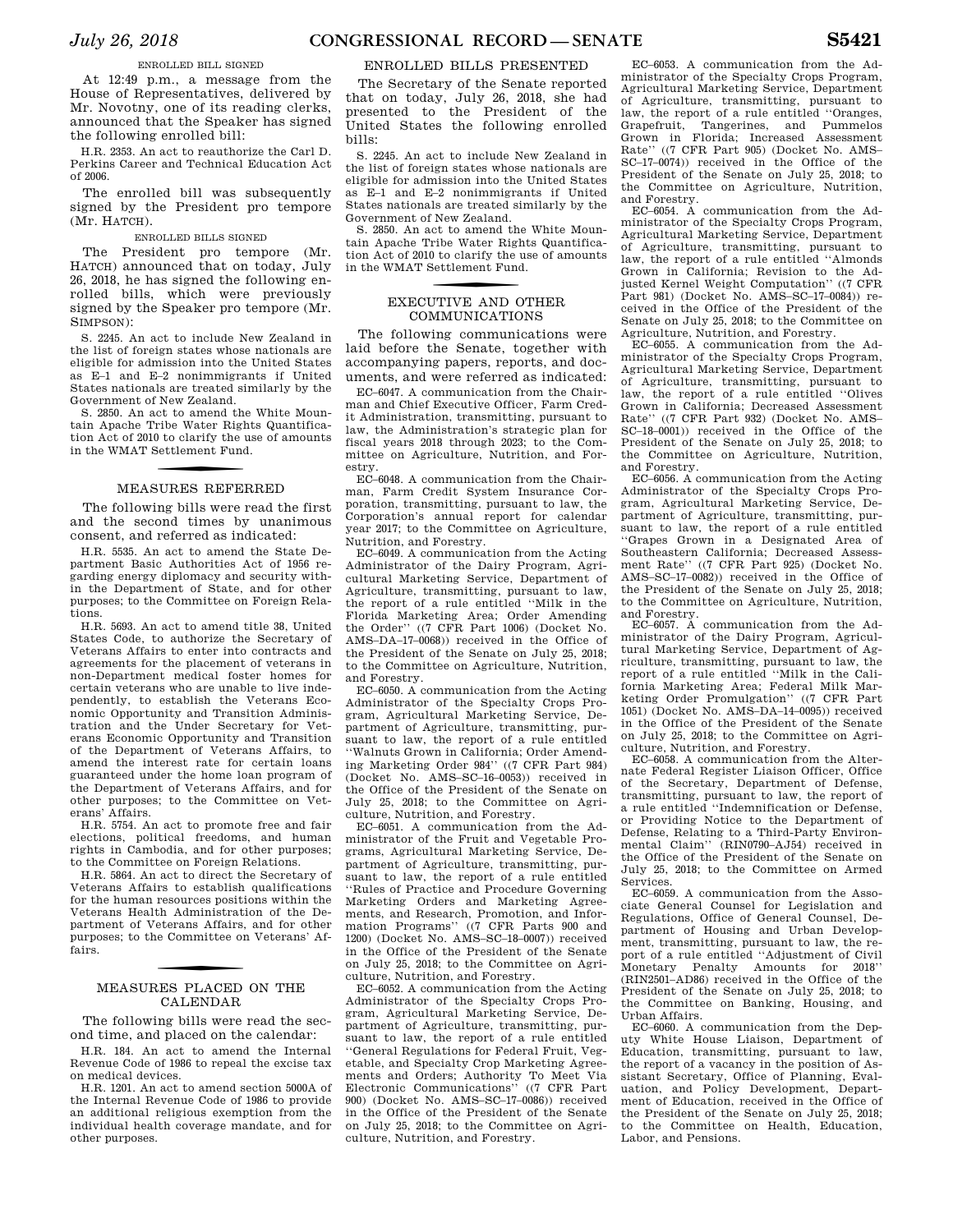Science, and Transportation. EC–6062. A communication from the Attorney-Advisor, U.S. Coast Guard, Department of Homeland Security, transmitting, pursuant to law, the report of a rule entitled ''Safety Zone; San Francisco Fourth of July Fireworks Display, San Francisco Bay, San Francisco, CA'' ((RIN1625–AA00) (Docket No. USCG–2018–0508)) received in the Office of the President of the Senate on July 25, 2018; to the Committee on Commerce, Science, and Transportation.

EC–6063. A communication from the Attorney-Advisor, U.S. Coast Guard, Department of Homeland Security, transmitting, pursuant to law, the report of a rule entitled ''Safety Zone; City of Vallejo Fourth of July Fireworks Display, Mare Island Strait, Vallejo, CA'' ((RIN1625–AA00) (Docket No. USCG–2018–0544)) received in the Office of the President of the Senate on July 25, 2018; to the Committee on Commerce, Science, and Transportation.

EC–6064. A communication from the Attorney-Advisor, U.S. Coast Guard, Department of Homeland Security, transmitting, pursuant to law, the report of a rule entitled ''Safety Zone; City of Benicia Fourth of July Fireworks Display, Carquinez Straight, Benicia, CA'' ((RIN1625–AA00) (Docket No. USCG–2018–0641)) received in the Office of the President of the Senate on July 25, 2018; to the Committee on Commerce, Science, and Transportation.

EC–6065. A communication from the Attorney-Advisor, U.S. Coast Guard, Department of Homeland Security, transmitting, pursuant to law, the report of a rule entitled ''Safety Zone; Willamette River, Wilsonville, OR'' ((RIN1625–AA00) (Docket No. USCG– 2018–0647)) received in the Office of the President of the Senate on July 25, 2018; to the Committee on Commerce, Science, and Transportation.

EC–6066. A communication from the Attorney-Advisor, U.S. Coast Guard, Department of Homeland Security, transmitting, pursuant to law, the report of a rule entitled ''Safety Zone; Taylor Bayou Turing Basin, Port Arthur, TX'' ((RIN1625–AA00) (Docket No. USCG–2017–0914)) received in the Office of the President of the Senate on July 25, 2018; to the Committee on Commerce, Science, and Transportation.

EC–6067. A communication from the Attorney-Advisor, U.S. Coast Guard, Department of Homeland Security, transmitting, pursuant to law, the report of a rule entitled ''Safety Zone; Fleet Week Maritime Festival, Pier 66, Elliot Bay, Seattle, Washington'' ((RIN1625–AA00) (Docket No. USCG– 2018–0656)) received in the Office of the President of the Senate on July 25, 2018; to the Committee on Commerce, Science, and Transportation.

EC–6068. A communication from the Attorney-Advisor, U.S. Coast Guard, Department of Homeland Security, transmitting, pursuant to law, the report of a rule entitled ''Safety Zones; Annual events requiring Safety Zones in the Captain of the Port,<br>Lake Michigan Zone'' ((RIN1625-AA00) Lake Michigan Zone" (Docket No. USCG–2018–0082)) received in the Office of the President of the Senate on July 25, 2018; to the Committee on Commerce, Science, and Transportation.

EC–6069. A communication from the Attorney-Advisor, U.S. Coast Guard, Department

of Homeland Security, transmitting, pursuant to law, the report of a rule entitled ''Regulated Navigation Area and Safety Zone, Harlem River and Hudson River, Manhattan, NY'' ((RIN1625–AA00 and RIN1625– AA11) (Docket No. USCG–2018–0523)) received in the Office of the President of the Senate on July 25, 2018; to the Committee on Commerce, Science, and Transportation.

EC–6070. A communication from the Attorney-Advisor, U.S. Coast Guard, Department of Homeland Security, transmitting, pursuant to law, the report of a rule entitled ''Regulated Navigation Area, Chicago Sanitary and Ship Canal, Romeoville, IL'' ((RIN1625–AA11) (Docket No. USCG–2017– 1095)) received in the Office of the President of the Senate on July 25, 2018; to the Committee on Commerce, Science, and Transportation.

EC–6071. A communication from the Attorney-Advisor, U.S. Coast Guard, Department of Homeland Security, transmitting, pursuant to law, the report of a rule entitled ''Special Local Regulation; Choptank River, Cam-<br>bridge, MD'' ((RIN1625-AA08) (Docket No.  $(KIN1625-AA08)$  (Docket No. USCG–2018–0178)) received in the Office of the President of the Senate on July 25, 2018; to the Committee on Commerce, Science, and Transportation.

EC–6072. A communication from the Attorney-Advisor, U.S. Coast Guard, Department of Homeland Security, transmitting, pursuant to law, the report of a rule entitled ''Special Local Regulation; 2018 Detroit Hydrofest, Detroit River, Detroit, MI'' ((RIN1625–AA08) (Docket No. USCG–2018– 0673)) received in the Office of the President of the Senate on July 25, 2018; to the Committee on Commerce, Science, and Transportation.

EC–6073. A communication from the Attorney-Advisor, U.S. Coast Guard, Department of Homeland Security, transmitting, pursuant to law, the report of a rule entitled ''Special Local Regulation; Grand Haven Coast Guard Festival Waterski Show, Grand<br>Haven, MI'' ((RIN1625–AA08) (Docket No. MI" ((RIN1625–AA08) (Docket No. USCG–2018–0267)) received in the Office of the President of the Senate on July 25, 2018; to the Committee on Commerce, Science, and Transportation.

EC–6074. A communication from the Attorney-Advisor, U.S. Coast Guard, Department of Homeland Security, transmitting, pursuant to law, the report of a rule entitled ''Safety Zone; Barge PFE–LB444, San Joaquin River, Blackslough Landing, CA'' ((RIN1625–AA00) (Docket No. USCG–2018– 0634)) received in the Office of the President of the Senate on July 25, 2018; to the Committee on Commerce, Science, and Transportation.

# f PETITIONS AND MEMORIALS

The following petition or memorial was laid before the Senate and was referred or ordered to lie on the table as indicated:

POM–278. A concurrent resolution adopted by the Legislature of the State of Missouri applying to the United States Congress, under the provisions of Article V of the United States Constitution, to call a convention of the states limited to proposing an amendment to the United States Constitution to set a limit on the number of terms that a person may be elected as a member of the United States House of Representatives and to set a limit on the number of terms that a person may be elected as a member of the United States Senate; to the Committee on the Judiciary.

SENATE CONCURRENT RESOLUTION NO. 40 Whereas, Article V of the Constitution of the United States requires a Convention to be called by the Congress of the United States for the purpose of proposing an amendment to the Constitution upon application of two-thirds of the Legislatures of the several states; and

Whereas, the Legislature of the State of Missouri favors a proposal and ratification of an amendment to said Constitution, which shall set a limit on the number of terms that a person may be elected as a member of the United States House of Representatives and as a member of the United States Senate: Now, therefore, be it

*Resolved* by the members of the Missouri Senate, Ninety-ninth General Assembly, Second Regular Session, the House of Representatives concurring therein, hereby make an application to Congress, as provided by Article V of the Constitution of the United States of America, to call a convention limited to proposing an amendment to the Constitution of the United States of America to set a limit on the number of terms that a person may be elected as a member of the United States House of Representatives and to set a limit on the number of terms that a person may be elected as a member of the United States Senate; and be it further

*Resolved,* That this application shall be considered as covering the same subject matter as the applications from other states to Congress to call a convention to set a limit on the number of terms that a person may be elected to the House of Representatives of the Congress of the United States and the Senate of the United States; and this application shall be aggregated with same for the purpose of attaining the two-thirds of states necessary to require Congress to call a limited convention on this subject, but shall not be aggregated with any other applications on any other subject; and be it further

*Resolved,* That this application shall expire five (5) years after the passage of this resolution; and be it further

*Resolved,* That the Secretary of the Senate be instructed to prepare a properly inscribed copy of this resolution for the President and Secretary of the Senate of the United States and to the Speaker, Clerk, and Judiciary Committee Chairman of the House of Representatives of the Congress of the United States, and copies to each member of the Missouri Congressional delegation, and the presiding officers of each of the legislative houses in the several states, requesting their cooperation.

# f REPORTS OF COMMITTEES

The following reports of committees were submitted:

By Mr. CORKER, from the Committee on Foreign Relations, with an amendment in the nature of a substitute:

S. 1580. A bill to enhance the transparency, improve the coordination, and intensify the impact of assistance to support access to primary and secondary education for displaced children and persons, including women and girls, and for other purposes.

By Mr. CORKER, from the Committee on Foreign Relations, without amendment:

S. 3248. A bill to restrict the provision by international financial institutions of loans and financial and technical assistance to the Government of Turkey, and for other purposes.

# f EXECUTIVE REPORTS OF **COMMITTEE**

The following executive reports of nominations were submitted:

By Mr. CORKER for the Committee on Foreign Relations.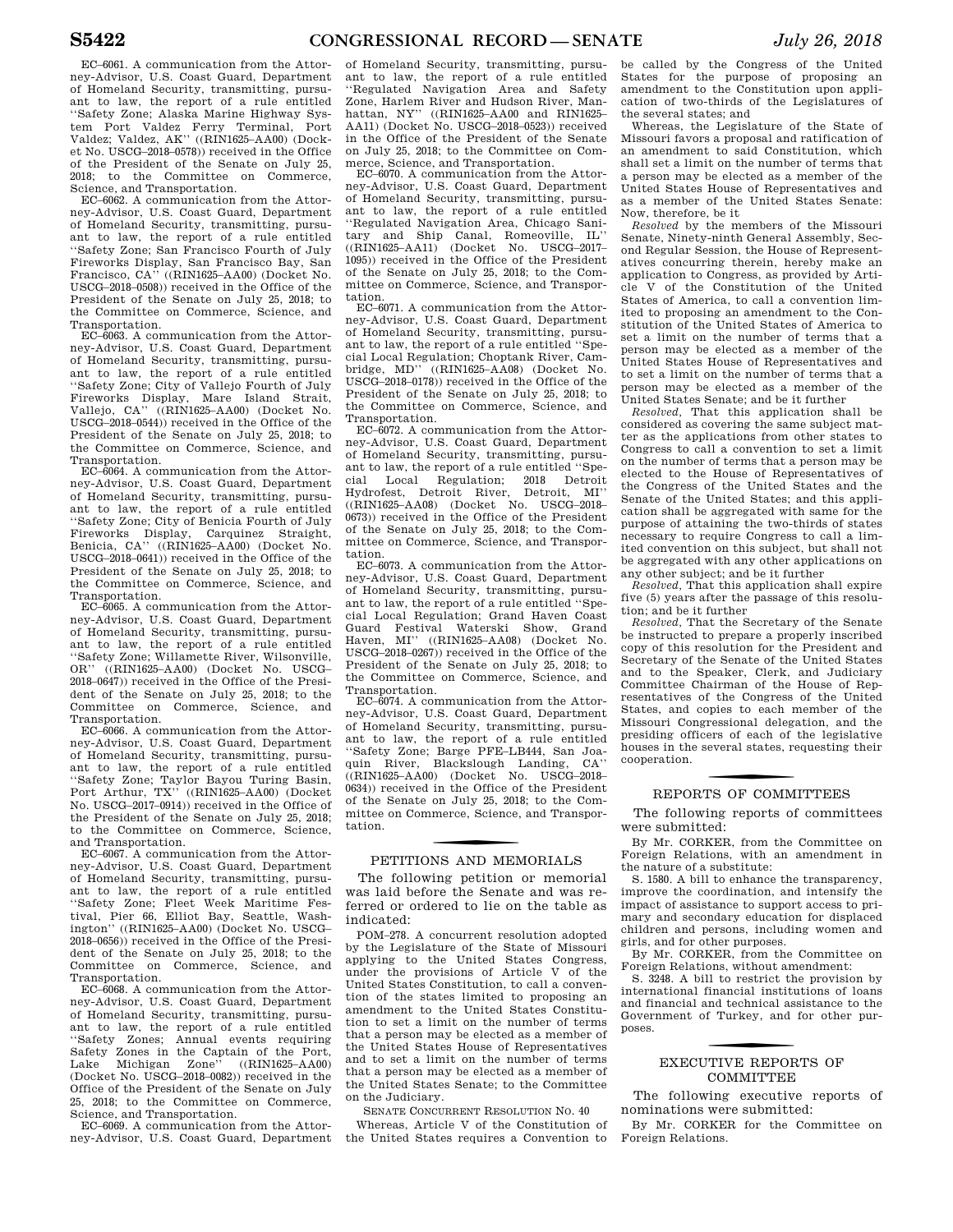\*Joseph Cella, of Michigan, to be Ambassador Extraordinary and Plenipotentiary of the United States of America to the Republic of Fiji, and to serve concurrently and without additional compensation as Ambassador Extraordinary and Plenipotentiary of the United States of America to the Republic of Kiribati, the Republic of Nauru, the Kingdom of Tonga, and Tuvalu.

Nominee: Joseph James Cella.

Post: Ambassador Extraordinary and Plenipotentiary of the United States of America to the Republic of Fiji, the Republic of Kiribati, the Republic of Nauru, the King-

dom of Tonga, and Tuvalu. (The following is a list of all members of my immediate family and their spouses. I have asked each of these persons to inform me of the pertinent contributions made by them. To the best of my knowledge, the information contained in this report is complete and accurate.)

Contributions, amount, date, and donee; 1. Self: \$375, 5–12–06, Fidelis America PAC; \$250, 9–7–08, McCain-Palin Victory 2008; \$250, 9–29–08, Republican National Committee; \$150, 3–31–12, Rick Santorum for President, Inc.; \$100, 3–31–12, Rick Santorum for President, Inc.

2. Spouse: Kristen Renee Cella: \$500, 9–30– 11, The American Way—Durant 2012.

3. Children: Francesca Teresa Cella: \$0; John Paul Cornelius Cella: \$0; Dominic Paschal Cella: \$0; Rita Rose Benedicta Cella: \$0; Mariana Lucia Cella: \$0; Anthony Gilbert Cella: \$0.

4. Parents: Janice Jean Cella: \$0; Robert Francis Cella (deceased): \$0.

5. Grandparents: Irene Rose (deceased): \$0; Emmett Rose (deceased): \$0; Angela Cella (deceased): \$0; Joseph Cella (deceased): \$0.

6. Brothers and Spouses: Robert Francis Cella (brother): \$35, 11–1–16, Make America Great Again PAC; Kelli Anne Cella (sister-inlaw): \$0.

7. Sisters and Spouses: Christina Marie Cella (sister): \$27, 2–13–16, ActBlue; \$2.70, 2– 13–16, ActBlue; \$50.00, 3–16–16, ActBlue; \$15.00, 3–31–16, ActBlue; \$50.00, 4–18–16, ActBlue; John Paul Nelson (brother-in-law): \$3.86 11–5– 16, ActBlue; \$2.70, 11–5–16, ActBlue; \$3.86, 11– 5–16, ActBlue; \$3.85, 11–5–16, ActBlue; \$3.86, 11–5–16, ActBlue; \$3.86, 11–5–16, ActBlue; \$3.86, 11–6–16, ActBlue; \$15.00, 12–16–06, ActBlue.

\*Kimberly Breier, of Virginia, to be an Assistant Secretary of State (Western Hemisphere Affairs).

\*Denise Natali, of New Jersey, to be an Assistant Secretary of State (Conflict and Stabilization Operations).

Mr. CORKER. Mr. President, for the Committee on Foreign Relations I report favorably the following nomination lists which were printed in the RECORDS on the dates indicated, and ask unanimous consent, to save the expense of reprinting on the Executive Calendar that these nominations lie at the Secretary's desk for the information of Senators.

The PRESIDING OFFICER. Without objection, it is so ordered.

\*Foreign Service nominations beginning with Michael Calvert and ending with Marvin Smith, which nominations were received by the Senate and appeared in the Congressional Record on March 12, 2018.

\*Foreign Service nomination of Tanya S. Urquieta.

\*Foreign Service nomination of Maureen A. Shauket.

\*Foreign Service nominations beginning with Philip S. Goldberg and ending with Daniel Bennett Smith, which nominations were received by the Senate and appeared in the Congressional Record on July 18, 2018.

\*Nomination was reported with recommendation that it be confirmed subject to the nominee's commitment to respond to requests to appear and testify before any duly constituted committee of the Senate.

### INTRODUCTION OF BILLS AND JOINT RESOLUTIONS

The following bills and joint resolutions were introduced, read the first and second times by unanimous consent, and referred as indicated:

By Mr. PORTMAN (for himself and Mr. CARDIN):

S. 3278. A bill to amend the Internal Revenue Code of 1986 to provide additional protections to taxpayers; to the Committee on Finance.

By Mrs. MCCASKILL (for herself, Mr.

CARDIN, Mr. JONES, and Mr. LEAHY): S. 3279. A bill to prohibit deceptive practices in Federal elections; to the Committee on the Judiciary.

By Ms. CORTEZ MASTO (for herself, Ms. MURKOWSKI, and Ms. HEITKAMP):

S. 3280. A bill to increase intergovernmental coordination to identify and combat human trafficking within Indian lands and of Indians; to the Committee on Indian Affairs. By Mr. CASSIDY (for himself and Ms.

HASSAN):

S. 3281. A bill to amend the Controlled Substances Act to require a person that possesses or intends to possess a tableting machine or encapsulating machine to obtain registration from the Attorney General, and for other purposes; to the Committee on Health, Education, Labor, and Pensions.

By Mr. GARDNER (for himself and Mr. COONS):

S. 3282. A bill to amend the Controlled Substances Act to require that orders subject to review be submitted through a clearinghouse, and for other purposes; to the Committee on the Judiciary.

By Mr. ROUNDS (for himself and Ms. DUCKWORTH):

S. 3283. A bill to require the appropriate Federal banking agencies to increase the risk-sensitivity of the capital treatment of certain centrally cleared exchange-listed options and derivatives, and for other purposes; to the Committee on Banking, Housing, and Urban Affairs.

By Mr. TESTER (for himself, Mr. WYDEN, Mr. UDALL, Mr. WHITEHOUSE, Mr. BLUMENTHAL, Mr. VAN HOLLEN, Mr. REED, Mr. NELSON, Ms. HIRONO, Ms. HASSAN, Mr. MERKLEY, Mr. KAINE, Mrs. MCCASKILL, Mr. PETERS, Mr. BENNET, Mrs. MURRAY, Mr. HEIN-RICH, Ms. CORTEZ MASTO, Mr. CARPER, Mr. BROWN, Mr. DURBIN, Ms. HEITKAMP, Mr. CASEY, Mr. KING, Mr. MENENDEZ, Mr. MURPHY, and Ms. WARREN):

S. 3284. A bill to amend the Internal Revenue Code of 1986 to require certain tax-exempt organizations to include on annual returns the names and addresses of substantial contributors, and for other purposes; to the Committee on Finance.

By Mr. TESTER (for himself and Mr. MORAN):

S. 3285. A bill to amend the Federal Home Loan Bank Act to provide investment authority to support rural infrastructure development, and for other purposes; to the Committee on Banking, Housing, and Urban Affairs.

By Mr. MARKEY (for himself, Mr. SASSE, Mr. BLUNT, Mr. SCHATZ, Ms. COLLINS, and Mr. BENNET):

S. 3286. A bill to amend the Public Health Service Act to authorize a program on children and the media within the National Institutes of Health to study the health and developmental effects of technology on infants, children, and adolescents; to the Committee on Health, Education, Labor, and Pensions.

By Mr. MCCONNELL: S. 3287. A bill to establish the Camp Nelson Heritage National Monument in the State of Kentucky as a unit of the National Park System, and for other purposes; to the Committee on Energy and Natural Resources.

By Mr. GRAHAM (for himself, Mr.

WHITEHOUSE, and Mr. BLUMENTHAL): S. 3288. A bill to amend title 18, United States Code, to provide the Department of Justice needed legal authorities to combat cybercrime, including state sponsored cybercrime, and for other purposes; to the Committee on the Judiciary.

By Mrs. MCCASKILL:

S. 3289. A bill to amend the Trade Act of 1974 to provide adjustment assistance to certain workers adversely affected by reduced exports resulting from tariffs imposed as retaliation for United States tariff increases, and for other purposes; to the Committee on Finance.

By Mr. COTTON (for himself, Mr. BLUMENTHAL, Mr. KING, and Mrs. ERNST):

S. 3290. A bill to require the Secretary of the Treasury to mint coins in commemoration of the centennial of the establishment of the Tomb of the Unknown Soldier; to the Committee on Banking, Housing, and Urban Affairs.

By Mr. MENENDEZ (for himself and Mr. BOOKER):

S. 3291. A bill to reauthorize the New Jersey Coastal Heritage Trail Route, and for other purposes; to the Committee on Energy and Natural Resources.

By Mr. DAINES:

S. 3292. A bill to amend the Forest and Rangeland Renewable Resources Planning Act of 1974 to modify a provision relating to certain consultation requirements; to the Committee on Environment and Public Works.

By Mr. INHOFE:

S. 3293. A bill to provide for the use of unleaded aviation gasoline; to the Committee on Commerce, Science, and Transportation.

By Mr. HATCH (for himself, Mr. BEN-

NET, and Mr. YOUNG): S. 3294. A bill to amend the Higher Education Act of 1965 to support innovative, evidence-based approaches that improve the effectiveness and efficiency of postsecondary education for all students, to allow pay for success initiatives, to provide additional evaluation authority, and for other purposes; to the Committee on Health, Education, Labor, and Pensions .

By Mr. HOEVEN (for himself and Mr. MANCHIN):

S. 3295. A bill to improve energy performance in Federal buildings, and for other purposes; to the Committee on Energy and Natural Resources.

> By Mr. KAINE (for himself, Mr. GARD-NER, Mr. REED, and Mr. MCCAIN):

S.J. Res. 62. A joint resolution formalizing congressional opposition to any withdrawal from the North Atlantic Treaty, requiring the advice and consent of the Senate to modify or terminate the North Atlantic Treaty, and authorizing litigation to advance the Senate's constitutional authority; to the Committee on Foreign Relations.

# SUBMISSION OF CONCURRENT AND SENATE RESOLUTIONS

The following concurrent resolutions and Senate resolutions were read, and referred (or acted upon), as indicated: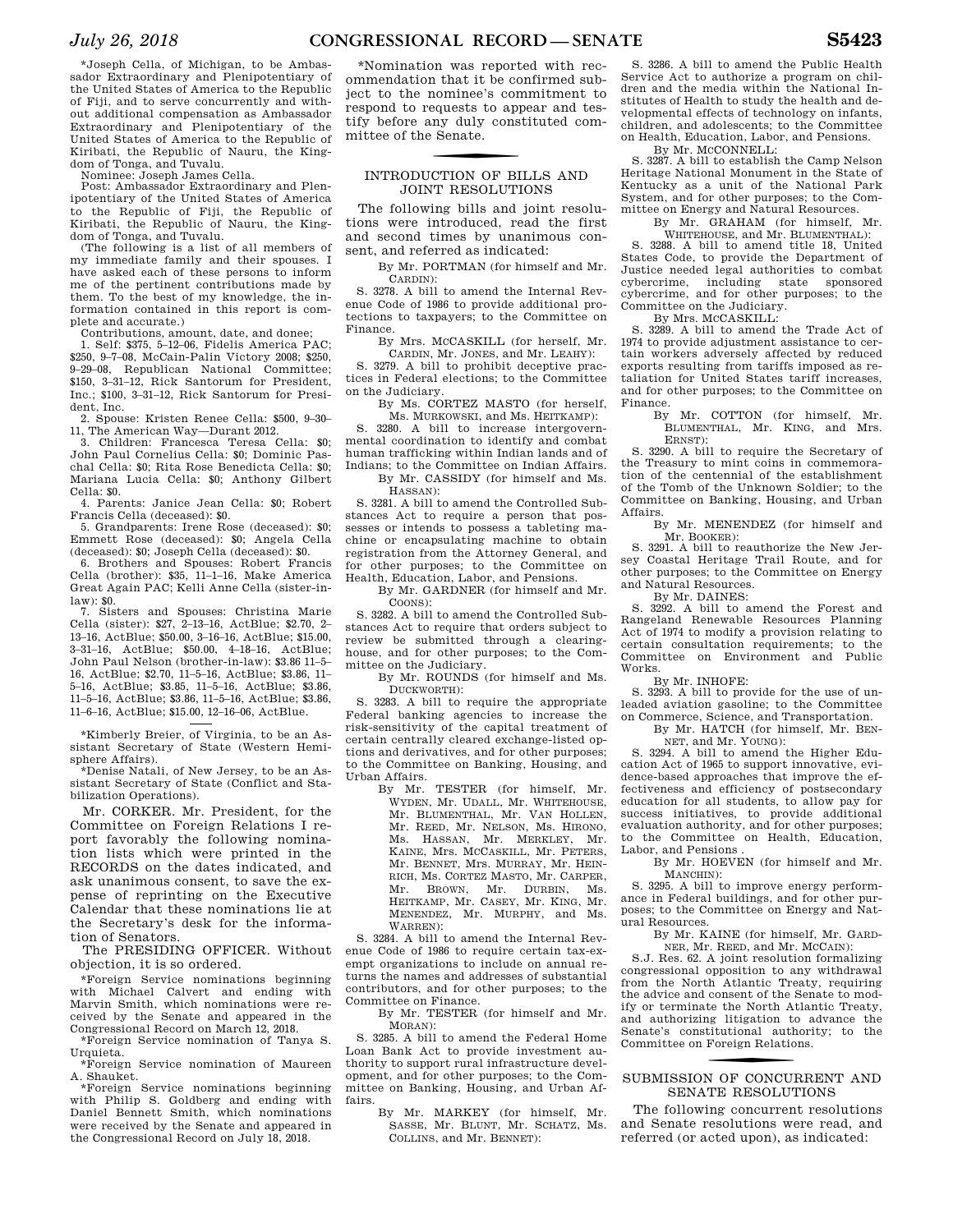By Ms. KLOBUCHAR (for herself and Mr. GRAHAM):

S. Res. 594. A resolution expressing the sense of the Senate regarding the Government of the Russian Federation's ongoing attacks against the United States election system to undermine our democracy by interfering with our election system, and affirming the Senate's unequivocal commitment to holding the Russian Federation, President Putin, and those who carried out the attacks accountable; to the Committee on Rules and Administration.

By Mr. WARNER (for himself, Mr. BURR, Mrs. FEINSTEIN, Mr. RISCH, Mr. WYDEN, Mr. RUBIO, Mr. HEINRICH, Ms. COLLINS, Mr. KING, Mr. BLUNT, Mr. MANCHIN, Mr. LANKFORD, Ms. HARRIS, Mr. COTTON, and Mr. CORNYN):

S. Res. 595. A resolution designating July 26, 2018, as ''United States Intelligence Professionals Day'' ; considered and agreed to.

By Ms. CANTWELL (for herself, Mrs. MURRAY, and Mr. MERKLEY):

S. Res. 596. A resolution recognizing the 29th anniversary of the Tribal Canoe Journey of the Tribal Nations of the Pacific Northwest and congratulating the Puyallup Tribe of Indians for hosting the 2018 Power Paddle to Puyallup; to the Committee on Indian Affairs.

# f ADDITIONAL COSPONSORS

### S. 693

At the request of Ms. BALDWIN, the names of the Senator from Massachusetts (Mr. MARKEY) and the Senator from Mississippi (Mrs. HYDE-SMITH) were added as cosponsors of S. 693, a bill to amend the Public Health Service Act to increase the number of permanent faculty in palliative care at accredited allopathic and osteopathic medical schools, nursing schools, social work schools, and other programs, including physician assistant education programs, to promote education and research in palliative care and hospice, and to support the development of faculty careers in academic palliative medicine.

### S. 1023

At the request of Mr. PORTMAN, the name of the Senator from Oregon (Mr. MERKLEY) was added as a cosponsor of S. 1023, a bill to reauthorize the Tropical Forest Conservation Act of 1998 through fiscal year 2021, and for other purposes.

### S. 1050

At the request of Ms. DUCKWORTH, the name of the Senator from North Dakota (Ms. HEITKAMP) was added as a cosponsor of S. 1050, a bill to award a Congressional Gold Medal, collectively, to the Chinese-American Veterans of World War II, in recognition of their dedicated service during World War II.

### S. 1084

At the request of Mr. TOOMEY, the name of the Senator from Iowa (Mrs. ERNST) was added as a cosponsor of S. 1084, a bill to amend title 18, United States Code, to require that the Director of the Bureau of Prisons ensure that each chief executive officer of a Federal penal or correctional institution provides a secure storage area located outside of the secure perimeter of the Federal penal or correctional institution for firearms carried by certain employees of the Bureau of Prisons, and for other purposes.

### S. 1169

At the request of Mr. DURBIN, the name of the Senator from Oregon (Mr. MERKLEY) was added as a cosponsor of S. 1169, a bill to amend title XIX of the Social Security Act to provide States with an option to provide medical assistance to individuals between the ages of 22 and 64 for inpatient services to treat substance use disorders at certain facilities, and for other purposes.

### S. 1358

At the request of Mr. CASSIDY, the name of the Senator from Idaho (Mr. RISCH) was added as a cosponsor of S. 1358, a bill to amend the Internal Revenue Code of 1986 to provide for the treatment of certain direct primary care service arrangements and periodic provider fees.

### S. 1413

At the request of Mr. COONS, the names of the Senator from New York (Mrs. GILLIBRAND) and the Senator from Kansas (Mr. ROBERTS) were added as cosponsors of S. 1413, a bill to authorize the Secretary of Education to award grants to establish teacher leader development programs.

### S. 1588

At the request of Mr. CARDIN, the name of the Senator from Rhode Island (Mr. REED) was added as a cosponsor of S. 1588, a bill to secure Federal voting rights of persons when released from incarceration.

### S. 1589

At the request of Mr. CARDIN, the name of the Senator from Maryland (Mr. VAN HOLLEN) was added as a cosponsor of S. 1589, a bill to amend the Internal Revenue Code of 1986 and the Small Business Act to expand the availability of employee stock ownership plans in S corporations, and for other purposes.

### S. 2006

At the request of Mrs. FEINSTEIN, the name of the Senator from Illinois (Ms. DUCKWORTH) was added as a cosponsor of S. 2006, a bill to require breast density reporting to physicians and patients by facilities that perform mammograms, and for other purposes.

### S. 2128

At the request of Mr. HATCH, the names of the Senator from Iowa (Mrs. ERNST) and the Senator from New Hampshire (Ms. HASSAN) were added as cosponsors of S. 2128, a bill to improve the coordination and use of geospatial data.

### S. 2260

At the request of Mr. SCHATZ, the name of the Senator from Pennsylvania (Mr. CASEY) was added as a cosponsor of S. 2260, a bill to establish and fund an Opioids and STOP Initiative to expand, intensify, and coordinate fundamental, translational, and clinical research of the National Instiabuse, the understanding of pain, and the discovery and development of safer and more effective treatments and preventive interventions for pain.

### S. 2348

At the request of Mr. HATCH, the name of the Senator from Washington (Ms. CANTWELL) was added as a cosponsor of S. 2348, a bill to amend title 49, United States Code, to ensure reliable air service to American Samoa.

### S. 2497

At the request of Mr. SCHUMER, his name was added as a cosponsor of S. 2497, a bill to amend the Foreign Assistance Act of 1961 and the Arms Export Control Act to make improvements to certain defense and security assistance provisions and to authorize the appropriations of funds to Israel, and for other purposes.

### S. 2506

At the request of Mr. INHOFE, the name of the Senator from South Dakota (Mr. ROUNDS) was added as a cosponsor of S. 2506, a bill to establish an aviation maintenance workforce development pilot program.

### S. 2520

At the request of Ms. DUCKWORTH, the name of the Senator from Maine (Mr. KING) was added as a cosponsor of S. 2520, a bill to amend the Communications Act of 1934 to require the Federal Communications Commission to ensure just and reasonable charges for inmate telephone and advanced communications services.

### S. 2553

At the request of Ms. STABENOW, the names of the Senator from Nevada (Mr. HELLER) and the Senator from New Jersey (Mr. MENENDEZ) were added as cosponsors of S. 2553, a bill to amend title XVIII of the Social Security Act to prohibit health plans and pharmacy benefit managers from restricting pharmacies from informing individuals regarding the prices for certain drugs and biologicals.

### S. 2823

At the request of Mr. HATCH, the name of the Senator from Iowa (Mrs. ERNST) was added as a cosponsor of S. 2823, a bill to modernize copyright law, and for other purposes.

### S. 3030

At the request of Mr. THUNE, the name of the Senator from New Mexico (Mr. UDALL) was added as a cosponsor of S. 3030, a bill to allow tribal grant schools to participate in the Federal Employee Health Benefits program.

### S. 3057

At the request of Mr. PORTMAN, the name of the Senator from West Virginia (Mrs. CAPITO) was added as a cosponsor of S. 3057, a bill to provide for the processing by U.S. Customs and Border Protection of certain international mail shipments and to require the provision of advance electronic information on international mail shipments of mail.

### S. 3063

tutes of Health with respect to opioid names of the Senator from Louisiana At the request of Mr. BARRASSO, the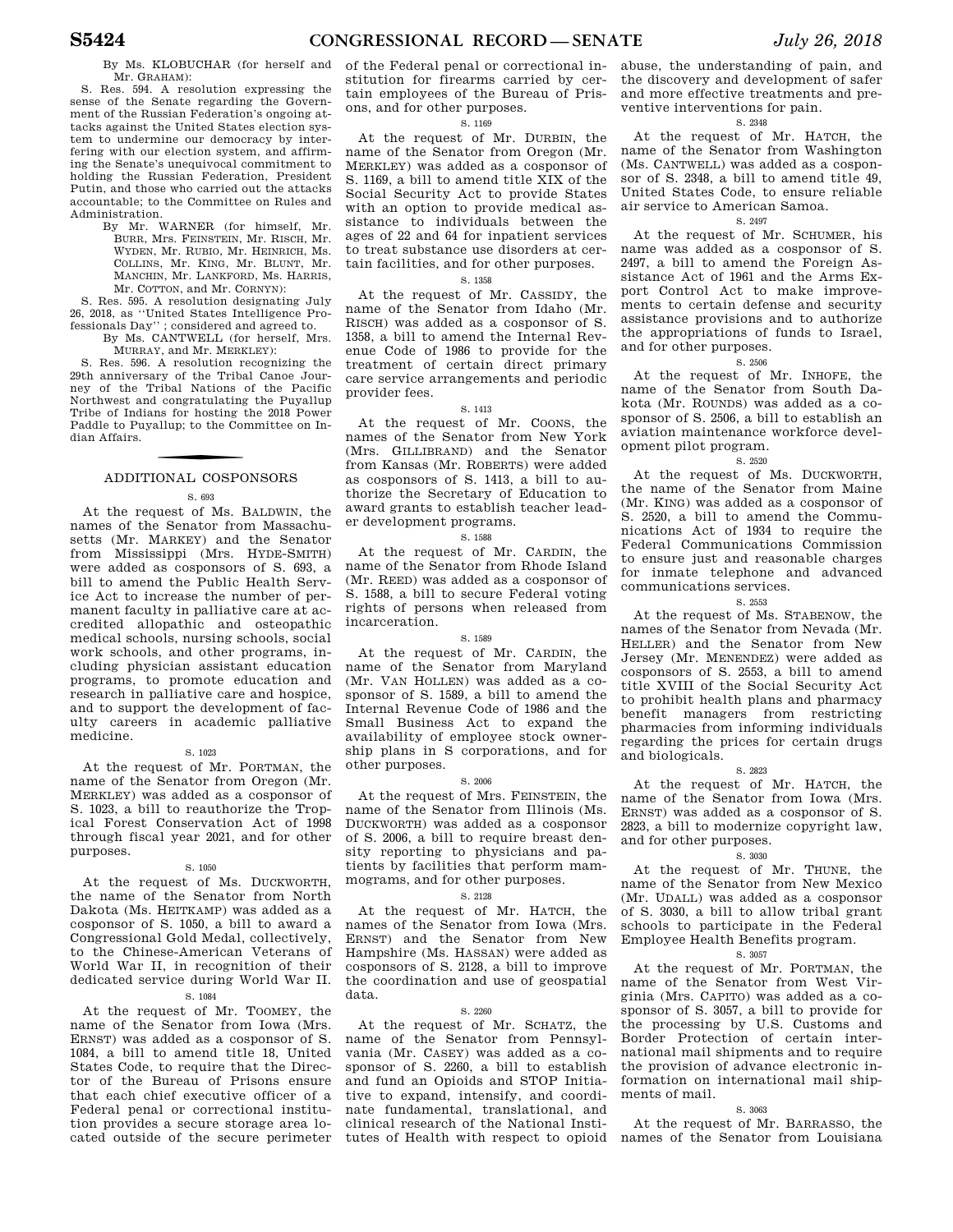### AMENDMENT NO. 3441

At the request of Mr. THUNE, the names of the Senator from Nebraska (Mr. SASSE) and the Senator from Kansas (Mr. ROBERTS) were added as cosponsors of amendment No. 3441 intended to be proposed to H.R. 6147, a bill making appropriations for the Department of the Interior, environment, and related agencies for the fiscal year ending September 30, 2019, and for other purposes.

AMENDMENT NO. 3483

At the request of Mr. CASSIDY, the name of the Senator from Louisiana (Mr. KENNEDY) was added as a cosponsor of amendment No. 3483 intended to be proposed to H.R. 6147, a bill making appropriations for the Department of the Interior, environment, and related agencies for the fiscal year ending September 30, 2019, and for other purposes.

AMENDMENT NO. 3492

At the request of Mrs. FISCHER, the name of the Senator from Nebraska (Mr. SASSE) was added as a cosponsor of amendment No. 3492 intended to be proposed to H.R. 6147, a bill making appropriations for the Department of the Interior, environment, and related agencies for the fiscal year ending September 30, 2019, and for other purposes.

### AMENDMENT NO. 3496

At the request of Mr. CORNYN, the name of the Senator from Texas (Mr. CRUZ) was added as a cosponsor of amendment No. 3496 intended to be proposed to H.R. 6147, a bill making appropriations for the Department of the Interior, environment, and related agencies for the fiscal year ending September 30, 2019, and for other purposes.

AMENDMENT NO. 3502

At the request of Mr. HOEVEN, the name of the Senator from Nebraska (Mr. SASSE) was added as a cosponsor of amendment No. 3502 intended to be proposed to H.R. 6147, a bill making appropriations for the Department of the Interior, environment, and related agencies for the fiscal year ending September 30, 2019, and for other purposes.

### AMENDMENT NO. 3520

At the request of Mr. LEE, the name of the Senator from Florida (Mr. RUBIO) was added as a cosponsor of amendment No. 3520 intended to be proposed to H.R. 6147, a bill making appropriations for the Department of the Interior, environment, and related agencies for the fiscal year ending September 30, 2019, and for other purposes. AMENDMENT NO. 3524

At the request of Ms. BALDWIN, the names of the Senator from Maine (Ms. COLLINS), the Senator from Maine (Mr. KING) and the Senator from Connecticut (Mr. MURPHY) were added as cosponsors of amendment No. 3524 intended to be proposed to H.R. 6147, a bill making appropriations for the Department of the Interior, environment, and related agencies for the fiscal year ending September 30, 2019, and for other purposes.

### AMENDMENT NO. 3533

At the request of Mr. MENENDEZ, the name of the Senator from Massachu-

setts (Ms. WARREN) was added as a cosponsor of amendment No. 3533 intended to be proposed to H.R. 6147, a bill making appropriations for the Department of the Interior, environment, and related agencies for the fiscal year ending September 30, 2019, and for other purposes.

### AMENDMENT NO. 3554

At the request of Ms. STABENOW, the name of the Senator from Illinois (Mr. DURBIN) was added as a cosponsor of amendment No. 3554 intended to be proposed to H.R. 6147, a bill making appropriations for the Department of the Interior, environment, and related agencies for the fiscal year ending September 30, 2019, and for other purposes.

### AMENDMENT NO. 3564

At the request of Mr. DURBIN, the name of the Senator from Maryland (Mr. VAN HOLLEN) was added as a cosponsor of amendment No. 3564 intended to be proposed to H.R. 6147, a bill making appropriations for the Department of the Interior, environment, and related agencies for the fiscal year ending September 30, 2019, and for other purposes.

### AMENDMENT NO. 3577

At the request of Ms. KLOBUCHAR, the names of the Senator from Massachusetts (Ms. WARREN) and the Senator from North Dakota (Ms. HEITKAMP) were added as cosponsors of amendment No. 3577 intended to be proposed to H.R. 6147, a bill making appropriations for the Department of the Interior, environment, and related agencies for the fiscal year ending September 30, 2019, and for other purposes.

AMENDMENT NO. 3597

At the request of Mr. TOOMEY, the name of the Senator from Nevada (Mr. HELLER) was added as a cosponsor of amendment No. 3597 intended to be proposed to H.R. 6147, a bill making appropriations for the Department of the Interior, environment, and related agencies for the fiscal year ending September 30, 2019, and for other purposes.

### AMENDMENT NO. 3600

At the request of Mr. BROWN, the names of the Senator from Alabama (Mr. JONES), the Senator from West Virginia (Mrs. CAPITO), the Senator from New Mexico (Mr. UDALL), the Senator from New Mexico (Mr. HEINRICH), the Senator from Montana (Mr. TESTER), the Senator from Kansas (Mr. MORAN) and the Senator from Montana (Mr. DAINES) were added as cosponsors of amendment No. 3600 intended to be proposed to H.R. 6147, a bill making appropriations for the Department of the Interior, environment, and related agencies for the fiscal year ending September 30, 2019, and for other purposes.

### AMENDMENT NO. 3603

At the request of Mr. CARPER, the name of the Senator from New Jersey (Mr. MENENDEZ) was added as a cosponsor of amendment No. 3603 intended to be proposed to H.R. 6147, a bill making appropriations for the Department of the Interior, environment, and related agencies for the fiscal year ending September 30, 2019, and for other purposes.

### (Mr. KENNEDY), the Senator from Ohio (Mr. PORTMAN), and the Senator from Indiana (Mr. DONNELLY) were added as cosponsors of S. 3063, a bill to delay the reimposition of the annual fee on health insurance providers until after 2020.

### S. 3166

At the request of Mrs. ERNST, the names of the Senator from Delaware (Mr. COONS), the Senator from Arkansas (Mr. COTTON), the Senator from South Dakota (Mr. ROUNDS), and the Senator from Maryland (Mr. VAN HOL-LEN) were added as cosponsors of S. 3166, a bill to award a Congressional Gold Medal, collectively, to the United States Army Rangers Veterans of World War II in recognition of their extraordinary service during World War II.

### S. 3172

At the request of Mr. PORTMAN, the name of the Senator from South Carolina (Mr. GRAHAM) was added as a cosponsor of S. 3172, a bill to amend title 54, United States Code, to establish, fund, and provide for the use of amounts in a National Park Service Legacy Restoration Fund to address the maintenance backlog of the National Park Service, and for other purposes.

### S. 3191

At the request of Mr. JONES, the name of the Senator from Texas (Mr. CRUZ) was added as a cosponsor of S. 3191, a bill to provide for the expeditious disclosure of records related to civil rights cold cases, and for other purposes.

### S. 3222

At the request of Mr. CORNYN, the name of the Senator from Texas (Mr. CRUZ) was added as a cosponsor of S. 3222, a bill to designate the J. Marvin Jones Federal Building and United States Courthouse in Amarillo, Texas, as the ''J. Marvin Jones Federal Building and Mary Lou Robinson United States Courthouse''.

### S. 3229

At the request of Mr. BARRASSO, the name of the Senator from Georgia (Mr. PERDUE) was added as a cosponsor of S. 3229, a bill to enhance the security of the United States and its allies, and for other purposes.

### S. 3257

At the request of Mr. CRUZ, the name of the Senator from Arkansas (Mr. COT-TON) was added as a cosponsor of S. 3257, a bill to impose sanctions on foreign persons responsible for serious violations of international law regarding the protection of civilians during armed conflict, and for other purposes.

### AMENDMENT NO. 3402

At the request of Mr. CRUZ, the name of the Senator from Nebraska (Mr. SASSE) was added as a cosponsor of amendment No. 3402 intended to be proposed to H.R. 6147, a bill making appropriations for the Department of the Interior, environment, and related agencies for the fiscal year ending September 30, 2019, and for other purposes.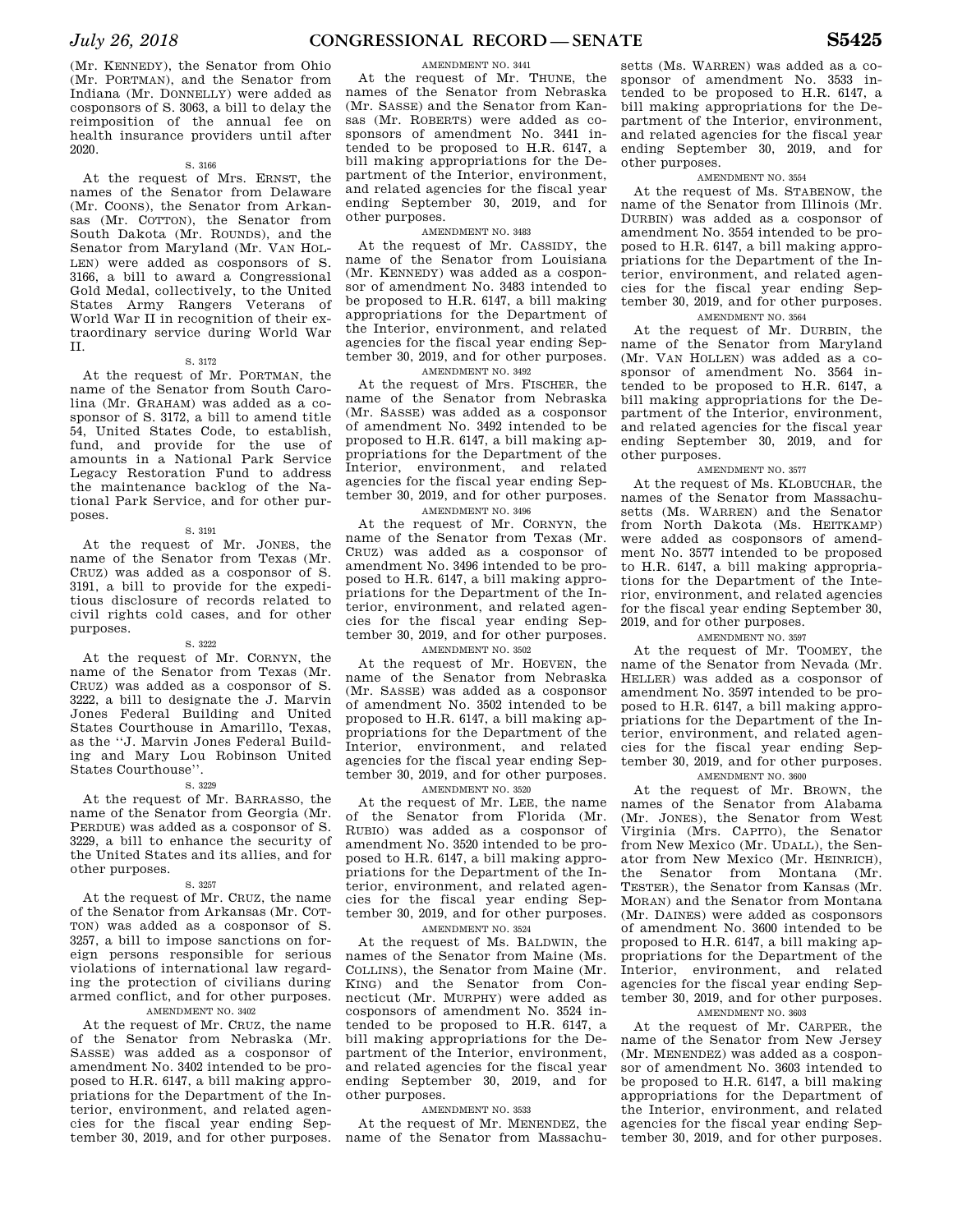### AMENDMENT NO. 3604

At the request of Mr. CARPER, the name of the Senator from New Jersey (Mr. MENENDEZ) was added as a cosponsor of amendment No. 3604 intended to be proposed to H.R. 6147, a bill making appropriations for the Department of the Interior, environment, and related agencies for the fiscal year ending September 30, 2019, and for other purposes.

### AMENDMENT NO. 3605

At the request of Mr. CARPER, the name of the Senator from New Jersey (Mr. MENENDEZ) was added as a cosponsor of amendment No. 3605 intended to be proposed to H.R. 6147, a bill making appropriations for the Department of the Interior, environment, and related agencies for the fiscal year ending September 30, 2019, and for other purposes.

AMENDMENT NO. 3606

At the request of Mr. CARPER, the name of the Senator from New Jersey (Mr. MENENDEZ) was added as a cosponsor of amendment No. 3606 intended to be proposed to H.R. 6147, a bill making appropriations for the Department of the Interior, environment, and related agencies for the fiscal year ending September 30, 2019, and for other purposes.

AMENDMENT NO. 3607

At the request of Ms. STABENOW, the name of the Senator from Illinois (Ms. DUCKWORTH) was added as a cosponsor of amendment No. 3607 intended to be proposed to H.R. 6147, a bill making appropriations for the Department of the Interior, environment, and related agencies for the fiscal year ending September 30, 2019, and for other purposes.

# STATEMENTS ON INTRODUCED BILLS AND JOINT RESOLUTIONS

By Mr. MCCONNELL:

S. 3287. A bill to establish the Camp Nelson Heritage National Monument in the State of Kentucky as a unit of the National Park System, and for other purposes; to the Committee on Energy and Natural Resources.

Mr. MCCONNELL. Mr. President, I ask unanimous consent that the text of the bill be printed in the RECORD.

There being no objection, the text of the bill was ordered to be printed in the RECORD, as follows:

### S. 3287

*Be it enacted by the Senate and House of Representatives of the United States of America in Congress assembled,* 

### **SECTION 1. SHORT TITLE.**

This Act may be cited as the ''Camp Nelson Heritage National Monument Act''.

**SEC. 2. DEFINITIONS.** 

In this Act:

(1) MAP.—The term ''Map'' means the map entitled ''Camp Nelson Heritage National Monument Nicholasville, Kentucky'', numbered 532/144,148, and dated April 2018.

(2) MONUMENT.—The term ''Monument'' means the Camp Nelson Heritage National Monument established by section 3(a)(1).

(3) SECRETARY.—The term ''Secretary'' means the Secretary of the Interior, acting through the Director of the National Park Service.

### **SEC. 3. ESTABLISHMENT OF CAMP NELSON HER-ITAGE NATIONAL MONUMENT.**

(a) ESTABLISHMENT.—

(1) IN GENERAL.—Subject to paragraph (2), there is established as a unit of the National Park System the Camp Nelson Heritage National Monument in the State of Kentucky to preserve, protect, and interpret, for the benefit of present and future generations, the nationally significant historic resources of Camp Nelson and the role of Camp Nelson in the Civil War, Reconstruction, and African American history and civil rights.

(2) CONDITIONS.—The Monument shall not be established until after the date on which the Secretary—

(A) has entered into a written agreement with the owner of any private or non-Federal land within the boundary of the Monument, as depicted on the Map, providing that the property shall be donated to the United States for inclusion in the Monument to be managed consistently with the purposes of the Monument; and

(B) has determined that sufficient land or interests in land have been acquired within the boundary of the Monument to constitute a manageable unit.

(b) BOUNDARY.—The boundary of the Monument shall be the boundary generally depicted on the Map.

(c) AVAILABILITY OF MAP.—The Map shall be on file and available for public inspection in the appropriate offices of the National Park Service.

(d) ACQUISITION AUTHORITY.—The Secretary may only acquire any land or interest in land located within the boundary of the Monument by—

(1) donation;

(2) purchase with donated funds; or

(3) exchange. (e) ADMINISTRATION.—

(1) IN GENERAL.—The Secretary shall administer the Monument in accordance with—  $(A)$  this  $Act$ ; and

(B) the laws generally applicable to units of the National Park System, including—

 $(i)$  section  $100101(a)$ , chapter 1003, and sections 100751(a), 100752, 100753, and 102101 of title 54, United States Code; and

(ii) chapter 3201 of title 54, United States Code.

(2) MANAGEMENT PLAN.—

(A) IN GENERAL.—Not later than 3 years after the date on which funds are first made available to the Secretary to prepare a general management plan for the Monument, the Secretary shall prepare a general management plan for the Monument in accordance with section 100502 of title 54, United States Code.

(B) SUBMISSION TO CONGRESS.—On completion of the general management plan, the Secretary shall submit to the Committee on Natural Resources of the House of Representatives and the Committee on Energy and Natural Resources of the Senate the general management plan.

(f) NO BUFFER ZONES.—

(1) IN GENERAL.—Nothing in this Act, the establishment of the Monument, or the management of the Monument creates a buffer zone outside of the Monument.

(2) ACTIVITY OR USE OUTSIDE MONUMENT.— The fact that an activity or use can be seen, heard, or detected from within the Monument shall not preclude the conduct of the activity or use outside of the Monument.

### By Mr. DAINES:

S. 3292. A bill to amend the Forest and Rangeland Renewable Resources Planning Act of 1974 to modify a provision relating to certain consultation requirements; to the Committee on Environment and Public Works.

Mr. DAINES. Mr. President, I ask unanimous consent that the text of the bill be printed in the RECORD.

There being no objection, the text of the bill was ordered to be printed in the RECORD, as follows:

### S. 3292

*Be it enacted by the Senate and House of Representatives of the United States of America in Congress assembled,* 

### **SECTION 1. NO ADDITIONAL CONSULTATION RE-QUIRED WITH RESPECT TO CERTAIN NEW INFORMATION.**

Section 6(d)(2) of the Forest and Rangeland Renewable Resources Planning Act of 1974  $(16 \text{ U.S.C. } 1604(d)(2))$  is amended—

(1) in subparagraph (A)—

(A) in clause (i), by striking ''and'' at the end;

(B) in clause (ii), by striking the period at the end and inserting ''; or''; and

(C) by adding at the end the following:

''(iii) any new information (within the meaning of subsection (b) of section 402.16 of title 50, Code of Federal Regulations (or a successor regulation)) relating to a land management plan, if the land management plan has been adopted by the Secretary as of the date on which the new information is revealed.''; and

(2) in subparagraph (B)(ii)—

(A) by striking ''since the date'' and inserting the following: ''since the later of—

''(I) the date''; (B) in subclause (I) (as so designated), by striking ''this section or the date'' and in-

serting the following: ''this section; and

''(II) as applicable—

''(aa) the date''; and

(C) in subclause (II)(aa) (as so designated), by striking ''subparagraph, whichever is later." and inserting the following: "subparagraph; or

''(bb) the date on which new information relating to the land management plan is revealed as described in clause (iii) of that subparagraph.''.

> By Mr. KAINE (for himself, Mr. GARDNER, Mr. REED, and Mr. MCCAIN):

S.J. Res. 62. A joint resolution formalizing congressional opposition to any withdrawal from the North Atlantic Treaty, requiring the advice and consent of the Senate to modify or terminate the North Atlantic Treaty, and authorizing litigation to advance the Senate's constitutional authority; to the Committee on Foreign Relations.

Mr. KAINE. Mr. President, I regret it is necessary to introduce legislation that prevents a President from withdrawing from NATO. Our allies with whom we have fought alongside since World War II and earlier in some cases, are seriously questioning our allegiance for the first time in the history of the modern international order. President Trump has chosen to call our European allies ''foes'' while aligning himself with a brutal and repressive authoritarian, Vladimir Putin, over the professional assessment of the U.S. intelligence community. Troubling news continues to flow from the President's disastrous trip to Europe for the NATO summit and his meeting with President Putin in Helsinki. And for the first time ever, we are forced to ask what options we have to preserve U.S. membership in the primary tool of peace and stability for the last 70 years, the North Atlantic Treaty Organization.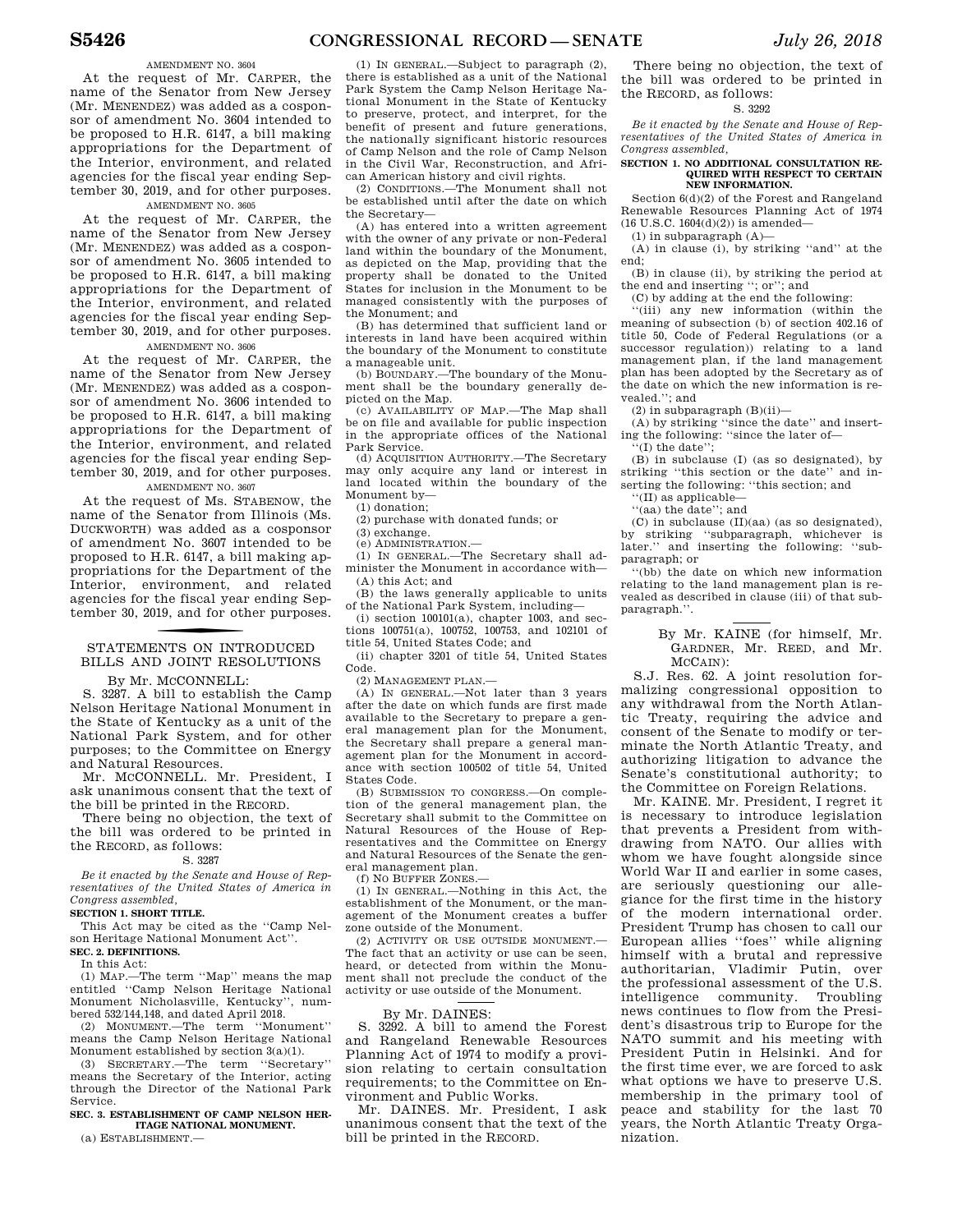In response to the only invocation of Article 5 of the NATO Treaty, more than 1,100 servicemembers from our NATO allies have given their lives fighting alongside the United States. This is a sacrifice that should not be so easily cast aside by our President who continues to inaccurately depict the alliance as a protection racket and ''obsolete.'' While we must continue to press every country to continue increasing defense spending to meet the agreed upon goal of 2 percent of GDP by 2024, it is disconcerting to watch the President disparage these allies and make threats to withdraw the U.S. from NATO. Unfortunately, without action from Congress, this President might try to terminate U.S. membership in NATO. For this reason, we must affirmatively pronounce our legal position with regards to NATO, use our constitutionally required power of advice and consent to block any withdrawal and we must preemptively authorize legal proceedings to challenge any future decision to withdraw.

This legislation I am introducing today along with Senators GARDNER, REED, and MCCAIN, is a bipartisan message to the President and the necessary tool needed to block the President from terminating the NATO treaty. It is the affirmative position of the United States Senate, supported by this Bill, and previous resolutions passed by this Congress, including and by the original vote of 82–13 in 1949 to give the Senate's advice and consent to join NATO, that the United States of America through their elected officials are unequivocally opposed to the U.S. withdrawing from NATO. This legislation also asserts our constitutional responsibility to provide advice and consent to U.S. membership in treaties. Just as the President sought and received the advice and consent to enter into NATO, the President must also receive the advice and consent to terminate treaty membership—especially when such a decision would be at odds with the opinion of the Senate and the American people. Finally, this Bill will authorize Senate Legal Counsel to represent the Senate in challenging any decision to withdraw from NATO and specifically grant Federal courts jurisdiction to consider the case.

I am proud to have bipartisan support for this bill to ensure that the opinion of the Senate is upheld and the safety of the American people prioritized through our continued membership in NATO. I strongly encourage my colleagues in both the Senate and the House of Representatives to support this legislation.

### SUBMITTED RESOLUTIONS

SENATE RESOLUTION 594—EX-PRESSING THE SENSE OF THE SENATE REGARDING THE GOV-ERNMENT OF THE RUSSIAN FED-ERATION'S ONGOING ATTACKS AGAINST THE UNITED STATES ELECTION SYSTEM TO UNDER-MINE OUR DEMOCRACY BY INTERFERING WITH OUR ELEC-TION SYSTEM, AND AFFIRMING THE SENATE'S UNEQUIVOCAL COMMITMENT TO HOLDING THE RUSSIAN FEDERATION, PRESI-DENT PUTIN, AND THOSE WHO CARRIED OUT THE ATTACKS AC-COUNTABLE

Ms. KLOBUCHAR (for herself and Mr. GRAHAM) submitted the following resolution; which was referred to the Committee on Rules and Administration:

### S. RES. 594

Whereas, on January 6, 2017, the Office of the Director of National Intelligence published a report titled ''Assessing Russian Activities and Intentions in Recent U.S. Elections,'' noting that ''Russian President Vladimir Putin ordered an influence campaign in 2016 aimed at the U.S. Presidential election,'' with a goal of undermining public faith in United States democratic processes, and that the Government of the Russian Federation's influence campaign followed a Russian messaging strategy that blends covert intelligence operations—such as cyber activity—with overt efforts by Russian Government agencies, state-funded media, thirdparty intermediaries, and paid social media users or ''trolls'';

Whereas the findings of the investigation by the Select Committee on Intelligence of the Senate regarding election interference confirmed the intelligence community's assessment that—

(1) Russia attempted to influence the 2016 election and its actions were a significant escalation in directness, level of activity, and scope:

(2) Russia conducted cyber operations on United States political targets likely to shape future United States policies;

(3) Russian-state actors and third-party intermediaries were responsible for the dissemination of documents and communications stolen from United States political organizations;

(4) the Government of the Russian Federation used coordinated state platforms RT and Sputnik to advance its malign influence campaign during the 2016 United States presidential election; and

(5) Russian intelligence leveraged social media in an attempt to amplify Kremlin messaging intended to sow social discord and to undermine the United States electoral process;

Whereas, on July 13, 2018, the Department of Justice indicted 12 members of the Russian military intelligence agency, Intelligence Directorate of the General Staff (GRU), for conspiracy to commit offenses against the United States during the 2016 election, noting in the indictment that the Russian officials conspired to hack ''into the computers of U.S. persons and entities involved in the 2016 U.S. presidential election, steal documents from those computers, and stage releases of the stolen documents to interfere with the 2016 U.S. presidential election'';

Whereas the Senate passed the Countering America's Adversaries Through Sanctions

Act, (H.R. 3364, 115th Congress), by a vote of 98–2, in order to impose strong sanctions against the Government of the Russian Federation for its well-documented efforts to undermine democratic institutions and elections in the United States and Europe;

Whereas, on May 8, 2017, former Director of National Intelligence James Clapper testified before the Committee on the Judiciary of the Senate that ''Russia is now emboldened to continue such activities in the future both here and around the world, and to do so even more intensely"

Whereas, on Friday, July 13, 2018, Director of National Intelligence Dan Coats reaffirmed that Russia is continuing its efforts to disrupt United States elections, noting, ''Today, the digital infrastructure that serves this country is literally under attack . . . It was in the months prior to September 2001 when, according to then-CIA Director George Tenet, the system is blinking red. And here we are nearly two decades later, and I'm here to say, the warning lights are blinking red again,'' and that Russia is the ''most aggressive foreign actor, no question. And they continue their efforts to undermine our democracy.'

Whereas, on July 16, 2018 Director of National Intelligence Coats reaffirmed United States intelligence conclusions, noting, ''We have been clear in our assessments of Russian meddling in the 2016 election and their ongoing, pervasive efforts to undermine our democracy.'';

Whereas the men and women in the United States Foreign Service, Armed Forces, intelligence agencies, civil service, and law enforcement dedicate their careers to advancing the interests of our country and home and abroad, including in some difficult and demanding locations such as Russia;

Whereas these men and women serve honorably despite at times having to endure unwarranted harassing and hostile actions in performance of their duties; and

Whereas bipartisan support in Congress is important, but there is no substitute for presidential leadership and action, and without it, the costs imposed will not be sufficient to deter Russia in the future: Now, therefore, be it

*Resolved,* That the Senate—

(1) unequivocally agrees with the conclusions reached by the dedicated, non-partisan men and women at United States intelligence agencies that Vladimir Putin ordered an attack against the 2016 presidential election to influence and undermine faith in our democratic process and that United States elections remain a target for Russia;

(2) views attacks against United States election infrastructure as representing a threat to the foundation of our democracy, and declares that protecting our elections is a national security priority;

(3) views attempts by the Government of the Russian Federation or persons or entities associated with the Government of the Russian Federation to hack and otherwise tamper with United States election voting systems, voter roll information, political party organizations, and State and local election administration officials as an attack on United States critical infrastructure;

(4) reaffirms that it is the policy of the United States to defend against and respond to cyber-attacks against our election infrastructure, and declares that an attack on our election systems by a foreign power is a hostile act and should be met with appropriate retaliatory actions, including full implementation of existing sanctions as well as new additional sanctions;

(5) reaffirms that States are responsible for conducting elections, and Congress is committed to providing resources, information,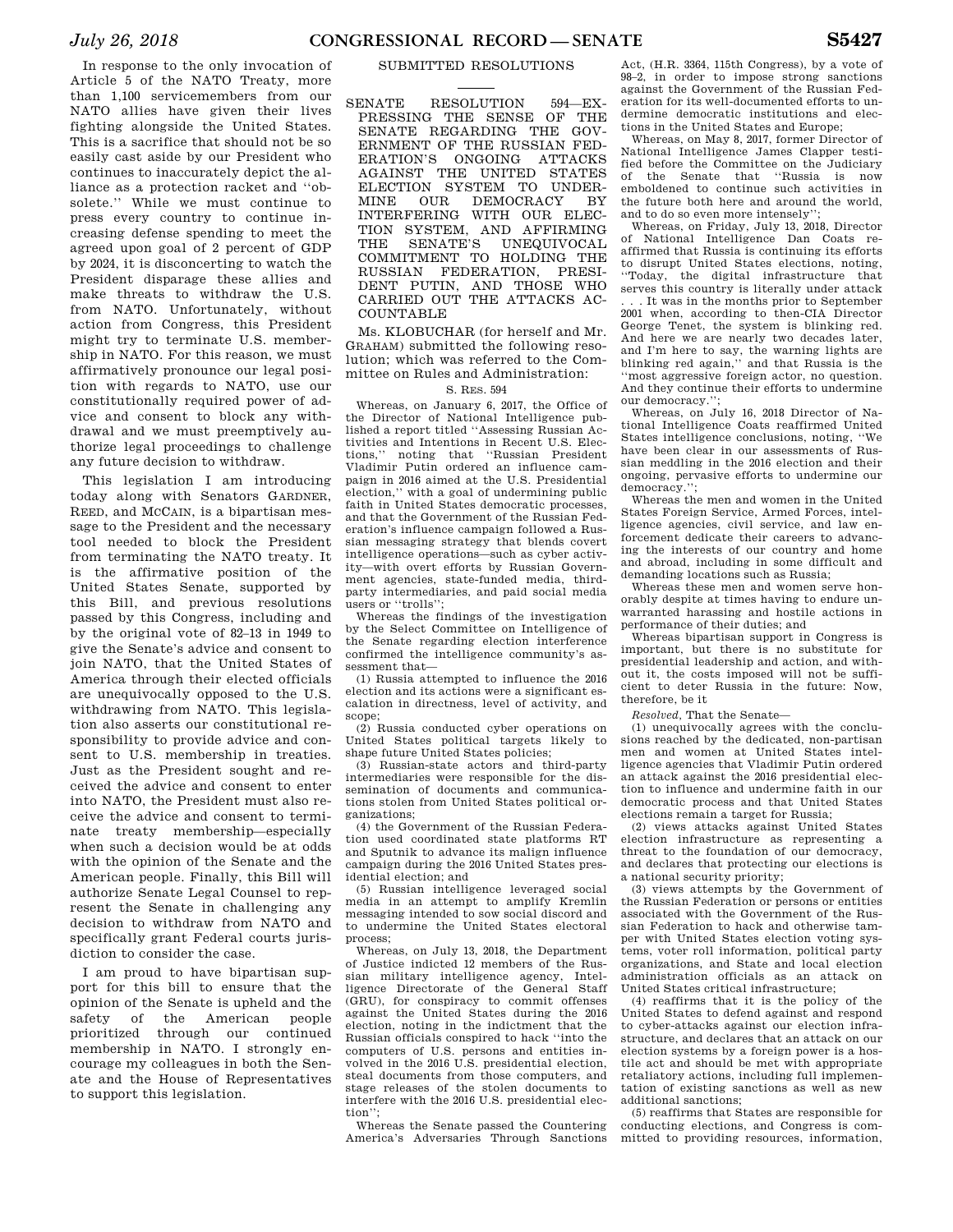and cybersecurity expertise to help improve the security of United States elections;

(6) strongly supports State and local election officials who administer United States elections and the continued information sharing between those officials and the Federal Government in order to protect the administration of elections;

(7) reaffirms that the free, open, and fair administration of elections is a cornerstone of American democracy and that any attempts to interfere with election administration is a threat to national security;

(8) strongly urges President Trump to take all necessary steps to ensure the 12 Russian government officials and any other Russian nationals indicted by the Department of Justice for interfering in the 2016 elections are extradited to the United States; and

(9) strongly urges President Trump to publicly and unambiguously state that the United States Government will refuse all efforts by the Government of the Russian Federation to question any current or former United States personnel.

SENATE RESOLUTION 595-DESIGNATING JULY 26, 2018, AS NATING ''UNITED STATES INTELLIGENCE PROFESSIONALS DAY''

Mr. WARNER (for himself, Mr. BURR, Mrs. FEINSTEIN, Mr. RISCH, Mr. WYDEN, Mr. RUBIO, Mr. HEINRICH, Ms. COLLINS, Mr. KING, Mr. BLUNT, Mr. MANCHIN, Mr. LANKFORD, Ms. HARRIS, Mr. COTTON, and Mr. CORNYN) submitted the following resolution; which was considered and agreed to:

### S. RES. 595

Whereas on July 26, 1908, Attorney General Charles Bonaparte ordered newly-hired Federal investigators to report to the Office of the Chief Examiner of the Department of Justice, which subsequently was renamed the Federal Bureau of Investigation;

Whereas on July 26, 1947, President Truman signed the National Security Act of 1947 (50 U.S.C. 3001 et seq.), creating the Department of Defense, the National Security Council, the Central Intelligence Agency, and the Joint Chiefs of Staff, thereby laying the foundation for today's intelligence community;

Whereas the National Security Act of 1947, which appears in title 50, United States Code, governs the definition, composition, responsibilities, authorities, and oversight of the intelligence community of the United States;

Whereas the intelligence community is defined by section 3 of the National Security Act of 1947 (50 U.S.C. 3003) to include the Office of the Director of National Intelligence, the Central Intelligence Agency, the National Security Agency, the Defense Intelligence Agency, the National Geospatial-Intelligence Agency, the National Reconnaissance Office, other offices within the Department of Defense for the collection of specialized national intelligence through reconnaissance programs, the intelligence elements of the Army, the Navy, the Air Force, the Marine Corps, the Coast Guard, the Federal Bureau of Investigation, the Drug Enforcement Administration, and the Department of Energy, the Bureau of Intelligence and Research of the Department of State, the Office of Intelligence and Analysis of the Department of the Treasury, the elements of the Department of Homeland Security concerned with the analysis of intelligence information, and other elements as may be designated;

Whereas July 26, 2018, is the 71st anniversary of the signing of the National Security Act of 1947 (50 U.S.C. 3001 et seq.);

Whereas the Intelligence Reform and Terrorism Prevention Act of 2004 (Public Law 108–458; 118 Stat. 3638) created the position of the Director of National Intelligence to serve as the head of the intelligence community and to ensure that national intelligence be timely, objective, independent of political considerations, and based upon all sources available;

Whereas Congress has previously passed joint resolutions, signed by the President, to designate Peace Officers Memorial Day on May 15, Patriot Day on September 11, and other commemorative occasions, to honor the sacrifices of law enforcement officers and of those who lost their lives on September 11,  $2001$ 

Whereas the United States has increasingly relied upon the men and women of the intelligence community to protect and defend the security of the United States in the years since the attacks of September 11, 2001;

Whereas the men and women of the intelligence community, both civilian and military, have been increasingly called upon to deploy to theaters of war in Iraq, Afghanistan, and elsewhere since September 11, 2001;

Whereas numerous intelligence officers of the elements of the intelligence community have been injured or killed in the line of duty;

Whereas intelligence officers of the United States are routinely called upon to accept personal hardship and sacrifice in the furtherance of their mission to protect the United States, to undertake dangerous assignments in the defense of the interests of the United States, to collect reliable information within prescribed legal authorities upon which the leaders of the United States rely in life-and-death situations, and to ''speak truth to power'' by providing their best assessments to decision makers, regardless of political and policy considerations;

Whereas the men and women of the intelligence community have on numerous occasions succeeded in preventing attacks upon the United States and allies of the United States, saving numerous innocent lives; and

Whereas intelligence officers of the United States must of necessity often remain unknown and unrecognized for their substantial achievements and successes: Now, therefore, be it

*Resolved,* That the Senate—

(1) designates July 26, 2018, as ''United States Intelligence Professionals Day'';

(2) acknowledges the courage, fidelity, sacrifice, and professionalism of the men and women of the intelligence community of the United States; and

(3) encourages the people of the United States to observe this day with appropriate ceremonies and activities.

SENATE RESOLUTION 596—RECOG-NIZING THE 29TH ANNIVERSARY OF THE TRIBAL CANOE JOURNEY OF THE TRIBAL NATIONS OF THE PACIFIC NORTHWEST AND CONGRATULATING THE PUY-ALLUP TRIBE OF INDIANS FOR HOSTING THE 2018 POWER PAD-DLE TO PUYALLUP

Ms. CANTWELL (for herself, Mrs. MURRAY, and Mr. MERKLEY) submitted the following resolution; which was referred to the Committee on Indian Affairs:

S. RES. 596

Whereas 2018 marks the 29th anniversary of the first Tribal Canoe Journey, held in Seattle, Washington;

Whereas the Puyallup Tribe of Indians is hosting the Tribal Canoe Journey for a second time with the 2018 Power Paddle to Puyallup;

Whereas, in 2018, more than 100 Tribal canoes, representing more than 60 Tribal Nations from across the United States and Canada, will travel along the Pacific Ocean, the Salish Sea, and the Puget Sound to arrive at the shores of the territory of the Puyallup Tribe;

Whereas the theme of the 2018 Power Paddle to Puyallup is ''Honoring our Medicine'', which is a reminder of the importance of the Pacific Ocean, the Salish Sea, and the Puget Sound to the culture and economy of the Tribal Nations of the Pacific Northwest; and

Whereas the Tribal Canoe Journey is a celebration of the resilient culture and way of life of the Tribal Nations of the Pacific Northwest and Tribal Nations across the United States: Now, therefore, be it

*Resolved,* That the Senate—

(1) recognizes the 29th anniversary of the Tribal Canoe Journey;

(2) acknowledges that the Tribal Canoe Journey is a vital part of the fabric and culture of the Tribal Nations of the Pacific Northwest; and

(3) congratulates the Puyallup Tribe of Indians for hosting the 2018 Power Paddle to Puyallup.

### f AMENDMENTS SUBMITTED AND PROPOSED

SA 3613. Mr. TOOMEY (for himself, Mrs. SHAHEEN, Mr. COTTON, and Mr. CASEY) submitted an amendment intended to be proposed to amendment SA 3399 proposed by Mr. SHELBY to the bill H.R. 6147, making appropriations for the Department of the Interior, environment, and related agencies for the fiscal year ending September 30, 2019, and for other purposes; which was ordered to lie on the table.

SA 3614. Mr. PETERS (for himself and Mr. YOUNG) submitted an amendment intended to be proposed to amendment SA 3399 proposed by Mr. SHELBY to the bill H.R. 6147, supra; which was ordered to lie on the table.

SA 3615. Mr. JONES submitted an amendment intended to be proposed to amendment SA 3399 proposed by Mr. SHELBY to the bill H.R. 6147, supra; which was ordered to lie on the table.

SA 3616. Mr. CASEY (for himself, Mr. PORTMAN, Mr. BROWN, Mr. MARKEY, and Ms. WARREN) submitted an amendment intended to be proposed to amendment SA 3399 proposed by Mr. SHELBY to the bill H.R. 6147, supra; which was ordered to lie on the table.

SA 3617. Mr. BLUMENTHAL submitted an amendment intended to be proposed to amendment SA 3399 proposed by Mr. SHELBY to the bill H.R. 6147, supra; which was ordered to lie on the table.

SA 3618. Mr. CARDIN (for himself and Mr. VAN HOLLEN) submitted an amendment intended to be proposed to amendment SA 3399 proposed by Mr. SHELBY to the bill H.R. 6147, supra; which was ordered to lie on the table.

SA 3619. Mr. CARDIN submitted an amendment intended to be proposed to amendment SA 3399 proposed by Mr. SHELBY to the bill H.R. 6147, supra; which was ordered to lie on the table. SA 3620. Mr. MANCHIN (for himself and

Mr. SULLIVAN) submitted an amendment intended to be proposed to amendment SA 3399 proposed by Mr. SHELBY to the bill H.R. 6147, supra; which was ordered to lie on the table.

SA 3621. Mr. PETERS (for himself and Mr. YOUNG) submitted an amendment intended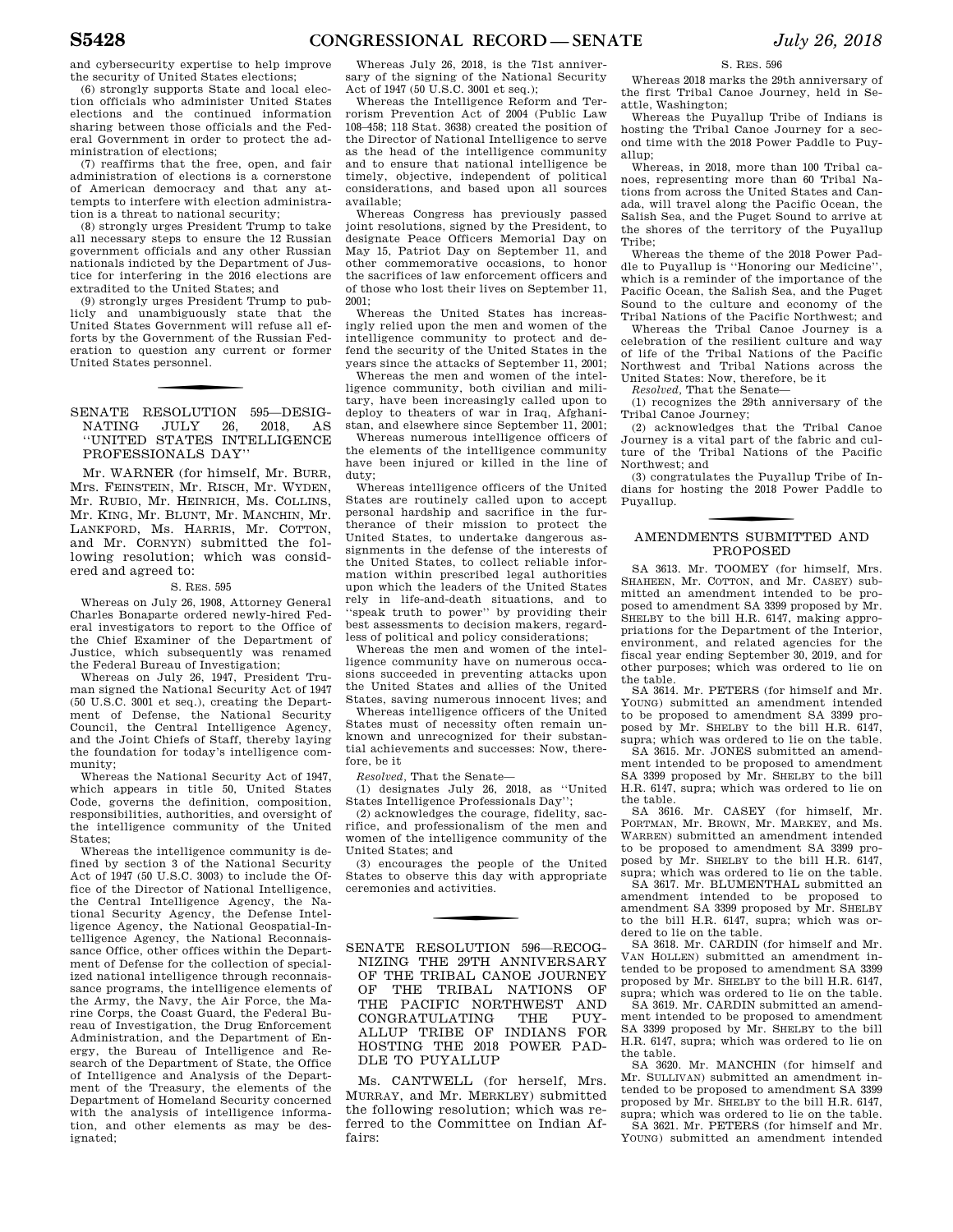to be proposed to amendment SA 3399 proposed by Mr. SHELBY to the bill H.R. 6147, supra; which was ordered to lie on the table.

SA 3622. Mr. BOOKER submitted an amendment intended to be proposed to amendment SA 3399 proposed by Mr. SHELBY to the bill H.R. 6147, supra; which was ordered to lie on the table.

SA 3623. Mr. CRUZ (for himself and Mr. INHOFE) submitted an amendment intended to be proposed to amendment SA 3399 proposed by Mr. SHELBY to the bill H.R. 6147, supra; which was ordered to lie on the table.

SA 3624. Mr. CRUZ submitted an amendment intended to be proposed to amendment SA 3399 proposed by Mr. SHELBY to the bill H.R. 6147, supra; which was ordered to lie on the table.

SA 3625. Ms. DUCKWORTH (for herself and Ms. STABENOW) submitted an amendment intended to be proposed to amendment SA 3399 proposed by Mr. SHELBY to the bill H.R. 6147, supra; which was ordered to lie on the table.

SA 3626. Ms. DUCKWORTH (for herself, Mr. SANDERS, and Ms. WARREN) submitted an amendment intended to be proposed to amendment SA 3399 proposed by Mr. SHELBY to the bill H.R. 6147, supra; which was ordered to lie on the table.

SA 3627. Mr. CASSIDY submitted an amendment intended to be proposed to amendment SA 3399 proposed by Mr. SHELBY to the bill H.R. 6147, supra; which was ordered to lie on the table.

SA 3628. Mr. McCONNELL proposed an amendment to the bill S. 1182, to require the Secretary of the Treasury to mint commemorative coins in recognition of the 100th anniversary of The American Legion.

SA 3629. Mr. McCONNELL proposed an amendment to amendment SA 3628 proposed by Mr. MCCONNELL to the bill S. 1182, supra. SA 3630. Mr. McCONNELL proposed an

amendment to the bill S. 1182 , supra.

SA 3631. Mr. McCONNELL proposed an amendment to amendment SA 3630 proposed by Mr. MCCONNELL to the bill S. 1182, supra.

SA 3632. Mr. McCONNELL proposed an amendment to amendment SA 3631 proposed by Mr. MCCONNELL to the amendment SA 3630 proposed by Mr. MCCONNELL to the bill S. 1182, supra.

SA 3633. Mr. CARDIN submitted an amendment intended to be proposed to amendment SA 3399 proposed by Mr. SHELBY to the bill H.R. 6147, making appropriations for the Department of the Interior, environment, and related agencies for the fiscal year ending September 30, 2019, and for other purposes; which was ordered to lie on the table.

SA 3634. Mr. CRUZ submitted an amendment intended to be proposed to amendment SA 3399 proposed by Mr. SHELBY to the bill H.R. 6147, supra; which was ordered to lie on the table.

SA 3635. Mr. BARRASSO (for himself and Ms. CORTEZ MASTO) submitted an amendment intended to be proposed to amendment SA 3399 proposed by Mr. SHELBY to the bill H.R. 6147, supra; which was ordered to lie on the table.

SA 3636. Mr. KENNEDY (for himself and Mr. JONES) submitted an amendment intended to be proposed to amendment SA 3399 proposed by Mr. SHELBY to the bill H.R. 6147, supra; which was ordered to lie on the table.

SA 3637. Mr. KENNEDY submitted an amendment intended to be proposed to amendment SA 3399 proposed by Mr. SHELBY to the bill H.R. 6147, supra; which was ordered to lie on the table.

SA 3638. Mr. KENNEDY (for himself and Mr. PERDUE) submitted an amendment intended to be proposed to amendment SA 3399 proposed by Mr. SHELBY to the bill H.R. 6147, supra; which was ordered to lie on the table.

SA 3639. Mr. KENNEDY (for himself, Ms. HEITKAMP, and Ms. KLOBUCHAR) submitted an

amendment intended to be proposed to amendment SA 3399 proposed by Mr. SHELBY to the bill H.R. 6147, supra; which was ordered to lie on the table.

SA 3640. Mr. KENNEDY (for himself and Mr. RUBIO) submitted an amendment intended to be proposed to amendment SA 3399 proposed by Mr. SHELBY to the bill H.R. 6147, supra; which was ordered to lie on the table.

SA 3641. Mr. KENNEDY submitted an amendment intended to be proposed to amendment SA 3399 proposed by Mr. SHELBY to the bill H.R. 6147, supra; which was ordered to lie on the table.

SA 3642. Ms. HIRONO (for herself, Mr. BROWN, Mrs. FEINSTEIN, Mrs. GILLIBRAND, and Mr. KAINE) submitted an amendment intended to be proposed to amendment SA 3399 proposed by Mr. SHELBY to the bill H.R. 6147, supra; which was ordered to lie on the table.

SA 3643. Ms. HIRONO (for herself, Mr. BROWN, Mrs. FEINSTEIN, Mrs. GILLIBRAND, and Mr. KAINE) submitted an amendment intended to be proposed to amendment SA 3399 proposed by Mr. SHELBY to the bill H.R. 6147, supra; which was ordered to lie on the table.

SA 3644. Ms. HIRONO submitted an amendment intended to be proposed to amendment SA 3399 proposed by Mr. SHELBY to the bill H.R. 6147, supra; which was ordered to lie on the table.

SA 3645. Mr. MCCONNELL submitted an amendment intended to be proposed to amendment SA 3399 proposed by Mr. SHELBY to the bill H.R. 6147, supra; which was ordered to lie on the table.

SA 3646. Mr. BOOZMAN submitted an amendment intended to be proposed to amendment SA 3399 proposed by Mr. SHELBY to the bill H.R. 6147, supra; which was ordered to lie on the table.

SA 3647. Mr. WICKER submitted an amendment intended to be proposed to amendment SA 3399 proposed by Mr. SHELBY to the bill H.R. 6147, supra; which was ordered to lie on the table.

SA 3648. Mr. BROWN submitted an amendment intended to be proposed to amendment SA 3399 proposed by Mr. SHELBY to the bill H.R. 6147, supra; which was ordered to lie on the table.

SA 3649. Mr. COONS (for himself and Mr. CARPER) submitted an amendment intended to be proposed to amendment SA 3399 proposed by Mr. SHELBY to the bill H.R. 6147, supra; which was ordered to lie on the table.

SA 3650. Mrs. SHAHEEN (for herself, Ms. COLLINS, Mr. MURPHY, Mr. BLUMENTHAL, Mrs. GILLIBRAND, Mr. MENENDEZ, Mr. MERKLEY, Mr. BOOKER, Ms. HASSAN, and Mr. KING) submitted an amendment intended to be proposed to amendment SA 3399 proposed by Mr. SHELBY to the bill H.R. 6147, supra; which was ordered to lie on the table.

SA 3651. Mr. MURPHY submitted an amendment intended to be proposed to amendment SA 3399 proposed by Mr. SHELBY to the bill H.R. 6147, supra; which was ordered to lie on the table.

SA 3652. Mr. NELSON (for himself and Mr. PORTMAN) submitted an amendment intended to be proposed to amendment SA 3399 proposed by Mr. SHELBY to the bill H.R. 6147, supra; which was ordered to lie on the table. SA 3653. Ms. HIRONO (for herself and Mr. SCHATZ) submitted an amendment intended to be proposed to amendment SA 3399 pro-

posed by Mr. SHELBY to the bill H.R. 6147, supra; which was ordered to lie on the table. SA 3654. Mr. MERKLEY submitted an amendment intended to be proposed to amendment SA 3399 proposed by Mr. SHELBY

to the bill H.R. 6147, supra; which was ordered to lie on the table.

SA 3655. Mr. FLAKE (for himself, Mrs. SHAHEEN, Mr. MCCAIN, and Mr. WARNER) submitted an amendment intended to be proposed to amendment SA 3399 proposed by Mr. SHELBY to the bill H.R. 6147, supra; which was ordered to lie on the table.

SA 3656. Mr. CARPER (for himself, Ms. DUCKWORTH, Mr. BOOKER, and Mr. MENENDEZ) submitted an amendment intended to be proposed to amendment SA 3399 proposed by Mr. SHELBY to the bill H.R. 6147, supra; which was ordered to lie on the table.

SA 3657. Ms. HEITKAMP submitted an amendment intended to be proposed to amendment SA 3399 proposed by Mr. SHELBY to the bill H.R. 6147, supra; which was ordered to lie on the table.

SA 3658. Mr. WYDEN (for himself, Mr. MERKLEY, and Ms. WARREN) submitted an amendment intended to be proposed to amendment SA 3399 proposed by Mr. SHELBY to the bill H.R. 6147, supra; which was ordered to lie on the table.

SA 3659. Ms. WARREN (for herself, Mr. VAN HOLLEN, Mr. BROWN, and Mrs. MURRAY) submitted an amendment intended to be proposed to amendment SA 3399 proposed by Mr. SHELBY to the bill H.R. 6147, supra; which was ordered to lie on the table.

SA 3660. Mr. INHOFE submitted an amendment intended to be proposed to amendment SA 3399 proposed by Mr. SHELBY to the bill H.R. 6147, supra; which was ordered to lie on the table.

SA 3661. Mr. COONS submitted an amendment intended to be proposed to amendment SA 3399 proposed by Mr. SHELBY to the bill H.R. 6147, supra; which was ordered to lie on the table.

SA 3662. Ms. HEITKAMP submitted an amendment intended to be proposed to amendment SA 3399 proposed by Mr. SHELBY to the bill H.R. 6147, supra; which was ordered to lie on the table.

SA 3663. Mr. BLUMENTHAL submitted an amendment intended to be proposed to amendment SA 3399 proposed by Mr. SHELBY to the bill H.R. 6147, supra; which was ordered to lie on the table.

SA 3664. Mr. MCCONNELL (for Mr. HATCH) proposed an amendment to the bill H.R. 4318, to amend the Harmonized Tariff Schedule of the United States to modify temporarily certain rates of duty.

SA 3665. Mr. MORAN (for himself, Mr. UDALL, Mr. ROBERTS, Mr. HEINRICH, Mr. GARDNER, and Mr. BENNET) submitted an amendment intended to be proposed to amendment SA 3399 proposed by Mr. SHELBY to the bill H.R. 6147, making appropriations for the Department of the Interior, environment, and related agencies for the fiscal year ending September 30, 2019, and for other purposes; which was ordered to lie on the table.

# TEXT OF AMENDMENTS

**SA 3613.** Mr. TOOMEY (for himself, Mrs. SHAHEEN, Mr. COTTON, and Mr. CASEY) submitted an amendment intended to be proposed to amendment SA 3399 proposed by Mr. SHELBY to the bill H.R. 6147, making appropriations for the Department of the Interior, environment, and related agencies for the fiscal year ending September 30, 2019, and for other purposes; which was ordered to lie on the table; as follows:

On page 16, line 18, strike the period and insert the following: '': *Provided further*, That notwithstanding section 9(a) of the United States Semiquincentennial Commission Act of 2016 (Public Law 114–196; 130 Stat. 691), \$500,000 of the funds made available under this heading shall be provided to the organization selected under section 9(b) of that Act for expenditure by the United States Semiquincentennial Commission in accordance with that Act.''.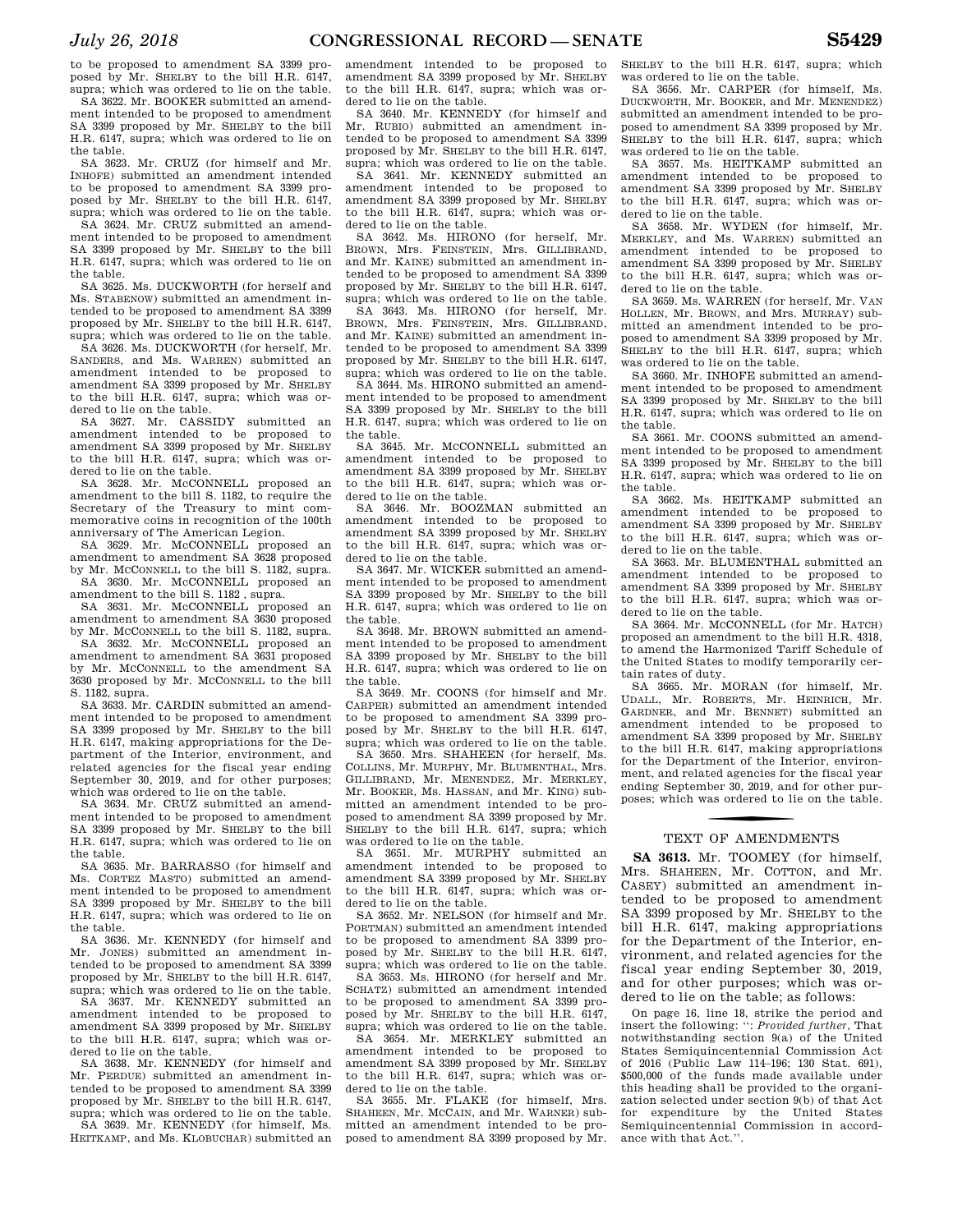**SA 3614.** Mr. PETERS (for himself and Mr. YOUNG) submitted an amendment intended to be proposed to amendment SA 3399 proposed by Mr. SHELBY to the bill H.R. 6147, making appropriations for the Department of the Interior, environment, and related agencies for the fiscal year ending September 30, 2019, and for other purposes; which was ordered to lie on the table; as follows:

At the appropriate place in division A, insert the following:

SEC.  $\quad$  Not later than 180 days after the date of enactment of this Act, the Comptroller General of the United States shall issue a report on efforts by the Department of Housing and Urban Development and the Environmental Protection Agency relating to the removal of lead-based paint and other hazardous materials, which shall include—

(1) a description of direct removal efforts by the Department of Housing and Urban Development and the Environmental Protection Agency;

(2) a description of education provided by the Department of Housing and Urban Development and the Environmental Protection Agency to other Federal agencies, local governments and communities, recipients of grants made by either entity, and the general public relating to the removal of leadbased paint and other hazardous materials;

(3) a description of assistance received from other Federal agencies relating to the removal of lead-based paint and other hazardous materials; and

(4) any best practices developed or provided by the Department of Housing and Urban Development and the Environmental Protection Agency relating to the removal of lead-based paint and other hazardous materials.

**SA 3615.** Mr. JONES submitted an amendment intended to be proposed to amendment SA 3399 proposed by Mr. SHELBY to the bill H.R. 6147, making appropriations for the Department of the Interior, environment, and related agencies for the fiscal year ending September 30, 2019, and for other purposes; which was ordered to lie on the table; as follows:

At the appropriate place in division B, insert the following:

SEC.  $\quad$  Not later than 180 days after the date of enactment of this Act, the Small Business Administration shall conduct a study on whether the provision of matchmaking services that, using data collected through outside entities such as local chambers of commerce, link veteran entrepreneurs to business leads in given industry sectors or geographic regions, would enhance the existing veterans entrepreneurship programs of the Administration.

**SA 3616.** Mr. CASEY (for himself, Mr. PORTMAN, Mr. BROWN, Mr. MARKEY, and Ms. WARREN) submitted an amendment intended to be proposed to amendment SA 3399 proposed by Mr. SHELBY to the bill H.R. 6147, making appropriations for the Department of the Interior, environment, and related agencies for the fiscal year ending September 30, 2019, and for other purposes; which was ordered to lie on the table; as follows:

At the end of title IV of division A, add the following:

RIVERS OF STEEL NATIONAL HERITAGE AREA, ESSEX NATIONAL HERITAGE AREA, AND OHIO AND ERIE NATIONAL HERITAGE CANALWAY

SEC. 43\_\_\_\_\_. Division II of the Omnibus Parks and Public Lands Management Act of 1996 (54 U.S.C. 320101 note; Public Law 104– 333) is amended in sections 409(a) (110 Stat. 4256; 129 Stat. 2551), 508(a) (110 Stat. 4260; 129 Stat. 2551), and 812(a) (110 Stat. 4275; 129 Stat. 2551), by striking ''\$17,000,000'' and inserting ''\$19,000,000''.

**SA 3617.** Mr. BLUMENTHAL submitted an amendment intended to be proposed to amendment SA 3399 proposed by Mr. SHELBY to the bill H.R. 6147, making appropriations for the Department of the Interior, environment, and related agencies for the fiscal year ending September 30, 2019, and for other purposes; which was ordered to lie on the table; as follows:

On page 464, line 4, strike the period at the end and insert '': *Provided further*, That of the amounts made available under this heading and the heading 'National Network Grants to the National Railroad Passenger Corporation', not more than \$500,000 shall be made available to provide a discount of not less than 15 percent on passenger fares to members of the public benefit corporation Veterans Advantage.''.

**SA 3618.** Mr. CARDIN (for himself and Mr. VAN HOLLEN) submitted an amendment intended to be proposed to amendment SA 3399 proposed by Mr. SHELBY to the bill H.R. 6147, making appropriations for the Department of the Interior, environment, and related agencies for the fiscal year ending September 30, 2019, and for other purposes; which was ordered to lie on the table; as follows:

On page 142, between lines 16 and 17, insert the following:

PROHIBITION OF USE OF FUNDS TO RELOCATE ANY FUNCTION OF THE CAPTAIN JOHN SMITH CHESAPEAKE NATIONAL HISTORIC TRAIL PRO-GRAM

SEC. 433. Effective on January 1, 2018, none of the funds made available by this Act may be used by the Secretary of the Interior to relocate any function of the Captain John Smith Chesapeake National Historic Trail program.

**SA 3619.** Mr. CARDIN submitted an amendment intended to be proposed to amendment SA 3399 proposed by Mr. SHELBY to the bill H.R. 6147, making appropriations for the Department of the Interior, environment, and related agencies for the fiscal year ending September 30, 2019, and for other purposes; which was ordered to lie on the table; as follows:

On page 40, line 7, strike ''\$134,673,000'' and insert ''\$132,673,000''.

On page 136, line 21, strike ''\$670,000,000'' and insert ''\$672,000,000''.

On page 137, line 5, strike ''\$30,000,000'' and insert ''\$31,000,000''.

On page 137, line 14, strike ''\$15,000,000'' and insert ''\$16,000,000''.

**SA 3620.** Mr. MANCHIN (for himself and Mr. SULLIVAN) submitted an amendment intended to be proposed to amendment SA 3399 proposed by Mr. SHELBY to the bill H.R. 6147, making appropriations for the Department of

the Interior, environment, and related agencies for the fiscal year ending September 30, 2019, and for other purposes; which was ordered to lie on the table; as follows:

On page 357, after line 14, add the following:

Notwithstanding any other provision of this Act, in carrying out any discretionary grant or funding program using funds provided under this heading, the Secretary of Agriculture shall give priority to providing broadband funding to areas in the United States that, as determined by the Secretary, have challenging topography and face additional barriers to broadband deployment due to higher costs for infrastructure buildout.

**SA 3621.** Mr. PETERS (for himself and Mr. YOUNG) submitted an amendment intended to be proposed to amendment SA 3399 proposed by Mr. SHELBY to the bill H.R. 6147, making appropriations for the Department of the Interior, environment, and related agencies for the fiscal year ending September 30, 2019, and for other purposes; which was ordered to lie on the table; as follows:

At the appropriate place in division A, insert the following:<br>SEC. . Within Available funds, not later

SEC. Within Available funds, not later than 180 days after the date of enactment of this Act, the Comptroller General of the United States shall issue a report on efforts by the Department of Housing and Urban Development and the Environmental Protection Agency relating to the removal of leadbased paint and other hazardous materials, which shall include—

(1) a description of direct removal efforts by the Department of Housing and Urban Development and the Environmental Protection Agency;

(2) a description of education provided by the Department of Housing and Urban Development and the Environmental Protection Agency to other Federal agencies, local governments and communities, recipients of grants made by either entity, and the general public relating to the removal of leadbased paint and other hazardous materials;

(3) a description of assistance received from other Federal agencies relating to the removal of lead-based paint and other hazardous materials; and

(4) any best practices developed or provided by the Department of Housing and Urban Development and the Environmental Protection Agency relating to the removal of lead-based paint and other hazardous materials.

**SA 3622.** Mr. BOOKER submitted an amendment intended to be proposed to amendment SA 3399 proposed by Mr. SHELBY to the bill H.R. 6147, making appropriations for the Department of the Interior, environment, and related agencies for the fiscal year ending September 30, 2019, and for other purposes; which was ordered to lie on the table; as follows:

At the appropriate place in title VII of division C, insert the following:<br>SEC. 7 (a) Not later than 180 days

SEC. 7\_\_\_\_\_\_\_. (a) Not later than 180 days<br>after the date of enactment of this Act, the Secretary of Agriculture (referred to in this section as the ''Secretary'') shall enter into an arrangement with the National Academy of Sciences—

(1) to carry out a study of the functional effectiveness of wildlife damage management methods of the Department of Agriculture; and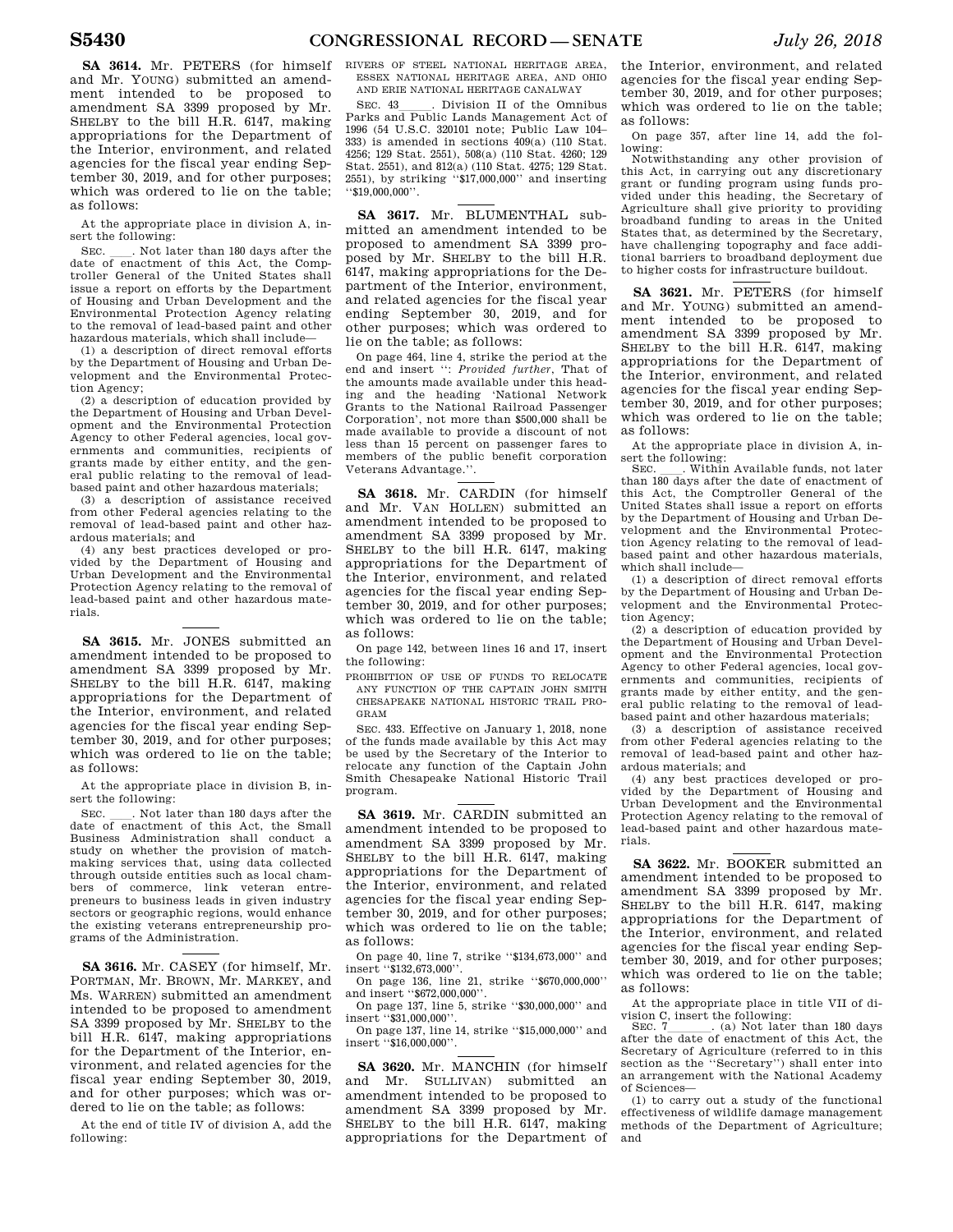(2) to make recommendations to the Secretary based on the results of the study carried out under paragraph (1).

(b)(1) Not later than 2 years after the date of enactment of this Act, the Secretary shall submit to Congress a report on the functional effectiveness of each method used by the Department of Agriculture to proactively or reactively protect property, game, or fish.

(2) The report and any revision to the report prepared under paragraph (3) shall—

(A) incorporate any recommendations made under subsection (a)(2); and

(B) comply with—

(i) the scientific integrity policy of the Department of Agriculture;

(ii) Executive Order 13642 (78 Fed. Reg. 28111 (May 14, 2013));

(iii) section 552 of title 5, United States Code (commonly known as the ''Freedom of Information Act'');

(iv) subchapter II of chapter 5, and chapter 7, of title 5, United States Code (commonly known as the ''Administrative Procedure Act'');

(v) section 515 of appendix C of the Consolidated Appropriations Act, 2001 (commonly known as the ''Data Quality Act'') (44 U.S.C. 3516 note; Public Law 106–554);

(vi) section 3729 of title 31, United States Code (commonly known as the ''False Claims Act''); and

(vii) any other applicable laws (including regulations) and procedures and policies relating to the handling of documents.

(3) Not later than 2 years after the date on which the report is submitted under paragraph (2) and every 2 years thereafter, the Secretary shall—

(A) revise the report submitted under that paragraph;

(B) make available for public comment the revised report; and

(C) submit the revised report to Congress for review.

**SA 3623.** Mr. CRUZ (for himself and Mr. INHOFE) submitted an amendment intended to be proposed to amendment SA 3399 proposed by Mr. SHELBY to the bill H.R. 6147, making appropriations for the Department of the Interior, environment, and related agencies for the fiscal year ending September 30, 2019, and for other purposes; which was ordered to lie on the table; as follows:

In the matter under the heading ''SALARIES AND EXPENSES'' under the heading ''BUREAU OF THE FISCAL SERVICE'' under the heading 'DEPARTMENT OF THE TREASURY" in title I of division B, insert '': *Provided*, That none of the funds made available to the Bureau of the Fiscal Service under this Act may be used to make a payment from amounts appropriated under section 1304 of title 31, United States Code, to a state sponsor of terrorism, as defined in section 1605A(h) of title 28, United States Code'' after ''expenses''.

**SA 3624.** Mr. CRUZ submitted an amendment intended to be proposed to amendment SA 3399 proposed by Mr. SHELBY to the bill H.R. 6147, making appropriations for the Department of the Interior, environment, and related agencies for the fiscal year ending September 30, 2019, and for other purposes; which was ordered to lie on the table; as follows:

At the appropriate place, insert the following:<br>SEC.

SEC.  $\quad$  (a) None of the funds appro-<br>priated or otherwise made available under

this Act may be obligated or expended by the Department of the Interior, the Environmental Protection Agency, the Forest Service, the Indian Health Service, the Smithsonian Institution, or any Federal agency for which amounts are appropriated by division B or D of this Act, to acquire telecommunications or video surveillance equipment produced by Huawei Technologies Company, ZTE Corporation, Hytera Communications Corporation, Ltd., Hangzhou Hikvision Digital Technology Company, Ltd., or Dahua Technology Company, Ltd. (or any subsidiary or affiliate of any of such entities), or a high-impact or moderate-impact information system, as defined for security categorization in the National Institute of Standards and Technology's (NIST) Federal Information Processing Standard Publication 199, ''Standards for Security Categorization of Federal Information and Information Systems'', unless the agency has—

(1) reviewed the supply chain risk for the information systems against criteria developed by NIST to inform acquisition decisions for high-impact and moderate-impact information systems within the Federal Government;

(2) reviewed the supply chain risk from the presumptive awardee against available and relevant threat information provided by the Federal Bureau of Investigation and other appropriate agencies; and

(3) in consultation with the Federal Bureau of Investigation or other appropriate Federal entity, conducted an assessment of any risk of cyber-espionage or sabotage associated with the acquisition of such system, including any risk associated with such system being produced, manufactured, or assembled by one or more entities identified by the United States Government as posing a cyber threat, including but not limited to, those that may be owned, directed, or subsidized by the People's Republic of China, the Islamic Republic of Iran, the Democratic People's Republic of Korea, or the Russian Federation.

(b) Section 432(a) of division A of this Act, section 632(a) of division B of this Act, and section 420(a) of division D of this Act shall have no force or effect.

**SA 3625.** Ms. DUCKWORTH (for herself and Ms. STABENOW) submitted an amendment intended to be proposed to amendment SA 3399 proposed by Mr. SHELBY to the bill H.R. 6147, making appropriations for the Department of the Interior, environment, and related agencies for the fiscal year ending September 30, 2019, and for other purposes; which was ordered to lie on the table; as follows:

On page 79, line 13, strike ''\$27,000,000'' and insert ''\$22,000,000''.

On page 79, line 14, strike the period at the end and insert ''; and \$5,000,000 shall be for grants for lead testing in school and child care program drinking water authorized in section 2107 of the Water Infrastructure Improvements for the Nation Act (Public Law  $114 - 322$ ).''.

**SA 3626.** Ms. DUCKWORTH (for herself, Mr. SANDERS, and Ms. WARREN) submitted an amendment intended to be proposed to amendment SA 3399 proposed by Mr. SHELBY to the bill H.R. 6147, making appropriations for the Department of the Interior, environment, and related agencies for the fiscal year ending September 30, 2019, and for other purposes; which was ordered to lie on the table; as follows:

At the appropriate place in title IV of division A, insert the following:

SEC. 4\_\_\_. No funds made available under this Act or any other Act for fiscal year 2019 may be used to close, consolidate, or eliminate a regional or program office of the Environmental Protection Agency.

**SA 3627.** Mr. CASSIDY submitted an amendment intended to be proposed to amendment SA 3399 proposed by Mr. SHELBY to the bill H.R. 6147, making appropriations for the Department of the Interior, environment, and related agencies for the fiscal year ending September 30, 2019, and for other purposes; which was ordered to lie on the table; as follows:

On page 167, between lines 22 and 23, insert the following:

SEC. 129. Not later than 180 days after the date of the enactment of this Act, the Director of the Financial Crimes Enforcement Network of the Department of the Treasury (in this section referred to as ''FinCEN''), in consultation with other appropriate elements of the Department, shall submit to Congress a report on the efforts of FinCEN to identify and combat trade-based money laundering, including an assessment of—

(1) the type of data FinCEN collects on trade-based money laundering;

(2) how FinCEN uses that data and which agencies FinCEN shares the data with in order to combat trade-based money laundering;

(3) whether FinCEN needs additional authorities to combat trade-based money laundering;

(4) whether FinCEN and other elements of the Department have all the necessary tools to identify and combat trade-based money laundering, including tools relating to big data and necessary platforms to house the data; and

(5) what level of priority FinCEN gives to identifying and combating trade-based money laundering.

SA 3628. Mr. MCCONNELL proposed an amendment to the bill S. 1182, to require the Secretary of the Treasury to mint commemorative coins in recognition of the 100th anniversary of The American Legion; as follows:

At the end add the following.

''This Act shall take effect 1 day after the date of enactment.''

SA 3629. Mr. McCONNELL proposed an amendment to amendment SA 3628 proposed by Mr. MCCONNELL to the bill S. 1182, to require the Secretary of the Treasury to mint commemorative coins in recognition of the 100th anniversary of The American Legion; as follows:

Strike ''1 day'' and insert ''2 days''

SA 3630. Mr. MCCONNELL proposed an amendment to the bill S. 1182, to require the Secretary of the Treasury to mint commemorative coins in recognition of the 100th anniversary of The American Legion; as follows:

At the end add the following.

''This act shall be effective 3 days after enactment.''

SA 3631. Mr. MCCONNELL proposed an amendment to amendment SA 3630 proposed by Mr. MCCONNELL to the bill S. 1182, to require the Secretary of the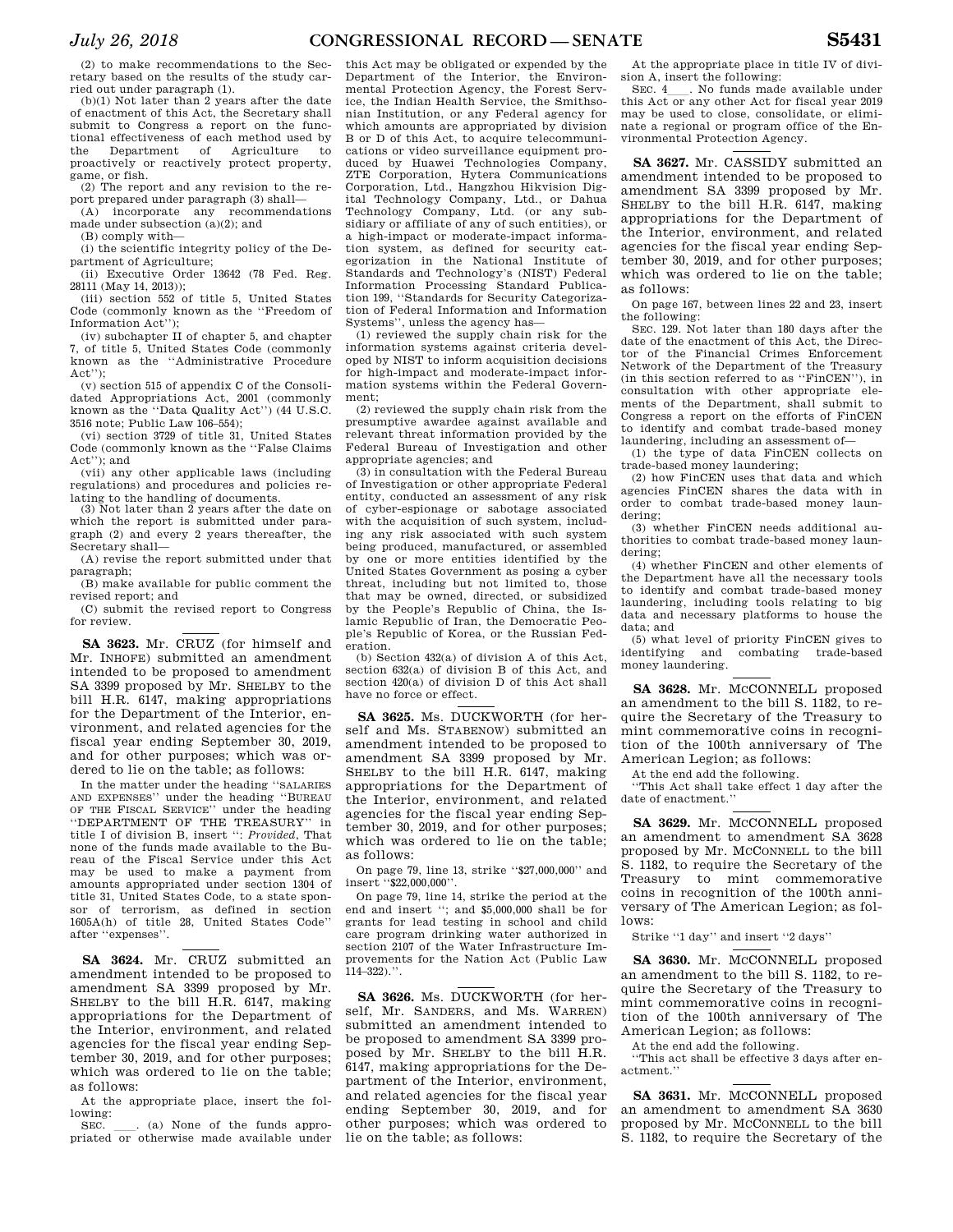Treasury to mint commemorative coins in recognition of the 100th anniversary of The American Legion; as follows:

Strike ''3 days'' and insert ''4 days''

SA 3632. Mr. MCCONNELL proposed an amendment to amendment SA 3631 proposed by Mr. MCCONNELL to the amendment SA 3630 proposed by Mr. MCCONNELL to the bill S. 1182, to require the Secretary of the Treasury to mint commemorative coins in recognition of the 100th anniversary of The American Legion; as follows:

Strike "4" and insert "5"

**SA 3633.** Mr. CARDIN submitted an amendment intended to be proposed to amendment SA 3399 proposed by Mr. SHELBY to the bill H.R. 6147, making appropriations for the Department of the Interior, environment, and related agencies for the fiscal year ending September 30, 2019, and for other purposes; which was ordered to lie on the table; as follows:

At the appropriate place, insert the following:

SEC. \_\_\_. The Administrator of the Small Business Administration shall—

(1) work with Federal agencies to review each Office of Small and Disadvantaged Business Utilization's efforts to comply with the requirements under section 15(k) of the Small Business Act (15 U.S.C. 644(k)); and

(2) not later than 180 days after the date of enactment of this Act, submit to the Committee on Small Business and Entrepreneurship and the Committee on Appropriations of the Senate and the Committee on Small Business and the Committee on Appropriations of the House of Representatives—

(A) a report on Federal agency compliance with the requirements under such section 15(k); and

(B) a report detailing the status of issuance by the Small Business Administration of detailed guidance for the peer review process of the Small Business Procurement Advisory Council in order to facilitate a more in depth review of Federal agency compliance with the requirements under such section 15(k).

**SA 3634.** Mr. CRUZ submitted an amendment intended to be proposed to amendment SA 3399 proposed by Mr. SHELBY to the bill H.R. 6147, making appropriations for the Department of the Interior, environment, and related agencies for the fiscal year ending September 30, 2019, and for other purposes; which was ordered to lie on the table; as follows:

On page 520, line 4, strike ''safety.'' and insert ''safety: *Provided further*, That the matter under this heading in the Continuing Appropriations Act, 2018 and Supplemental Appropriations for Disaster Relief Requirements Act, 2017 (division B of Public Law 115–56) is amended by inserting '*Provided further*, That the Secretary may waive the requirements that activities benefit persons of low and moderate income, except that at least 50 percent of the funds under this heading must benefit primarily persons of low and moderate income unless the Secretary makes a finding of compelling need:' after the eighth proviso: *Provided further*, That the matter under this heading in the Bipartisan Budget Act of 2018 (title XI of division B of Public Law 115–123) is amended by inserting

'*Provided further*, That the Secretary may waive the requirements that activities benefit persons of low and moderate income, except that at least 50 percent of the funds under this heading must benefit primarily persons of low and moderate income unless the Secretary makes a finding of compelling need:' after the eighteenth proviso.'

**SA 3635.** Mr. BARRASSO (for himself and Ms. CORTEZ MASTO) submitted an amendment intended to be proposed to amendment SA 3399 proposed by Mr. SHELBY to the bill H.R. 6147, making appropriations for the Department of the Interior, environment, and related agencies for the fiscal year ending September 30, 2019, and for other purposes; which was ordered to lie on the table; as follows:

On page 51, line 25, strike ''\$56,735,000'' and insert ''\$52,735,000''.

On page 142, between lines 16 and 17, insert the following:

APPLICATION OF BUREAU OF LAND MANAGEMENT RULE

SEC. 433. (a) In this section, the term 'project'' means a system described in section 2801.9(a)(4) of title 43, Code of Federal Regulations (as in effect on the date of enactment of this Act).

(b) None of the funds made available by this Act shall be used to apply the rule of the Bureau of Land Management entitled ''Competitive Processes, Terms, and Conditions for Leasing Public Lands for Solar and Wind Energy Development and Technical Changes and Corrections'' (81 Fed. Reg. 92122 (December 19, 2016)) to a project that applied for a right-of-way under section 501 of the Federal Land Policy and Management Act of 1976 (43 U.S.C. 1761) on or before December 19, 2016.

(c) The owner of a project that applied for a right-of-way under section 501 of the Federal Land Policy and Management Act of 1976 (43 U.S.C. 1761) on or before December 19, 2016, shall be obligated to pay with respect to the right-of-way all rents and fees in effect before the effective date of the rule described in subsection (b).

**SA 3636.** Mr. KENNEDY (for himself and Mr. JONES) submitted an amendment intended to be proposed to amendment SA 3399 proposed by Mr. SHELBY to the bill H.R. 6147, making appropriations for the Department of the Interior, environment, and related agencies for the fiscal year ending September 30, 2019, and for other purposes; which was ordered to lie on the table; as follows:

At the end of title I of division A, add the following:

SEC. 1<sub>1</sub>. None of the funds made available by this Act may be used to repeal section  $105(a)(2)$  or section  $105(b)$  of the Gulf of Mexico Energy Security Act of 2006 (43 U.S.C. 1331 note; Public Law 109–432).

**SA 3637.** Mr. KENNEDY submitted an amendment intended to be proposed to amendment SA 3399 proposed by Mr. SHELBY to the bill H.R. 6147, making appropriations for the Department of the Interior, environment, and related agencies for the fiscal year ending September 30, 2019, and for other purposes; which was ordered to lie on the table; as follows:

At the appropriate place, insert the following:<br>SEC.

SEC. Comes The Securities Investor Protection Corporation shall use amounts from the

fund established under section 4(a) of the Securities Investor Protection Act of 1970 (15 U.S.C. 78ddd(a)) to establish an electronic system for the filing of a claim under the Securities Investor Protection Act of 1970 (15 U.S.C. 78aaa et seq.).

**SA 3638.** Mr. KENNEDY (for himself and Mr. PERDUE) submitted an amendment intended to be proposed to amendment SA 3399 proposed by Mr. SHELBY to the bill H.R. 6147, making appropriations for the Department of the Interior, environment, and related agencies for the fiscal year ending September 30, 2019, and for other purposes; which was ordered to lie on the table; as follows:

At the end of the matter under the heading ''ADMINISTRATIVE PROVISIONS—GENERAL SERV-ICES ADMINISTRATION (INCLUDING TRANSFER OF

FUNDS)'', add the following: SEC. 527. None of the funds made available to the General Services Administration under this Act may be used to award a contract to an insured depository institution, as defined in section 3 of the Federal Deposit Insurance Act (12 U.S.C. 1813), if the insured depository institution avoids doing business with certain industries that are in compliance with the law (including regulations) based strictly on social policy considerations.

**SA 3639.** Mr. KENNEDY (for himself, Ms. HEITKAMP, and Ms. KLOBUCHAR) submitted an amendment intended to be proposed to amendment SA 3399 proposed by Mr. SHELBY to the bill H.R. 6147, making appropriations for the Department of the Interior, environment, and related agencies for the fiscal year ending September 30, 2019, and for other purposes; which was ordered to lie on the table; as follows:

On page 258, after line 3, insert the fol-

lowing: SEC. 634. Notwithstanding any other provision of this division—

(1) the total amount provided under the heading ''FEDERAL DRUG CONTROL PROGRAMS HIGH INTENSITY DRUG TRAFFICKING AREAS PRO-GRAM (INCLUDING TRANSFERS OF FUNDS)''under the heading ''OFFICE OF NATIONAL DRUG CON-TROL POLICY'' under the heading ''EXECU-TIVE OFFICE OF THE PRESIDENT AND FUNDS APPROPRIATED TO THE PRESI-DENT'' in title II shall be increased by \$5,000,000; and

(2) under the heading ''REAL PROPERTY AC-TIVITIES FEDERAL BUILDINGS FUND LIMITA-TIONS ON AVAILIABILITY OF REVENUE (INCLUD-ING TRANSFERS OF FUNDS)''under the heading ''GENERAL SERVICES ADMINISTRATION'' under the heading ''INDEPENDENT AGENCIES'' in title V—

(A) the aggregate amount shall be reduced by \$5,000,000; and

(B) the amount in paragraph (3) shall be reduced by \$5,000,000.

**SA 3640.** Mr. KENNEDY (for himself and Mr. RUBIO) submitted an amendment intended to be proposed to amendment SA 3399 proposed by Mr. SHELBY to the bill H.R. 6147, making appropriations for the Department of the Interior, environment, and related agencies for the fiscal year ending September 30, 2019, and for other purposes; which was ordered to lie on the table; as follows:

At the appropriate place in division B, insert the following: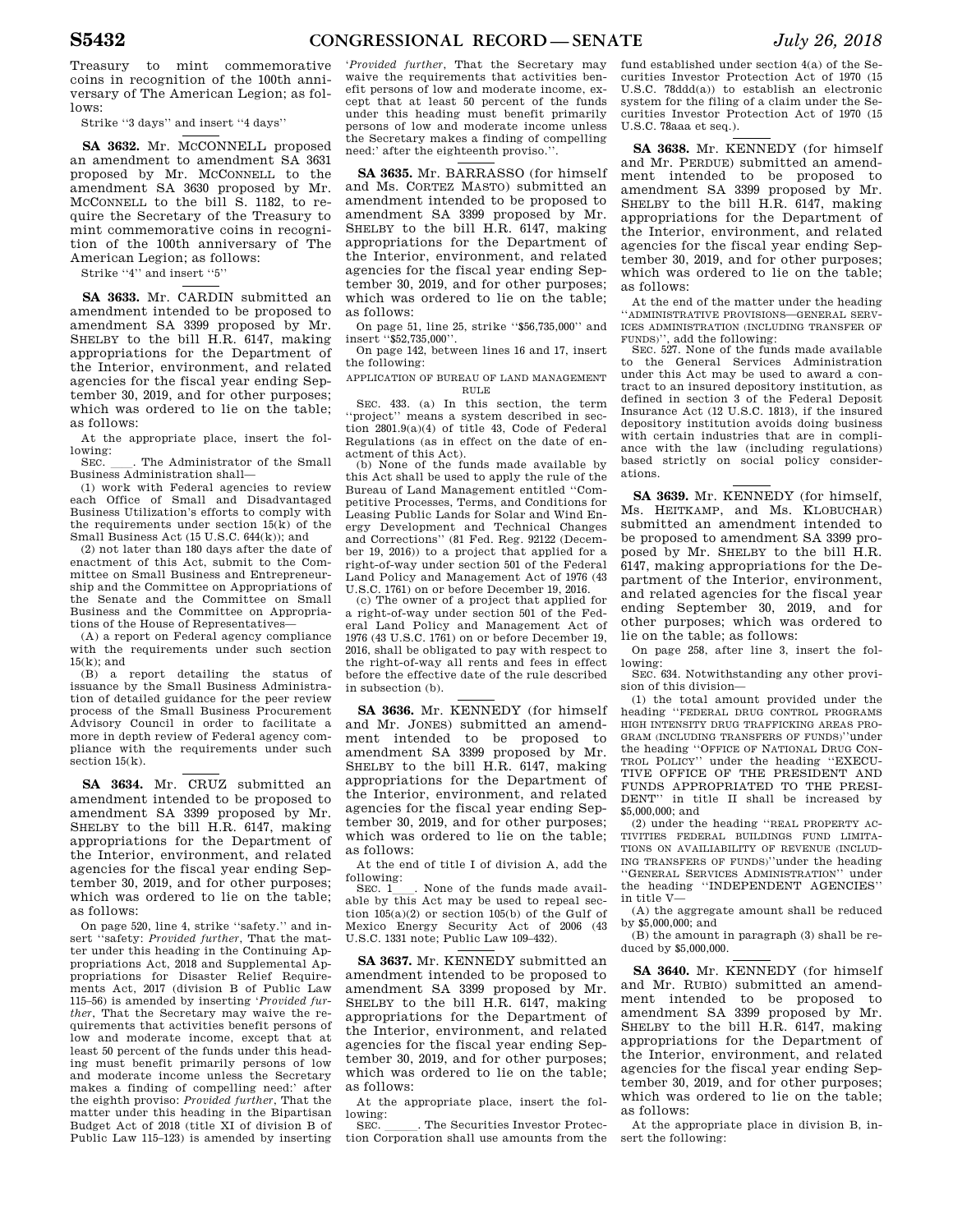SEC. \_\_\_. Section 2102 of the RISE After<br>Disaster Act of 2015 (Public Law 114–88; 129 Stat. 690) is amended—

(1) by striking ''(a) IN GENERAL.—''; and (2) by striking subsections (b) and (c).

**SA 3641.** Mr. KENNEDY submitted an amendment intended to be proposed to amendment SA 3399 proposed by Mr. SHELBY to the bill H.R. 6147, making appropriations for the Department of the Interior, environment, and related agencies for the fiscal year ending September 30, 2019, and for other purposes; which was ordered to lie on the table; as follows:

At the appropriate place in division D, in-

sert the following:<br>SEC. \_\_\_. Not later than 60 days after the<br>date of enactment of this Act, the Secretary date of enactment of this Act, the Secretary of Transportation, acting through the Administrator of the Maritime Administration, shall prepare and submit a report, to the Committees on Appropriations of the Senate and the House of Representatives, on the training ship Cadet-to-Berth ratio at each State Maritime Academy.

**SA 3642.** Ms. HIRONO (for herself, Mr. BROWN, Mrs. FEINSTEIN, Mrs. GILLI-BRAND, and Mr. KAINE) submitted an amendment intended to be proposed to amendment SA 3399 proposed by Mr. SHELBY to the bill H.R. 6147, making appropriations for the Department of the Interior, environment, and related agencies for the fiscal year ending September 30, 2019, and for other purposes; which was ordered to lie on the table; as follows:

At the appropriate place in division C, insert the following:<br>SEC. (a) No

 $\ldots$  (a) Not later than 90 days after the date of enactment of this Act, and 180 days thereafter, the Administrative Office of the United States Courts shall—

(1) prepare a report detailing—

(A) the efforts of the Administrative Office of the United States Courts and the Judicial Conference of the United States to implement each of the recommendations in the report entitled ''Report of the Federal Judiciary Workplace Conduct Working Group to the Judicial Conference of the United States'', dated June 1, 2018; and

(B) the efforts of the Administrative Office of the United States Courts and the Judicial Conference of the United States to investigate sexual harassment, discrimination on the basis of sex, and other sexual misconduct, in the judicial branch; and

(2) submit the report to—

(A) the Committees on Appropriations and on the Judiciary of the House of Representatives; and

(B) the Committees on Appropriations and on the Judiciary of the Senate.

(b) Not later than 90 days after the date of enactment of this Act, the Administrative Office of the United States Courts shall—

(1) prepare a report—

(A) providing, to the extent practicable, data, for the most recent 10 years for which data are available, on the number of individuals who were interviewed for positions as a covered law clerk, and the number of those individuals who were hired as a covered law clerk, disaggregated by sex, and by the ethnic and the racial categories in the 2010 decennial census (or similar categories); and

(B) analyzing year-to-year trends in that data; and

(2) make the report publicly available. (c) In this section, the term ''covered law clerk'' means a law clerk for a justice, judge, or magistrate judge of the United States.

**SA 3643.** Ms. HIRONO (for herself, Mr. BROWN, Mrs. FEINSTEIN, Mrs. GILLI-BRAND, and Mr. KAINE) submitted an amendment intended to be proposed to amendment SA 3399 proposed by Mr. SHELBY to the bill H.R. 6147, making appropriations for the Department of the Interior, environment, and related agencies for the fiscal year ending September 30, 2019, and for other purposes; which was ordered to lie on the table; as follows:

At the appropriate place, insert the following:

SEC. Let not later than 90 days after the date of enactment of this Act, the head of any department or agency funded in this Act or any other Act for fiscal year 2019 shall submit to the Committees on Appropriations and the relevant authorizing committees of the Senate and the House of Representatives a report detailing the actions taken or to be taken to eliminate sexual harassment and address related issues, including those documented in the 2016 Merit Principles Survey published by the Merit Systems Protection Board.

**SA 3644.** Ms. HIRONO submitted an amendment intended to be proposed to amendment SA 3399 proposed by Mr. SHELBY to the bill H.R. 6147, making appropriations for the Department of the Interior, environment, and related agencies for the fiscal year ending September 30, 2019, and for other purposes; which was ordered to lie on the table; as follows:

At the end of title I of division B, insert the following:<br>SEC. 1 . None of the funds made avail-

SEC. 1<sub>1</sub>. None of the funds made available by this Act may be used by the Internal Revenue Service to permanently remove any automated external defibrillator that is located in any office of the Internal Revenue Service as of January 1, 2018.

**SA 3645.** Mr. MCCONNELL submitted an amendment intended to be proposed to amendment SA 3399 proposed by Mr. SHELBY to the bill H.R. 6147, making appropriations for the Department of the Interior, environment, and related agencies for the fiscal year ending September 30, 2019, and for other purposes; which was ordered to lie on the table; as follows:

On page 487, between lines 13 and 14, insert the following:<br>SEC. 1

. (a) Subject to subsections (c) and (d), none of the funds appropriated or otherwise made available to the Department of Transportation by this or any other Act may be obligated or expended to enforce or require the enforcement of section 127(a) of title 23, United States Code, with respect to a segment described in paragraph (1) or (2) of subsection (b) if the segment is designated as a route of the Interstate System.

(b) The segments referred to in subsection (a) are the following:

(1) The William H. Natcher Parkway (to be designated as a spur of Interstate Route 65) from Interstate Route 65 in Bowling Green, Kentucky, to United States Route 60 in Owensboro, Kentucky.

(2) The Julian M. Carroll (Purchase) Parkway (to be designated as Interstate Route 69) in the State of Kentucky from the Tennessee State line to the interchange with Interstate Route 24, near Calvert City, Kentucky.

(c) Only a vehicle that could operate legally on a segment described in paragraph (1)

or (2) of subsection (b) before the date of designation of the segment as a route of the Interstate System may continue to operate on that segment, subject to the condition that, except as provided in subsection (d), the gross vehicle weight of such a vehicle shall not exceed 120,000 pounds.

(d) Nothing in this section prohibits a State from issuing a permit for a nondivisible load or vehicle with a gross vehicle weight that exceeds 120,000 pounds.

**SA 3646.** Mr. BOOZMAN submitted an amendment intended to be proposed to amendment SA 3399 proposed by Mr. SHELBY to the bill H.R. 6147, making appropriations for the Department of the Interior, environment, and related agencies for the fiscal year ending September 30, 2019, and for other purposes; which was ordered to lie on the table; as follows:

At the appropriate place in division A, in-

sert the following:<br>
SEC. \_\_\_\_\_. (a) Within available funds for<br>
the National Forest System, the Secretary the National Forest System, the Secretary of Agriculture shall conduct an inventory and evaluation of certain land, as generally depicted on the map entitled ''Flatside Wilderness Adjacent Inventory Areas'' and dated November 30, 2017, to determine the suitability of that land for inclusion in the National Wilderness Preservation System.

(b) The Chief of the Forest Service shall submit to the Committees on Agriculture, Nutrition, and Forestry, Appropriations, and Energy and Natural Resources of the Senate the results of the inventory and evaluation required under subsection (a).

**SA 3647.** Mr. WICKER submitted an amendment intended to be proposed to amendment SA 3399 proposed by Mr. SHELBY to the bill H.R. 6147, making appropriations for the Department of the Interior, environment, and related agencies for the fiscal year ending September 30, 2019, and for other purposes; which was ordered to lie on the table; as follows:

On page 344, line 4, strike ''needs.'' and insert ''needs: *Provided further*, That of amounts made available under this heading, \$20,000,000 shall be provided for rental assistance under section 521 of the Housing Act of 1949, which shall be designated as supplemental servicing rental assistance to assist residents financed with a mortgage loan under section 515 of the Housing Act of 1949 to help address ongoing operating expenses and capital improvements, including the use of private activity bonds and low-income housing tax credits to acquire and rehabilitate properties at risk of leaving the program under such section 515: *Provided further*, That not less than \$10,000,000 of amounts made available under this heading shall be provided for the preservation of properties assisted under such section 515 to prevent loss through prepayment or foreclosure: *Provided further*, That when the Secretary recaptures rental assistance, removes rental assistance from a property, or recaptures rental assistance when a unit receiving rental assistance is lost through prepayment, maturity, or foreclosure, the Secretary shall apply that rental assistance as supplemental servicing rental assistance to remaining properties assisted under such section 515, with priority given to properties in rural counties designated by the Federal Housing Finance Agency as high-needs counties for duty to serve purposes.''.

**SA 3648.** Mr. BROWN submitted an amendment intended to be proposed to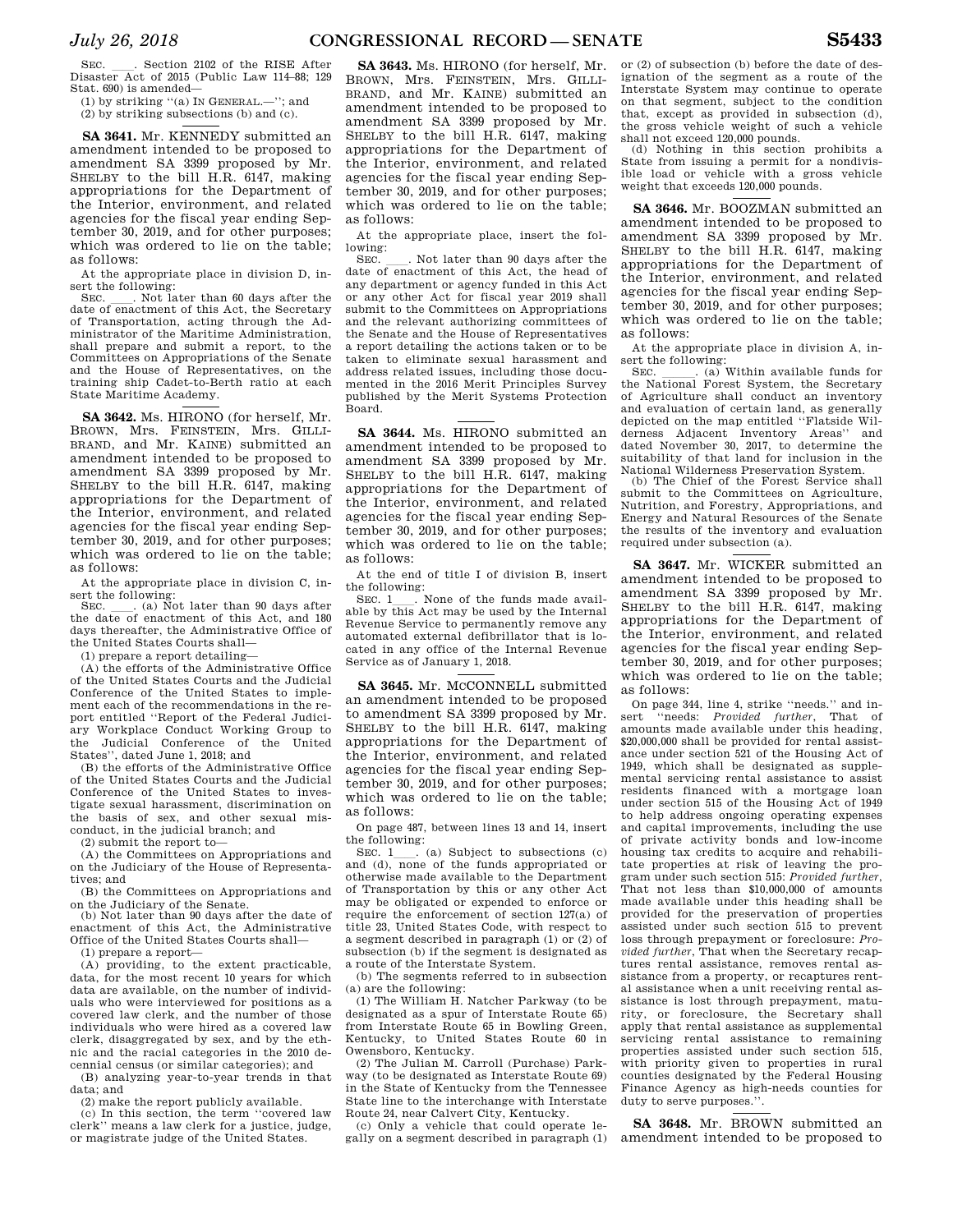amendment SA 3399 proposed by Mr. SHELBY to the bill H.R. 6147, making appropriations for the Department of the Interior, environment, and related agencies for the fiscal year ending September 30, 2019, and for other purposes; which was ordered to lie on the table; as follows:

On page 414, line 24, strike the closing period and insert '': *Provided further*, That of the amounts made available under this heading, \$20,000,000 shall be for advanced digital construction management systems for the Accelerated Innovation Deployment Demonstration program of the Department of Transportation developed under section 503(c) of title 23, United States Code.''.

**SA 3649.** Mr. COONS (for himself and Mr. CARPER) submitted an amendment intended to be proposed to amendment SA 3399 proposed by Mr. SHELBY to the bill H.R. 6147, making appropriations for the Department of the Interior, environment, and related agencies for the fiscal year ending September 30, 2019, and for other purposes; which was ordered to lie on the table; as follows:

On page 414, line 24, strike ''determines'' and insert the following: ''determines: *Provided further*, That funds provided for national infrastructure investments for passenger rail transportation projects under title I of division C of the Consolidated and Further Continuing Appropriations Act, 2012 (Public Law 112–55; 125 Stat. 641), may be expended until September 30, 2019: *Provided further*, That funds provided for national infrastructure investment for port infrastructure projects under title VIII of division F of the Consolidated and Further Continuing Appropriations Act, 2013 (Public Law 113–6; 127 Stat. 432) shall be September 30, 2020.''.

**SA 3650.** Mrs. SHAHEEN (for herself, Ms. COLLINS, Mr. MURPHY, Mr. BLUMENTHAL, Mrs. GILLIBRAND, Mr. MENENDEZ, Mr. MERKLEY, Mr. BOOKER, Ms. HASSAN, and Mr. KING) submitted an amendment intended to be proposed to amendment SA 3399 proposed by Mr. SHELBY to the bill H.R. 6147, making appropriations for the Department of the Interior, environment, and related agencies for the fiscal year ending September 30, 2019, and for other purposes; which was ordered to lie on the table; as follows:

At the appropriate place in Division A, insert the following:<br>SEC 4DDRESSING PEDIATRIC CANCER

# **SEC.** ll**. ADDRESSING PEDIATRIC CANCER RATES IN THE UNITED STATES.**

(a) REPORT IDENTIFYING GEOGRAPHIC VARI-ATION OF TYPES OF PEDIATRIC CANCER -Using funds appropriated under the heading ''Toxic Substances and Environmental Health'' for the Agency for Toxic Substances and Disease Registry, the Secretary of Health and Human Services, not later than 180 days after the date of enactment of this Act, shall submit to the Committee on Health, Education, Labor, and Pensions of the Senate, the Committee on Appropriations of the Senate, the Committee on Energy and Commerce of the House of Representatives, and the Committee on Appropriations of the House of Representatives, a report that provides details on the geographic variation in pediatric cancer incidence in the United States, including—

(1) the types of pediatric cancer within each of the 10 States with the highest ageadjusted incidence rate of cancer among persons aged 20 years or younger;

(2) geographic concentrations of types and prevalence of pediatric cancers within each such State, in accordance with Centers for Disease Control and Prevention guidelines; and

(3) an update on current activities related to pediatric cancer, including with respect to carrying out section 399V–6 of the Public Health Service Act (42 U.S.C. 280g–17).

(b) SUPPORT FOR STATES WITH HIGH INCI-DENCE OF PEDIATRIC CANCER.—Using funds appropriated under the heading ''Toxic Substances and Environmental Public Health'' for the Agency for Toxic Substances and Disease Registry, the Secretary of Health and Human Services may conduct public outreach, in collaboration with State departments of health, particularly in the 10 States with the highest age-adjusted incidence rate of cancer among persons aged 20 years or younger, to improve awareness by residents, clinicians, and others, as appropriate, of possible contributing factors to pediatric cancer, including environmental exposures, in a manner that is complementary of, and does not conflict with, ongoing pediatric cancerrelated activities supported by the Department of Health and Human Services.

(c) PRIVACY.—The Secretary of Health and Human Services shall ensure that all information with respect to patients that is contained in the reports under this section is deidentified and protects personal privacy of such patients in accordance with applicable Federal and State privacy law.

### **SA 3651.** Mr. MURPHY submitted an amendment intended to be proposed to amendment SA 3399 proposed by Mr. SHELBY to the bill H.R. 6147, making appropriations for the Department of the Interior, environment, and related agencies for the fiscal year ending September 30, 2019, and for other purposes; which was ordered to lie on the table; as follows:

At the appropriate place in division B, insert the following:<br>SEC. The Comptroller General of the

SEC.  $\_\_$ . The Comptroller General of the United States, in consultation with relevant regulators, shall conduct a study that—

(1) examines the financial impact of the mineral pyrrhotite in concrete home foundations; and

(2) provides recommendations on regulatory and legislative actions needed to help mitigate the financial impact described in paragraph (1) on banks, mortgage lenders, tax revenues, and homeowners.

**SA 3652.** Mr. NELSON (for himself and Mr. PORTMAN) submitted an amendment intended to be proposed to amendment SA 3399 proposed by Mr. SHELBY to the bill H.R. 6147, making appropriations for the Department of the Interior, environment, and related agencies for the fiscal year ending September 30, 2019, and for other purposes; which was ordered to lie on the table; as follows:

At the appropriate place in title IV of division A, insert the following:

HARMFUL ALGAL BLOOM AND HYPOXIA RE-SEARCH AND CONTROL ACT OF 1998 AMEND-MENTS

SEC. 4<sub>l</sub> (a) Except as otherwise expressly provided, wherever in this section an amendment or repeal is expressed in terms of an amendment to, or repeal of, a section or other provision, the reference shall be considered to be made to a section or other provision of the Harmful Algal Bloom and Hypoxia Research and Control Act of 1998 (33 U.S.C. 4001 et seq.).

(b) Section 603(a) (33 U.S.C. 4001(a)) is amended—

(1) in paragraph (12), by striking ''and'' at the end; (2) by redesignating paragraph (13) as para-

graph (14); and (3) by inserting after paragraph (12) the fol-

lowing:

''(13) the Army Corps of Engineers; and''.  $(c)$  Section 603 (33  $\overline{U}$ .S.C. 4001) is amended—

(1) by striking subsection (f);

(2) by redesignating subsections (g), (h), (i), and (j) as subsections (f), (g), (h), and (i), respectively; and

(3) by amending subsection (g) (as so redesignated) to read as follows:

''(g) SCIENTIFIC ASSESSMENTS OF MARINE AND FRESHWATER HARMFUL ALGAL BLOOMS.—

''(1) IN GENERAL.—Not less than once every 5 years the Task Force shall complete and submit to Congress a scientific assessment of harmful algal blooms in United States coastal waters and freshwater systems.

''(2) REQUIREMENT.—Each assessment under paragraph (1) shall examine both marine and freshwater harmful algal blooms, including those in the Great Lakes and upper reaches of estuaries, those in freshwater lakes and rivers, and those that originate in freshwater lakes or rivers and migrate to coastal waters.'

(d)(1) Section  $603A(e)$  (33 U.S.C.  $4002(e)$ ) is amended—

(A) in paragraph (1), by inserting '', including to local and regional stakeholders through the establishment and maintenance of a publicly accessible Internet website that provides information as to Program activities completed under this section'' after ''Program'';

(B) in paragraph (3)—

(i) in subparagraph (B), by striking ''; and'' and inserting a semicolon;

(ii) in subparagraph (C), by inserting ''and'' after the semicolon at the end; and

(iii) by adding at the end the following:

 $\widetilde{f}(D)$  to accelerate the utilization of effective methods of intervention and mitigation to reduce the frequency, severity, and impacts of harmful algal bloom and hypoxia events;";

(iv) in paragraph (4), by striking ''and work cooperatively with'' and inserting '', and work cooperatively to provide technical assistance to,''; and

 $(v)$  in paragraph  $(7)$ -

(I) by inserting ''and extension'' after ''existing education''; and

(II) by inserting ''intervention,'' after "awareness of the causes, impacts,"

(2) Section  $603A(f)$  (33 U.S.C.  $4002(f)$ ) is amended—

(A) in paragraph (3), by inserting '', which shall include unmanned systems,'' after ''infrastructure'';

(B) in paragraph (5), by striking ''and'' at the end;

 $(C)$  in paragraph  $(6)(C)$ , by striking the period at the end and inserting a semicolon; and

(D) by adding at the end the following:

''(7) use cost effective methods in carrying

out this Act; and ''(8) develop contingency plans for the

long-term monitoring of hypoxia.''. (e) Section 102 of the Harmful Algal Bloom and Hypoxia Amendments Act of 2004 (33 U.S.C. 4001a) is amended by striking ''the amendments made by this title'' and inserting ''the Harmful Algal Bloom and Hypoxia Research and Control Act of 1998''.

 $(f)(1)$  In this subsection:<br>(A) The term "approp"

The term "appropriate Federal official'' means—

(i) in the case of a marine or coastal hypoxia or harmful algal bloom event, the Under Secretary of Commerce for Oceans and Atmosphere; and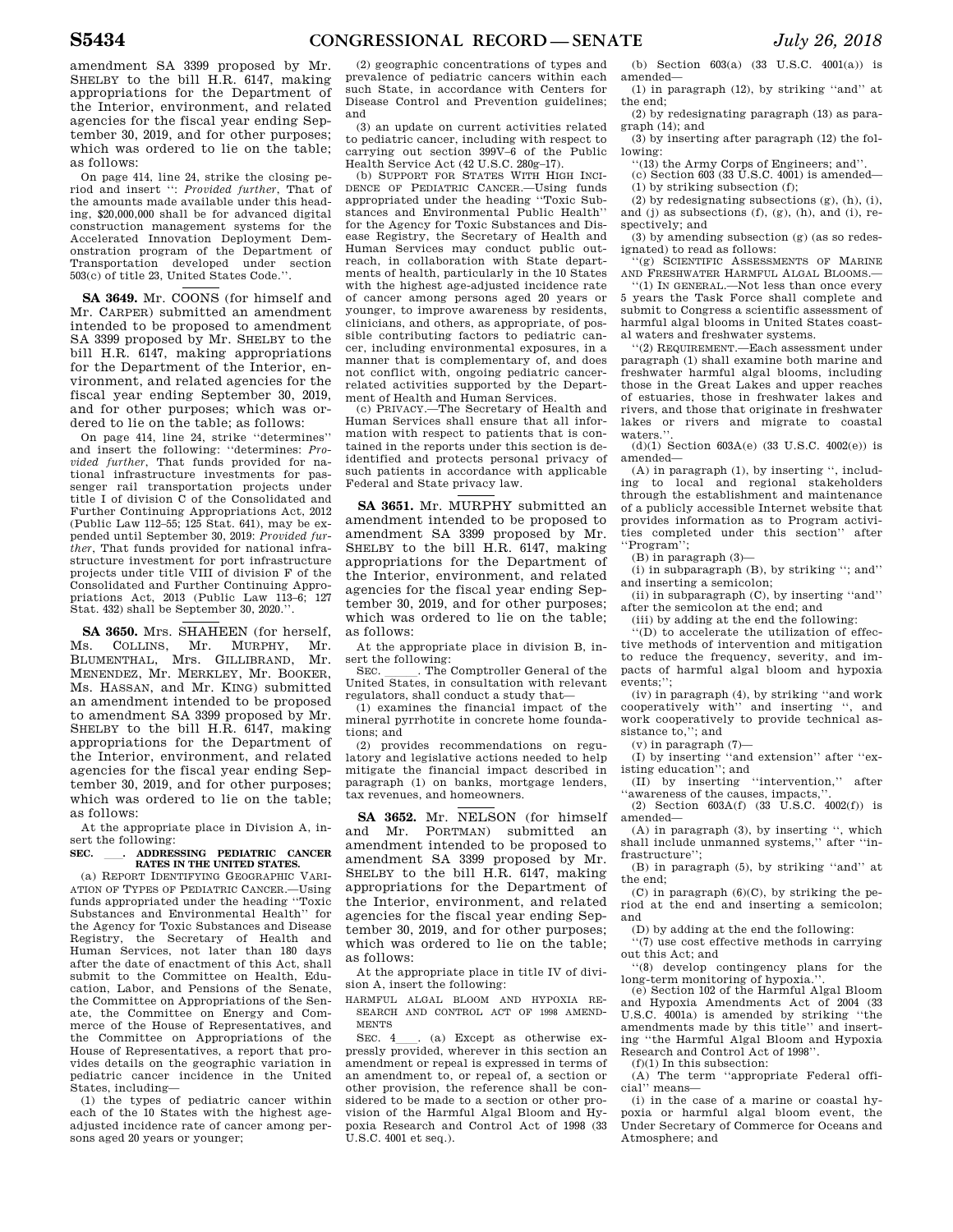(ii) in the case of a freshwater hypoxia or harmful algal bloom event, the Administrator of the Environmental Protection Agency.

(B) The term ''event of national significance'' means a hypoxia or harmful algal bloom event that has had or will likely have a significant detrimental environmental, economic, subsistence use, or public health impact on an affected State.

(C) The term ''hypoxia or harmful algal bloom event'' means the occurrence of hypoxia or a harmful algal bloom as a result of a natural, anthropogenic, or undetermined cause.

(2)(A) On a determination under paragraph (3) that there is an event of national significance, the appropriate Federal official is authorized to make sums available to the affected State or local government for the purposes of assessing and mitigating the detrimental environmental, economic, subsistence use, and public health effects of the event of national significance.

(B) The Federal share of the cost of any activity carried out under this subsection for the purposes described in subparagraph (A) may not exceed 50 percent of the cost of that activity.

 $(C)(i)$  Notwithstanding any other provision of law, an appropriate Federal official may accept donations of funds, services, facilities, materials, or equipment that the appropriate Federal official considers necessary for the purposes described in subparagraph (A).

(ii) Any funds donated to an appropriate Federal official under this paragraph may be expended without further appropriation and without fiscal year limitation.

(3)(A) At the discretion of an appropriate Federal official, or at the request of the Governor of an affected State, an appropriate Federal official shall determine whether a hypoxia or harmful algal bloom event is an event of national significance.

(B) In making a determination under subparagraph (A), the appropriate Federal official shall consider the toxicity of the harmful algal bloom, the severity of the hypoxia, its potential to spread, the economic impact, the relative size in relation to the past 5 occurrences of harmful algal blooms or hypoxia events that occur on a recurrent or annual basis, and the geographic scope, including the potential to affect several municipalities, to affect more than 1 State, or to cross an international boundary.

(g) Section  $609(a)$  (33 U.S.C.  $4009(a)$ ) is amended—

(1) by striking the period at the end and inserting "; and";

(2) by striking ''603B \$20,500,000'' and inserting the following: "603B-

''(1) \$20,500,000''; and

(3) by adding at the end the following:

 $(2)$  \$22,000,000 for each of fiscal years 2019 through 2023.''.

**SA 3653.** Ms. HIRONO (for herself and Mr. SCHATZ) submitted an amendment intended to be proposed to amendment SA 3399 proposed by Mr. SHELBY to the bill H.R. 6147, making appropriations for the Department of the Interior, environment, and related agencies for the fiscal year ending September 30, 2019, and for other purposes; which was ordered to lie on the table; as follows:

At the appropriate place in title I of division A, add the following:

SENSE OF CONGRESS RELATING TO THE NEED TO UNDERSTAND AND RESPOND TO THE HEALTH CARE NEEDS OF THE CITIZENS OF COMPACT OF FREE ASSOCIATION NATIONS IN THE UNITED STATES

SEC. 1\_\_\_\_\_\_. (a) Congress finds that—

(1) the United States has entered into mutually-beneficial Compacts of Free Association with the governments of the Federated States of Micronesia, the Republic of the Marshall Islands, and the Republic of Palau (referred to in this section as the ''Compact of Free Association Nations'');

(2) as a result of the mutually-beneficial Compacts of Free Association, the citizens of the Compact of Free Association Nations are entitled to travel to, work in, and otherwise live in the United States;

(3) the number of citizens of Compact of Free Association Nations living in the United States and territories of the United States has grown, particularly in Hawaii and Guam;

(4) because of the unique relationship between the United States and the Compact of Free Association Nations, information on the number of citizens of Compact of Free Association Nations that access the health care programs and services of States, territories of the United States, and local jurisdictions is difficult to quantify; and

(5) to better meet the needs of citizens of Compact of Free Association Nations and the communities that host the citizens of Compact of Free Association Nations, it is in the interest of the Federal Government to develop a more complete understanding of—

(A) the estimated costs to States, territories of the United States, and local jurisdictions of providing health care services for citizens of Compact of Free Association Nations in the United States;

(B) projections with respect to ways in which the number of citizens of Compact of Free Association Nations and the health care needs of citizens of Compact of Free Association Nations in the United States may change over the 10-year period beginning on the date of enactment of this Act; and

(C) recommendations for legislative or administrative actions to address the health care needs of citizens of Compact of Free Association Nations in the United States.

(b) It is the sense of Congress that the Secretary of the Interior should—

(1) not later than 60 days after the date of enactment of this Act, consult with the heads of other Federal agencies with the necessary expertise and resources for assistance in developing—

(A) a plan for assessing the current and future health care needs of citizens of Compact of Free Association Nations residing in the United States; and

(B) recommendations for legislative or administrative actions to address the needs assessed under subparagraph (A); and

(2) not later than 30 days after the date on which the consultations have been completed under paragraph (1), submit to the Committee on Appropriations of the House of Representatives, the Committee on Appropriations of the Senate, the Committee on Natural Resources of the House of Representatives, and the Committee on Energy and Natural Resources of the Senate a report on the plan developed under paragraph (1)(A), including the estimated time and cost for the assessment provided for under the plan.

**SA 3654.** Mr. MERKLEY submitted an amendment intended to be proposed to amendment SA 3399 proposed by Mr. SHELBY to the bill H.R. 6147, making appropriations for the Department of the Interior, environment, and related agencies for the fiscal year ending September 30, 2019, and for other purposes; which was ordered to lie on the table; as follows:

On page 40, line 7, strike ''\$134,673,000'' and insert ''\$132,173,000''.

On page 67, line 18, strike ''\$41,489,000'' and insert ''\$43,989,000''.

**SA 3655.** Mr. FLAKE (for himself, Mrs. SHAHEEN, Mr. MCCAIN, and Mr. WARNER) submitted an amendment intended to be proposed to amendment SA 3399 proposed by Mr. SHELBY to the bill H.R. 6147, making appropriations for the Department of the Interior, environment, and related agencies for the fiscal year ending September 30, 2019, and for other purposes; which was ordered to lie on the table; as follows:

On page 327, line 10, strike ''That the Food'' and all that follows through ''*Provided further*,'' on line 14.

**SA 3656.** Mr. CARPER (for himself, Ms. DUCKWORTH, Mr. BOOKER, and Mr. MENENDEZ) submitted an amendment intended to be proposed to amendment SA 3399 proposed by Mr. SHELBY to the bill H.R. 6147, making appropriations for the Department of the Interior, environment, and related agencies for the fiscal year ending September 30, 2019, and for other purposes; which was ordered to lie on the table; as follows:

On page 10, line 18, strike the period at the end and insert '': *Provided further*, That not less than \$96,520,000 shall be used for recovery of species under the Endangered Species Act of 1973 (16 U.S.C. 1531 et seq.), of which not less than \$4,500,000 shall be used for the recovery of species at the greatest risk of extinction.''.

**SA 3657.** Ms. HEITKAMP submitted an amendment intended to be proposed to amendment SA 3399 proposed by Mr. SHELBY to the bill H.R. 6147, making appropriations for the Department of the Interior, environment, and related agencies for the fiscal year ending September 30, 2019, and for other purposes; which was ordered to lie on the table; as follows:

On page 30, line 12, strike ''\$2,403,890,000'' and insert ''\$2,405,890,000''.

On page 31, line 25, strike the period at the end and insert '': *Provided further*, That of the amounts appropriated under this heading, not to exceed \$2,000,000 shall be made available to provide additional funding for hiring staff for tribal detention facilities, with priority for funding given to regional tribal detention facilities serving 3 or more Indian tribes.'

On page 40, line 7, strike ''\$134,673,000'' and insert ''\$132,673,000''.

**SA 3658.** Mr. WYDEN (for himself, Mr. MERKLEY, and Ms. WARREN) submitted an amendment intended to be proposed to amendment SA 3399 proposed by Mr. SHELBY to the bill H.R. 6147, making appropriations for the Department of the Interior, environment, and related agencies for the fiscal year ending September 30, 2019, and for other purposes; which was ordered to lie on the table; as follows:

On page 571, between lines 22 and 23, insert the following:

SEC. 237. (a) In the case of a contract for project-based assistance that terminates, if the Secretary does not transfer the assistance under section 210, the Secretary shall transfer the assistance to 1 or more other multifamily housing projects in accordance with the conditions under section 210(c), effective—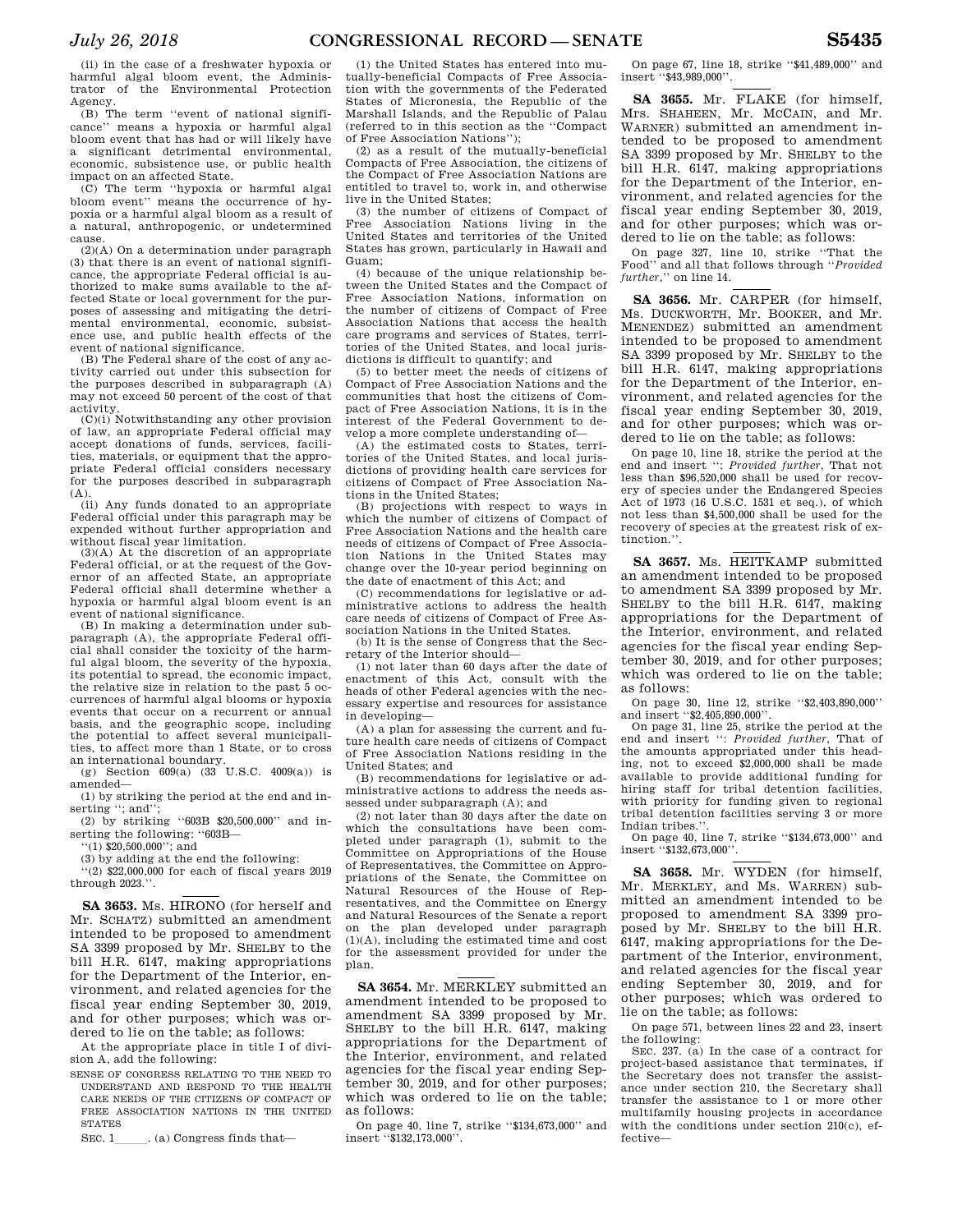(1) as of the date of termination of the contract; or

(2) if the Secretary is unable to comply with those conditions by the date on which the contract terminates, as soon as practicable after that date.

(b) The Secretary shall maintain a publicly available list of multifamily housing projects that are eligible for project-based assistance for purposes of transfers under subsection (a).

(c) In this section, the terms ''multifamily housing project'' and ''project-based assistance'' have the meanings given those terms in section 210(d).

**SA 3659.** Ms. WARREN (for herself, Mr. VAN HOLLEN, Mr. BROWN, and Mrs. MURRAY) submitted an amendment intended to be proposed to amendment SA 3399 proposed by Mr. SHELBY to the bill H.R. 6147, making appropriations for the Department of the Interior, environment, and related agencies for the fiscal year ending September 30, 2019, and for other purposes; which was ordered to lie on the table; as follows:

On page 296, after line 6, add the following: SEC. 751. None of the funds made available under this Act may be used by the Office of Personnel Management or any other executive branch agency for the development, promulgation, modification, or implementation of any Executive Order, rule, or guidance that would remove administrative law judges from the competitive service or place administrative law judges in the excepted service.

**SA 3660.** Mr. INHOFE submitted an amendment intended to be proposed to amendment SA 3399 proposed by Mr. SHELBY to the bill H.R. 6147, making appropriations for the Department of the Interior, environment, and related agencies for the fiscal year ending September 30, 2019, and for other purposes; which was ordered to lie on the table; as follows:

On page 83, between lines 12 and 13, insert the following:

The Administrator of the Environmental Protection Agency shall coordinate with the Chairman of the Federal Trade Commission—

(1) to harmonize the definition of the term ''flex fuel'' for purposes of the programs and authorities of the Environmental Protection Agency and the Federal Trade Commission; and

(2) to enforce the prohibition under section 211(h)(1) of the Clean Air Act (42 U.S.C.  $7545(h)(1)$  on the sale of any gasoline-ethanol blend that contains greater than 10 percent, but not more than 15 percent, ethanol by volume as a flex fuel.

**SA 3661.** Mr. COONS submitted an amendment intended to be proposed to amendment SA 3399 proposed by Mr. SHELBY to the bill H.R. 6147, making appropriations for the Department of the Interior, environment, and related agencies for the fiscal year ending September 30, 2019, and for other purposes; which was ordered to lie on the table; as follows:

On page 41, line 4, strike the period at the end and insert the following: '': *Provided further*, That within available amounts provided under this heading, the Secretary of the Interior shall designate the rest area bound by Alexandria Avenue, West Boulevard Drive, and the George Washington Memorial Parkway on the Mount Vernon Trail within the George Washington Memorial Parkway as the 'Peter B. Webster III Memorial Area' and any reference in a law, map regulation, document, paper, or other record of the United States to the rest area shall be deemed to be a reference to the 'Peter B. Webster III Memorial Area'; *Provided further*, That the Secretary of the Interior shall accept and expend private contributions for the design, procurement, preparation, and installation of a plaque honoring Peter B. Webster III on the condition that the Director of the National Park Service shall approve the design and placement of the plaque.

**SA 3662.** Ms. HEITKAMP submitted an amendment intended to be proposed to amendment SA 3399 proposed by Mr. SHELBY to the bill H.R. 6147, making appropriations for the Department of the Interior, environment, and related agencies for the fiscal year ending September 30, 2019, and for other purposes; which was ordered to lie on the table; as follows:

On page 30, line 12, strike ''\$2,403,890,000'' and insert ''\$2,405,890,000''.

On page 31, line 25, strike the period at the end and insert '': *Provided further*, That of the amounts appropriated under this heading, not to exceed \$2,000,000 shall be made available to provide additional funding for hiring staff for tribal detention facilities, with priority for funding given to regional tribal detention facilities serving 3 or more Indian tribes.''.

On page 40, line 7, strike ''\$134,673,000'' and insert ''\$132,673,000''.

**SA 3663.** Mr. BLUMENTHAL submitted an amendment intended to be proposed to amendment SA 3399 proposed by Mr. SHELBY to the bill H.R. 6147, making appropriations for the Department of the Interior, environment, and related agencies for the fiscal year ending September 30, 2019, and for other purposes; which was ordered to lie on the table; as follows:

On page 464, line 4, strike the period at the end and insert '': *Provided further*, That of the amounts made available under this heading and the heading 'National Network Grants to the National Railroad Passenger Corporation', not more than \$500,000 shall be made available to provide a discount of not less than 15 percent on passenger fares to members of the public benefit corporation Veterans Advantage.''.

SA 3664. Mr. MCCONNELL (for Mr. HATCH) proposed an amendment to the bill H.R. 4318, to amend the Harmonized Tariff Schedule of the United States to modify temporarily certain rates of duty; as follows:

Strike sections 324, 372, and 1118.

Strike section 1274 and insert the following:

### **SEC. 1274. MEN'S SHOES WITH OUTER SOLES AND UPPERS OF RUBBER OR PLASTICS, VALUED OVER \$3 BUT NOT OVER \$6.50 PER PAIR.**

Subchapter II of chapter 99 is amended by inserting in numerical sequence the following new heading:

| 66      | 9902.14.03                                                                                                                                                                                                                                                                                                 | Men's footwear with outer soles and uppers of rubber or plastics, with<br>foxing or foxing-like band, covering the ankle, closed to eor heel, valued<br>over \$3 but not over \$6.50 per pair, the foregoing other than sports foot-<br>wear and protective, waterproof or slip-on type footwear (provided for in | Free | No change   No change |           | On or be-<br>fore $12/31/$<br>$2020$ | $\overline{\phantom{a}}$ |  |  |
|---------|------------------------------------------------------------------------------------------------------------------------------------------------------------------------------------------------------------------------------------------------------------------------------------------------------------|-------------------------------------------------------------------------------------------------------------------------------------------------------------------------------------------------------------------------------------------------------------------------------------------------------------------|------|-----------------------|-----------|--------------------------------------|--------------------------|--|--|
|         | SEC. 1275. MEN'S SHOES WITH OUTER SOLES AND<br>section 1275 and insert the fol-<br>Strike<br>UPPERS OF RUBBER OR PLASTICS.<br>lowing:<br>VALUED OVER \$6.50 BUT NOT OVER<br>\$12 PER PAIR.<br>Subchapter II of chapter 99 is amended by<br>inserting in numerical sequence the fol-<br>lowing new heading: |                                                                                                                                                                                                                                                                                                                   |      |                       |           |                                      |                          |  |  |
| 66      | 9902.14.04                                                                                                                                                                                                                                                                                                 | Men's footwear with outer soles and uppers of rubber or plastics (other<br>than sports footwear), with foxing or foxing like band, covering the<br>ankle, closed toe or heel, valued over \$6.50 but not over \$12.00 per pair,<br>not of the protective, waterproof or slip-on type (provided for in sub-        | Free | No change             | No change | On or be-<br>fore $12/31/$<br>$2020$ | , ,                      |  |  |
| lowing: | Strike                                                                                                                                                                                                                                                                                                     | SEC. 1305. SKI BOOTS AND SNOWBOARD BOOTS.<br>section 1305 and insert the fol-<br>Subchapter II of chapter 99 is amended by<br>inserting in numerical sequence the fol-                                                                                                                                            |      |                       |           |                                      |                          |  |  |

lowing new heading: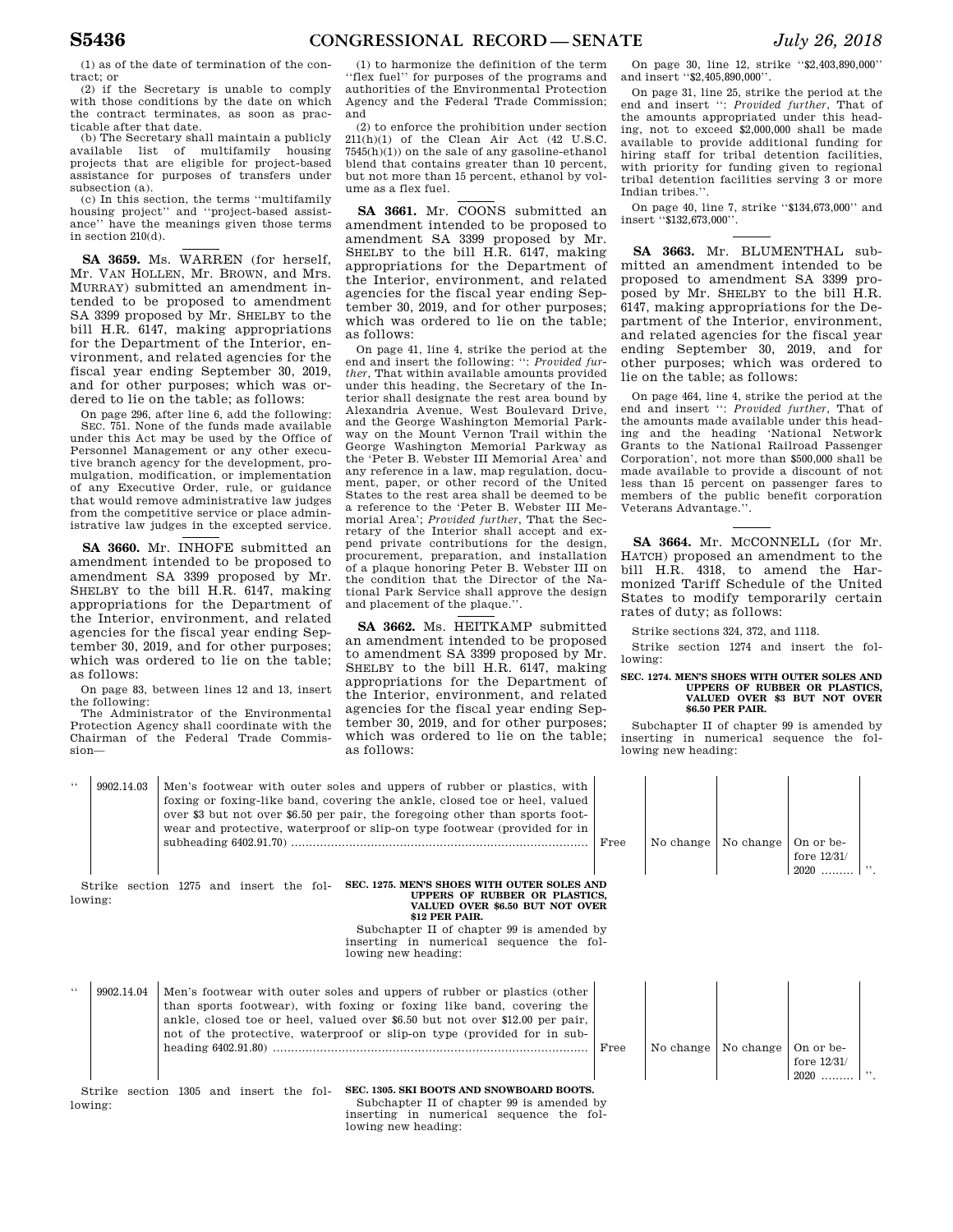$\overline{\phantom{a}}$ 

'' 9902.14.34 Ski boots, cross country ski footwear or snowboard boots, constructed with a forward-leaning upper or designed to attach securely to skis or a snowboard by means of bindings, the foregoing valued over \$12/pair, with outer soles of rubber, plastics, leather or composition leather and uppers of textile materials (provided for in subheading 6404.11.90) ........................ Free No change No change On or be-

Strike sections 1389, 1399, 1564, and 1565. Strike section 1665 and insert the following:

### **SEC. 1665. CUSTOMS USER FEES.**

Section 13031(j)(3)(A) of the Consolidated Omnibus Budget Reconciliation Act of 1985  $(19 \text{ U.S.C. } 58c(j)(3)(A))$  is amended by striking ''July 21, 2027'' and inserting ''October 13,  $2027$ <sup> $,7$ </sup>.

**SA 3665.** Mr. MORAN (for himself, Mr. UDALL, Mr. ROBERTS, Mr. HEINRICH, Mr. GARDNER, and Mr. BENNET) submitted an amendment intended to be proposed to amendment SA 3399 proposed by Mr. SHELBY to the bill H.R. 6147, making appropriations for the Department of the Interior, environment, and related agencies for the fiscal year ending September 30, 2019, and for other purposes; which was ordered to lie on the table; as follows:

On page 464, line 24, strike ''regulation.'' and insert the following: ''regulation: *Provided further*, That not less than \$50,000,000 of the amount provided under this heading shall be for capital expenses related to safety improvements, maintenance, and the non-Federal match for discretionary Federal grant programs to enable continued passenger rail operations on long-distance routes (as defined in section 24102 of title 49, United States Code) on which Amtrak is the sole tenant of the host railroad and positive train control systems are not required by law (including regulations): *Provided further*, That none of the funds provided under this heading shall be used by Amtrak to give notice under subsection (a) or (b) of section 24706 of title 49, United States Code, with respect to long-distance routes (as defined in section 24102 of title 49, United States Code) on which Amtrak is the sole tenant of the host railroad and positive train control systems are not required by law (including regulations), or otherwise initiate discontinuance of, reduce the frequency of, suspend, or substantially alter the schedule or route of rail service on any portion of such route operated in fiscal year 2018, including implementation of service permitted by section  $24305(a)(3)(A)$  of title 49, United States Code, in lieu of rail service.''.

# f AUTHORITY FOR COMMITTEES TO **MEET**

Mr. CORNYN. Mr. President, I have 7 requests for committees to meet during today's session of the Senate. They have the approval of the Majority and Minority leaders.

Pursuant to rule XXVI, paragraph 5(a), of the Standing Rules of the Senate, the following committees are authorized to meet during today's session of the Senate:

### COMMITTEE ON COMMERCE, SCIENCE, AND TRANSPORTATION

The Committee on Commerce, Science, and Transportation is authorized to meet during the session of the Senate on Thursday, July 26, 2018, at 10 a.m., to conduct a hearing on the nomi-

nation of Rick A. Dearborn, of Oklahoma, to be a Director of the Amtrak Board of Directors, and Martin J. Oberman, of Illinois, to be a Member of the Surface Transportation Board.

### COMMITTEE ON FINANCE

The Committee on Finance is authorized to meet during the session of the Senate on Thursday, July 26, 2018, at 9:30 a.m., to conduct a hearing on the following nominations: Justin George Muzinich, of New York, to be Deputy Secretary, and Michael J. Desmond, of California, to be Chief Counsel for the Internal Revenue Service and an Assistant General Counsel, both of the Department of the Treasury.

### COMMITTEE ON FOREIGN RELATIONS

The Committee on Foreign Relations is authorized to meet during the session of the Senate on Thursday, July 26, 2018, at 10 a.m., to conduct a hearing.

### COMMITTEE ON HEALTH, EDUCATION, LABOR, AND PENSIONS

The Committee on Health, Education, Labor, and Pensions is authorized to meet during the session of the Senate on Thursday, July 26, 2018, at 11 a.m., to conduct a hearing entitled ''Modernizing Apprenticeship to Expand Opportunities.''

SELECT COMMITTEE ON INTELLIGENCE

The Select Committee on Intelligence is authorized to meet during the session of the Senate on Wednesday, July 25, 2018, at 2 p.m., to conduct a closed hearing.

SUBCOMMITTEE ON REGULATORY AFFAIRS AND FEDERAL MANAGEMENT

The Subcommittee on Regulatory Affairs and Federal Management of the Committee on Homeland Security and Governmental Affairs is authorized to meet during the session of the Senate on Thursday, July 26, 2018, at 2:15 p.m., to conduct a hearing entitled ''the Challenge and opportunities of the Proposed Government Reorganization on OPM and GSA.''

### SUBCOMMITTEE ON TAXATION AND IRS OVERSIGHT

The Subcommittee on Taxation and IRS Oversight of the Committee on Finance is authorized to meet during the session of the Senate on Thursday, July 26, 2018, at 10:30 a.m., to conduct a hearing entitled ''Improving Tax Administration Today.''

### PRIVILEGES OF THE FLOOR

Mr. CASEY. Mr. President, I ask unanimous consent that Rachel Cohen of my staff be granted floor privileges for the duration of today's proceedings.

The PRESIDING OFFICER. Without objection, it is so ordered.

| эe | No change   No change   On or be- | fore $12/31/$<br>2020 |  |
|----|-----------------------------------|-----------------------|--|

 $\mathbf{I}$ 

 $\mathbf{I}$ 

### MAKING TECHNICAL AMENDMENTS TO CERTAIN MARINE FISH CON-SERVATION STATUTES

 $\perp$ 

Mr. McCONNELL. Mr. President, I ask unanimous consent that the Senate proceed to the immediate consider-

ation of Calendar No. 486, H.R. 4528. The PRESIDING OFFICER. clerk will report the bill by title.

The senior assistant legislative clerk read as follows:

A bill (H.R. 4528) to make technical amendments to certain marine fish conservation statutes, and for other purposes.

There being no objection, the Senate proceeded to consider the bill.

Mr. MCCONNELL. Mr. President, I ask unanimous consent that the bill be considered read a third time and passed and the motion to reconsider be considered made and laid upon the table.

The PRESIDING OFFICER. Without objection, it is so ordered.

The bill (H.R. 4528) was ordered to a third reading, was read the third time, and passed.

### f TRANSPORTATION WORKER IDEN-TIFICATION CREDENTIAL AC-COUNTABILITY ACT OF 2018

Mr. McCONNELL. Mr. President, I ask unanimous consent that the Senate proceed to the immediate consideration of H.R. 5729, which was received from the House.

The PRESIDING OFFICER. The clerk will report the bill by title.

The senior assistant legislative clerk read as follows:

A bill (H.R. 5729) to restrict the department in which the Coast Guard is operating from implementing any rule requiring the use of biometric readers for biometric transportation security cards until after submission to Congress of the results of an assessment of the effectiveness of the transportation security card program.

There being no objection, the Senate proceeded to consider the bill.

Mr. MCCONNELL. Mr. President, I ask unanimous consent that the bill be considered read a third time and passed and the motion to reconsider be considered made and laid upon the table.

The PRESIDING OFFICER. Without objection, it is so ordered.

The bill (H.R. 5729) was ordered to a third reading, was read the third time, and passed.

### UNITED STATES INTELLIGENCE PROFESSIONALS DAY

Mr. MCCONNELL. Mr. President, I ask unanimous consent that the Senate proceed to the immediate consideration of S. Res. 595, submitted earlier today.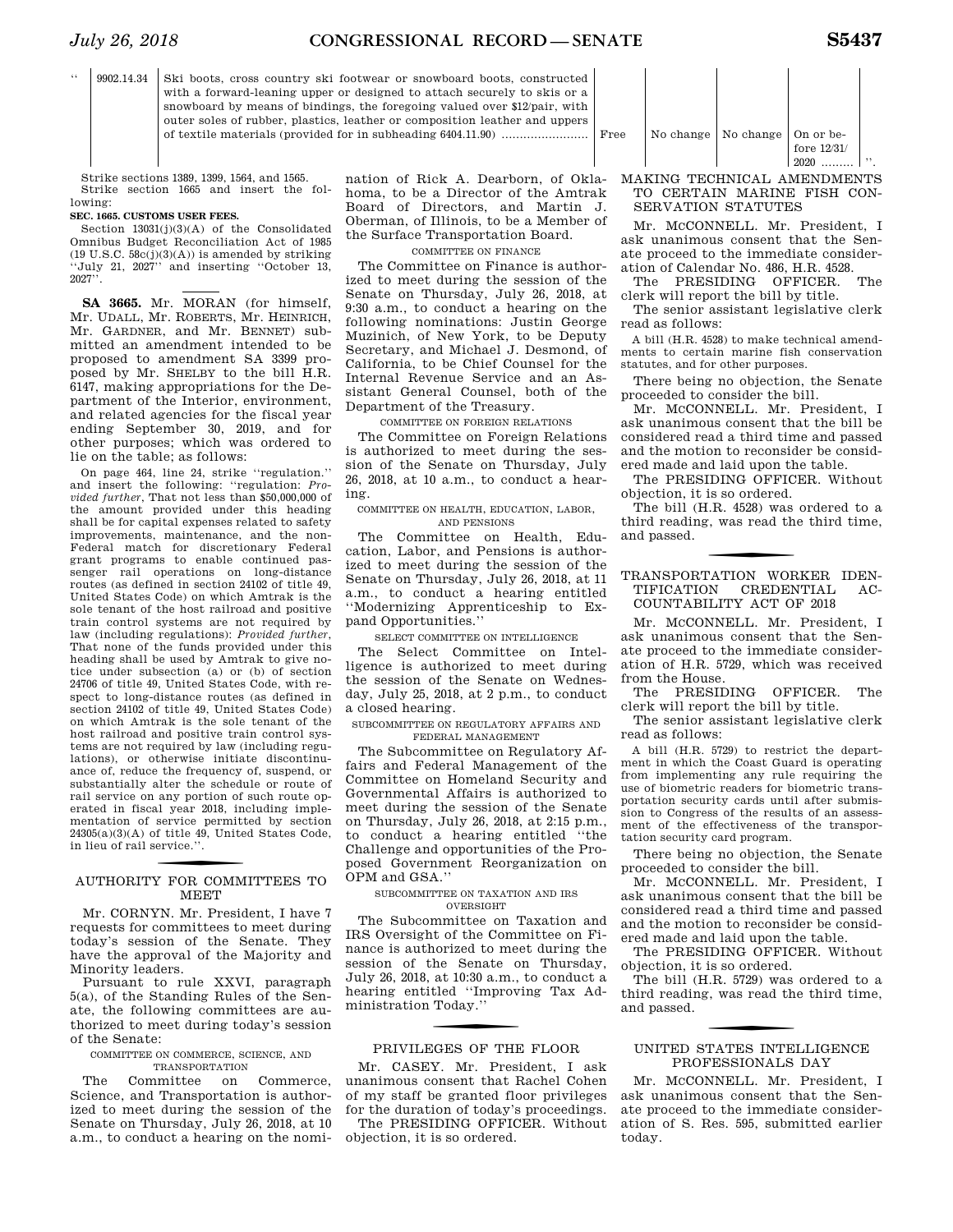The PRESIDING OFFICER. The clerk will report the resolution by title.

The senior assistant legislative clerk read as follows:

A resolution (S. Res. 595) designating July 26, 2018, as ''United States Intelligence Professionals Day.''

There being no objection, the Senate proceeded to consider the resolution.

Mr. MCCONNELL. I further ask unanimous consent that the resolution be agreed to, the preamble be agreed to, and the motions to reconsider be considered made and laid upon the table with no intervening action or debate.

The PRESIDING OFFICER. Without objection, it is so ordered.

The resolution (S. Res. 595) was agreed to.

The preamble was agreed to.

(The resolution, with its preamble, is printed in today's RECORD under ''Submitted Resolutions.'')

### MISCELLANEOUS TARIFF BILL ACT OF 2018

Mr. MCCONNELL. Mr. President, I ask unanimous consent that the Committee on Finance be discharged from further consideration of H.R. 4318 and the Senate proceed to its immediate consideration.

The PRESIDING OFFICER. Without objection, it is so ordered.

The clerk will report the bill by title. The senior assistant legislative clerk read as follows:

A bill (H.R. 4318) to amend the Harmonized Tariff Schedule of the United States to modify temporarily certain rates of duty.

### There being no objection, the Senate proceeded to consider the bill. Mr. MCCONNELL. I ask unanimous

consent that the Hatch amendment at the desk be agreed to and the bill, as amended, be considered read a third time.

The PRESIDING OFFICER. Without objection, it is so ordered.

The amendment (No. 3664) was agreed to, as follows:

(Purpose: To improve the bill)

Strike sections 324, 372, and 1118.

Strike section 1274 and insert the following:

### **SEC. 1274. MEN'S SHOES WITH OUTER SOLES AND UPPERS OF RUBBER OR PLASTICS, VALUED OVER \$3 BUT NOT OVER \$6.50 PER PAIR.**

Subchapter II of chapter 99 is amended by inserting in numerical sequence the following new heading:

| 6.6             | 9902.14.03        | Men's footwear with outer soles and uppers of rubber or plastics, with<br>foxing or foxing-like band, covering the ankle, closed toe or heel, valued<br>over \$3 but not over \$6.50 per pair, the foregoing other than sports foot-<br>wear and protective, waterproof or slip-on type footwear (provided for in | Free | No change | No change    | On or be-<br>fore $12/31/$<br>$2020$ |     |
|-----------------|-------------------|-------------------------------------------------------------------------------------------------------------------------------------------------------------------------------------------------------------------------------------------------------------------------------------------------------------------|------|-----------|--------------|--------------------------------------|-----|
|                 | Strike<br>lowing: | SEC. 1275. MEN'S SHOES WITH OUTER SOLES AND<br>section 1275 and insert the fol-<br>UPPERS OF RUBBER OR PLASTICS,<br>VALUED OVER \$6.50 BUT NOT OVER<br>\$12 PER PAIR.<br>Subchapter II of chapter 99 is amended by                                                                                                |      |           |              |                                      |     |
|                 |                   | inserting in numerical sequence the fol-<br>lowing new heading:                                                                                                                                                                                                                                                   |      |           |              |                                      |     |
| $\zeta$ $\zeta$ | 9902.14.04        | Men's footwear with outer soles and uppers of rubber or plastics (other<br>than sports footwear), with foxing or foxing like band, covering the<br>ankle, closed toe or heel, valued over \$6.50 but not over \$12.00 per pair,<br>not of the protective, waterproof or slip-on type (provided for in sub-        | Free | No change | No change    | On or be-<br>fore 12/31/<br>$2020$   |     |
|                 | lowing:           | SEC. 1305. SKI BOOTS AND SNOWBOARD BOOTS.<br>Strike section 1305 and insert the fol-<br>Subchapter II of chapter 99 is amended by<br>inserting in numerical sequence the fol-<br>lowing new heading:                                                                                                              |      |           |              |                                      |     |
| $\zeta$ $\zeta$ | 9902.14.34        | Ski boots, cross country ski footwear or snowboard boots, constructed<br>with a forward-leaning upper or designed to attach securely to skis or a<br>snowboard by means of bindings, the foregoing valued over \$12/pair, with<br>outer soles of rubber, plastics, leather or composition leather and uppers      | Free | No change | No change    | On or be-<br>fore 12/31/<br>$2020$   | , , |
|                 |                   | Strike sections 1389, 1399, 1564, and 1565.<br>Mr. MCCONNELL. I ask unanimous<br>Strike section 1665 and insert the fol-                                                                                                                                                                                          |      |           | APPOINTMENTS |                                      |     |
|                 | lowing:           | consent that the motion to reconsider                                                                                                                                                                                                                                                                             | ጥhբ  |           | PRESIDING    | OFFICER                              | ጥኩ6 |

### **SEC. 1665. CUSTOMS USER FEES.**

Section 13031(j)(3)(A) of the Consolidated Omnibus Budget Reconciliation Act of 1985 (19 U.S.C.  $58c(j)(3)(A)$ ) is amended by striking ''July 21, 2027'' and inserting ''October 13, 2027

The amendment was ordered to be engrossed and the bill to be read a third time.

The bill was read the third time.

Mr. MCCONNELL. I know of no further debate on the bill.

The PRESIDING OFFICER. Is there further debate?

If not, the bill having been read the third time, the question is, Shall the bill pass?

The bill (H.R. 4318), as amended, was passed.

be considered made and laid upon the table.

The PRESIDING OFFICER. Without objection, it is so ordered.

### ORDER FOR FILING DEADLINE

Mr. MCCONNELL. Mr. President, I ask unanimous consent that notwithstanding rule XXII, the filing deadline for first-degree amendments be at 4 p.m. on Monday, July 30, for the measures upon which cloture was filed during today's session.

The PRESIDING OFFICER. Without objection, it is so ordered.

The PRESIDING OFFICER. The Chair, pursuant to Public Law 115–123, on behalf of the majority leader of the Senate and the chairman of the Finance Committee, appoints the following individual as a member of the Commission on Social Impact Partnerships: Jeremy Keele of Utah.

The Chair, on behalf of the President of the Senate, pursuant to Public Law 85–874, as amended, appoints the following individual to the Board of Trustees of the John F. Kennedy Center for the Performing Arts: the Honorable JOHN CORNYN of Texas.